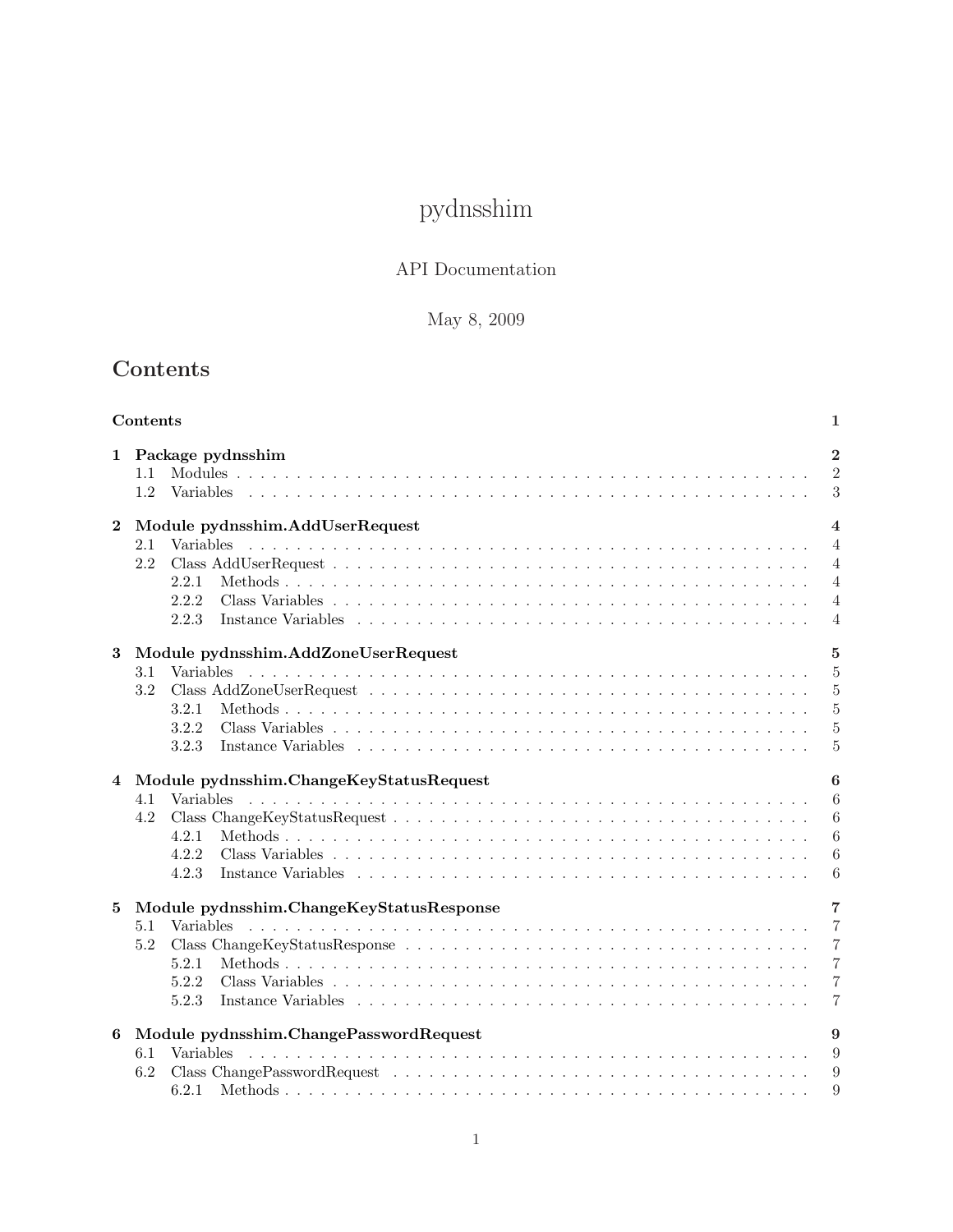|   |     | 6.2.2<br>6.2.3 |                                                                                                                                                                                                                                                                       |  |  |  |  |  |  |  |  |  |  |                     |
|---|-----|----------------|-----------------------------------------------------------------------------------------------------------------------------------------------------------------------------------------------------------------------------------------------------------------------|--|--|--|--|--|--|--|--|--|--|---------------------|
| 7 |     |                | Module pydnsshim.DnsClass                                                                                                                                                                                                                                             |  |  |  |  |  |  |  |  |  |  | 11                  |
|   | 7.1 |                |                                                                                                                                                                                                                                                                       |  |  |  |  |  |  |  |  |  |  | 11                  |
|   | 7.2 |                |                                                                                                                                                                                                                                                                       |  |  |  |  |  |  |  |  |  |  | -11                 |
|   |     | 7.2.1          |                                                                                                                                                                                                                                                                       |  |  |  |  |  |  |  |  |  |  | 11                  |
| 8 |     |                | Module pydnsshim.DnskeyAlgorithm                                                                                                                                                                                                                                      |  |  |  |  |  |  |  |  |  |  | 12                  |
|   | 8.1 |                |                                                                                                                                                                                                                                                                       |  |  |  |  |  |  |  |  |  |  | 12                  |
|   | 8.2 |                |                                                                                                                                                                                                                                                                       |  |  |  |  |  |  |  |  |  |  | 12<br>12            |
|   |     |                |                                                                                                                                                                                                                                                                       |  |  |  |  |  |  |  |  |  |  |                     |
| 9 | 9.1 |                | Module pydnsshim.DnskeyFlags                                                                                                                                                                                                                                          |  |  |  |  |  |  |  |  |  |  | 13<br>-13           |
|   | 9.2 |                |                                                                                                                                                                                                                                                                       |  |  |  |  |  |  |  |  |  |  | 13                  |
|   |     |                |                                                                                                                                                                                                                                                                       |  |  |  |  |  |  |  |  |  |  | 13                  |
|   |     |                |                                                                                                                                                                                                                                                                       |  |  |  |  |  |  |  |  |  |  |                     |
|   |     |                | 10 Module pydnsshim.DnskeyProtocol                                                                                                                                                                                                                                    |  |  |  |  |  |  |  |  |  |  | 14                  |
|   |     |                |                                                                                                                                                                                                                                                                       |  |  |  |  |  |  |  |  |  |  | 14                  |
|   |     |                |                                                                                                                                                                                                                                                                       |  |  |  |  |  |  |  |  |  |  | 14<br>-14           |
|   |     |                |                                                                                                                                                                                                                                                                       |  |  |  |  |  |  |  |  |  |  |                     |
|   |     |                | 11 Module pydnsshim.DnskeyStatus                                                                                                                                                                                                                                      |  |  |  |  |  |  |  |  |  |  | 15                  |
|   |     |                |                                                                                                                                                                                                                                                                       |  |  |  |  |  |  |  |  |  |  | <sup>15</sup>       |
|   |     |                |                                                                                                                                                                                                                                                                       |  |  |  |  |  |  |  |  |  |  | 15<br>15            |
|   |     |                |                                                                                                                                                                                                                                                                       |  |  |  |  |  |  |  |  |  |  | 15                  |
|   |     |                |                                                                                                                                                                                                                                                                       |  |  |  |  |  |  |  |  |  |  |                     |
|   |     |                | 12 Module pydnsshim.DnskeyType                                                                                                                                                                                                                                        |  |  |  |  |  |  |  |  |  |  | 16                  |
|   |     |                |                                                                                                                                                                                                                                                                       |  |  |  |  |  |  |  |  |  |  | <sup>16</sup><br>16 |
|   |     |                |                                                                                                                                                                                                                                                                       |  |  |  |  |  |  |  |  |  |  | 16                  |
|   |     |                |                                                                                                                                                                                                                                                                       |  |  |  |  |  |  |  |  |  |  |                     |
|   |     |                | 13 Module pydnsshim.DsDigestType                                                                                                                                                                                                                                      |  |  |  |  |  |  |  |  |  |  | 17<br>17            |
|   |     |                |                                                                                                                                                                                                                                                                       |  |  |  |  |  |  |  |  |  |  | -17                 |
|   |     |                |                                                                                                                                                                                                                                                                       |  |  |  |  |  |  |  |  |  |  | 17                  |
|   |     |                |                                                                                                                                                                                                                                                                       |  |  |  |  |  |  |  |  |  |  |                     |
|   |     |                | 14 Module pydnsshim.DsInfo                                                                                                                                                                                                                                            |  |  |  |  |  |  |  |  |  |  | 18                  |
|   |     | 14.1 Variables |                                                                                                                                                                                                                                                                       |  |  |  |  |  |  |  |  |  |  | 18                  |
|   |     |                |                                                                                                                                                                                                                                                                       |  |  |  |  |  |  |  |  |  |  | 18<br>18            |
|   |     |                |                                                                                                                                                                                                                                                                       |  |  |  |  |  |  |  |  |  |  | 18                  |
|   |     |                |                                                                                                                                                                                                                                                                       |  |  |  |  |  |  |  |  |  |  |                     |
|   |     | 15.1 Variables | 15 Module pydnsshim.HelloRequest                                                                                                                                                                                                                                      |  |  |  |  |  |  |  |  |  |  | 19<br>19            |
|   |     |                |                                                                                                                                                                                                                                                                       |  |  |  |  |  |  |  |  |  |  | 19                  |
|   |     |                |                                                                                                                                                                                                                                                                       |  |  |  |  |  |  |  |  |  |  | 19                  |
|   |     |                |                                                                                                                                                                                                                                                                       |  |  |  |  |  |  |  |  |  |  | 19                  |
|   |     |                |                                                                                                                                                                                                                                                                       |  |  |  |  |  |  |  |  |  |  |                     |
|   |     | 16.1 Variables | 16 Module pydnsshim.ImportKeyRequest<br>and a constitution of the constitution of the constitution of the constitution of the constitution of the constitution of the constitution of the constitution of the constitution of the constitution of the constitution of |  |  |  |  |  |  |  |  |  |  | 20<br>20            |
|   |     |                |                                                                                                                                                                                                                                                                       |  |  |  |  |  |  |  |  |  |  |                     |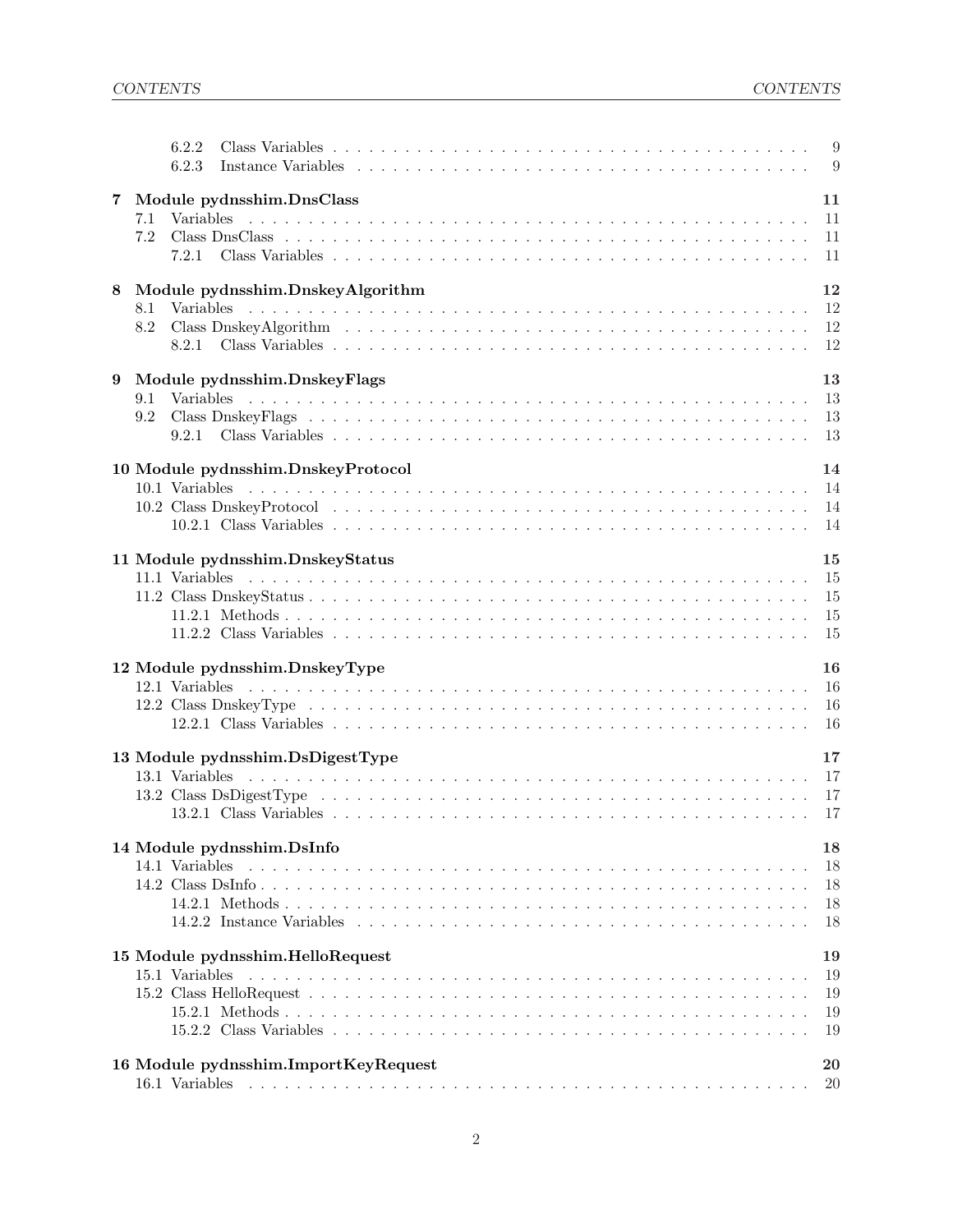|                                            | 20       |
|--------------------------------------------|----------|
|                                            | 20       |
|                                            | 20       |
|                                            | 20       |
| 17 Module pydnsshim.ImportKeyResponse      | 22       |
|                                            | 22       |
|                                            | 22       |
|                                            | 22       |
|                                            | 22       |
|                                            | 23       |
|                                            |          |
| 18 Module pydnsshim.ImportZoneRequest      | 24       |
|                                            | 24       |
|                                            | 24       |
|                                            | 24       |
|                                            | 24       |
|                                            | 24       |
|                                            |          |
| 19 Module pydnsshim.ImportZoneResponse     | 26       |
|                                            | 26       |
|                                            | 26<br>26 |
|                                            | 26       |
|                                            | 27       |
|                                            |          |
| 20 Module pydnsshim.ListKeysRequest        | 28       |
|                                            | 28       |
|                                            | 28       |
|                                            | 28       |
|                                            | 28       |
|                                            | 28       |
| 21 Module pydnsshim.ListKeysResponse       | 29       |
|                                            | 29       |
|                                            | 29       |
|                                            | 29       |
|                                            | 29       |
|                                            | $30\,$   |
|                                            |          |
| 22 Module pydnsshim.ListSlaveGroupRequest  | $31\,$   |
| 22.1 Variables                             | 31       |
|                                            | 31       |
|                                            | 31       |
|                                            | 31       |
| 23 Module pydnsshim.ListSlaveGroupResponse | 32       |
| 23.1 Variables                             | 32       |
|                                            | 32       |
|                                            | 32       |
|                                            | 32       |
|                                            | 33       |
|                                            |          |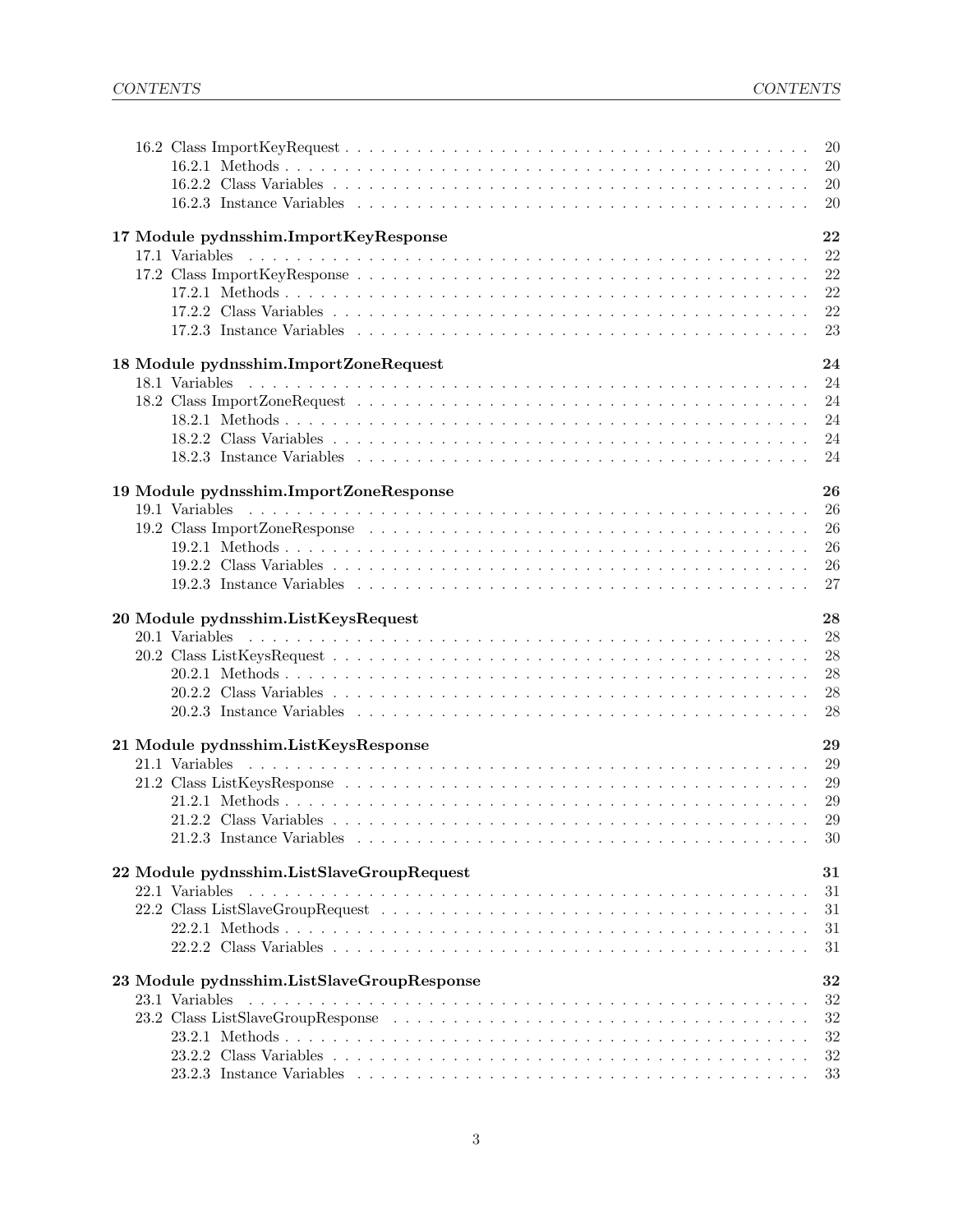| 24 Module pydnsshim.ListSlavesRequest             | 34       |
|---------------------------------------------------|----------|
| 24.1 Variables                                    |          |
|                                                   |          |
|                                                   | 34       |
|                                                   |          |
|                                                   | 34       |
| 25 Module pydnsshim.ListSlavesResponse            | 35       |
|                                                   | -35      |
|                                                   | 35       |
|                                                   | 35       |
|                                                   | 35       |
|                                                   | -36      |
| 26 Module pydnsshim.ListTsigKeysRequest           | 37       |
|                                                   | 37       |
|                                                   | 37       |
|                                                   | 37       |
|                                                   | 37       |
|                                                   |          |
|                                                   |          |
| 27 Module pydnsshim.ListTsigKeysResponse          | 38       |
|                                                   | 38<br>38 |
|                                                   | 38       |
|                                                   | 38       |
|                                                   | 39       |
|                                                   |          |
| 28 Module pydnsshim.ListZonesBySlaveGroupRequest  | 40       |
|                                                   | 40       |
| 28.2 Class ListZonesBySlaveGroupRequest           | 40       |
|                                                   | 40       |
|                                                   | 40       |
|                                                   | 40       |
| 29 Module pydnsshim.ListZonesBySlaveGroupResponse | 42       |
|                                                   |          |
|                                                   |          |
|                                                   |          |
|                                                   | 42       |
|                                                   | 43       |
|                                                   |          |
| 30 Module pydnsshim.ListZonesRequest              | 44       |
| 30.1 Variables                                    | 44       |
|                                                   | 44       |
|                                                   | 44<br>44 |
|                                                   |          |
| 31 Module pydnsshim.ListZonesResponse             | 45       |
| 31.1 Variables                                    | 45       |
|                                                   | 45       |
|                                                   | 45       |
|                                                   |          |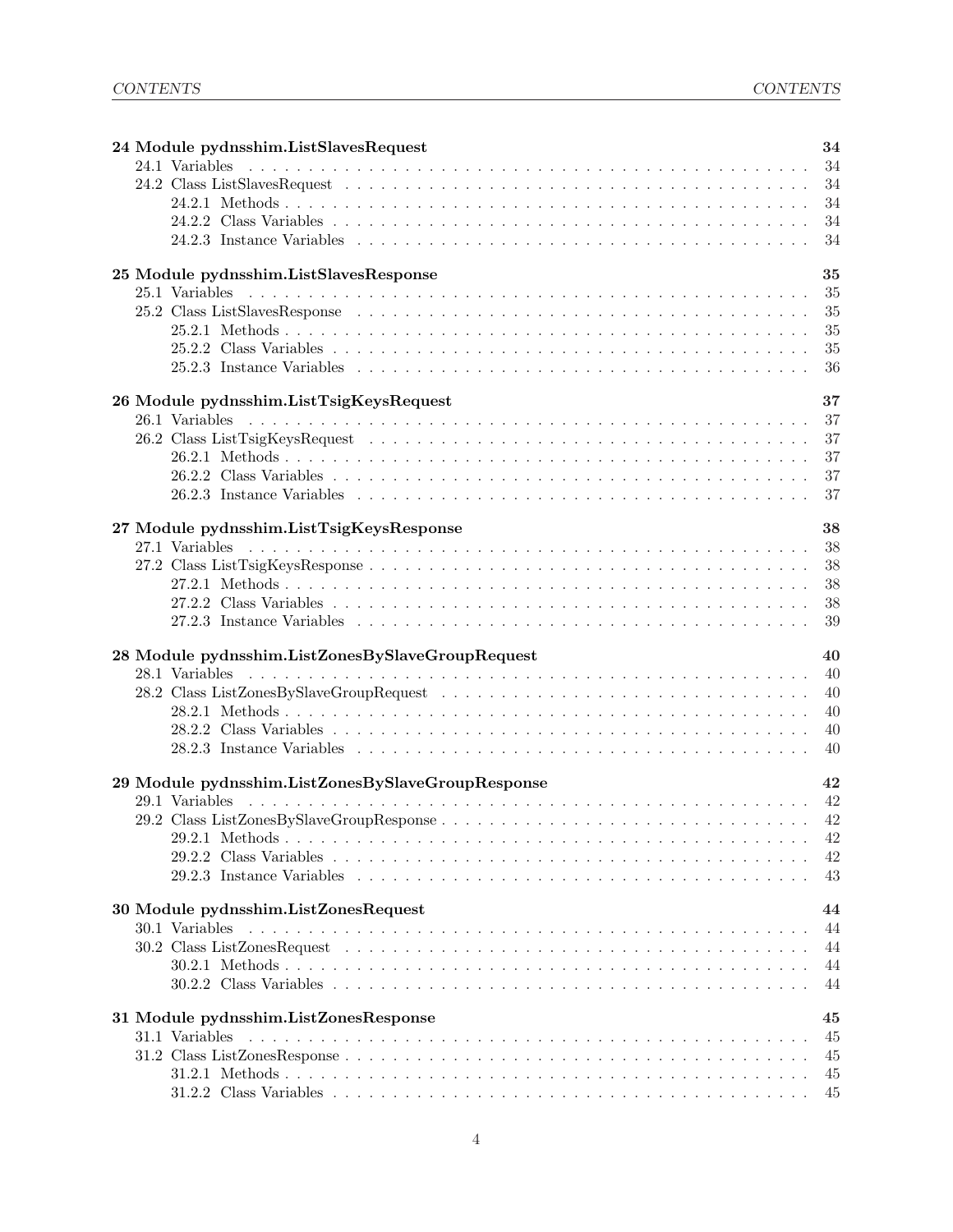| 32 Module pydnsshim.LoginRequest                     | 47       |
|------------------------------------------------------|----------|
|                                                      | 47       |
|                                                      | 47       |
|                                                      | 47       |
|                                                      | 47       |
|                                                      | 47       |
|                                                      |          |
| 33 Module pydnsshim.LoginResponse                    | 49       |
|                                                      | 49       |
|                                                      | 49       |
|                                                      | 49       |
|                                                      | 49       |
|                                                      | 50       |
|                                                      |          |
| 34 Module pydnsshim.LogoutRequest                    | 51       |
|                                                      | 51       |
|                                                      | 51       |
|                                                      | 51       |
|                                                      | 51       |
|                                                      |          |
| 35 Module pydnsshim.NewKeyRequest                    | 52       |
|                                                      | 52       |
|                                                      | 52       |
|                                                      | 52       |
|                                                      | 52       |
|                                                      | 52       |
|                                                      |          |
| 36 Module pydnsshim.NewKeyResponse                   | 54       |
|                                                      | 54       |
|                                                      | 54       |
|                                                      | 54       |
| 54                                                   |          |
|                                                      |          |
|                                                      |          |
| 37 Module pydnsshim.NewTsigKeyRequest                | 56       |
|                                                      |          |
|                                                      | 56       |
|                                                      | 56       |
|                                                      | 56       |
|                                                      | 56       |
|                                                      |          |
| 38 Module pydnsshim.NewTsigKeyResponse               | 58       |
| 38.1 Variables                                       | 58       |
|                                                      | 58       |
|                                                      | 58       |
|                                                      | 58       |
|                                                      | 59       |
|                                                      |          |
| 39 Module pydnsshim.NewZoneRequest<br>39.1 Variables | 60<br>60 |
|                                                      |          |
|                                                      | 60       |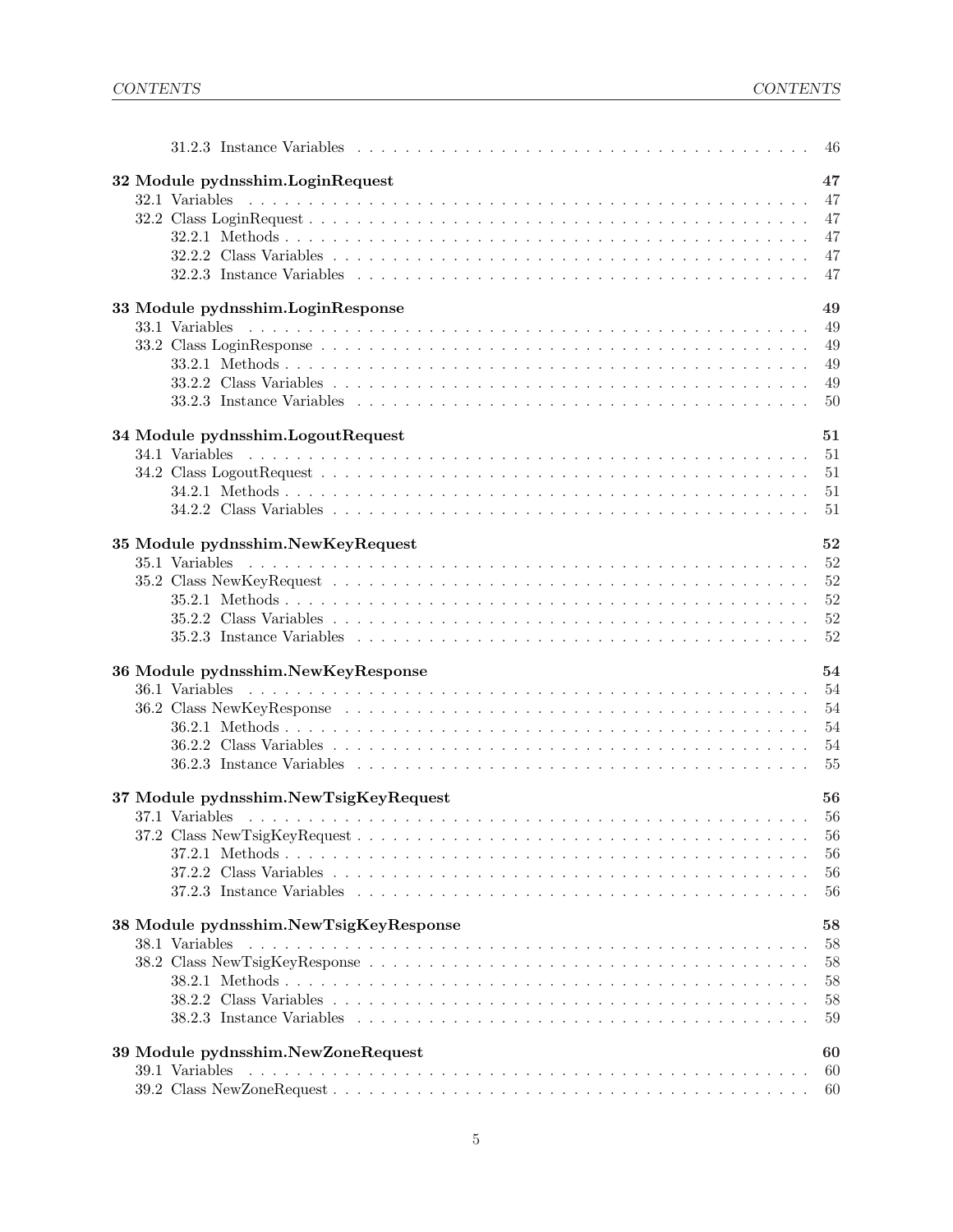|                                             | -60      |
|---------------------------------------------|----------|
|                                             |          |
|                                             |          |
|                                             |          |
| 40 Module pydnsshim.NewZoneResponse         | 62       |
|                                             | 62       |
|                                             | 62       |
|                                             | 62       |
|                                             | 62       |
|                                             |          |
|                                             | 64       |
| 41 Module pydnsshim.PrintSlaveGroupRequest  | 64       |
|                                             | 64       |
|                                             | 64       |
|                                             |          |
|                                             |          |
|                                             |          |
| 42 Module pydnsshim.PrintSlaveGroupResponse | 65       |
|                                             | 65       |
|                                             | 65       |
|                                             | 65       |
|                                             | 65       |
|                                             | 66       |
|                                             |          |
| 43 Module pydnsshim.PrintZoneRequest        | 67       |
| 43.1 Variables                              | 67       |
|                                             | 67       |
|                                             | 67       |
|                                             | 67       |
|                                             | 67       |
|                                             |          |
| 44 Module pydnsshim.PrintZoneResponse       | 68       |
| 44.1 Variables                              |          |
|                                             | 68       |
|                                             | 68       |
|                                             | - 68     |
|                                             |          |
|                                             |          |
| 45 Module pydnsshim.PubZoneRequest          | 70       |
| 45.1 Variables                              | 70<br>70 |
|                                             | 70       |
|                                             |          |
|                                             | 70       |
|                                             | 70       |
| 46 Module pydnsshim.PubZoneResponse         | 72       |
| 46.1 Variables                              | 72       |
|                                             | 72       |
|                                             | 72       |
|                                             | 72       |
|                                             | 73       |
|                                             |          |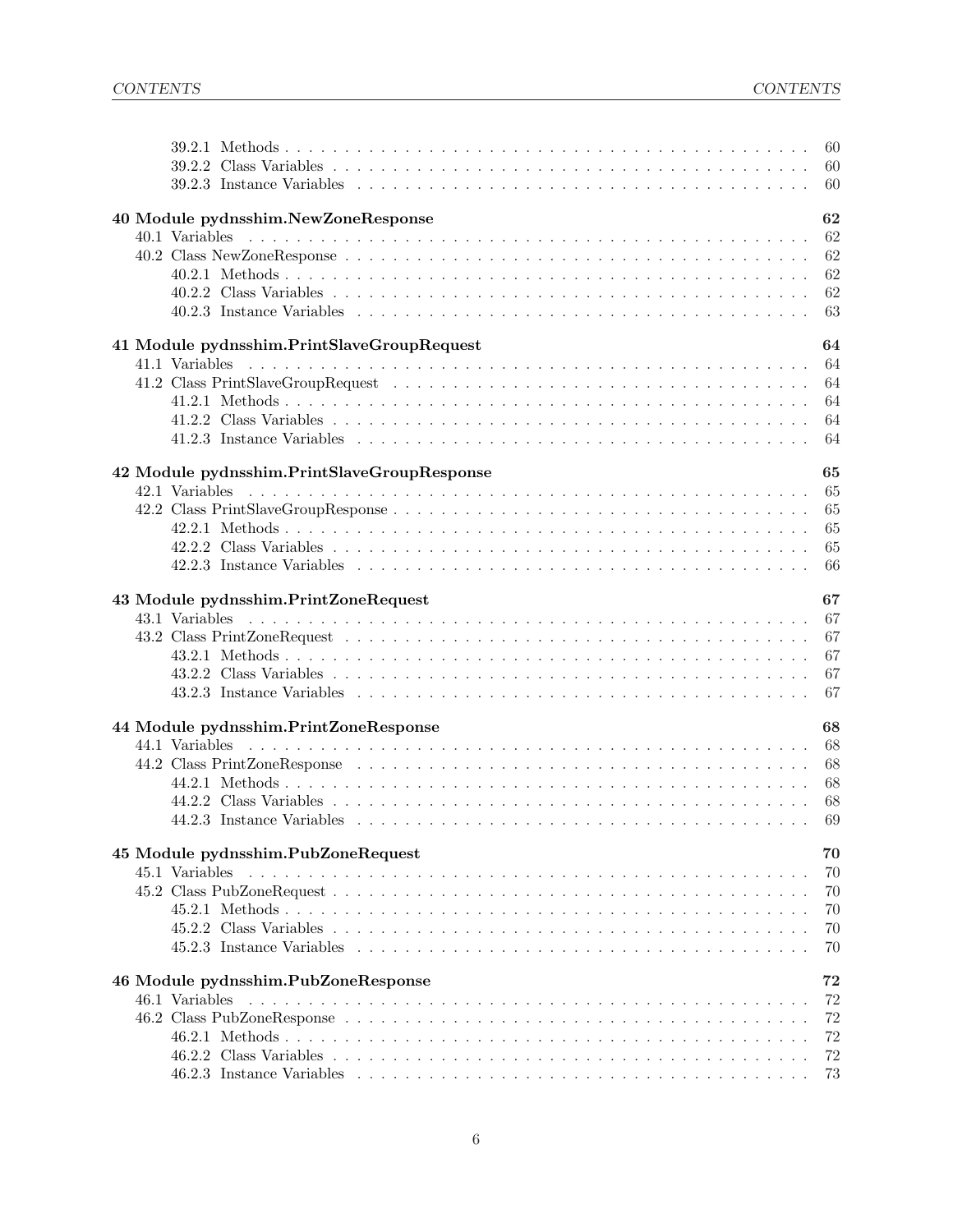| 47 Module pydnsshim.RemoveKeyRequest      | 74       |
|-------------------------------------------|----------|
| 47.1 Variables                            |          |
|                                           |          |
|                                           |          |
|                                           |          |
|                                           |          |
| 48 Module pydnsshim.RemoveKeyResponse     | 76       |
|                                           | 76       |
|                                           | 76       |
|                                           | 76       |
|                                           | 76       |
|                                           |          |
| 49 Module pydnsshim.RemoveTsigKeyRequest  | 77<br>77 |
|                                           |          |
|                                           | 77       |
|                                           |          |
|                                           |          |
|                                           |          |
| 50 Module pydnsshim.RemoveZoneRequest     | 79       |
|                                           | 79       |
|                                           | 79       |
|                                           | 79       |
|                                           | 79       |
|                                           | -79      |
| 51 Module pydnsshim.RemoveZoneResponse    | 80       |
|                                           | 80       |
|                                           | 80       |
|                                           | 80       |
|                                           |          |
|                                           |          |
| 52 Module pydnsshim.RemoveZoneUserRequest | 82       |
| 52.1 Variables                            |          |
|                                           |          |
|                                           |          |
|                                           |          |
|                                           |          |
|                                           |          |
| 53 Module pydnsshim.ResourceRecord        | 84       |
|                                           |          |
| 53.1 Variables                            | 84       |
|                                           | 84       |
|                                           | 84       |
| 54 Module pydnsshim.Response              | 85       |
| 54.1 Variables                            | 85       |
|                                           | 85       |
|                                           | 85       |
|                                           | 85       |

| 55 Module pydnsshim.ResponseStatus |  |
|------------------------------------|--|
|                                    |  |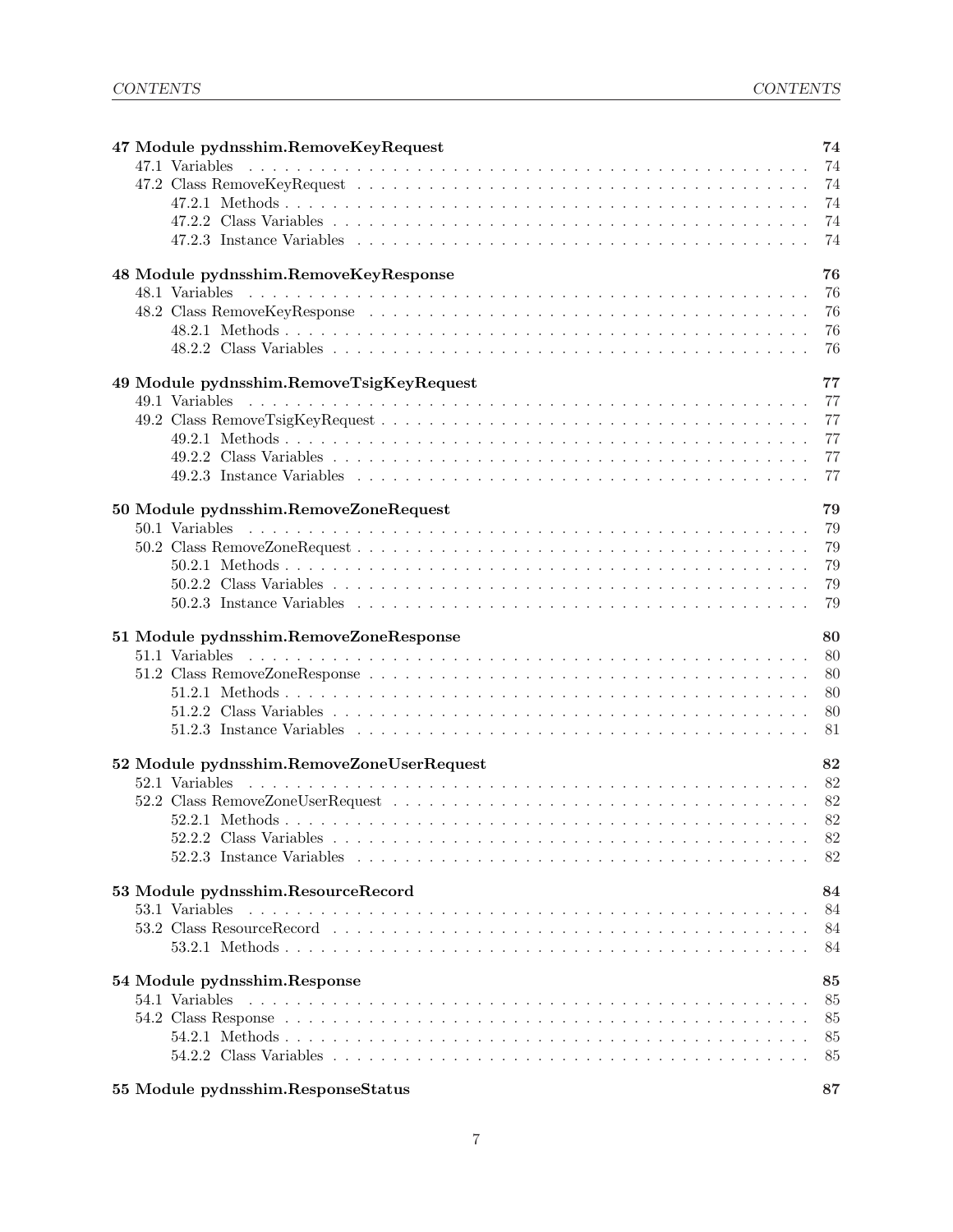|                                                 | 87         |
|-------------------------------------------------|------------|
| 56 Module pydnsshim.RestrictOperation           | 89         |
|                                                 | 89         |
|                                                 | 89         |
|                                                 | 89         |
| 57 Module pydnsshim.RrOperation                 | 90         |
|                                                 | .90        |
|                                                 | 90         |
|                                                 | 90         |
| 58 Module pydnsshim.RrRequest                   | 91         |
|                                                 | 91         |
|                                                 | 91         |
|                                                 | 91         |
|                                                 | 91         |
|                                                 | 92         |
| 59 Module pydnsshim.RrType                      | 93         |
|                                                 | 93         |
|                                                 | 93         |
|                                                 | 93         |
|                                                 | 93         |
|                                                 |            |
| 60 Module pydnsshim.SetExpirationPeriodRequest  | 95         |
|                                                 | 95         |
|                                                 | 95         |
|                                                 | 95         |
|                                                 | 95         |
|                                                 | 95         |
| 61 Module pydnsshim.SetExpirationPeriodResponse | 97         |
| 61.1 Variables                                  | -97        |
|                                                 | 97         |
|                                                 |            |
|                                                 |            |
|                                                 | 98         |
| 62 Module pydnsshim.Slave                       | 99         |
|                                                 | 99         |
|                                                 | 99         |
|                                                 | 99         |
|                                                 | 99         |
| 63 Module pydnsshim.SlaveGroupRequest           | 100        |
| 63.1 Variables                                  | 100        |
|                                                 | <b>100</b> |
|                                                 |            |
|                                                 | -100       |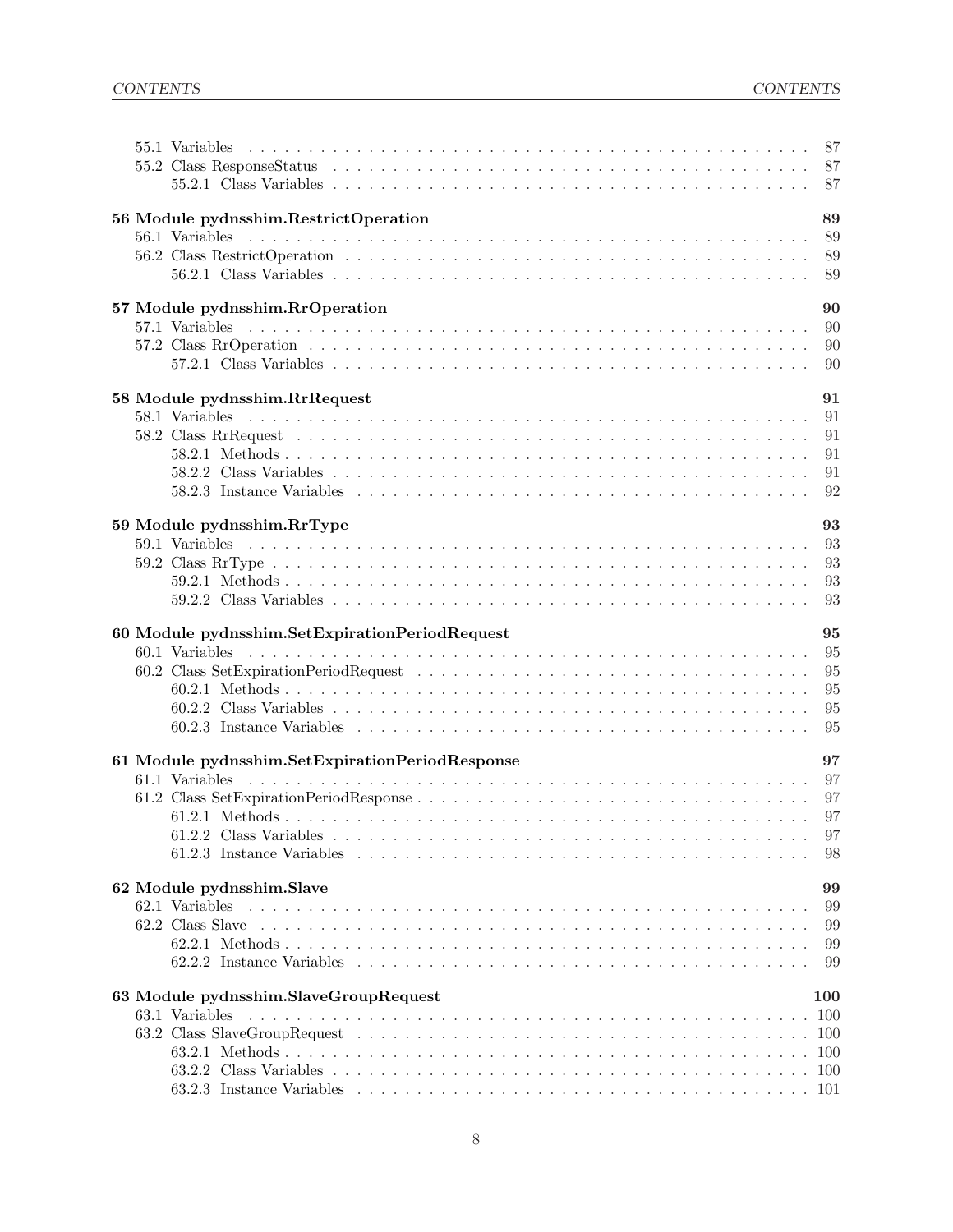|  | 64 Module pydnsshim.SlaveOperation                                                              | 102 |
|--|-------------------------------------------------------------------------------------------------|-----|
|  | 64.1 Variables                                                                                  |     |
|  |                                                                                                 |     |
|  |                                                                                                 |     |
|  | 65 Module pydnsshim.SlaveRequest                                                                | 103 |
|  |                                                                                                 |     |
|  |                                                                                                 |     |
|  |                                                                                                 |     |
|  |                                                                                                 |     |
|  |                                                                                                 |     |
|  | 66 Module pydnsshim. Transport                                                                  | 105 |
|  |                                                                                                 |     |
|  |                                                                                                 |     |
|  |                                                                                                 |     |
|  |                                                                                                 |     |
|  |                                                                                                 |     |
|  |                                                                                                 |     |
|  |                                                                                                 |     |
|  | 67 Module pydnsshim.ZoneVersionRequest                                                          | 107 |
|  |                                                                                                 |     |
|  |                                                                                                 |     |
|  |                                                                                                 |     |
|  |                                                                                                 |     |
|  | 67.2.3 Instance Variables experience in the contract of the contract of the contract of the 107 |     |
|  |                                                                                                 |     |
|  | 68 Module pydnsshim.ZoneVersionResponse                                                         | 108 |
|  |                                                                                                 |     |
|  |                                                                                                 |     |
|  |                                                                                                 |     |
|  |                                                                                                 |     |
|  |                                                                                                 |     |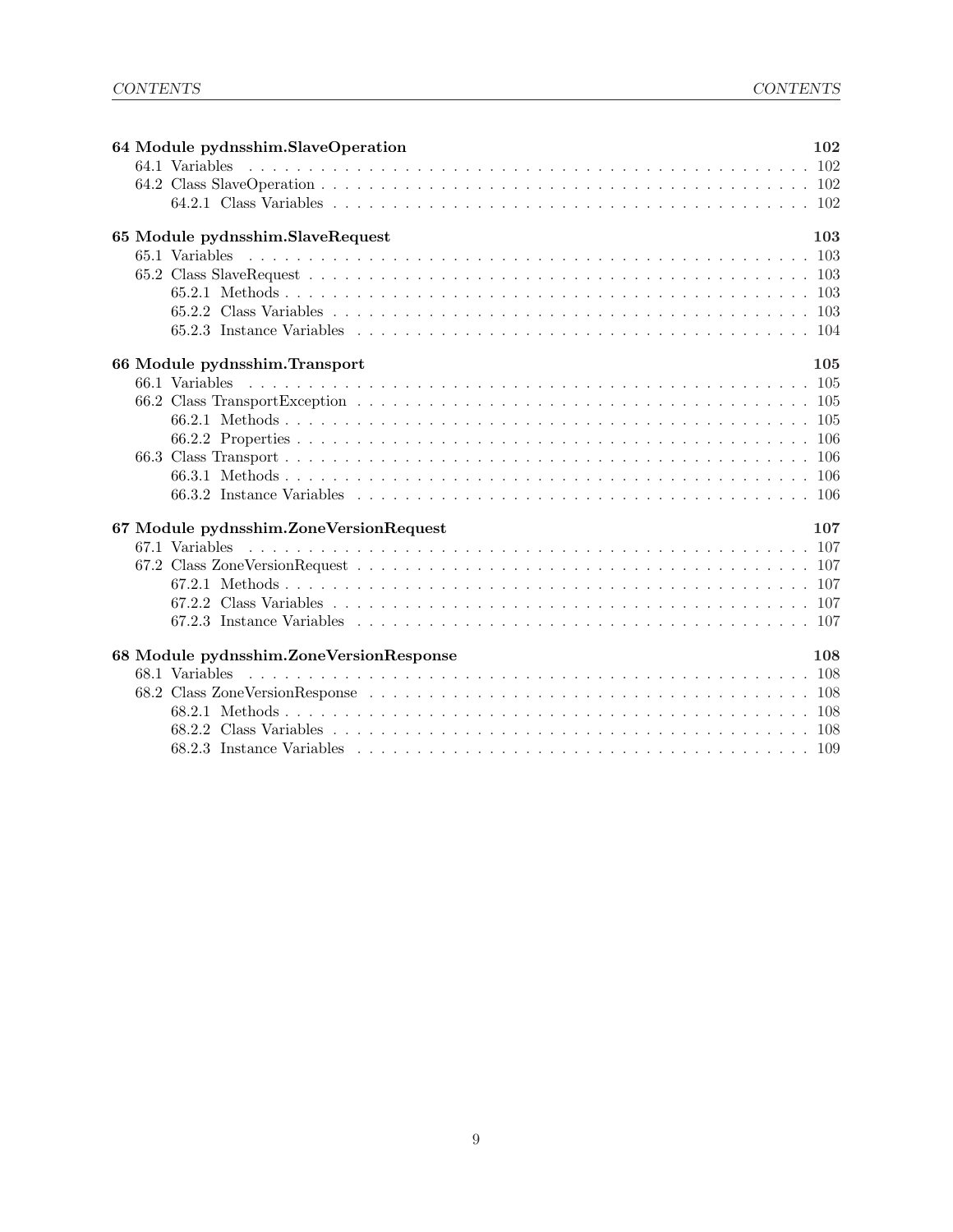### <span id="page-9-1"></span><span id="page-9-0"></span>1 Package pydnsshim

#### 1.1 Modules

- AddUserRequest (Section [2,](#page-11-0) p. [4\)](#page-11-0)
- AddZoneUserRequest (Section [3,](#page-12-0) p. [5\)](#page-12-0)
- ChangeKeyStatusRequest (Section [4,](#page-13-0) p. [6\)](#page-13-0)
- ChangeKeyStatusResponse *(Section [5,](#page-14-0) p. [7\)](#page-14-0)*
- ChangePasswordRequest (Section [6,](#page-16-0)  $p.$  [9\)](#page-16-0)
- DnsClass (Section [7,](#page-18-0) p. [11\)](#page-18-0)
- DnskeyAlgorithm *(Section [8,](#page-19-0) p. [12\)](#page-19-0)*
- DnskeyFlags (Section [9,](#page-20-0) p. [13\)](#page-20-0)
- DnskeyProtocol (Section [10,](#page-21-0) p. [14\)](#page-21-0)
- DnskeyStatus *(Section [11,](#page-22-0) p. [15\)](#page-22-0)*
- DnskeyType (Section [12,](#page-23-0) p. [16\)](#page-23-0)
- DsDigestType *(Section [13,](#page-24-0) p. [17\)](#page-24-0)*
- DsInfo (Section [14,](#page-25-0) p. [18\)](#page-25-0)
- HelloRequest (Section [15,](#page-26-0) p. [19\)](#page-26-0)
- ImportKeyRequest *(Section [16,](#page-27-0) p. [20\)](#page-27-0)*
- ImportKeyResponse *(Section [17,](#page-29-0) p. [22\)](#page-29-0)*
- ImportZoneRequest (Section [18,](#page-31-0) p. [24\)](#page-31-0)
- ImportZoneResponse *(Section [19,](#page-33-0) p. [26\)](#page-33-0)*
- ListKeysRequest (Section [20,](#page-35-0) p. [28\)](#page-35-0)
- ListKeysResponse *(Section [21,](#page-36-0) p. [29\)](#page-36-0)*
- ListSlaveGroupRequest (Section [22,](#page-38-0) p. [31\)](#page-38-0)
- ListSlaveGroupResponse *(Section [23,](#page-39-0) p. [32\)](#page-39-0)*
- ListSlavesRequest *(Section [24,](#page-41-0) p. [34\)](#page-41-0)*
- ListSlavesResponse (Section [25,](#page-42-0) p. [35\)](#page-42-0)
- ListTsigKeysRequest (Section [26,](#page-44-0) p. [37\)](#page-44-0)
- ListTsigKeysResponse (Section [27,](#page-45-0) p. [38\)](#page-45-0)
- ListZonesBySlaveGroupRequest (Section [28,](#page-47-0) p. [40\)](#page-47-0)
- ListZonesBySlaveGroupResponse (Section [29,](#page-49-0) p. [42\)](#page-49-0)
- ListZonesRequest *(Section [30,](#page-51-0) p. [44\)](#page-51-0)*
- ListZonesResponse (Section [31,](#page-52-0) p. [45\)](#page-52-0)
- LoginRequest (Section [32,](#page-54-0) p. [47\)](#page-54-0)
- LoginResponse *(Section [33,](#page-56-0) p. [49\)](#page-56-0)*
- LogoutRequest (Section [34,](#page-58-0) p. [51\)](#page-58-0)
- NewKeyRequest *(Section [35,](#page-59-0) p. [52\)](#page-59-0)*
- NewKeyResponse *(Section [36,](#page-61-0) p. [54\)](#page-61-0)*
- NewTsigKeyRequest (Section [37,](#page-63-0) p. [56\)](#page-63-0)
- NewTsigKeyResponse *(Section [38,](#page-65-0) p. [58\)](#page-65-0)*
- NewZoneRequest *(Section [39,](#page-67-0) p. [60\)](#page-67-0)*
- NewZoneResponse (Section [40,](#page-69-0) p. [62\)](#page-69-0)
- PrintSlaveGroupRequest (Section [41,](#page-71-0) p.  $64$ )
- PrintSlaveGroupResponse (Section [42,](#page-72-0) p. [65\)](#page-72-0)
- PrintZoneRequest (Section [43,](#page-74-0) p. [67\)](#page-74-0)
- PrintZoneResponse *(Section [44,](#page-75-0) p. [68\)](#page-75-0)*
- PubZoneRequest (Section [45,](#page-77-0) p. [70\)](#page-77-0)
- PubZoneResponse *(Section [46,](#page-79-0) p. [72\)](#page-79-0)*
- RemoveKeyRequest (Section [47,](#page-81-0) p. [74\)](#page-81-0)
- RemoveKeyResponse *(Section [48,](#page-83-0) p. [76\)](#page-83-0)*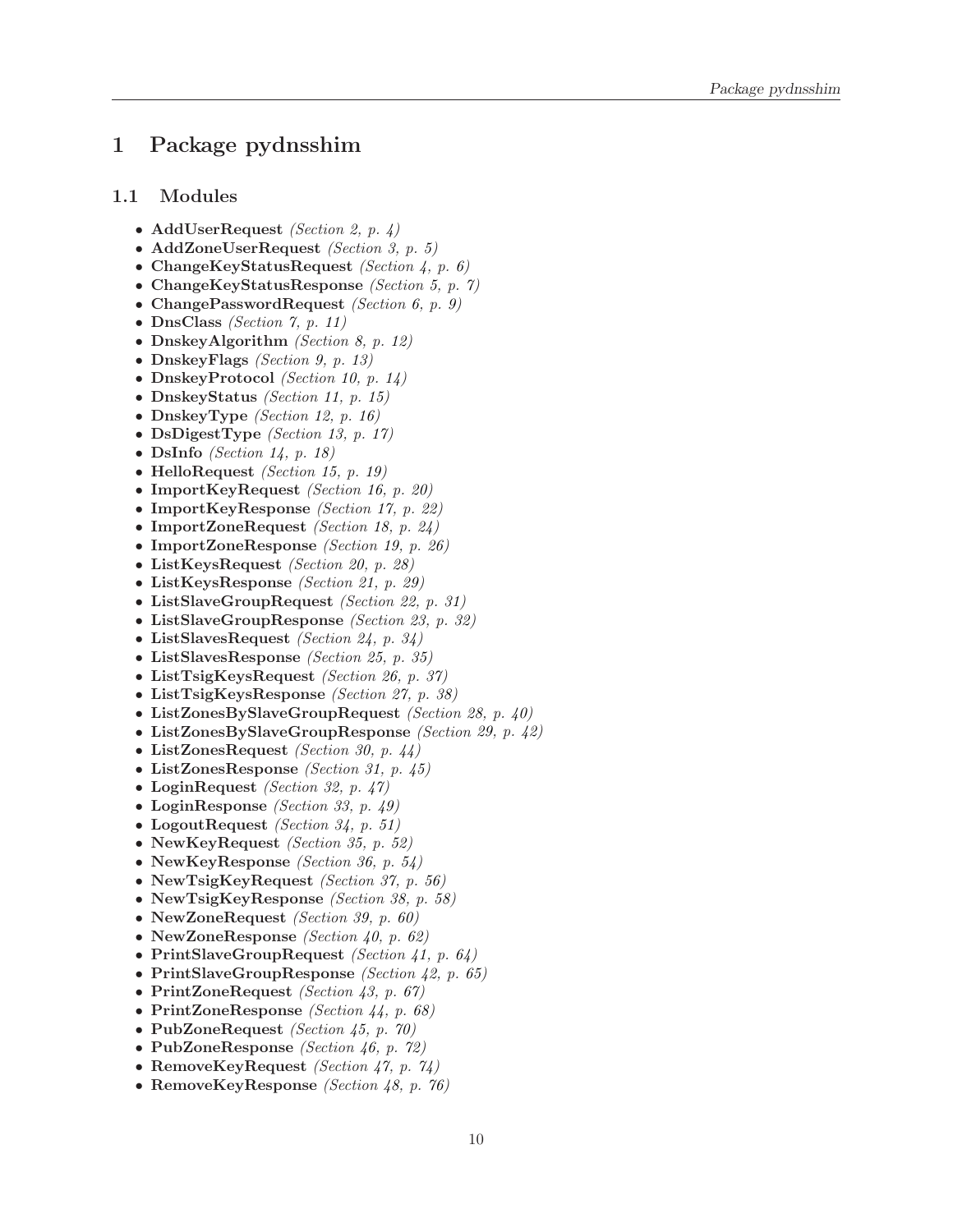- RemoveTsigKeyRequest (Section [49,](#page-84-0) p. [77\)](#page-84-0)
- RemoveZoneRequest (Section [50,](#page-86-0) p. [79\)](#page-86-0)
- RemoveZoneResponse (Section [51,](#page-87-0) p. [80\)](#page-87-0)
- RemoveZoneUserRequest (Section [52,](#page-89-0) p. [82\)](#page-89-0)
- ResourceRecord (Section [53,](#page-91-0) p. [84\)](#page-91-0)
- Response (Section [54,](#page-92-0) p. [85\)](#page-92-0)
- ResponseStatus (Section [55,](#page-94-0) p. [87\)](#page-94-0)
- RestrictOperation (Section [56,](#page-96-0) p. [89\)](#page-96-0)
- RrOperation (Section [57,](#page-97-0) p. [90\)](#page-97-0)
- RrRequest (Section [58,](#page-98-0) p. [91\)](#page-98-0)
- $RrType$  (Section [59,](#page-100-0) p. [93\)](#page-100-0)
- SetExpirationPeriodRequest (Section [60,](#page-102-0) p. [95\)](#page-102-0)
- SetExpirationPeriodResponse (Section [61,](#page-104-0) p. [97\)](#page-104-0)
- Slave (Section [62,](#page-106-0) p. [99\)](#page-106-0)
- SlaveGroupRequest (Section [63,](#page-107-0) p. [100\)](#page-107-0)
- SlaveOperation (Section  $64$ , p. [102\)](#page-109-0)
- SlaveRequest (Section [65,](#page-110-0) p. [103\)](#page-110-0)
- Transport (Section [66,](#page-112-0) p. [105\)](#page-112-0)
- ZoneVersionRequest (Section [67,](#page-114-0) p. [107\)](#page-114-0)
- ZoneVersionResponse (Section [68,](#page-115-0) p. [108\)](#page-115-0)

#### <span id="page-10-0"></span>1.2 Variables

|          | uption. |
|----------|---------|
| __packag | None    |
| $- -$    | 'alue:  |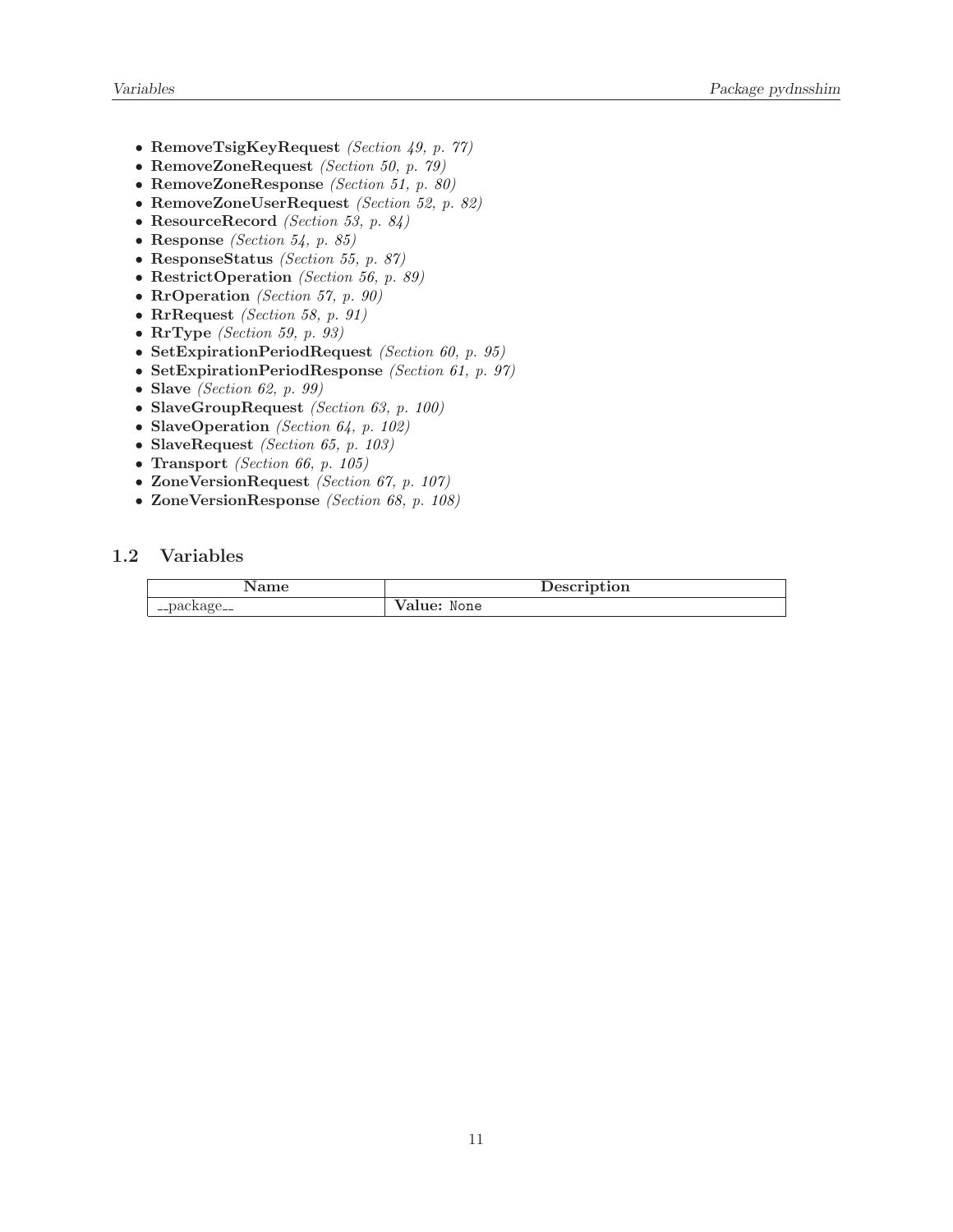### <span id="page-11-1"></span><span id="page-11-0"></span>2 Module pydnsshim.AddUserRequest

### 2.1 Variables

|               | $\alpha$ and $\gamma$<br>Description |
|---------------|--------------------------------------|
| . __раскаge__ | dnsshim<br>$\ldots$                  |

### <span id="page-11-2"></span>2.2 Class AddUserRequest

pydnsshim.RestrictOperation.RestrictOperation

pydnsshim.AddUserRequest.AddUserRequest

<span id="page-11-3"></span>Request object for the addUser operation (add a new user to DNSSHIM).

#### 2.2.1 Methods

| $\mathsf{unit}\_\mathsf{f}(\mathit{self})$ |
|--------------------------------------------|
| Default constructor                        |
|                                            |
| $\textbf{toXml}(\text{self})$              |
| Generate the request XML                   |
| Return Value<br>Request XML document       |

#### <span id="page-11-4"></span>2.2.2 Class Variables

I

| <b>Name</b>                                                                 | Description                               |
|-----------------------------------------------------------------------------|-------------------------------------------|
| <b>TEMPLATE</b>                                                             | XML template for the request              |
|                                                                             | Value: $\sqrt{n}$ xml version="1.0"</th   |
|                                                                             | $encoding="UTF-8"?>\n<\n<\ndnsshim$ versi |
| Inherited from pydnsshim.RestrictOperation.RestrictOperation (Section 56.2) |                                           |
| sessionId                                                                   |                                           |

<span id="page-11-5"></span>

| Name     | Description              |
|----------|--------------------------|
| username | Username of the new user |
| password | Password in plain text   |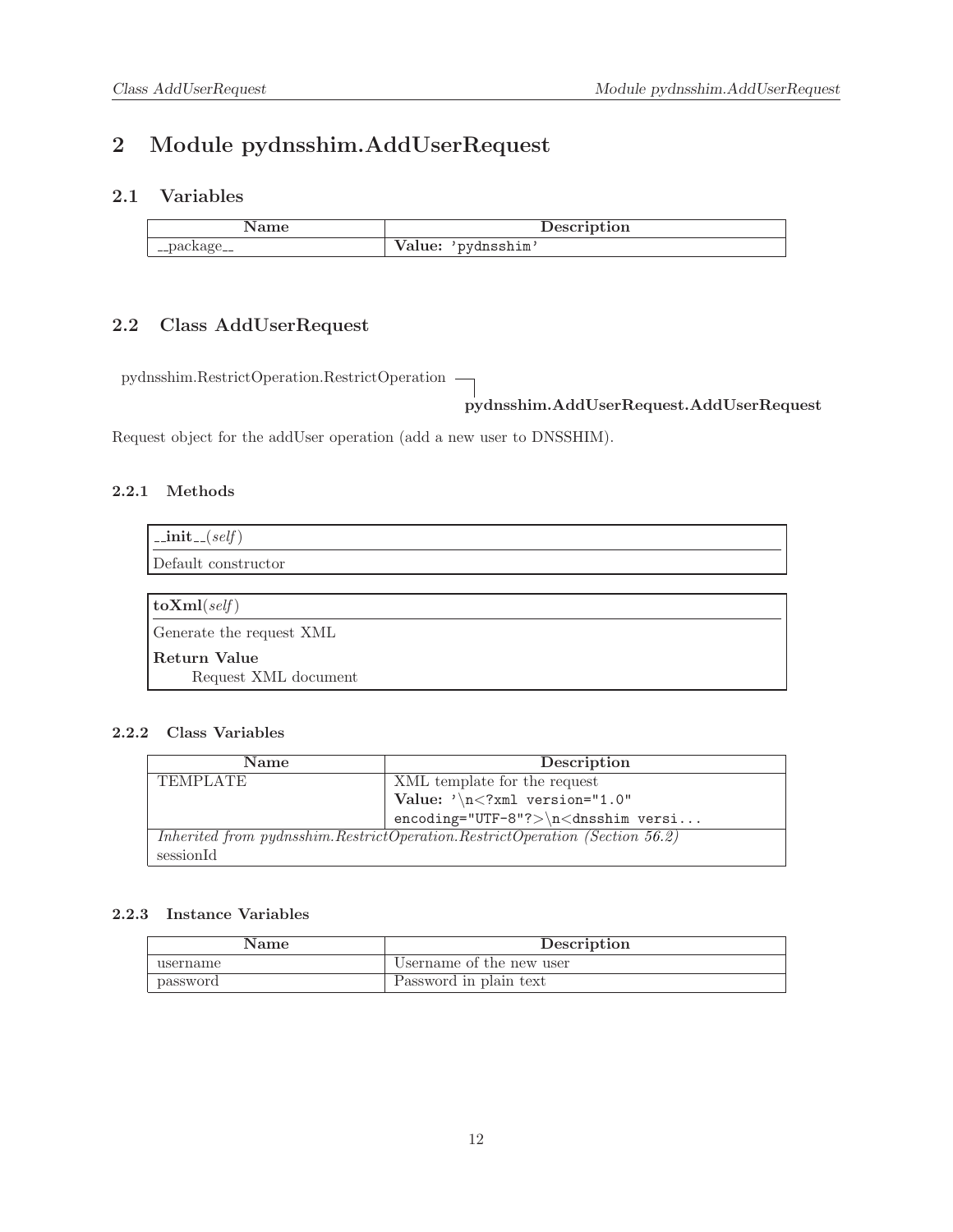### <span id="page-12-1"></span><span id="page-12-0"></span>3 Module pydnsshim.AddZoneUserRequest

### 3.1 Variables

|                                         | $\sim$ $\sim$ $\sim$<br>ALIOIT |
|-----------------------------------------|--------------------------------|
| ามเ<br>$-$ <i>D w</i> $\sim$ $\sim$ $-$ | ısshim<br>$\lambda$<br>alue:   |

### <span id="page-12-2"></span>3.2 Class AddZoneUserRequest

pydnsshim.RestrictOperation.RestrictOperation

pydnsshim.AddZoneUserRequest.AddZoneUserRequest

<span id="page-12-3"></span>Request object for the addZoneUser operation (grant permission to an user over a zone).

#### 3.2.1 Methods

| $\vert$ _init_(self)                 |
|--------------------------------------|
| Default constructor                  |
|                                      |
| $\log \text{Im}(self)$               |
| Generate the request XML             |
| Return Value<br>Request XML document |

#### <span id="page-12-4"></span>3.2.2 Class Variables

| <b>Name</b>                                                                     | Description                                      |
|---------------------------------------------------------------------------------|--------------------------------------------------|
| <b>TEMPLATE</b>                                                                 | XML template for the request                     |
|                                                                                 | Value: $\sqrt{n}$ xml version="1.0"</th          |
|                                                                                 | $encoding="UTF-8"?\rangle \n\nclasshim version.$ |
| Inherited from pydnsshim. Restrict Operation. Restrict Operation (Section 56.2) |                                                  |
| sessionId                                                                       |                                                  |

<span id="page-12-5"></span>

| Name     | Description                                |
|----------|--------------------------------------------|
| username | User receiving permission to manage a zone |
| zone     | Zonename                                   |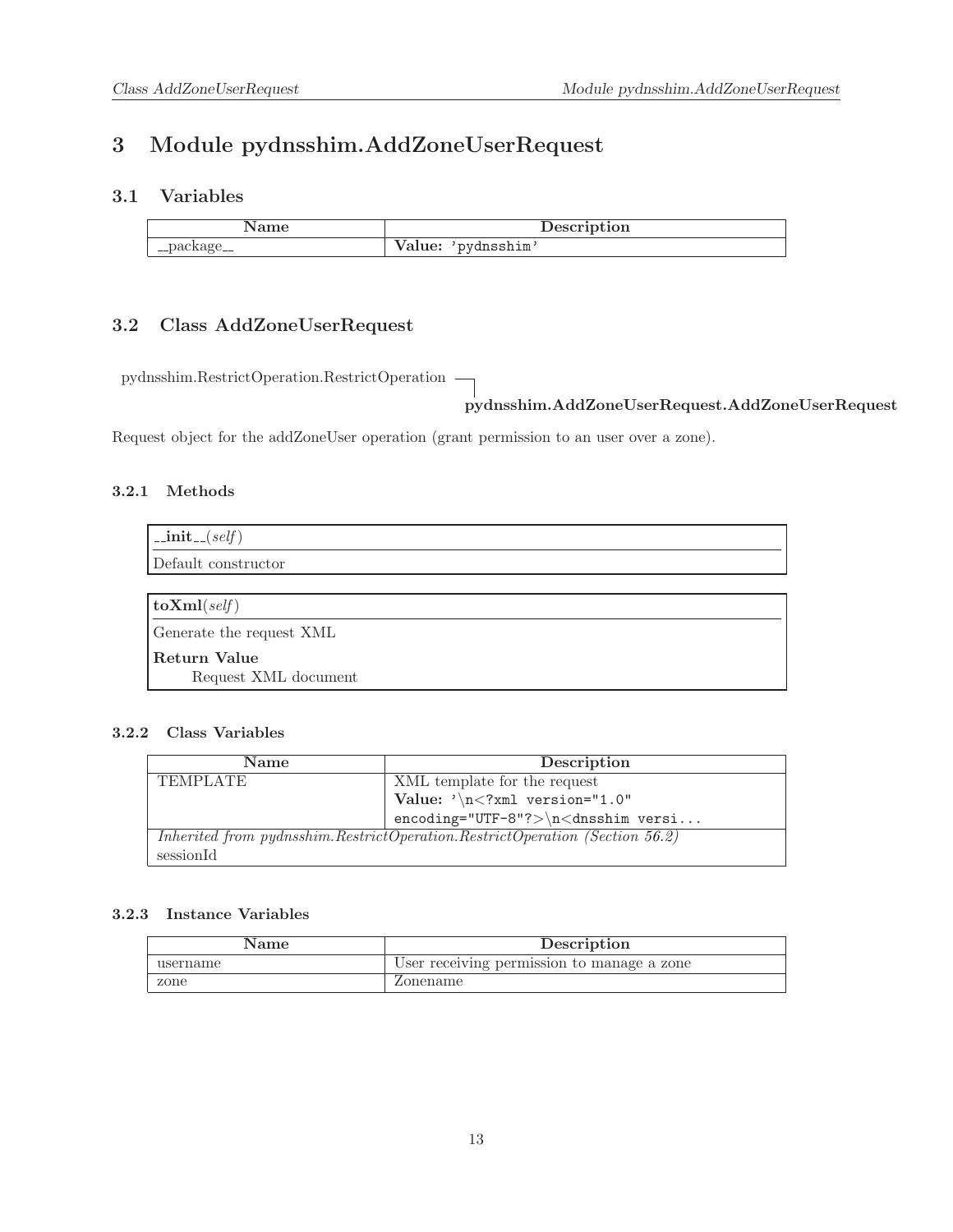## <span id="page-13-1"></span><span id="page-13-0"></span>4 Module pydnsshim.ChangeKeyStatusRequest

### 4.1 Variables

|              | $- - - -$<br>трыон |
|--------------|--------------------|
| $ \mu$ wings | sshim<br>v aruv.   |

### <span id="page-13-2"></span>4.2 Class ChangeKeyStatusRequest

pydnsshim.RestrictOperation.RestrictOperation

pydnsshim.ChangeKeyStatusRequest.ChangeKeyStatusRequest

<span id="page-13-3"></span>Request object for the changeKeyStatus operation (change a key's status).

#### 4.2.1 Methods

| $\text{unit} \text{f}(self)$         |
|--------------------------------------|
| Default constructor                  |
|                                      |
| $\vert$ toXml(self)                  |
| Generate the request XML             |
| Return Value<br>Request XML document |

#### <span id="page-13-4"></span>4.2.2 Class Variables

| <b>Name</b>                                                                 | Description                             |
|-----------------------------------------------------------------------------|-----------------------------------------|
| <b>TEMPLATE</b>                                                             | XML template for the request            |
|                                                                             | Value: $\sqrt{n}$ xml version="1.0"</th |
|                                                                             | $encoding="UTF-8"?>\n\n<dnsshim versi$  |
| Inherited from pydnsshim.RestrictOperation.RestrictOperation (Section 56.2) |                                         |
| sessionId                                                                   |                                         |

<span id="page-13-5"></span>

| <b>Name</b> | Description                               |
|-------------|-------------------------------------------|
| zone        | Zonename                                  |
| $\ker$      | Name of the key having the status changed |
| oldStatus   | Current status of the key                 |
| newStatus   | New status of the key                     |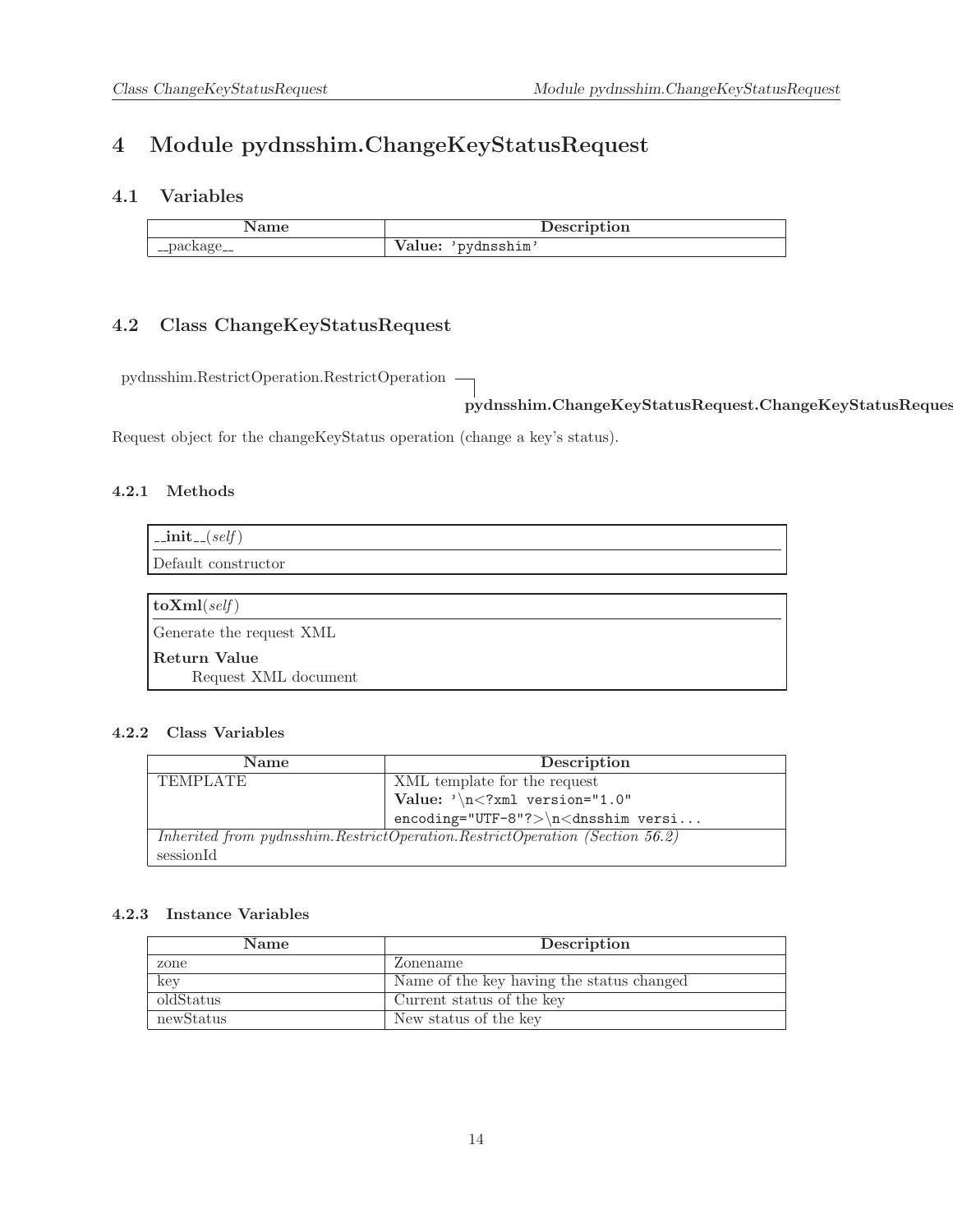## <span id="page-14-1"></span><span id="page-14-0"></span>5 Module pydnsshim.ChangeKeyStatusResponse

### 5.1 Variables

|                        | $  -$<br><b>puon</b> |
|------------------------|----------------------|
| $-$ <i>p</i> wings $-$ | ıim<br>۰۱۱.<br>aiuc. |

### <span id="page-14-2"></span>5.2 Class ChangeKeyStatusResponse

pydnsshim.Response.Response

### pydnsshim.ChangeKeyStatusResponse.ChangeKeyStatusResponse

<span id="page-14-3"></span>Response object for the changeKeyStatus operation (change a key's status).

#### 5.2.1 Methods

 $\text{unit}$ <sub>- $(self)$ </sub>

Default constructor

Overrides: pydnsshim.Response.Response.\_init\_

parseXml(self, xml)

Parses a response XML document and fills the fields of the current object

Parameters

xml: Response XML document

Overrides: pydnsshim.Response.Response.parseXml

### Inherited from pydnsshim.Response.Response(Section [54.2\)](#page-92-2)

 $-str_{-}()$ 

#### <span id="page-14-4"></span>5.2.2 Class Variables

| Name                                                           | Description |  |
|----------------------------------------------------------------|-------------|--|
| Inherited from pydnsshim. Response. Response (Section $54.2$ ) |             |  |
| message, status                                                |             |  |

#### <span id="page-14-5"></span>5.2.3 Instance Variables

|        | Description       |
|--------|-------------------|
| keytag | Keytag of the key |

continued on next page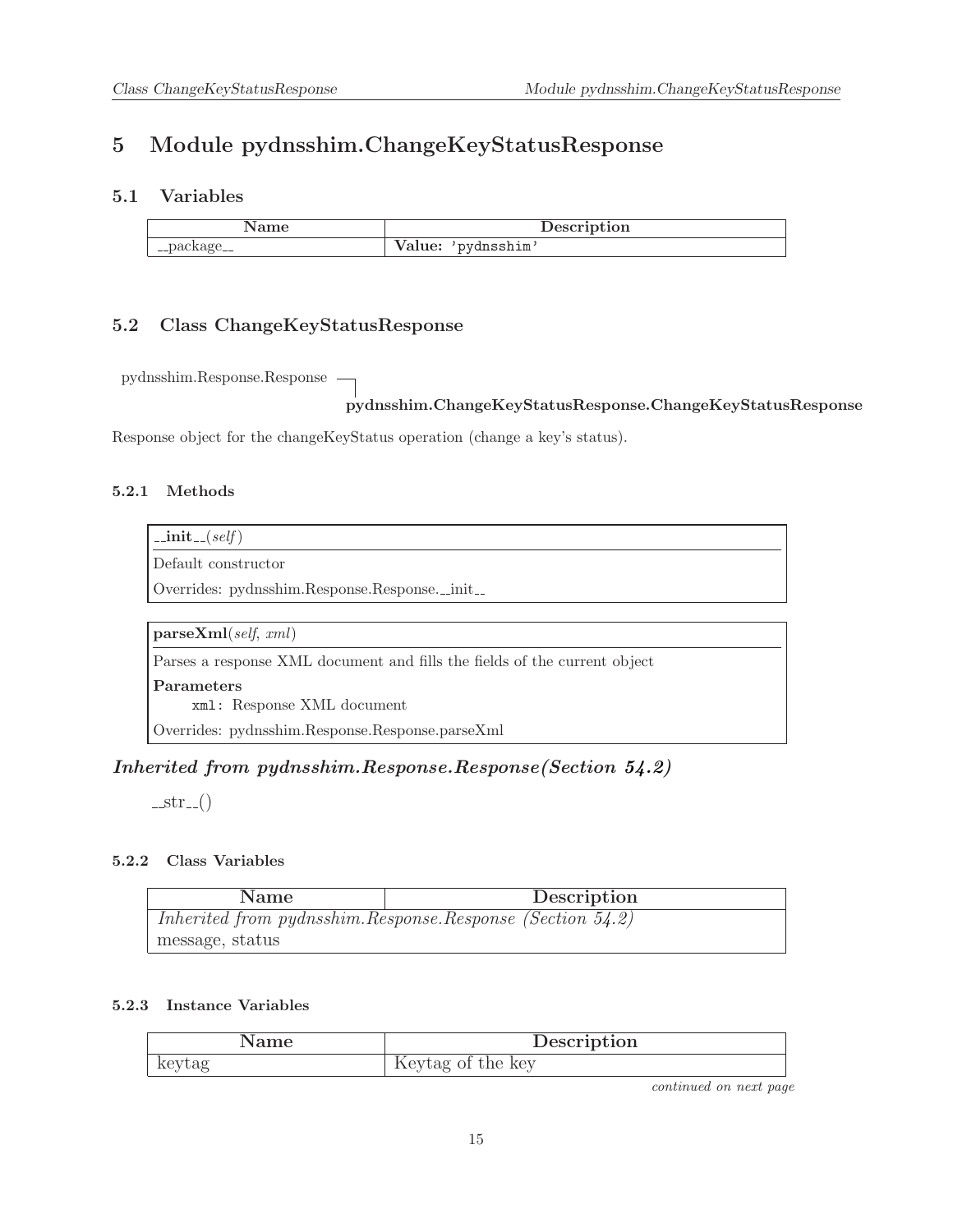| Name                  | Description                           |
|-----------------------|---------------------------------------|
| $\mathrm{digestType}$ | Hash algorithm of the key's DS digest |
| digest                | DS digest of the key                  |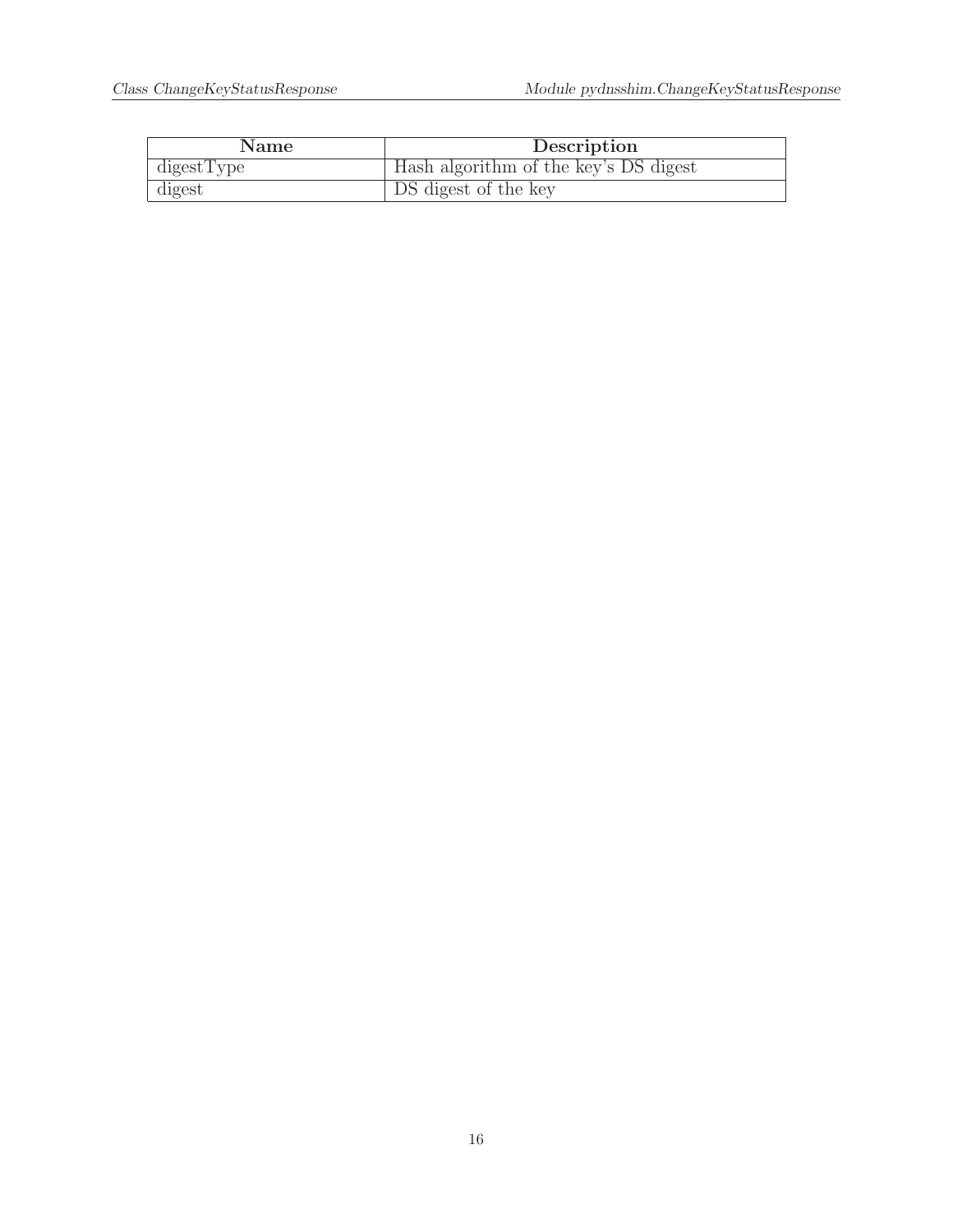## <span id="page-16-1"></span><span id="page-16-0"></span>6 Module pydnsshim.ChangePasswordRequest

### 6.1 Variables

|             | Description        |
|-------------|--------------------|
| __package__ | Value: 'pydnsshim' |

### <span id="page-16-2"></span>6.2 Class ChangePasswordRequest

pydnsshim.RestrictOperation.RestrictOperation

pydnsshim.ChangePasswordRequest.ChangePassw

<span id="page-16-3"></span>Request object for the changePassword operation (change a user's password).

#### 6.2.1 Methods

| $\text{unit}$ <sub>-(self)</sub>     |
|--------------------------------------|
| Default constructor                  |
|                                      |
| $\vert$ toXml(self)                  |
| Generate the request XML             |
| Return Value<br>Request XML document |

#### <span id="page-16-4"></span>6.2.2 Class Variables

| <b>Name</b>     | Description                                                                 |
|-----------------|-----------------------------------------------------------------------------|
| <b>TEMPLATE</b> | XML template for the request                                                |
|                 | $\vert$ Value: '\n xml version="1.0"</th                                    |
|                 | $encoding="UTF-8"?>\n<\ndnsshim versi$                                      |
|                 | Inherited from pydnsshim.RestrictOperation.RestrictOperation (Section 56.2) |
| sessionId       |                                                                             |

#### <span id="page-16-5"></span>6.2.3 Instance Variables

| $_{\rm nme}$ | Description |
|--------------|-------------|
| ısername     | name        |

continued on next page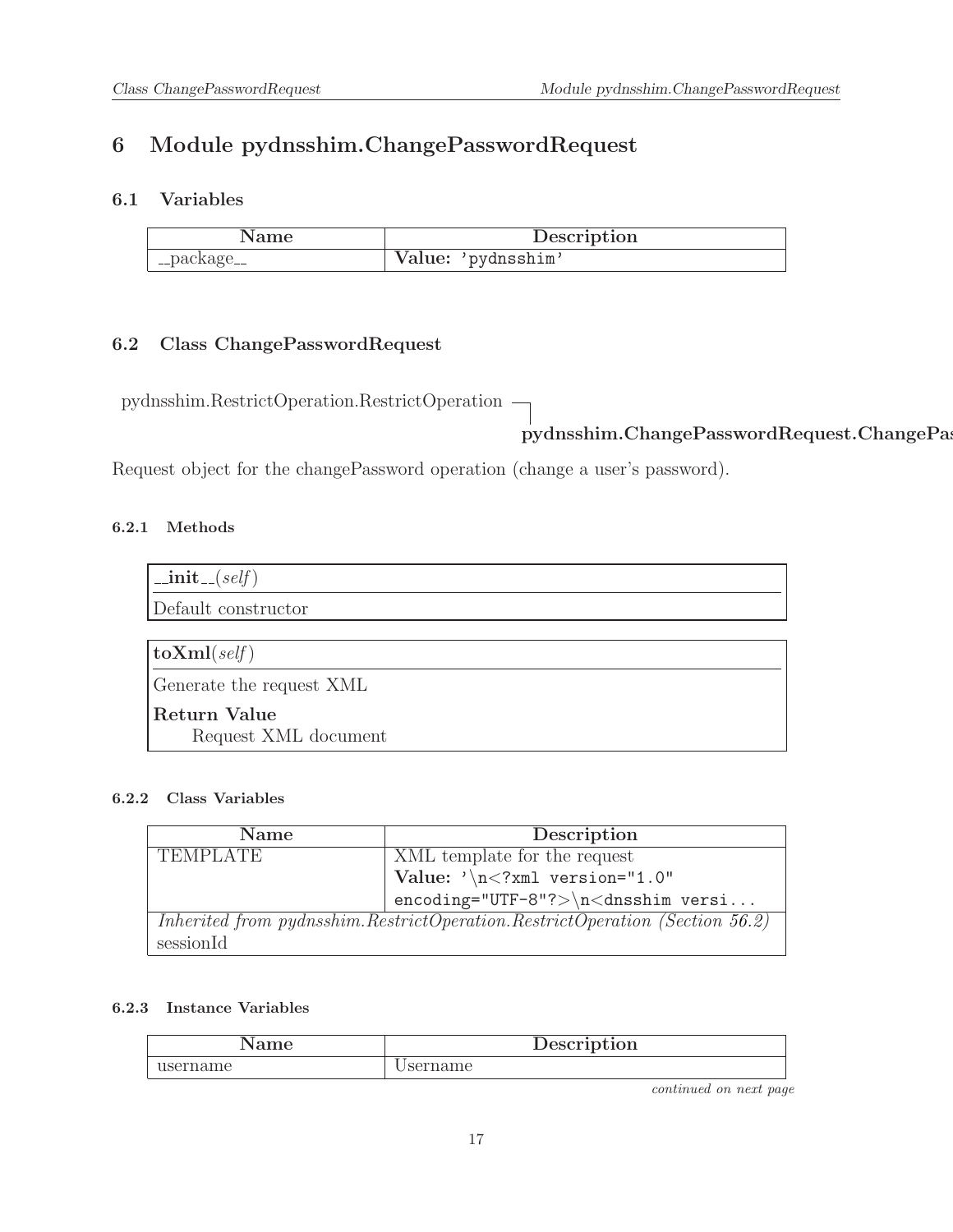| <b>Name</b> | Description                           |
|-------------|---------------------------------------|
| oldPassword | User's current password in plain text |
| newPassword | User's new password in plain text     |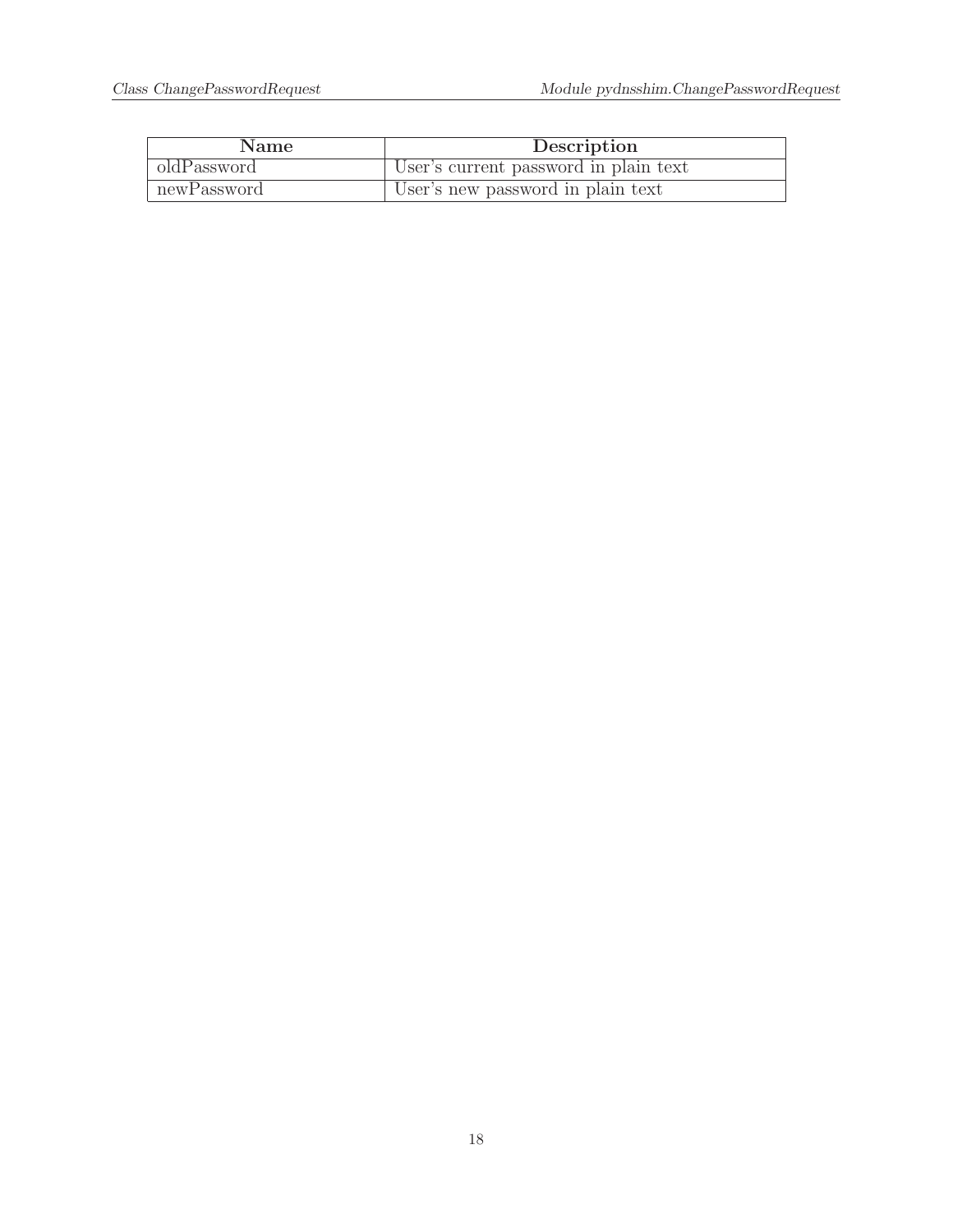# <span id="page-18-1"></span><span id="page-18-0"></span>7 Module pydnsshim.DnsClass

### 7.1 Variables

| Name        | Description |
|-------------|-------------|
| __package__ | Value: None |

### <span id="page-18-2"></span>7.2 Class DnsClass

<span id="page-18-3"></span>DNS Class representation class

| Name         | Description       |
|--------------|-------------------|
|              | Value: 1          |
| <b>CHAOS</b> | Value: 3          |
| NONE         | Value: 254        |
| A N V        | <b>Value: 255</b> |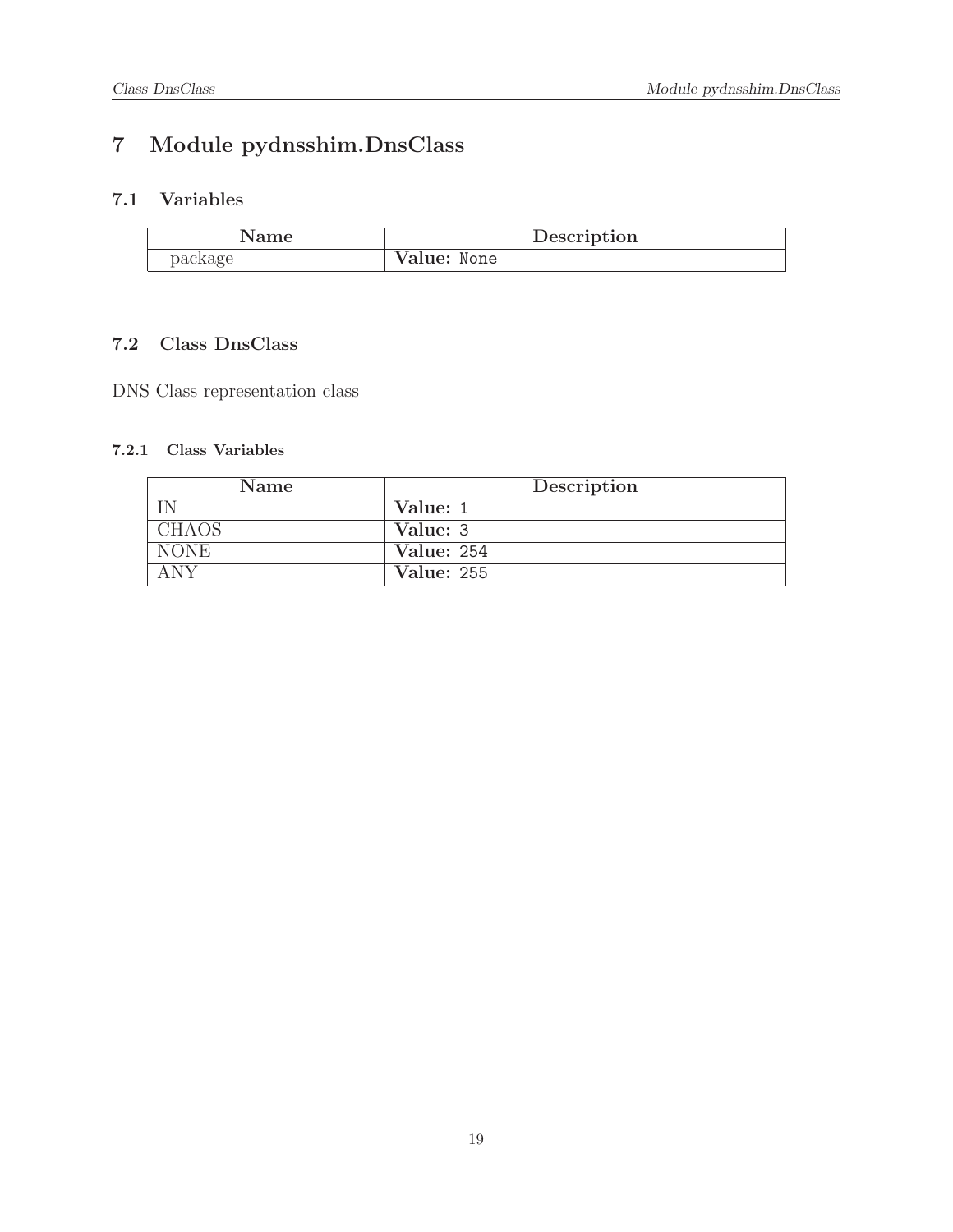## <span id="page-19-1"></span><span id="page-19-0"></span>8 Module pydnsshim.DnskeyAlgorithm

### 8.1 Variables

|             | Description |
|-------------|-------------|
| __package__ | Value: None |

### <span id="page-19-2"></span>8.2 Class DnskeyAlgorithm

<span id="page-19-3"></span>DNSKEY algorithm representation class

| Name           | Description |
|----------------|-------------|
| <b>UNKNOWN</b> | Value: 0    |
| RSASHA1        | Value: 5    |
| RSASHA1_NSEC3  | Value: 7    |
| <b>DSA</b>     | Value: 3    |
| DSA_NSEC3      | Value: 6    |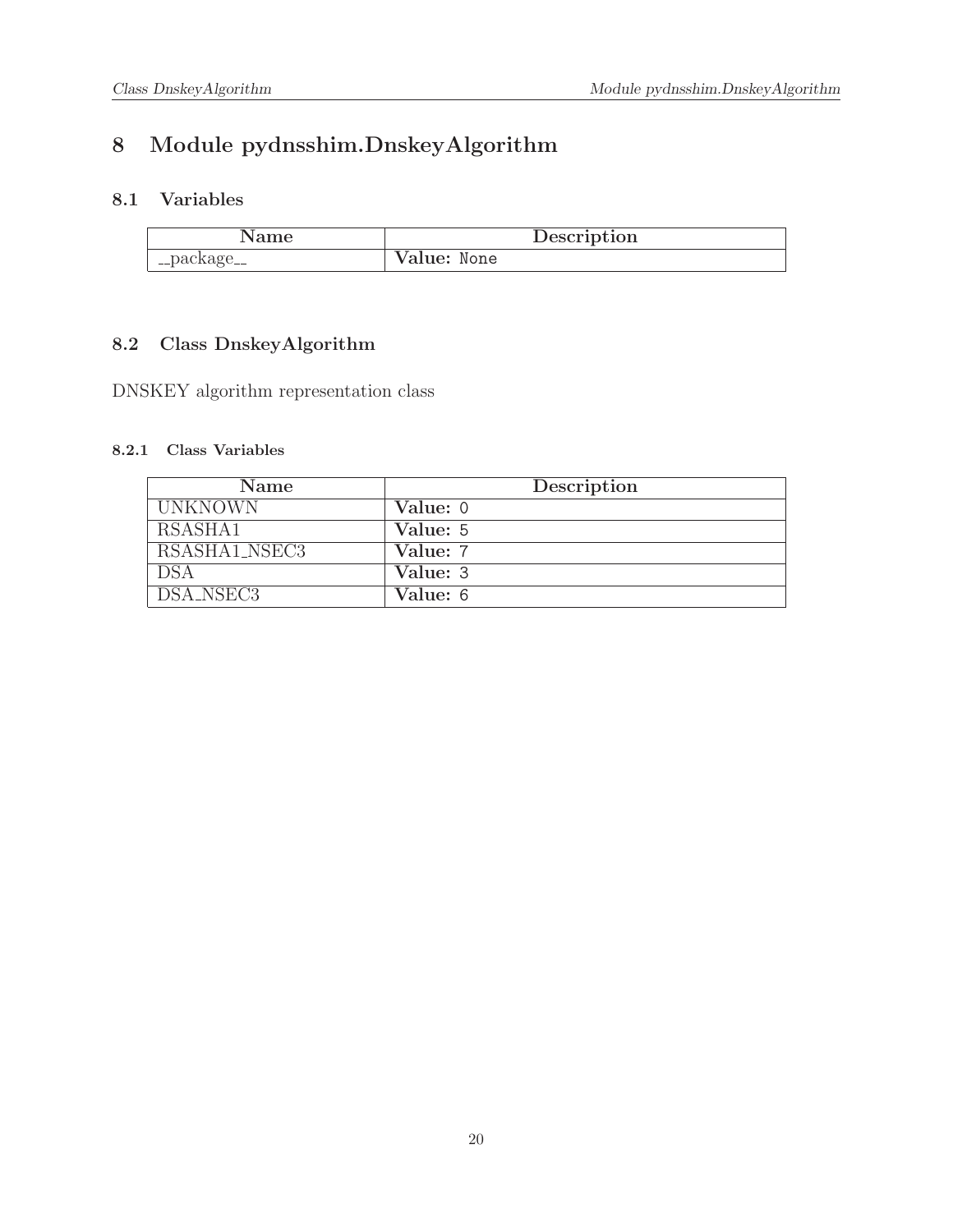## <span id="page-20-1"></span><span id="page-20-0"></span>9 Module pydnsshim.DnskeyFlags

### 9.1 Variables

| ame        | Description |
|------------|-------------|
| '_package_ | Value: None |

### <span id="page-20-2"></span>9.2 Class DnskeyFlags

<span id="page-20-3"></span>DNSKEY flags representation class (SEP BIT state)

| Name           | Description       |
|----------------|-------------------|
| <b>SEP_OFF</b> | <b>Value: 256</b> |
| SEP_ON         | <b>Value: 257</b> |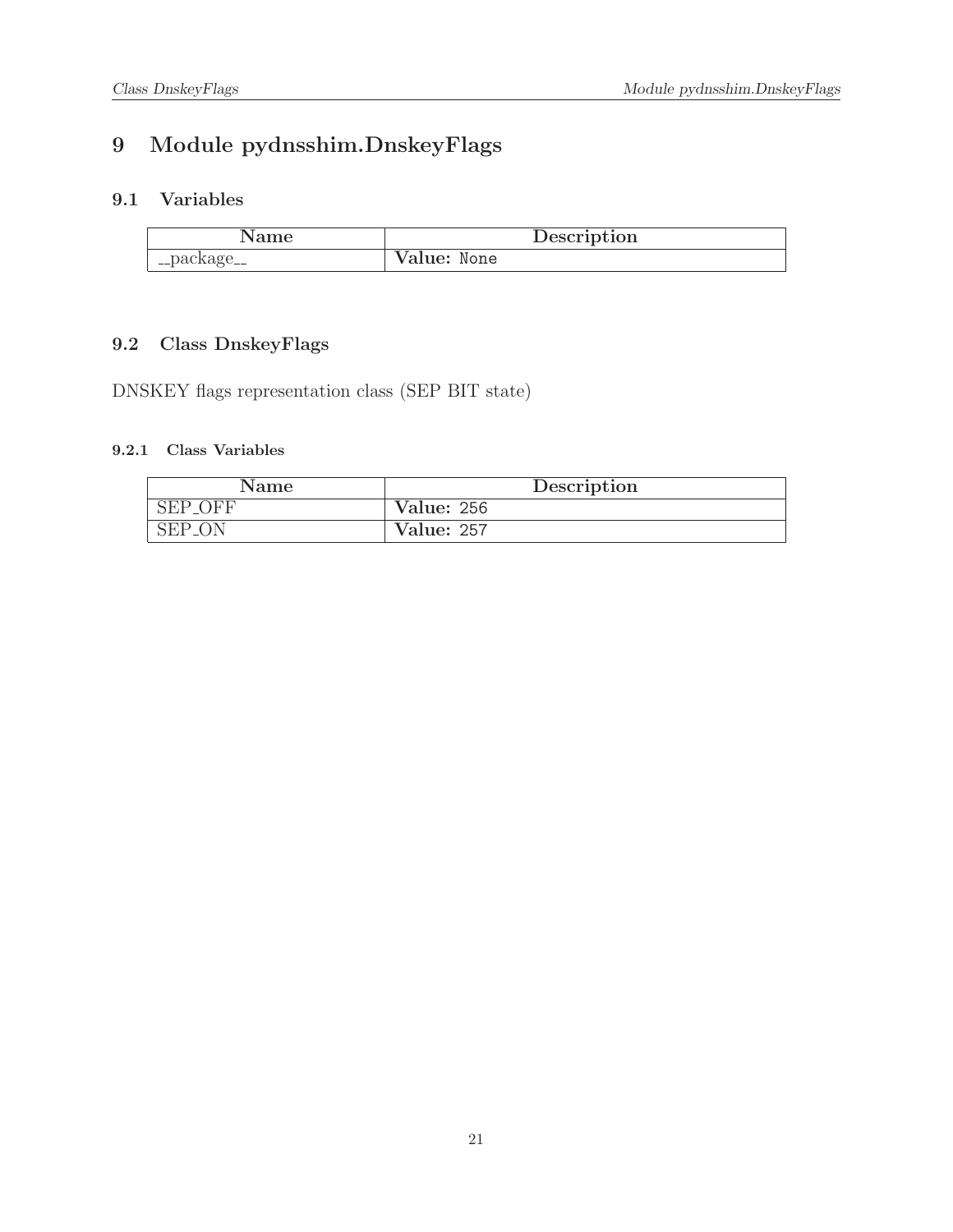## <span id="page-21-1"></span><span id="page-21-0"></span>10 Module pydnsshim.DnskeyProtocol

### 10.1 Variables

|             | Description |
|-------------|-------------|
| __package__ | Value: None |

### <span id="page-21-2"></span>10.2 Class DnskeyProtocol

<span id="page-21-3"></span>DNSKEY Protocol representation class

| Name     | Description |
|----------|-------------|
| PROTOCOL | Value:      |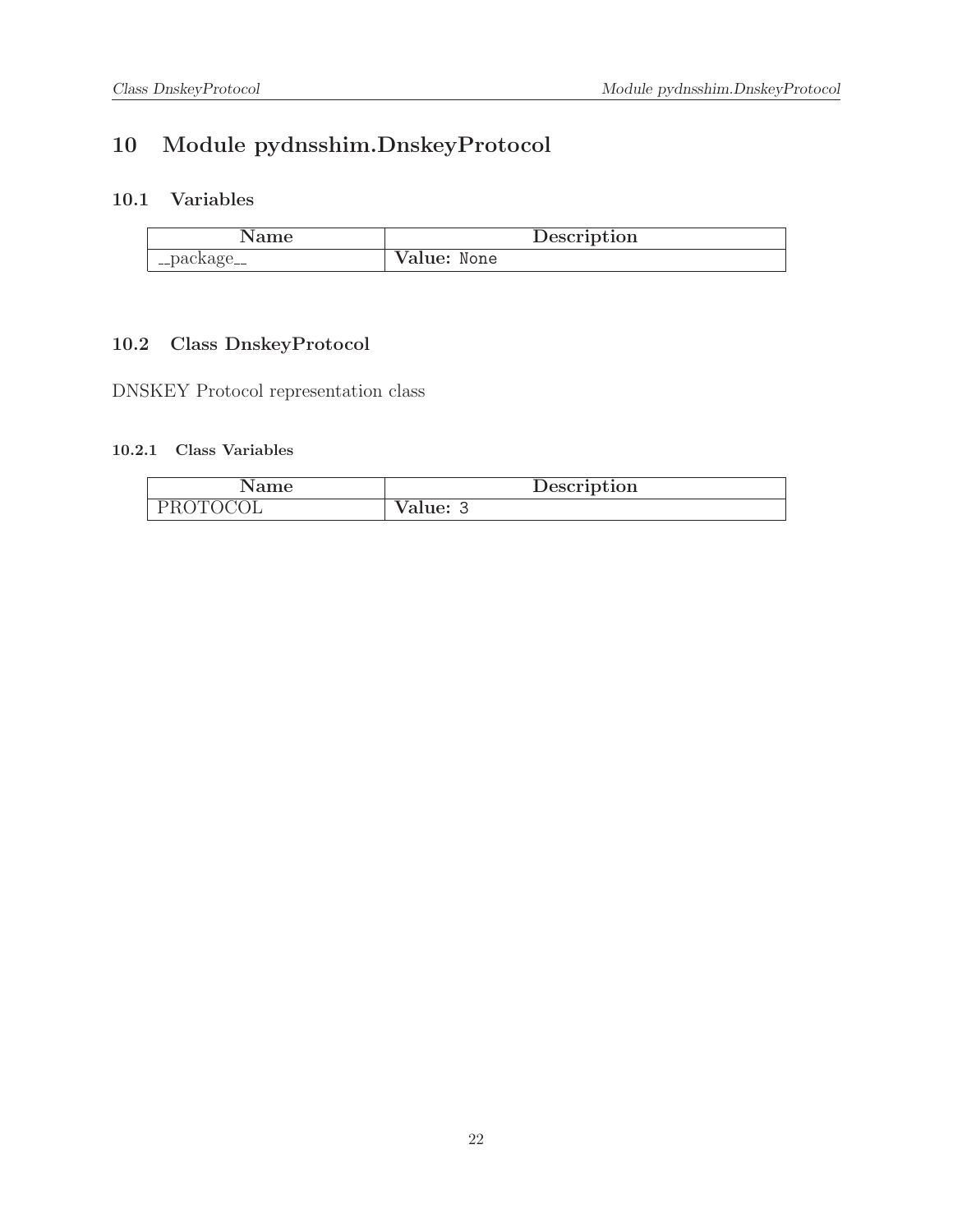## <span id="page-22-1"></span><span id="page-22-0"></span>11 Module pydnsshim.DnskeyStatus

### 11.1 Variables

|             | Description |
|-------------|-------------|
| __package__ | Value: None |

### <span id="page-22-2"></span>11.2 Class DnskeyStatus

<span id="page-22-3"></span>DNSKEY status representation class

### 11.2.1 Methods

 $\text{unit}$ <sub>-(self, name='SIGN')</sub>

Default constructor

 $getName(self)$ 

Get the string representation of the status

 $-str_{-}(self)$ 

<span id="page-22-4"></span>String representation of the object

| Name        | Description |  |  |
|-------------|-------------|--|--|
|             | Value: 1    |  |  |
| PUBLISH     | Value: 2    |  |  |
| <b>NONE</b> | Value: 3    |  |  |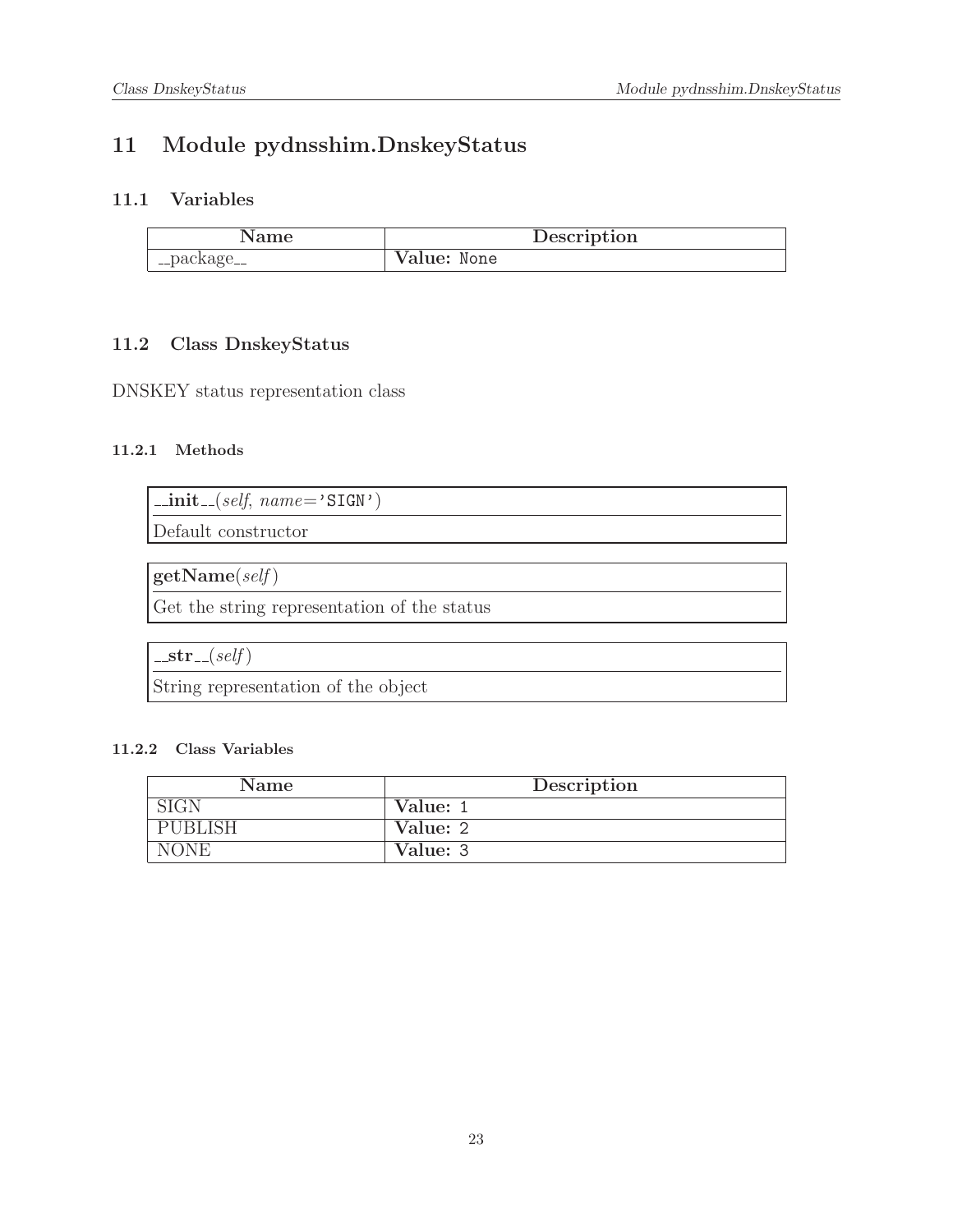## <span id="page-23-1"></span><span id="page-23-0"></span>12 Module pydnsshim.DnskeyType

### 12.1 Variables

| Name       | Description |
|------------|-------------|
| '_package_ | Value: None |

### <span id="page-23-2"></span>12.2 Class DnskeyType

<span id="page-23-3"></span>DNSKEY type representation class (ZSK or KSK)

| Name | Description |  |  |
|------|-------------|--|--|
|      | Value: 1    |  |  |
|      | Value: 2    |  |  |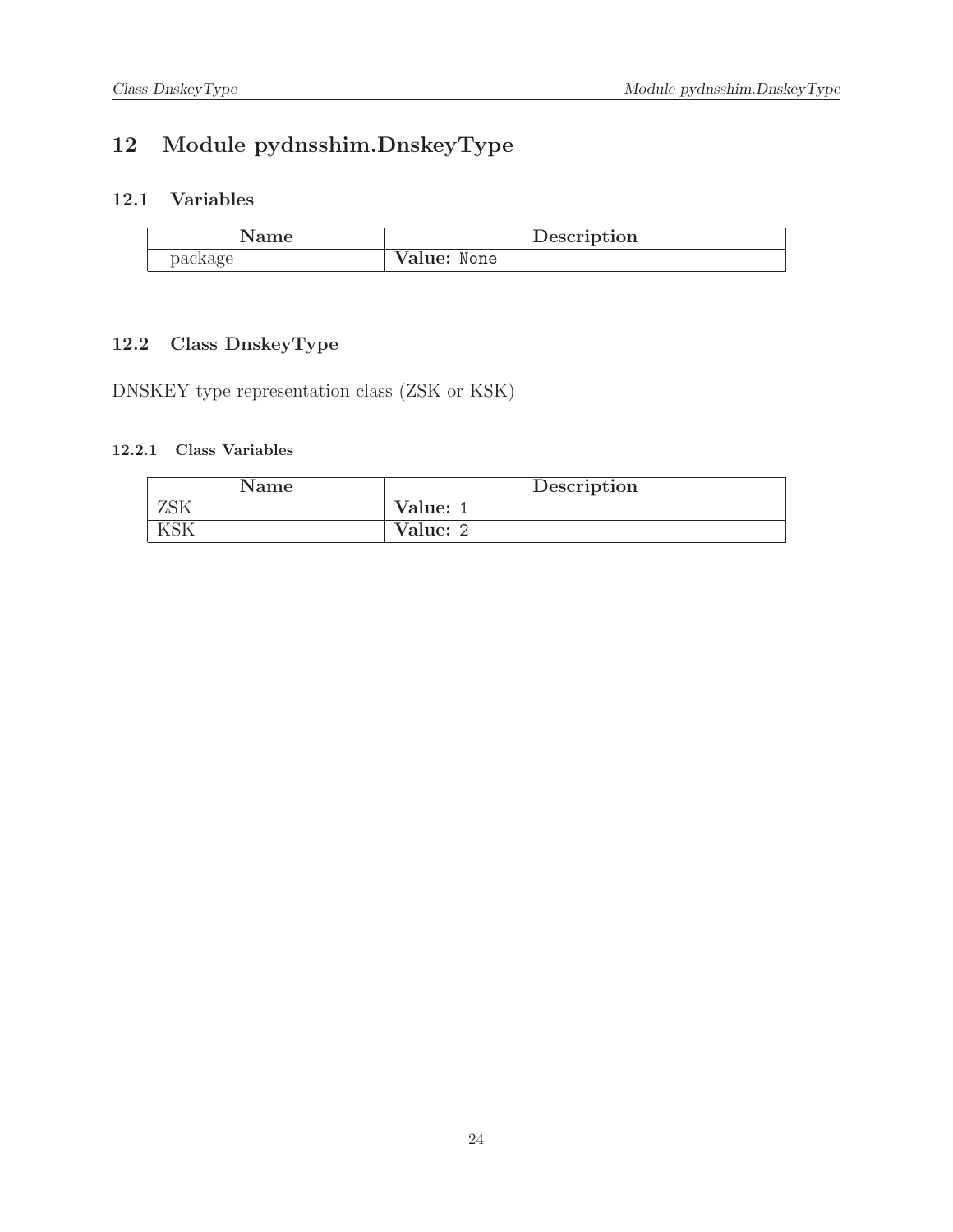## <span id="page-24-1"></span><span id="page-24-0"></span>13 Module pydnsshim.DsDigestType

### 13.1 Variables

| Name          | Description |
|---------------|-------------|
| ' __package__ | Value: None |

### <span id="page-24-2"></span>13.2 Class DsDigestType

<span id="page-24-3"></span>DS digest hash algorithm class (SHA1 or SHA256)

| Name             | Description |  |  |
|------------------|-------------|--|--|
| SHA <sub>1</sub> | Value:      |  |  |
| SHA256           | Value: 2    |  |  |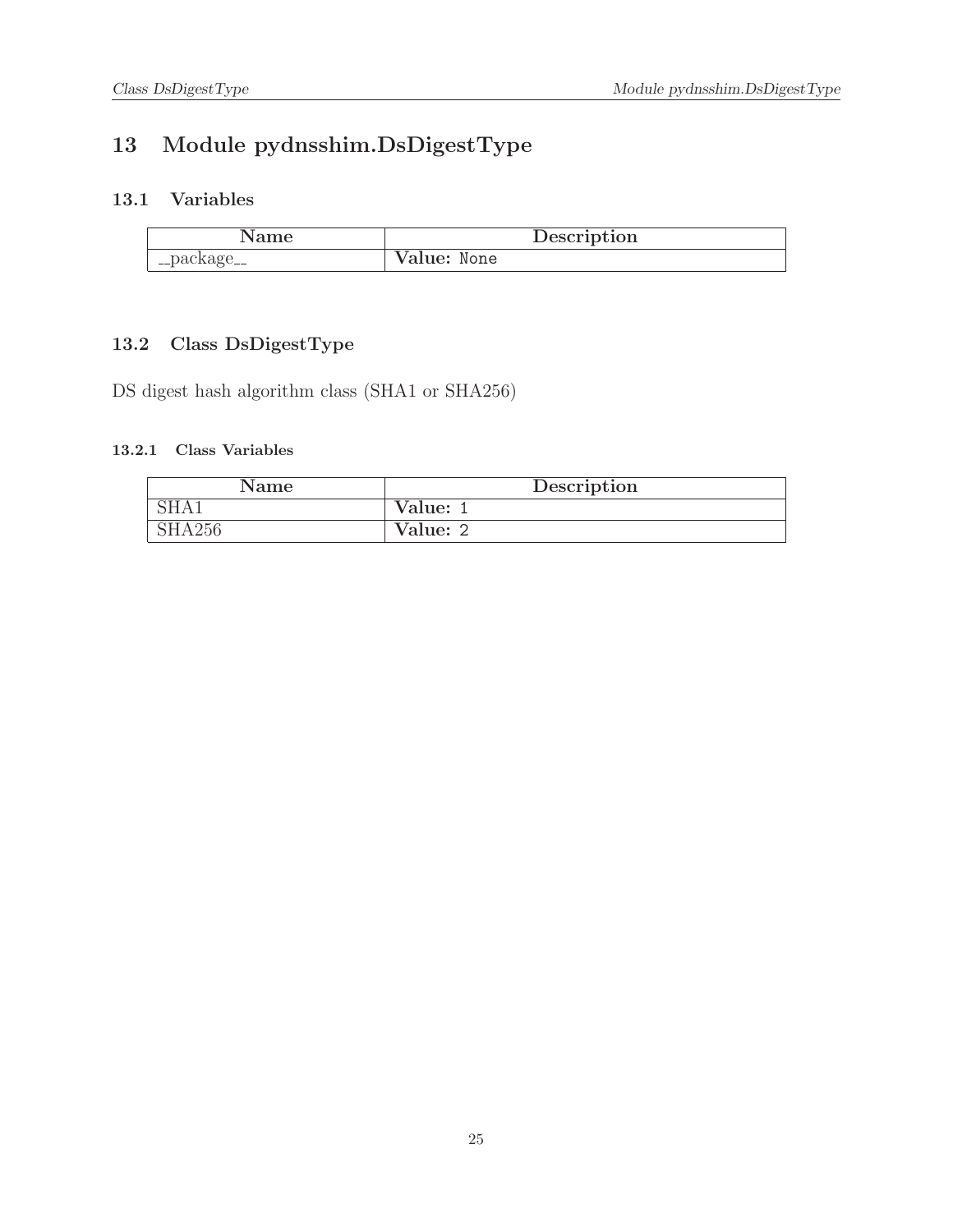## <span id="page-25-1"></span><span id="page-25-0"></span>14 Module pydnsshim.DsInfo

### 14.1 Variables

| Name        | Description        |  |
|-------------|--------------------|--|
| __package__ | Value: 'pydnsshim' |  |

### <span id="page-25-2"></span>14.2 Class DsInfo

<span id="page-25-3"></span>DS information class

### 14.2.1 Methods

| $\text{unit} \text{---}(self)$ |  |  |
|--------------------------------|--|--|
|                                |  |  |
| $-str_{-}(self)$               |  |  |

<span id="page-25-4"></span>String representation of the object

| <b>Name</b> | Description              |
|-------------|--------------------------|
| keytag      | Keytag                   |
| digestType  | DS digest hash algorithm |
| digest      | DS digest                |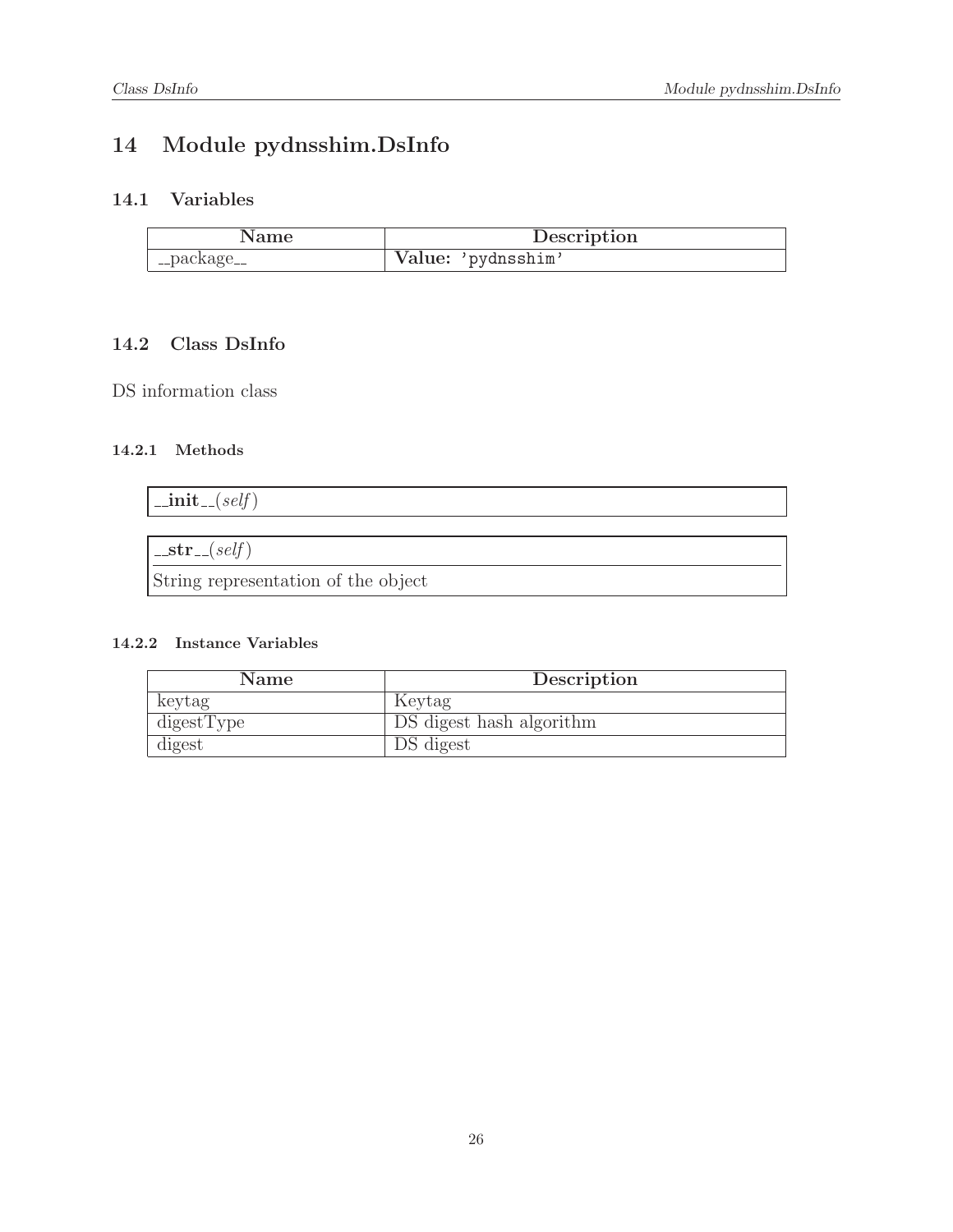## <span id="page-26-1"></span><span id="page-26-0"></span>15 Module pydnsshim.HelloRequest

### 15.1 Variables

| Name        | Description        |
|-------------|--------------------|
| __package__ | Value: 'pydnsshim' |

### <span id="page-26-2"></span>15.2 Class HelloRequest

pydnsshim.RestrictOperation.RestrictOperation

### pydnsshim.HelloRequest.HelloRequest

<span id="page-26-3"></span>Request object for the hello operation (keep the session with DNSSHIM alive).

### 15.2.1 Methods

| $\vert$ toXml( <i>self</i> ) |  |
|------------------------------|--|
| Generate the request XML     |  |
| Return Value                 |  |
| Request XML document         |  |

<span id="page-26-4"></span>

| <b>Name</b>     | Description                                                                   |
|-----------------|-------------------------------------------------------------------------------|
| <b>TEMPLATE</b> | XML template for the request                                                  |
|                 | Value: $\sqrt{n}$ /xml version="1.0"                                          |
|                 | $encoding="UTF-8"?>\n<\n<\ndnsshim$ versi                                     |
|                 | Inherited from pydnsshim. RestrictOperation. RestrictOperation (Section 56.2) |
| sessionId       |                                                                               |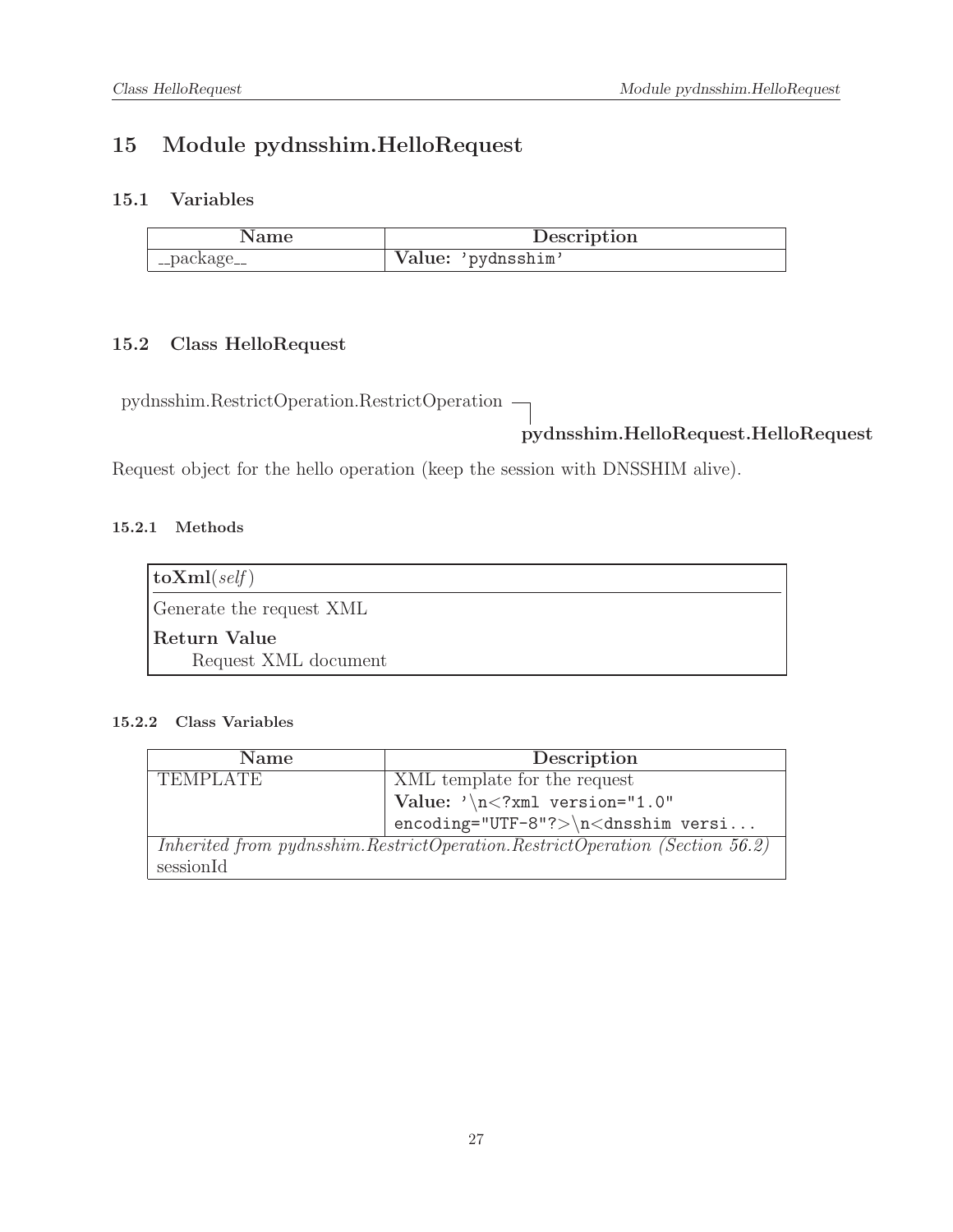# <span id="page-27-1"></span><span id="page-27-0"></span>16 Module pydnsshim.ImportKeyRequest

### 16.1 Variables

| vame        | Description        |
|-------------|--------------------|
| __package__ | Value: 'pydnsshim' |

### <span id="page-27-2"></span>16.2 Class ImportKeyRequest

pydnsshim.RestrictOperation.RestrictOperation

### pydnsshim.ImportKeyRequest.ImportKeyRequest

<span id="page-27-3"></span>Request object for the importKey operation (import a RSASHA1 DNSKEY into a zone ).

#### 16.2.1 Methods

| $\text{unit}$ <sub>-(self)</sub>     |
|--------------------------------------|
| Default constructor                  |
|                                      |
| $\vert$ toXml(self)                  |
| Generate the request XML             |
| Return Value<br>Request XML document |

#### <span id="page-27-4"></span>16.2.2 Class Variables

| <b>Name</b>     | Description                                                                 |
|-----------------|-----------------------------------------------------------------------------|
| <b>TEMPLATE</b> | XML template for the request                                                |
|                 | Value: $\sqrt{n}$ xml version="1.0"</th                                     |
|                 | $encoding="UTF-8"?>\n<\ndnsshim versi$                                      |
|                 | Inherited from pydnsshim.RestrictOperation.RestrictOperation (Section 56.2) |
| sessionId       |                                                                             |

#### <span id="page-27-5"></span>16.2.3 Instance Variables

| ാനല  | Description |
|------|-------------|
| zone | ame         |

continued on next page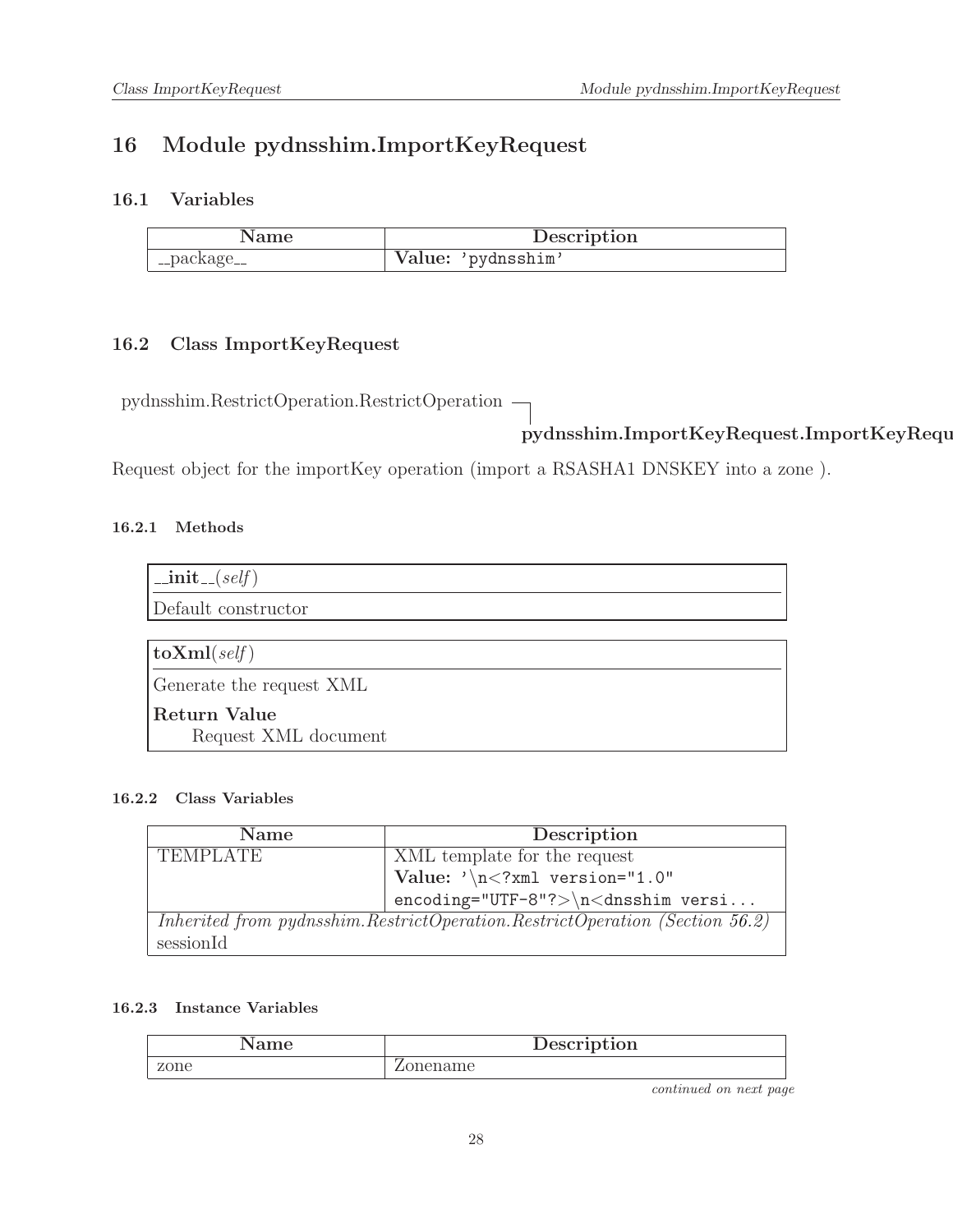| <b>Name</b>     | Description                                      |
|-----------------|--------------------------------------------------|
| algorithm       | <b>DNSKEY</b> algorithm (only RSASHA1 supported) |
| flags           | <b>DNSKEY</b> flags attribute                    |
| keyType         | Key type (ZSK or KSK)                            |
| keyStatus       | Key status (PUBLISH, SIGN or NONE)               |
| modulus         | Modulus of the key                               |
| publicExponent  | Public exponent                                  |
| privateExponent | Private exponent                                 |
| prime1          | Prime1 parameter                                 |
| prime2          | Prime2 parameter                                 |
| exponent1       | Exponent1 parameter                              |
| exponent2       | Exponent2 parameter                              |
| coefficient     | Coefficient parameter                            |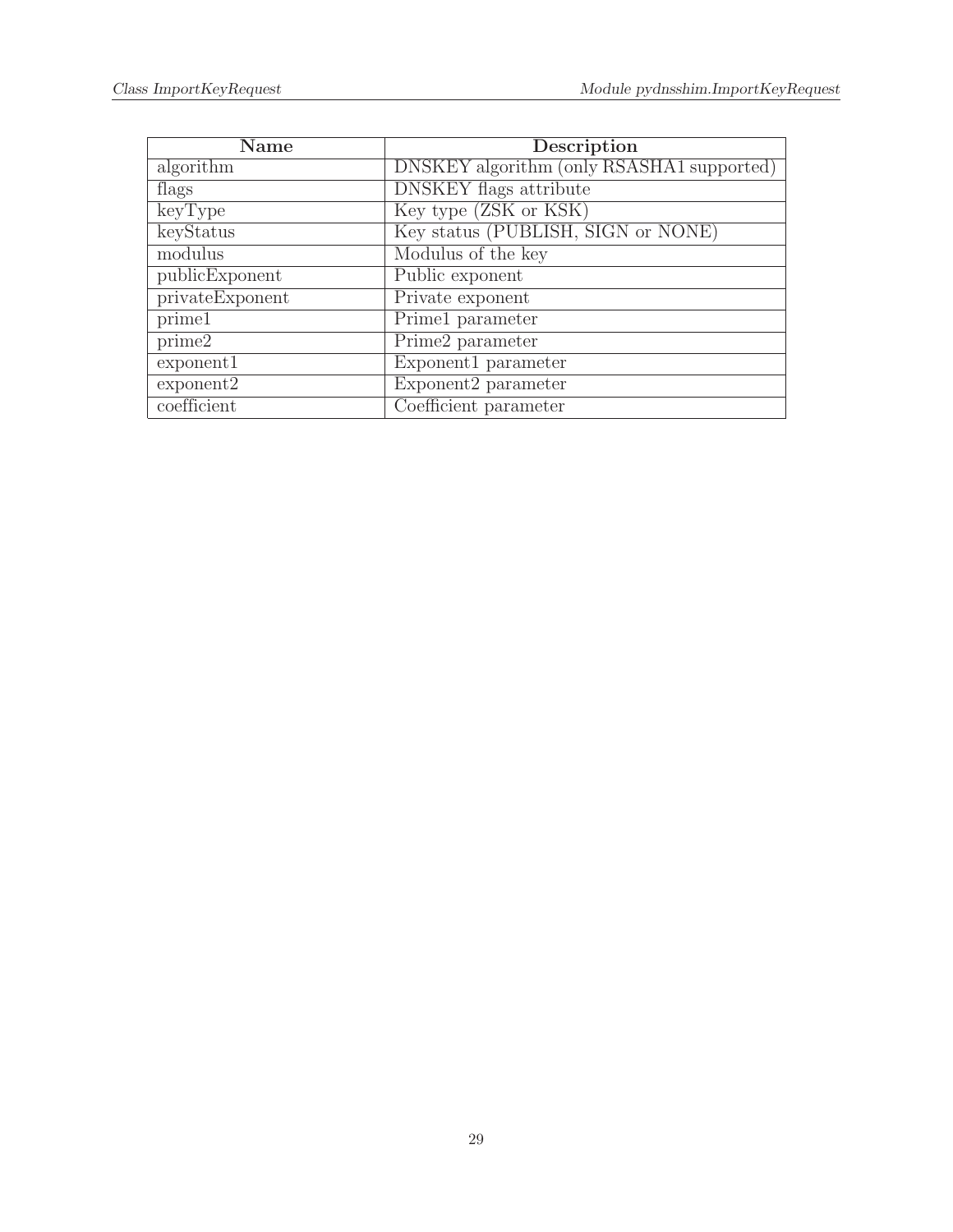## <span id="page-29-1"></span><span id="page-29-0"></span>17 Module pydnsshim.ImportKeyResponse

### 17.1 Variables

|           | Description        |
|-----------|--------------------|
| -package_ | Value: 'pydnsshim' |

### <span id="page-29-2"></span>17.2 Class ImportKeyResponse

pydnsshim.Response.Response

### pydnsshim.ImportKeyResponse.ImportKeyResponse

<span id="page-29-3"></span>Response object for the importKey operation (import a RSASHA1 DNSKEY into a zone ).

### 17.2.1 Methods

| 71 I I. | sett |
|---------|------|
|         |      |

Default constructor

Overrides: pydnsshim.Response.Response.\_init\_

 $-str_{-}(self)$ 

String representation of the object

Overrides: pydnsshim.Response.Response.\_str\_

parseXml(self, xml)

Parses a response XML document and fills the fields of the current object

Parameters

xml: Response XML document

<span id="page-29-4"></span>Overrides: pydnsshim.Response.Response.parseXml

| <b>Name</b>                                                    | Description |
|----------------------------------------------------------------|-------------|
| Inherited from pydnsshim. Response. Response (Section $54.2$ ) |             |
| message, status                                                |             |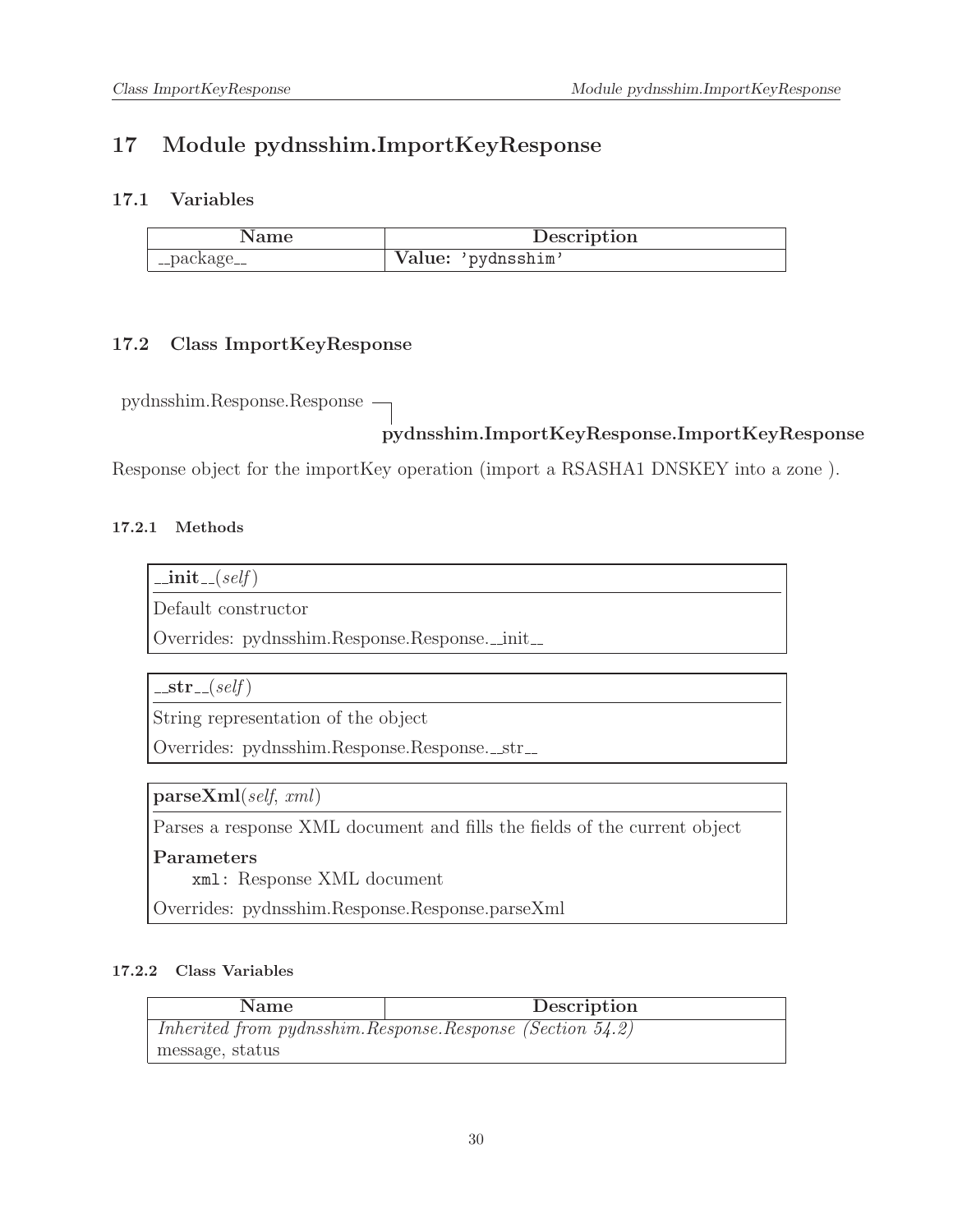<span id="page-30-0"></span>

| <b>Name</b> | Description                           |
|-------------|---------------------------------------|
| zone        | Zonename                              |
| keyName     | Name of the new key in the DNSSHIM    |
| keytag      | Keytag of the new key                 |
| digest      | DS digest                             |
| digestType  | DS digest algorithm (default is SHA1) |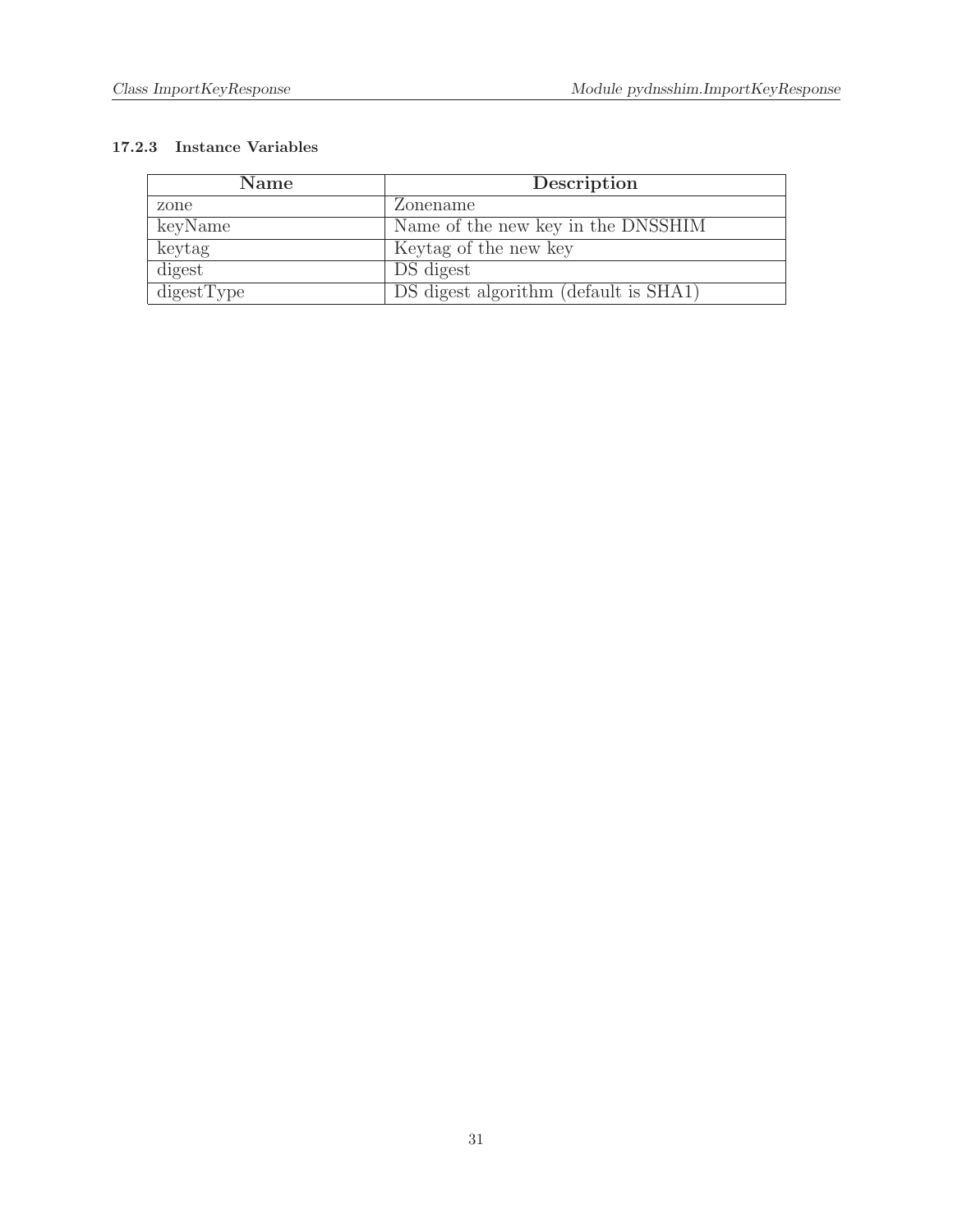# <span id="page-31-1"></span><span id="page-31-0"></span>18 Module pydnsshim.ImportZoneRequest

### 18.1 Variables

| Name        | Description        |
|-------------|--------------------|
| __package__ | Value: 'pydnsshim' |

### <span id="page-31-2"></span>18.2 Class ImportZoneRequest

pydnsshim.RestrictOperation.RestrictOperation

### pydnsshim.ImportZoneRequest.ImportZoneRequest

Request object for the importZone operation (import an existing zone into DNSSHIM via AXFR).

### <span id="page-31-3"></span>18.2.1 Methods

| $\text{unit}$ <sub>--</sub> $(self)$ |
|--------------------------------------|
| Default constructor                  |
|                                      |
| $\textbf{toXml}(\text{self})$        |
| Generate the request XML             |
| Return Value                         |
| Request XML document                 |

### <span id="page-31-4"></span>18.2.2 Class Variables

| <b>Name</b>     | Description                                                                 |
|-----------------|-----------------------------------------------------------------------------|
| <b>TEMPLATE</b> | XML template for the request                                                |
|                 | Value: $\sqrt{n}$ xml version="1.0"</th                                     |
|                 | $encoding="UTF-8"?>\n<\ndnsshim versi$                                      |
|                 | Inherited from pydnsshim.RestrictOperation.RestrictOperation (Section 56.2) |
| sessionId       |                                                                             |

### <span id="page-31-5"></span>18.2.3 Instance Variables

continued on next page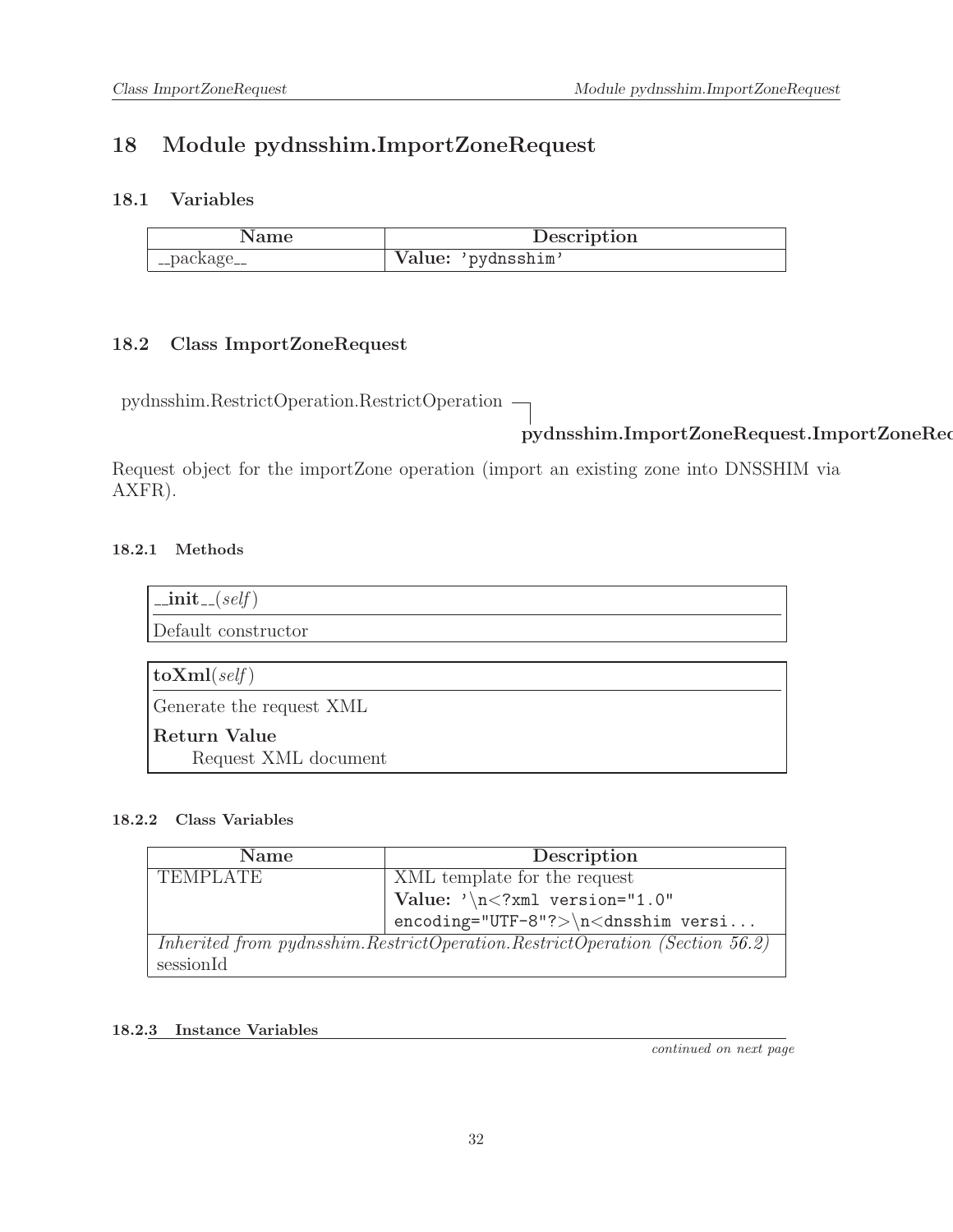| Name   | Description                                       |
|--------|---------------------------------------------------|
|        |                                                   |
| Name   | Description                                       |
| zone   | Zonename                                          |
| server | IP address of the authoritative server            |
| port   | Port number of the authoritative server (default) |
|        | is $53)$                                          |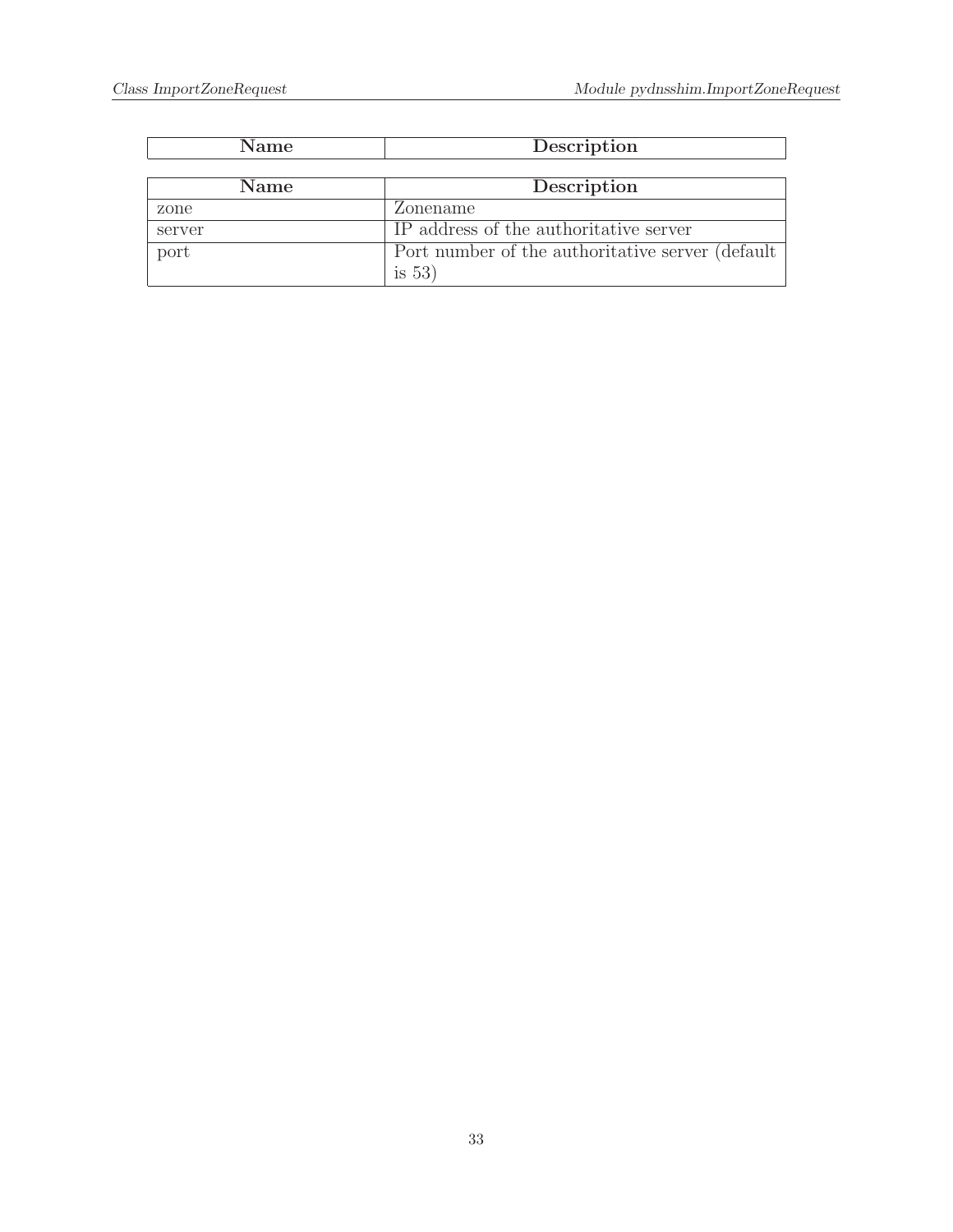### <span id="page-33-1"></span><span id="page-33-0"></span>19 Module pydnsshim.ImportZoneResponse

### 19.1 Variables

|             | Description        |
|-------------|--------------------|
| __package__ | Value: 'pydnsshim' |

### <span id="page-33-2"></span>19.2 Class ImportZoneResponse

pydnsshim.Response.Response

### pydnsshim.ImportZoneResponse.ImportZoneResponse

Response object for the importZone operation (import an existing zone into DNSSHIM via AXFR).

#### <span id="page-33-3"></span>19.2.1 Methods

 $\_{\rm init}$  (self)

Default constructor

Overrides: pydnsshim.Response.Response.\_init\_

 $-str_{-}(self)$ 

String representation of the object

Overrides: pydnsshim.Response.Response.\_str\_

parseXml(self, xml)

Parses a response XML document and fills the fields of the current object

#### Parameters

xml: Response XML document

<span id="page-33-4"></span>Overrides: pydnsshim.Response.Response.parseXml

| Name                                                           | Description |
|----------------------------------------------------------------|-------------|
| Inherited from pydnsshim. Response. Response (Section $54.2$ ) |             |
| message, status                                                |             |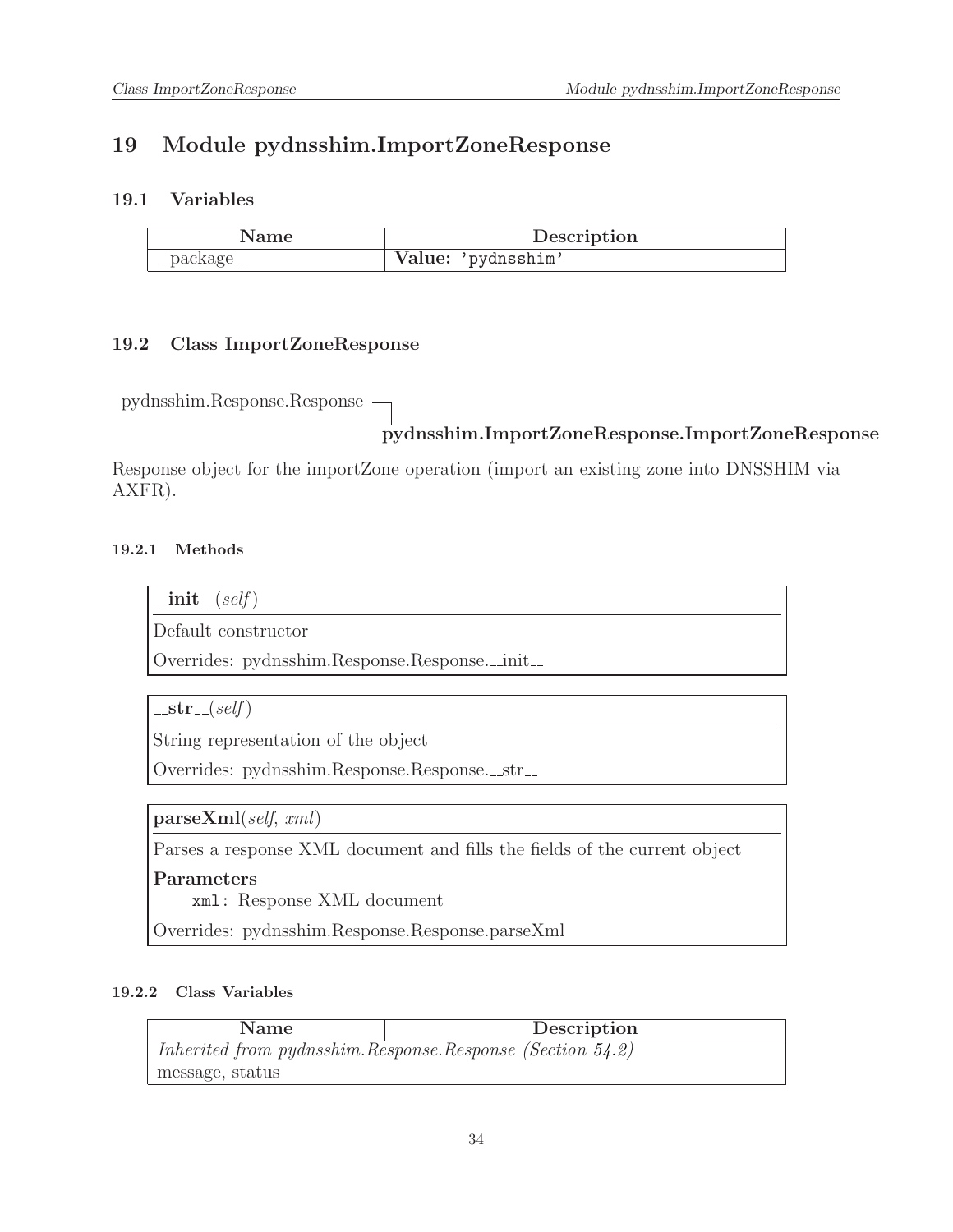<span id="page-34-0"></span>

| Name | Description |
|------|-------------|
| zone | ∠onename    |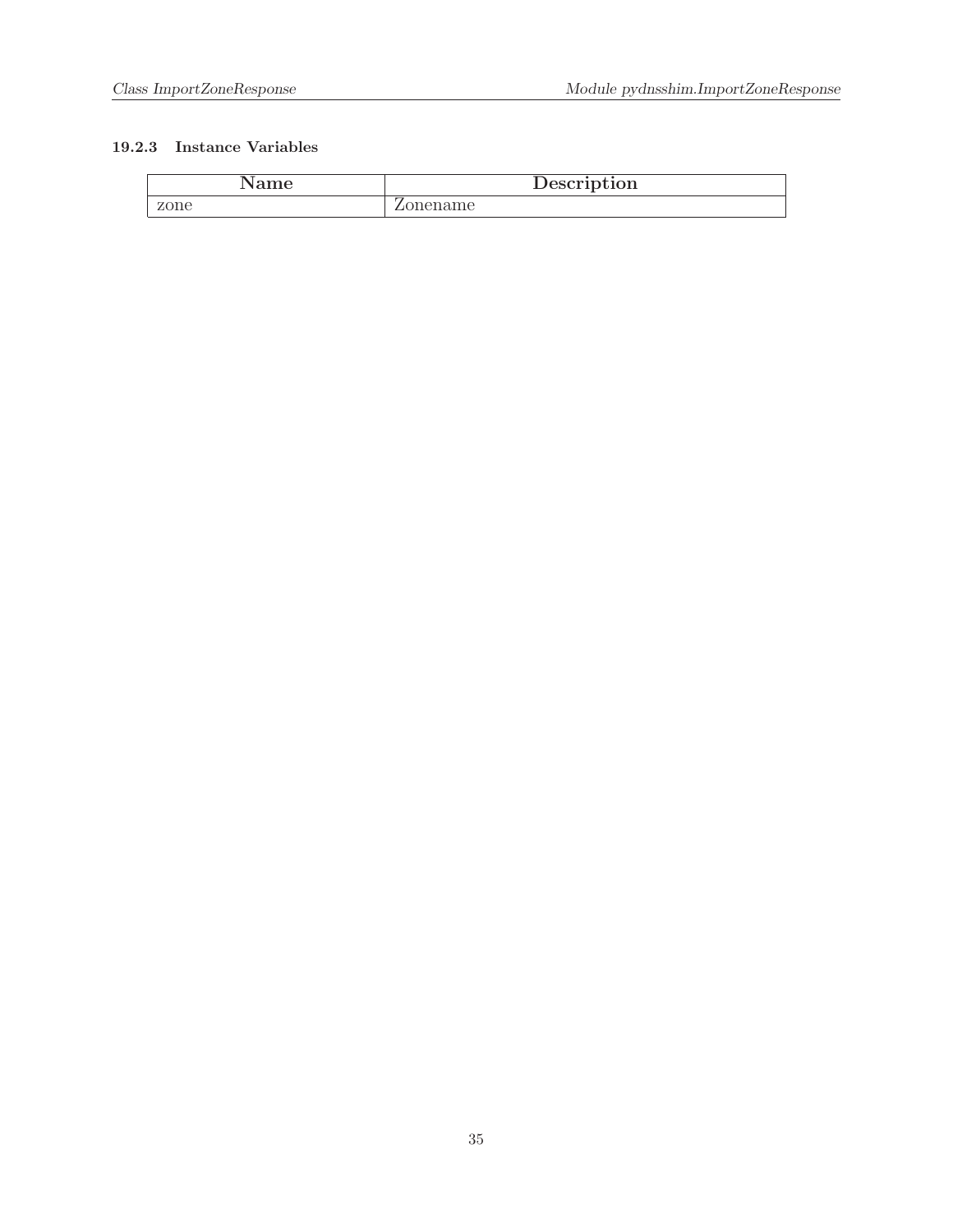### <span id="page-35-1"></span><span id="page-35-0"></span>20 Module pydnsshim.ListKeysRequest

### 20.1 Variables

| Name            | Description        |
|-----------------|--------------------|
| $\lq$ _package_ | Value: 'pydnsshim' |

### <span id="page-35-2"></span>20.2 Class ListKeysRequest

pydnsshim.RestrictOperation.RestrictOperation

pydnsshim.ListKeysRequest.ListKeysRequest

<span id="page-35-3"></span>Request object for the listKeys operation (list all the keys of a zone).

#### 20.2.1 Methods

| $\text{unit}$ <sub>-(self)</sub> |
|----------------------------------|
| Default constructor              |
|                                  |
| $\vert$ toXml(self)              |
| Generate the request XML         |
| <b>Return Value</b>              |
| Request XML document             |

#### <span id="page-35-4"></span>20.2.2 Class Variables

| <b>Name</b>     | Description                                                                 |
|-----------------|-----------------------------------------------------------------------------|
| <b>TEMPLATE</b> | XML template for the request                                                |
|                 | $\vert$ Value: '\n xml version="1.0"</th                                    |
|                 | $encoding="UTF-8"?>\n<\ndnsshim versi$                                      |
|                 | Inherited from pydnsshim.RestrictOperation.RestrictOperation (Section 56.2) |
| sessionId       |                                                                             |

<span id="page-35-5"></span>

| Name | Description |
|------|-------------|
| zone | pnename     |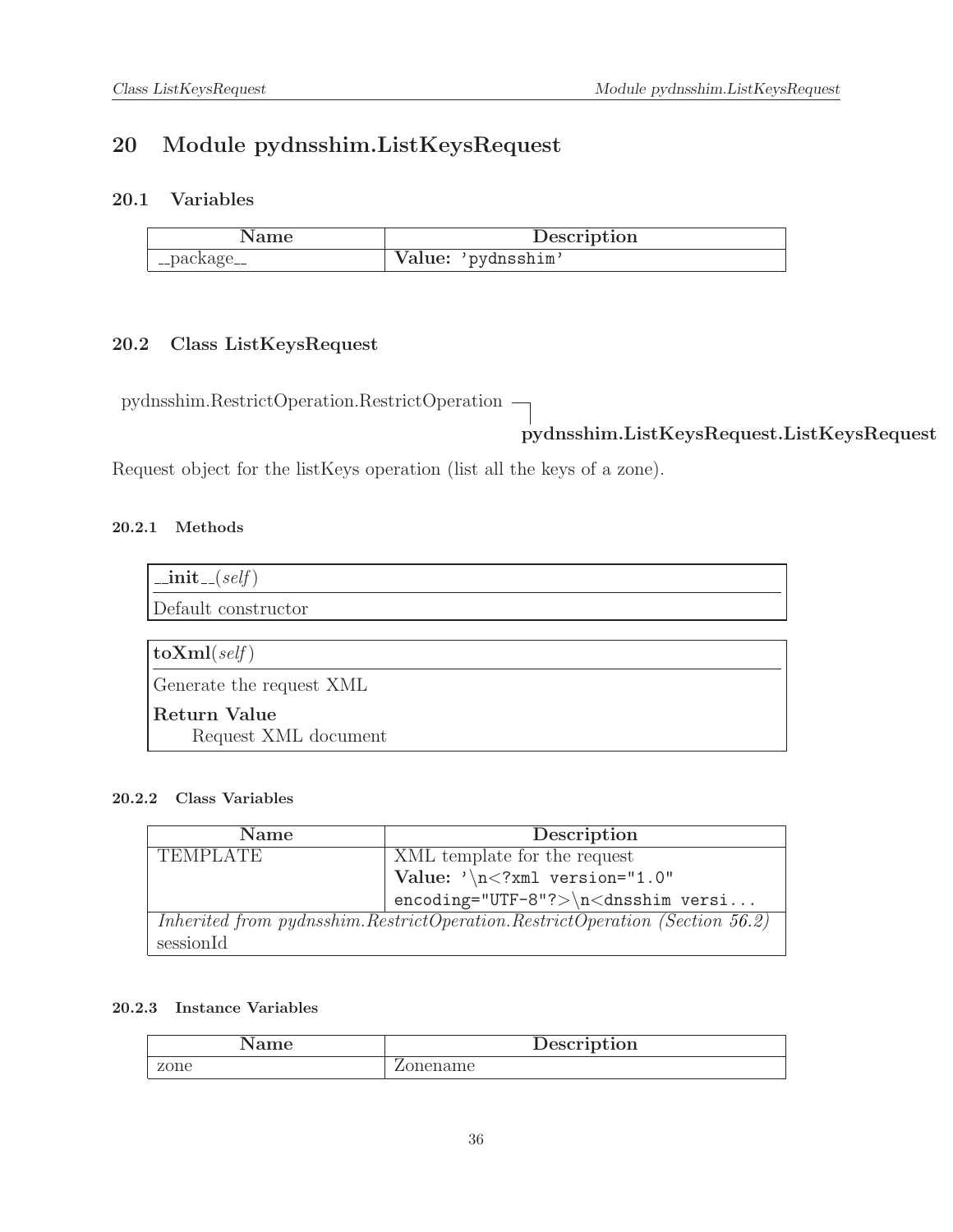# 21 Module pydnsshim.ListKeysResponse

## 21.1 Variables

|             | Description        |
|-------------|--------------------|
| __package__ | Value: 'pydnsshim' |

## 21.2 Class ListKeysResponse

pydnsshim.Response.Response

# pydnsshim.ListKeysResponse.ListKeysResponse

Response object for the listKeys operation (list all the keys of a zone).

### 21.2.1 Methods

| ι,<br>11 L | sett |
|------------|------|
|            |      |

Default constructor

Overrides: pydnsshim.Response.Response.\_init\_

 $-str_{-}(self)$ 

String representation of the object

Overrides: pydnsshim.Response.Response.\_str\_

parseXml(self, xml)

Parses a response XML document and fills the fields of the current object

Parameters

xml: Response XML document

Overrides: pydnsshim.Response.Response.parseXml

| <b>Name</b>                                                    | Description |
|----------------------------------------------------------------|-------------|
| Inherited from pydnsshim. Response. Response (Section $54.2$ ) |             |
| message, status                                                |             |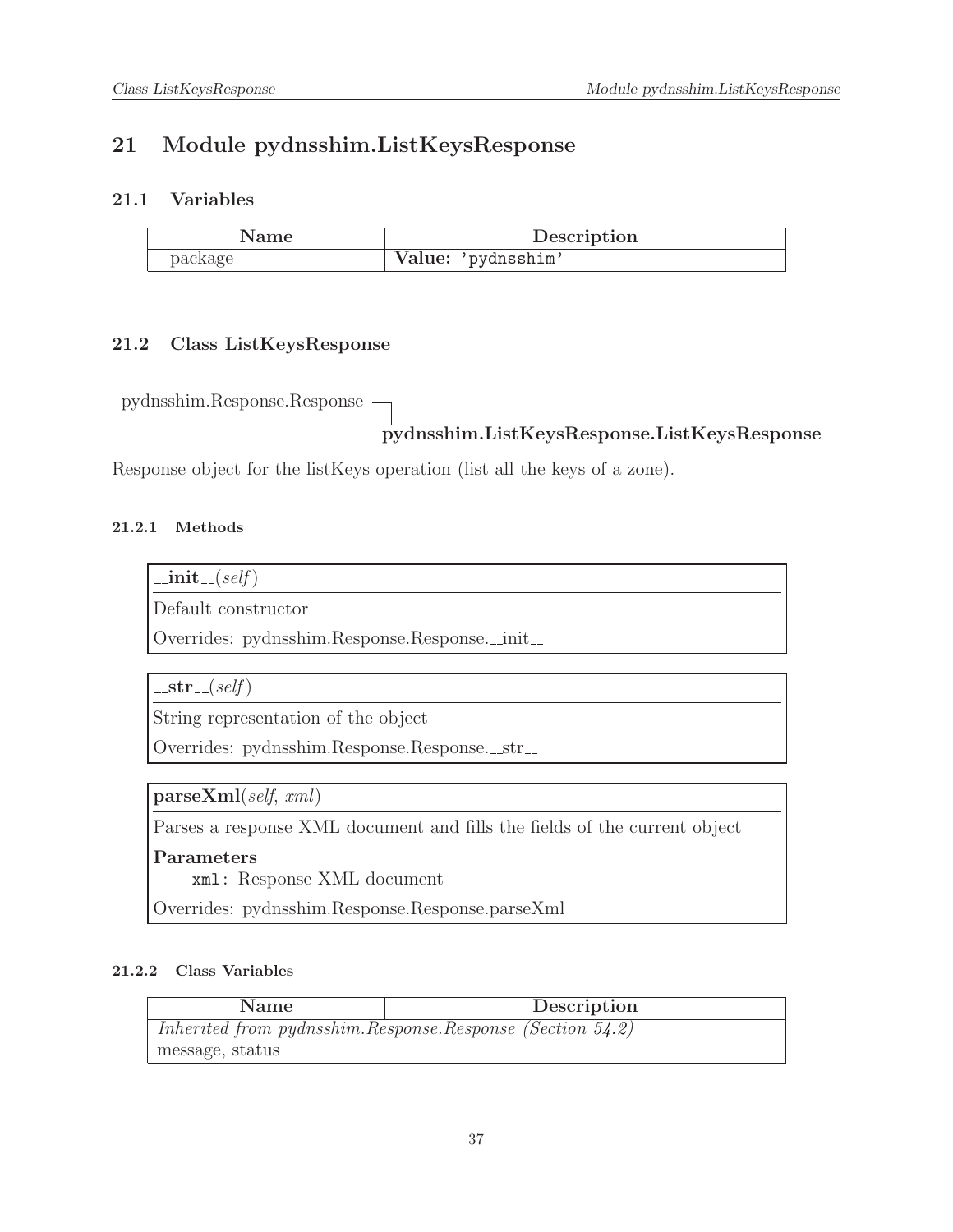| <b>Name</b> | Description                      |
|-------------|----------------------------------|
| zone        | Zonename                         |
| noneKeys    | List of keys with status NONE    |
| publishKeys | List of keys with status PUBLISH |
| signKeys    | List of keys with status SIGN    |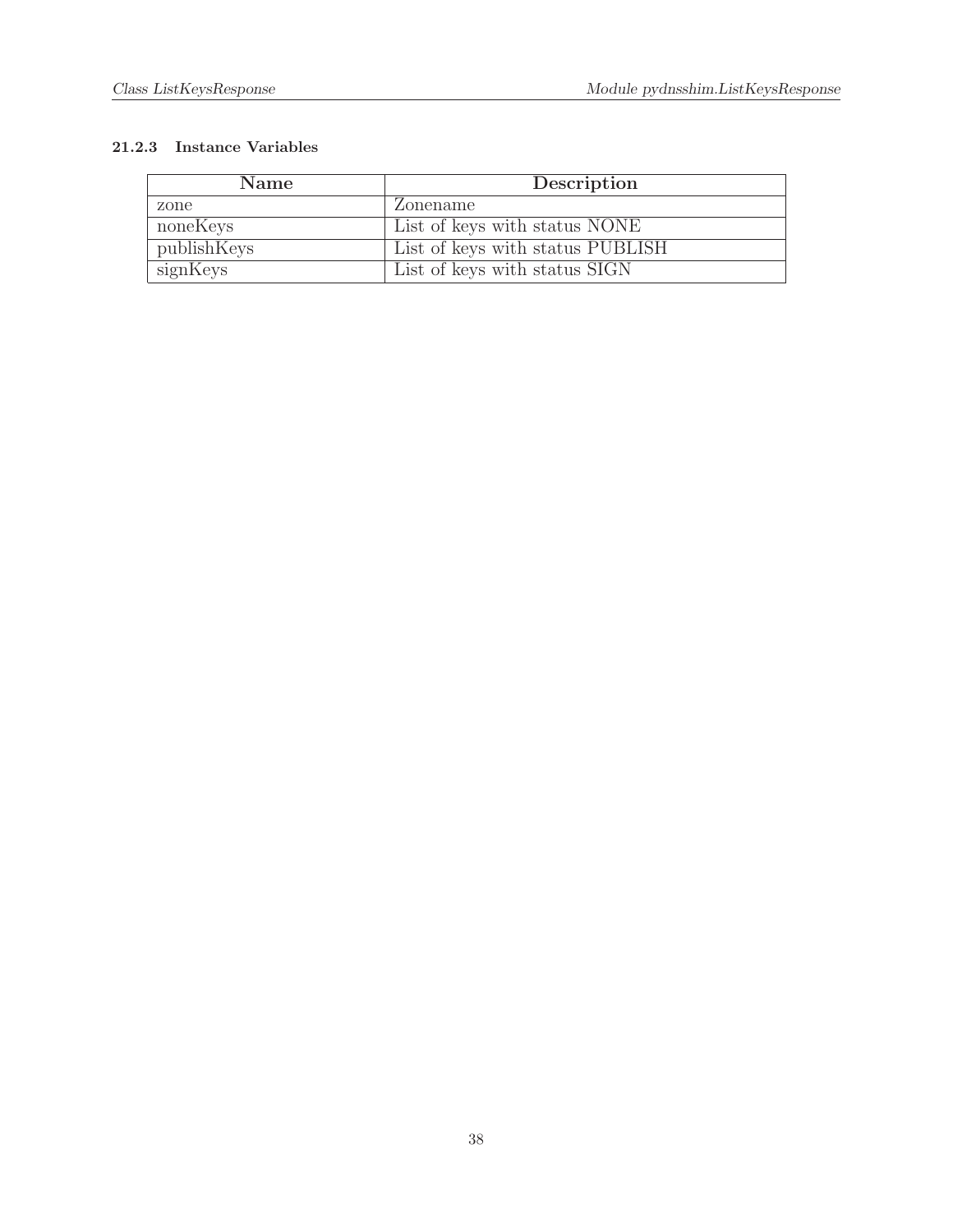# 22 Module pydnsshim.ListSlaveGroupRequest

## 22.1 Variables

| Name        | Description        |
|-------------|--------------------|
| __package__ | Value: 'pydnsshim' |

# 22.2 Class ListSlaveGroupRequest

pydnsshim.RestrictOperation.RestrictOperation

 $pydnsshim.ListSlaveGroupRequest.ListSlaveGr$ 

Request object for the listSlaveGroup operation (list all available slavegroups).

## 22.2.1 Methods

| $\vert$ toXml(self)      |  |
|--------------------------|--|
| Generate the request XML |  |
| Return Value             |  |
| Request XML document     |  |

| <b>Name</b>                                                                 | Description                             |
|-----------------------------------------------------------------------------|-----------------------------------------|
| <b>TEMPLATE</b>                                                             | XML template for the request            |
|                                                                             | Value: $\sqrt{n}$ xml version="1.0"</th |
|                                                                             | $encoding="UTF-8"?>\n<\ndnsshim versi$  |
| Inherited from pydnsshim.RestrictOperation.RestrictOperation (Section 56.2) |                                         |
| sessionId                                                                   |                                         |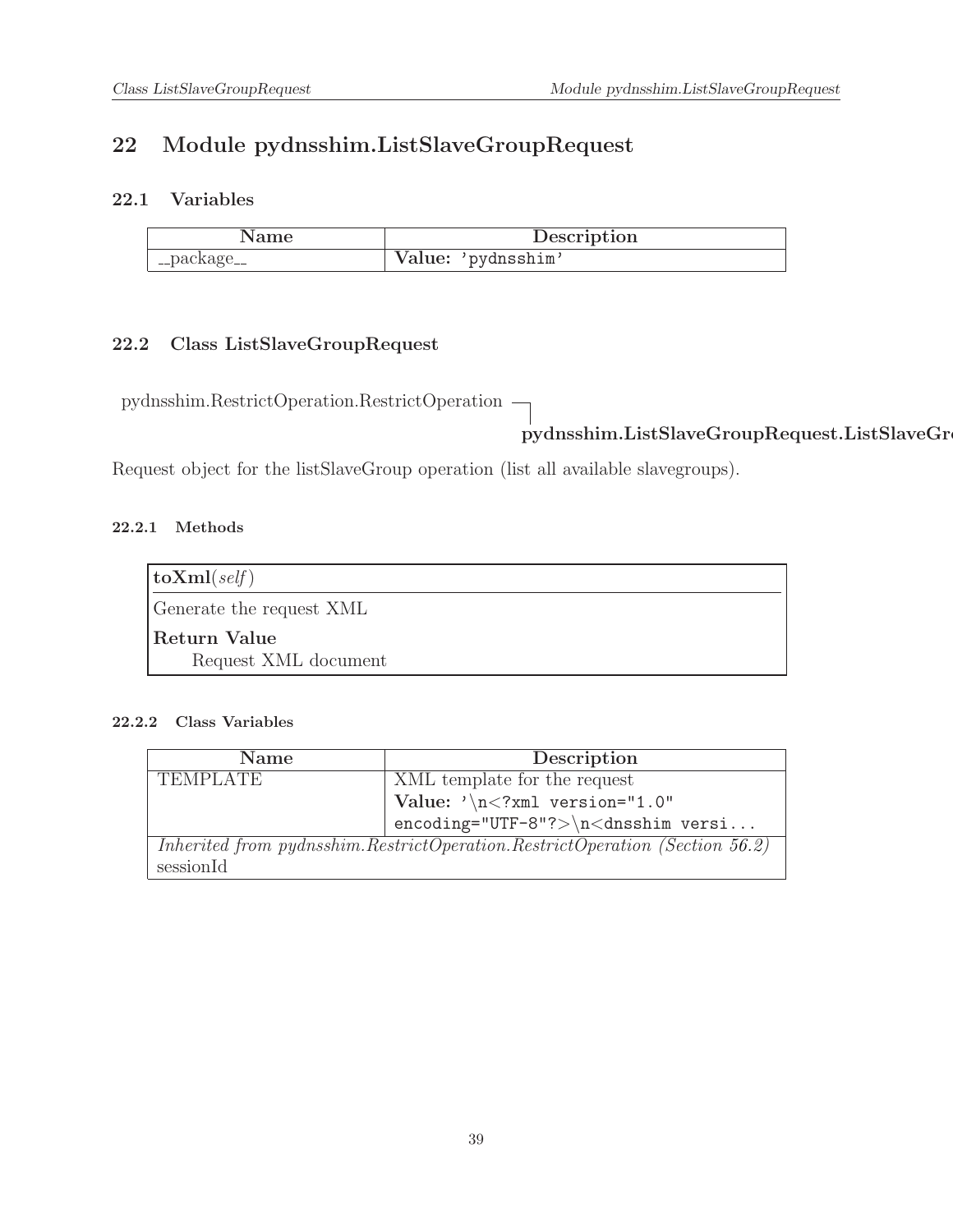# 23 Module pydnsshim.ListSlaveGroupResponse

## 23.1 Variables

|             | Description        |
|-------------|--------------------|
| __package__ | Value: 'pydnsshim' |

## 23.2 Class ListSlaveGroupResponse

pydnsshim.Response.Response

## pydnsshim.ListSlaveGroupResponse.ListSlaveGroupResponse

Request object for the listSlaveGroup operation (list all available slavegroups).

### 23.2.1 Methods

| т.<br>11. | sett |
|-----------|------|
|           |      |
|           |      |

Default constructor

Overrides: pydnsshim.Response.Response.\_init\_

 $-str_{-}(self)$ 

String representation of the object

Overrides: pydnsshim.Response.Response.\_str\_

parseXml(self, xml)

Parses a response XML document and fills the fields of the current object

Parameters

xml: Response XML document

Overrides: pydnsshim.Response.Response.parseXml

| <b>Name</b>                                                    | Description |
|----------------------------------------------------------------|-------------|
| Inherited from pydnsshim. Response. Response (Section $54.2$ ) |             |
| message, status                                                |             |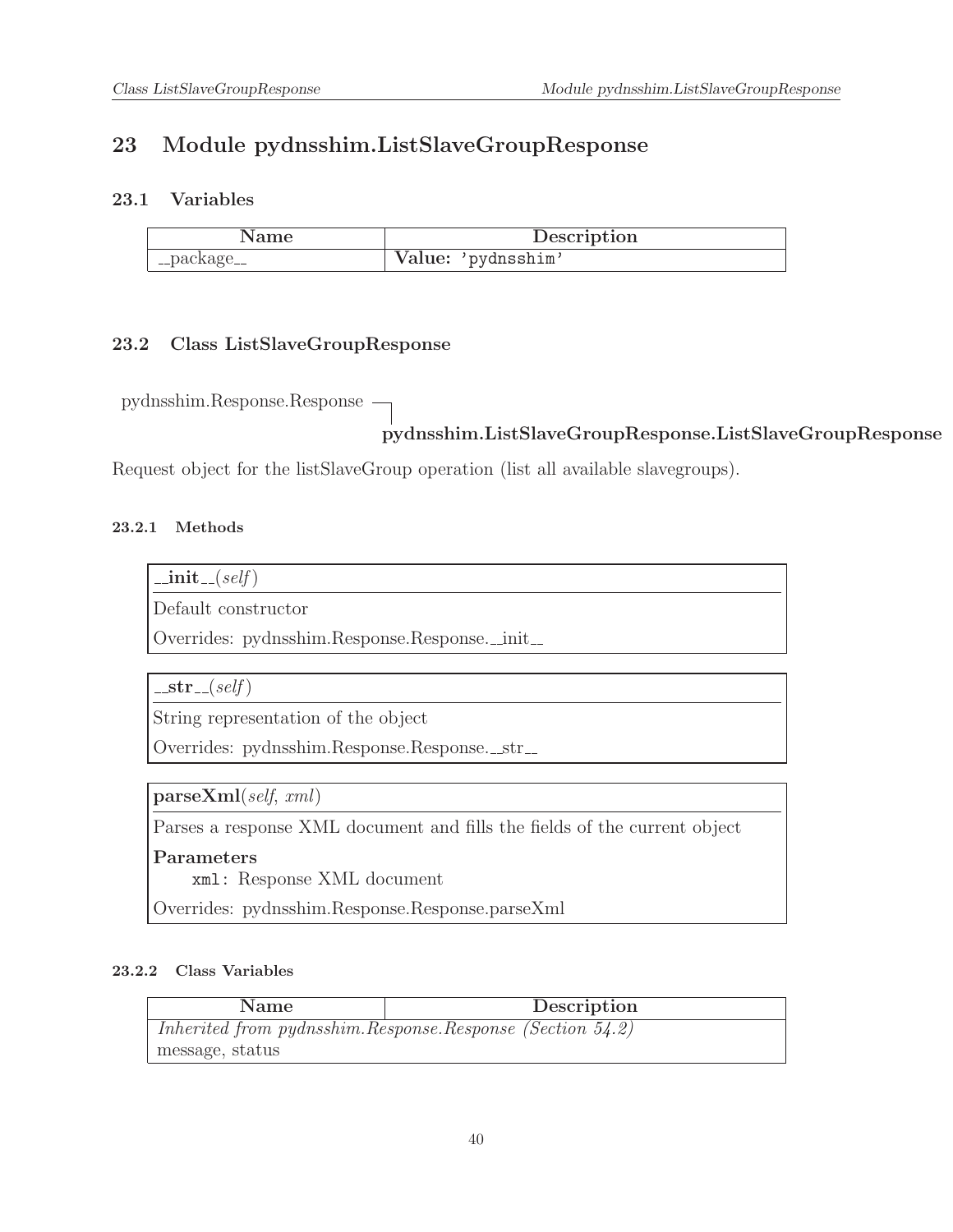| Name        | Description         |
|-------------|---------------------|
| slaveGroups | List of slavegroups |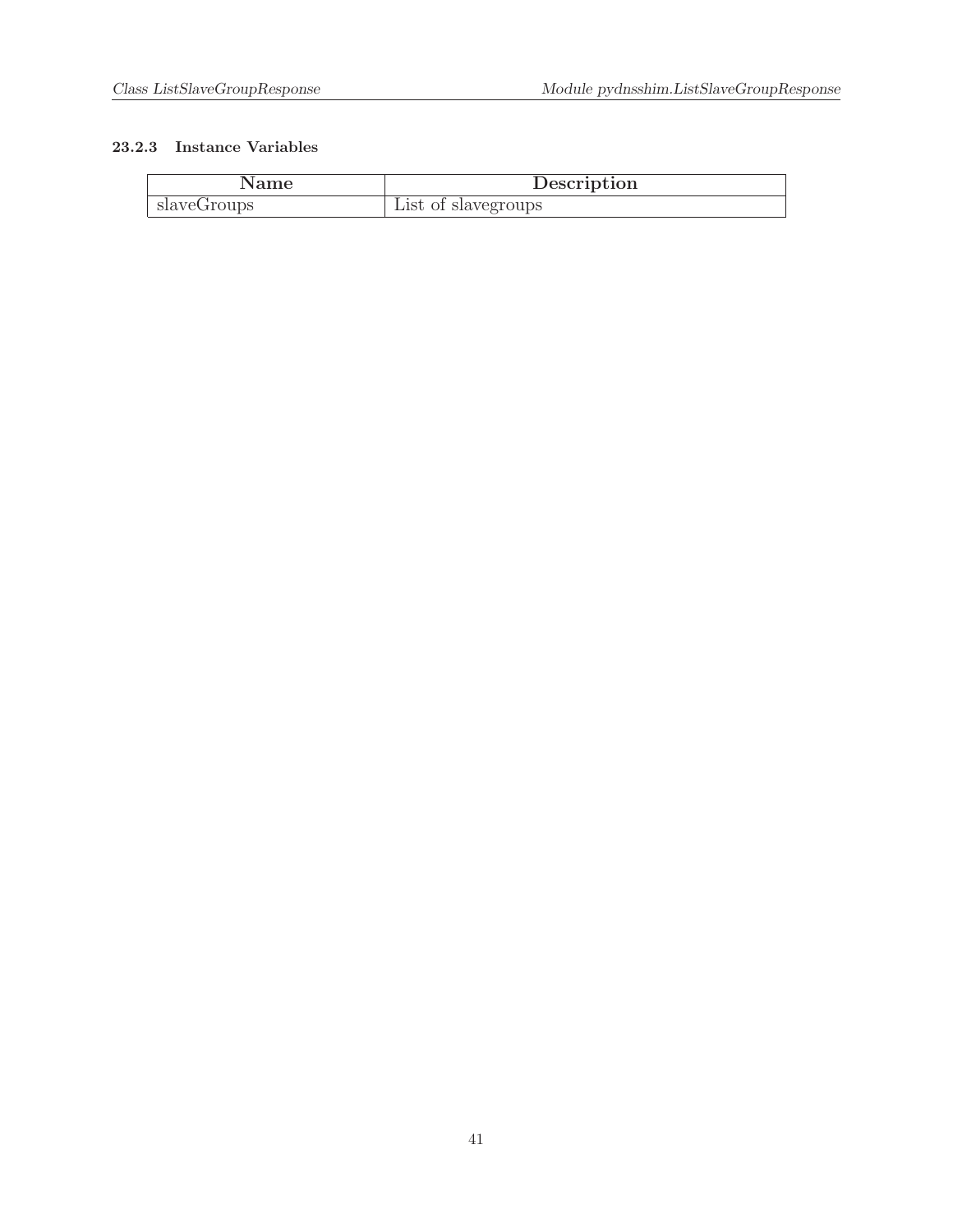# 24 Module pydnsshim.ListSlavesRequest

## 24.1 Variables

| Name        | Description        |
|-------------|--------------------|
| '_package__ | Value: 'pydnsshim' |

# 24.2 Class ListSlavesRequest

pydnsshim.RestrictOperation.RestrictOperation

pydnsshim.ListSlavesRequest.ListSlavesRequest

Request object for the listSlaves operation (list all the slaves of a zone).

## 24.2.1 Methods

| $\text{unit}$ <sub>-(self)</sub>            |
|---------------------------------------------|
| Default constructor                         |
|                                             |
| $ $ to $\mathrm{Xml}(\text{self}) $         |
| Generate the request XML                    |
| <b>Return Value</b><br>Request XML document |

### 24.2.2 Class Variables

| <b>Name</b>                                                                 | Description                              |
|-----------------------------------------------------------------------------|------------------------------------------|
| <b>TEMPLATE</b>                                                             | XML template for the request             |
|                                                                             | $\vert$ Value: '\n xml version="1.0"</th |
|                                                                             | $encoding="UTF-8"?>\n<\ndnsshim versi$   |
| Inherited from pydnsshim.RestrictOperation.RestrictOperation (Section 56.2) |                                          |
| sessionId                                                                   |                                          |

| Name | Description       |
|------|-------------------|
| zone | onename<br>ا المد |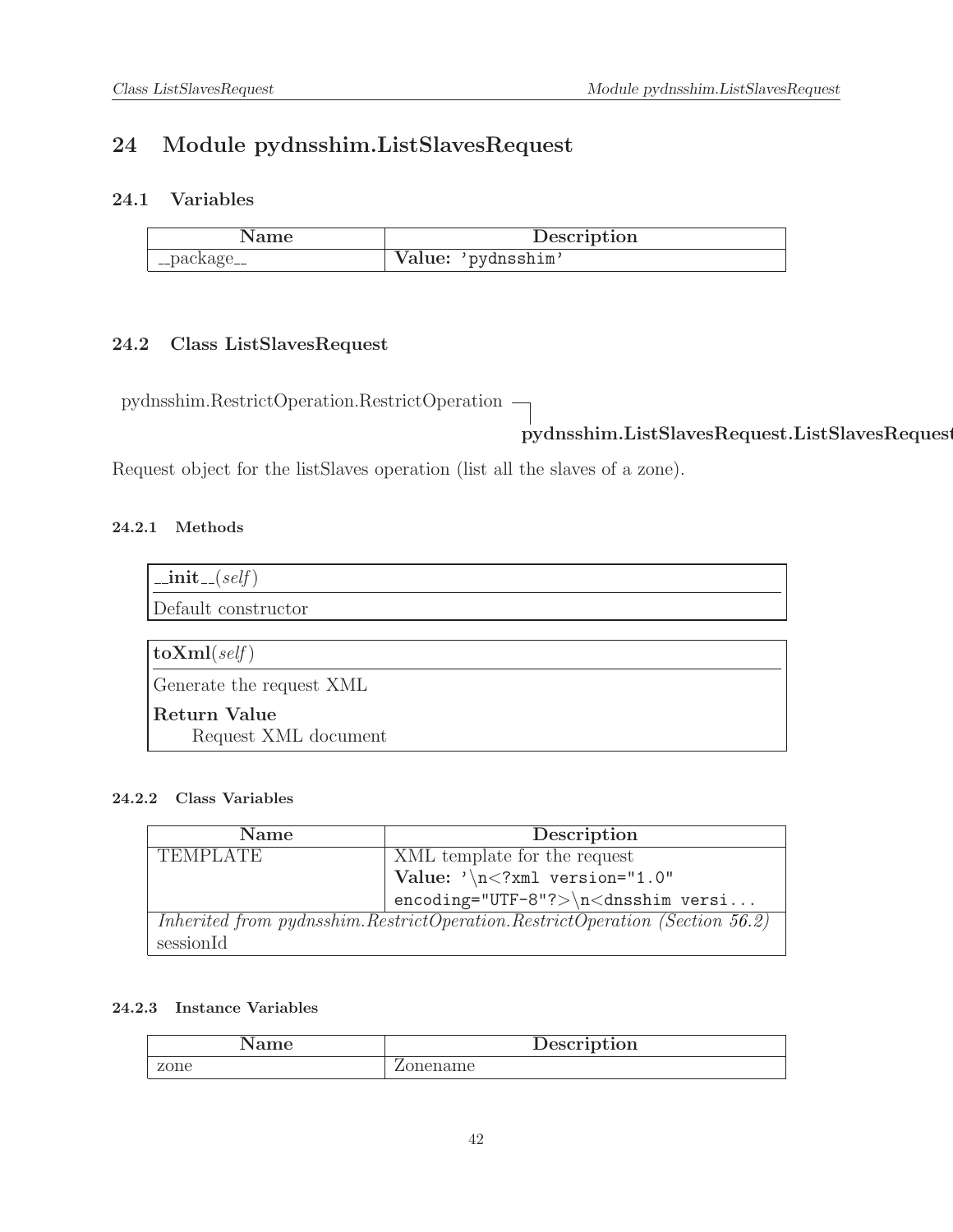# 25 Module pydnsshim.ListSlavesResponse

## 25.1 Variables

|             | Description        |
|-------------|--------------------|
| __package__ | Value: 'pydnsshim' |

## 25.2 Class ListSlavesResponse

pydnsshim.Response.Response

## pydnsshim.ListSlavesResponse.ListSlavesResponse

Response object for the listSlaves operation (list all the slaves of a zone).

#### 25.2.1 Methods

| 11.<br>т. | sett |
|-----------|------|
|           |      |
|           |      |

Default constructor

Overrides: pydnsshim.Response.Response.\_init\_

 $-str_{-}(self)$ 

String representation of the object

Overrides: pydnsshim.Response.Response.\_str\_

parseXml(self, xml)

Parses a response XML document and fills the fields of the current object

Parameters

xml: Response XML document

Overrides: pydnsshim.Response.Response.parseXml

| <b>Name</b>                                               | Description |
|-----------------------------------------------------------|-------------|
| Inherited from pydnsshim.Response.Response (Section 54.2) |             |
| message, status                                           |             |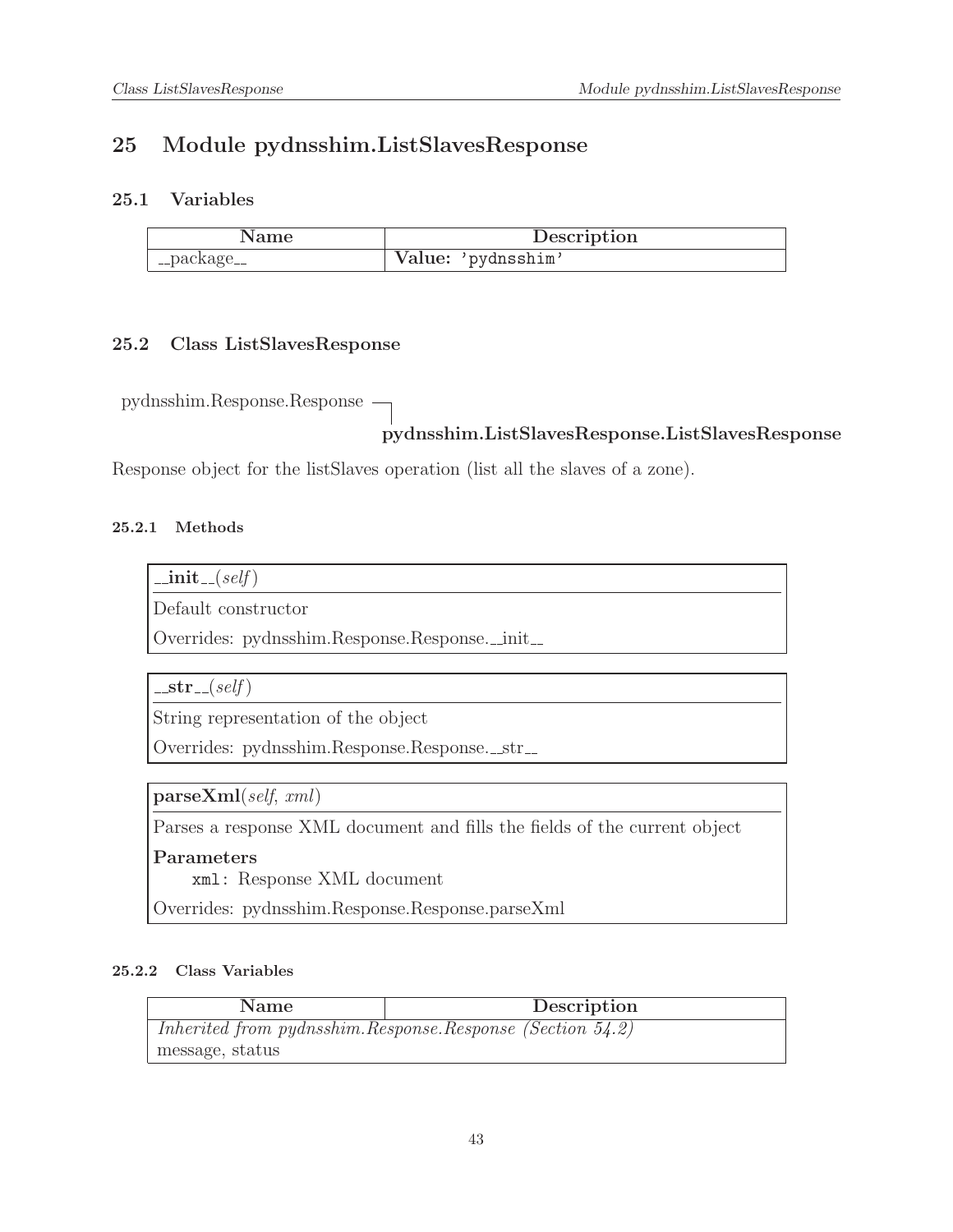| <b>Name</b> | Description                                  |
|-------------|----------------------------------------------|
| zone        | Zonename                                     |
| slaveGroups | Dictionary containing the slavegroup name as |
|             | key and a list of slaves as value            |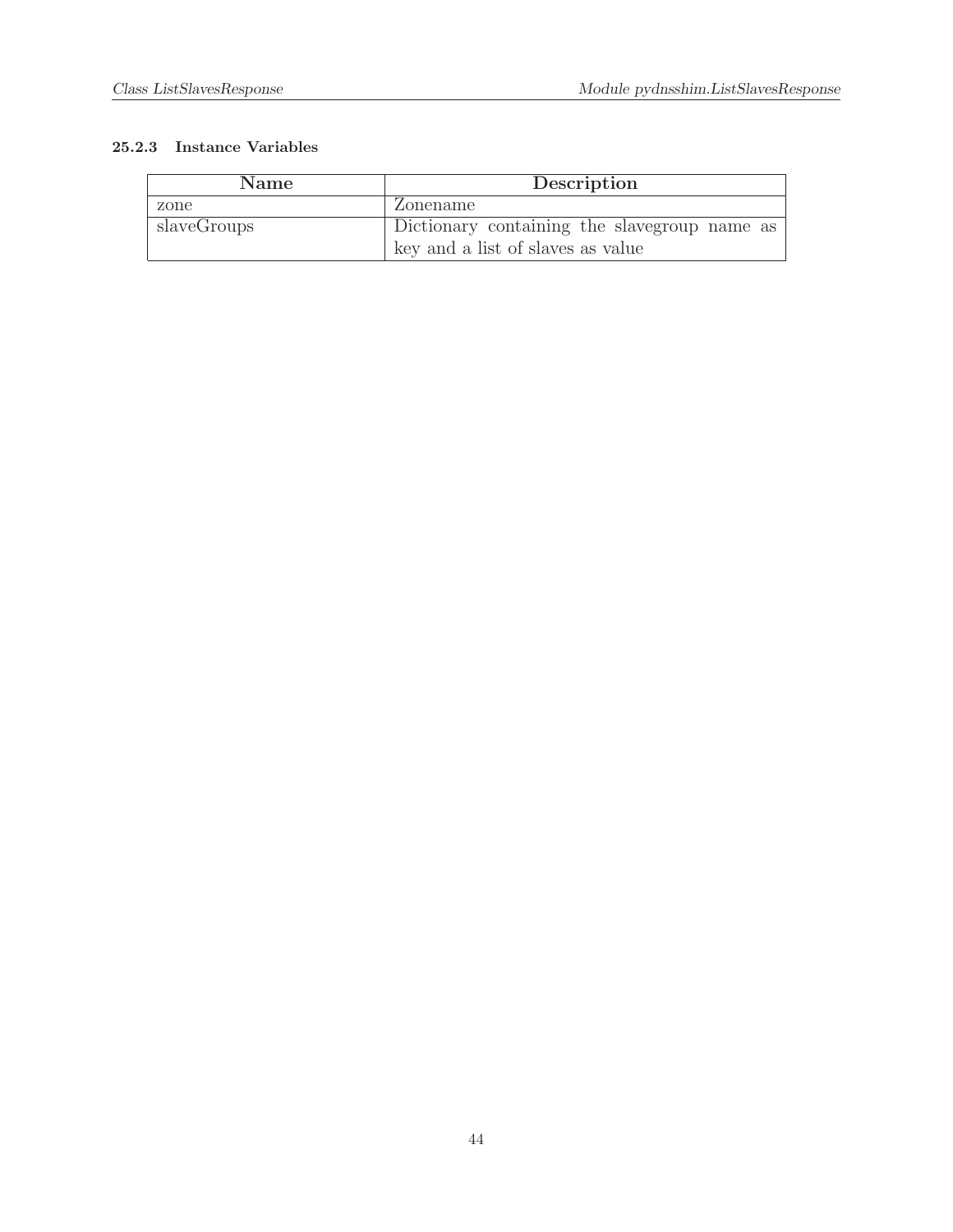# 26 Module pydnsshim.ListTsigKeysRequest

## 26.1 Variables

| .vame       | Description        |
|-------------|--------------------|
| __package__ | Value: 'pydnsshim' |

# 26.2 Class ListTsigKeysRequest

pydnsshim.RestrictOperation.RestrictOperation

# pydnsshim.ListTsigKeysRequest.ListTsigKeysRequest

Request object for the listTsigKeys operation (list the TSIG keys associated to a server).

### 26.2.1 Methods

| $\text{unit}$ <sub>-(self)</sub>     |
|--------------------------------------|
| Default constructor                  |
|                                      |
| $\vert$ toXml(self)                  |
| Generate the request XML             |
| Return Value<br>Request XML document |

### 26.2.2 Class Variables

| <b>Name</b>                                                                 | Description                             |
|-----------------------------------------------------------------------------|-----------------------------------------|
| <b>TEMPLATE</b>                                                             | XML template for the request            |
|                                                                             | Value: $\sqrt{n}$ xml version="1.0"</th |
|                                                                             | $encoding="UTF-8"?>\n<\ndnsshim versi$  |
| Inherited from pydnsshim.RestrictOperation.RestrictOperation (Section 56.2) |                                         |
| sessionId                                                                   |                                         |

| vame | Description           |
|------|-----------------------|
| host | address of the server |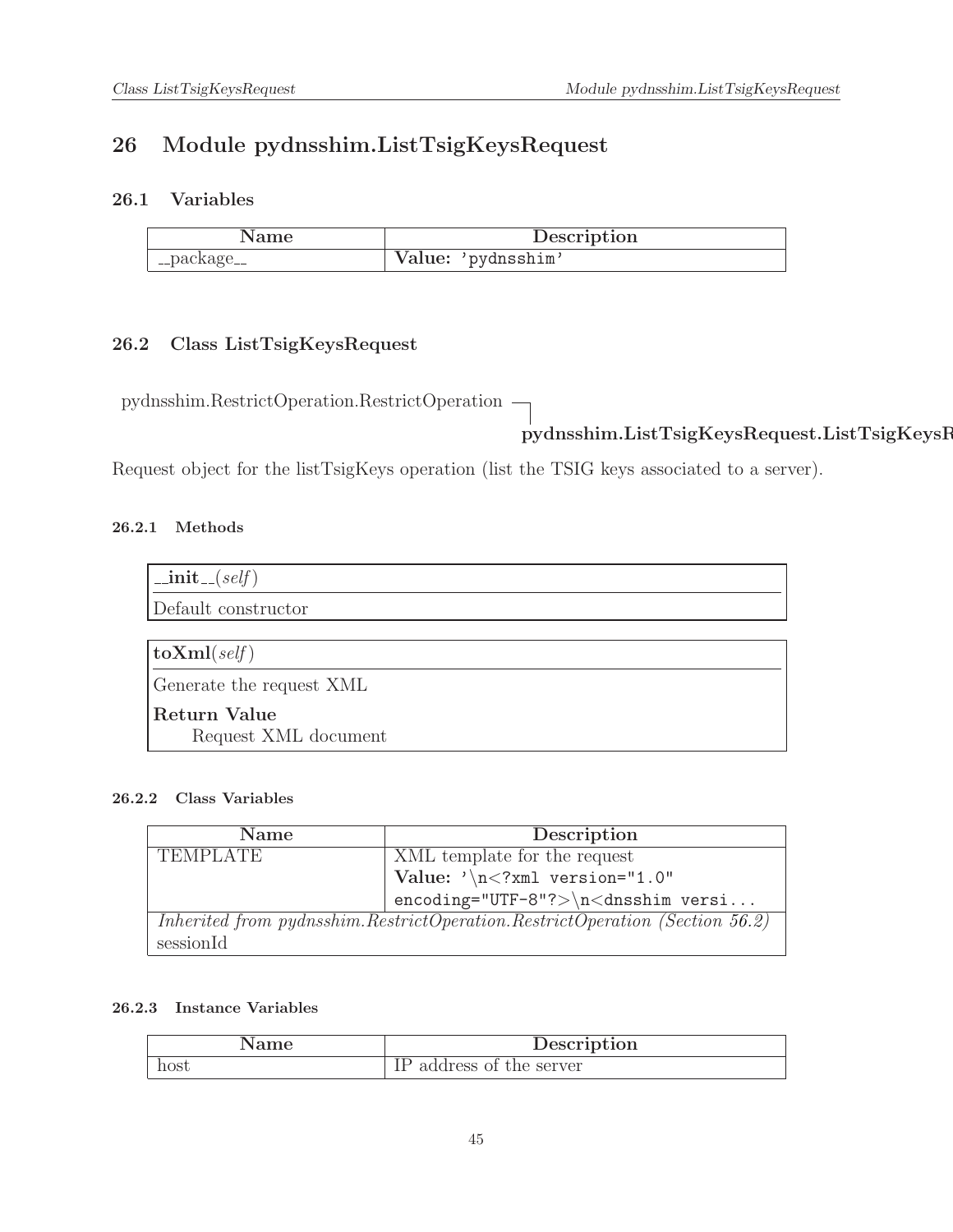# 27 Module pydnsshim.ListTsigKeysResponse

## 27.1 Variables

| Name        | Description        |
|-------------|--------------------|
| __package__ | Value: 'pydnsshim' |

## 27.2 Class ListTsigKeysResponse

pydnsshim.Response.Response

# pydnsshim.ListTsigKeysResponse.ListTsigKeysResponse

Response object for the listTsigKeys operation (list the TSIG keys associated to a server).

### 27.2.1 Methods

| н,<br>11 L | 3P.I.T |  |
|------------|--------|--|
|            |        |  |

Default constructor

Overrides: pydnsshim.Response.Response.\_init\_

 $-str_{-}(self)$ 

String representation of the object

Overrides: pydnsshim.Response.Response.\_str\_

parseXml(self, xml)

Parses a response XML document and fills the fields of the current object

Parameters

xml: Response XML document

Overrides: pydnsshim.Response.Response.parseXml

| <b>Name</b>                                                    | Description |
|----------------------------------------------------------------|-------------|
| Inherited from pydnsshim. Response. Response (Section $54.2$ ) |             |
| message, status                                                |             |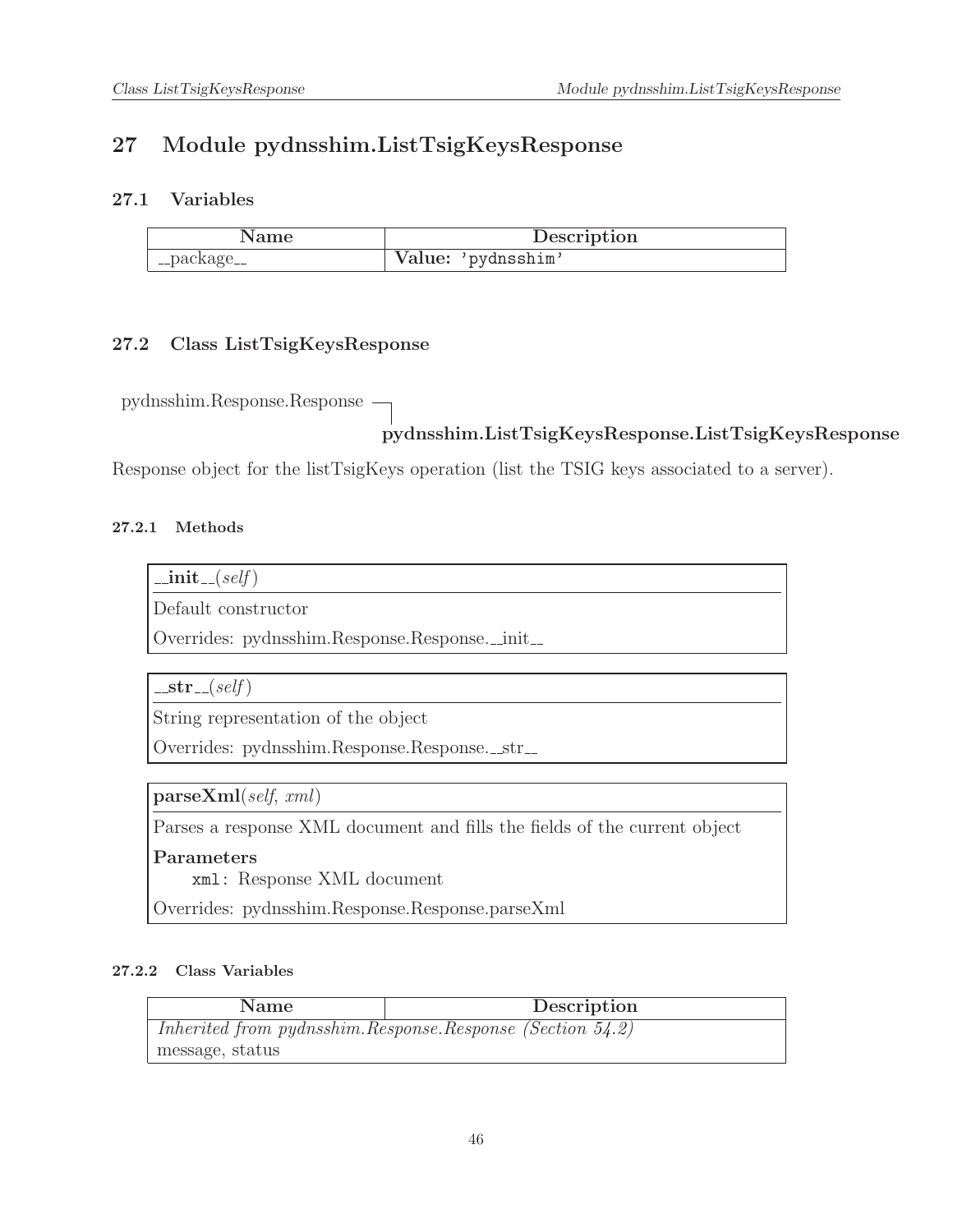| <b>Name</b> | Description                                    |
|-------------|------------------------------------------------|
| host        | IP address of the server                       |
| keys        | Dictionary mapping the key name to the key se- |
|             | cret                                           |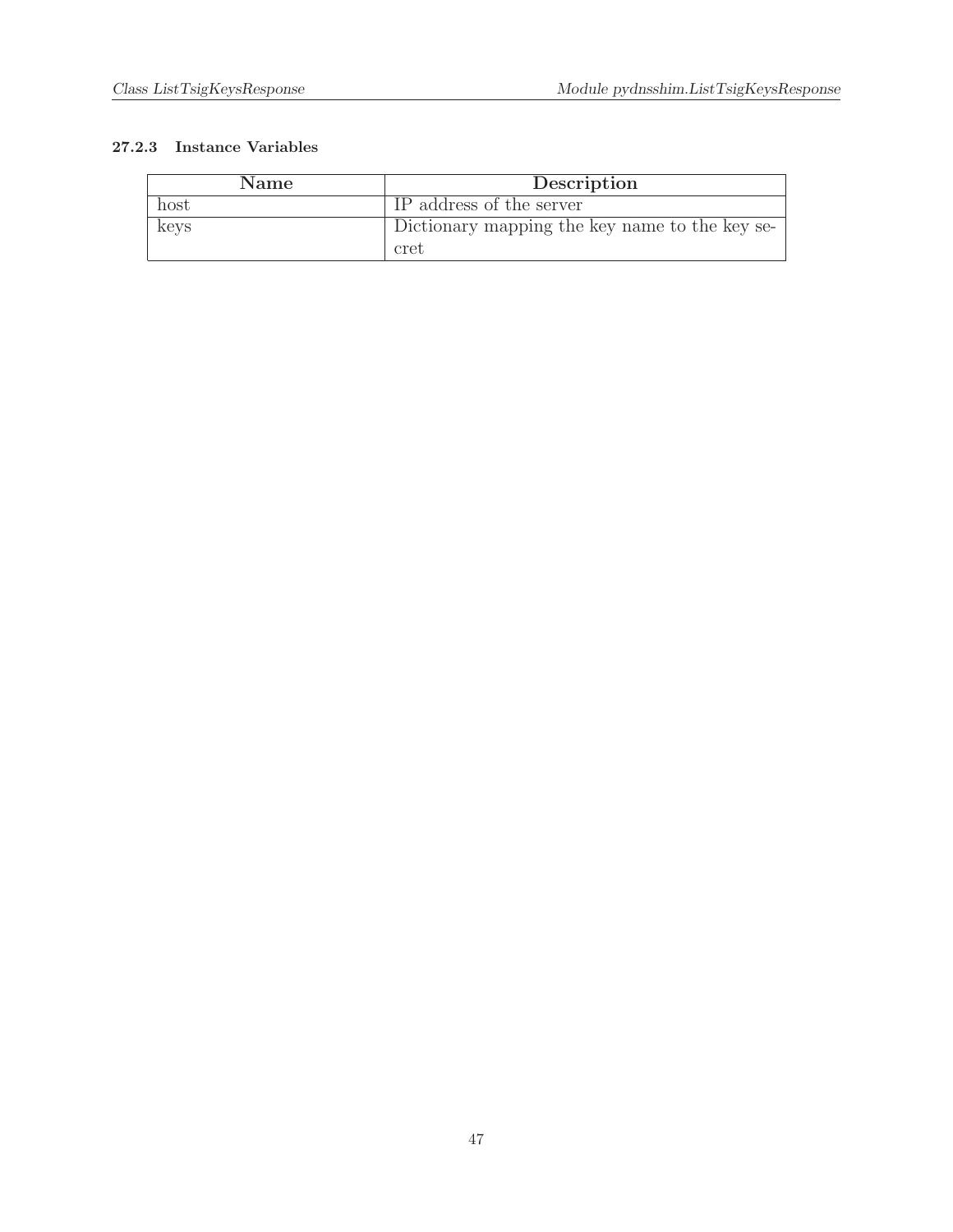# 28 Module pydnsshim.ListZonesBySlaveGroupRequest

## 28.1 Variables

| Name        | Description        |
|-------------|--------------------|
| __package__ | Value: 'pydnsshim' |

# 28.2 Class ListZonesBySlaveGroupRequest

pydnsshim.RestrictOperation.RestrictOperation

# pydnsshim.ListZonesBySlaveGroupRequest.List

Request object for the listZonesBySlaveGroup operation (list the zones associated to a slavegroup).

## 28.2.1 Methods

| $\text{unit}$ <sub>--</sub> $(self)$ |
|--------------------------------------|
| Default constructor                  |
|                                      |
| $ {\rm\bf toXml}({\it self}) $       |
| Generate the request XML             |
| <b>Return Value</b>                  |
| Request XML document                 |

#### 28.2.2 Class Variables

| <b>Name</b>     | Description                                                                 |
|-----------------|-----------------------------------------------------------------------------|
| <b>TEMPLATE</b> | XML template for the request                                                |
|                 | Value: $\sqrt{n}$ xml version="1.0"</th                                     |
|                 | $encoding="UTF-8"?>\n\n<dnsshim versi$                                      |
|                 | Inherited from pydnsshim.RestrictOperation.RestrictOperation (Section 56.2) |
| sessionId       |                                                                             |

#### 28.2.3 Instance Variables

continued on next page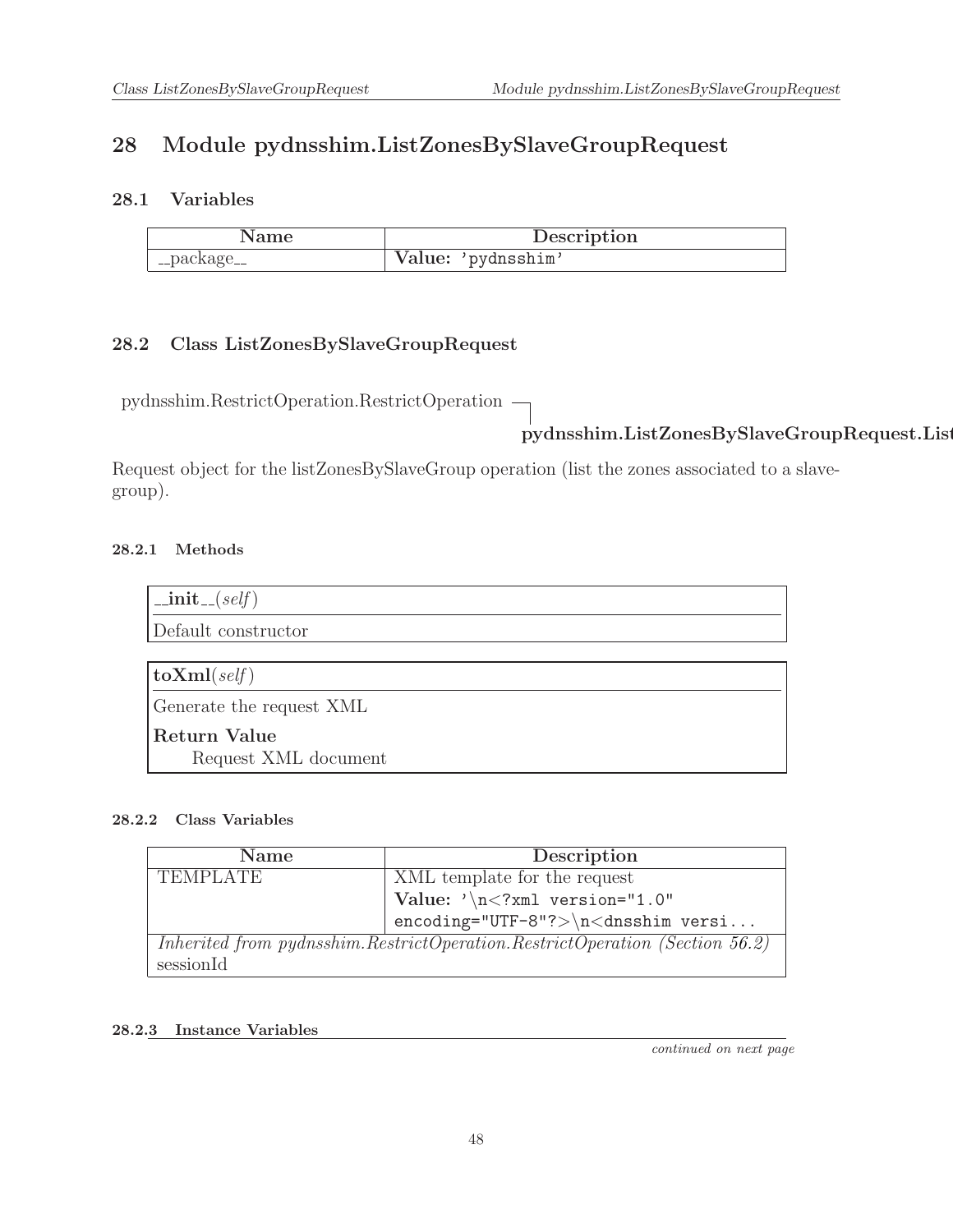| Name       | Description     |
|------------|-----------------|
|            |                 |
| Name       | Description     |
| slaveGroup | Slavegroup name |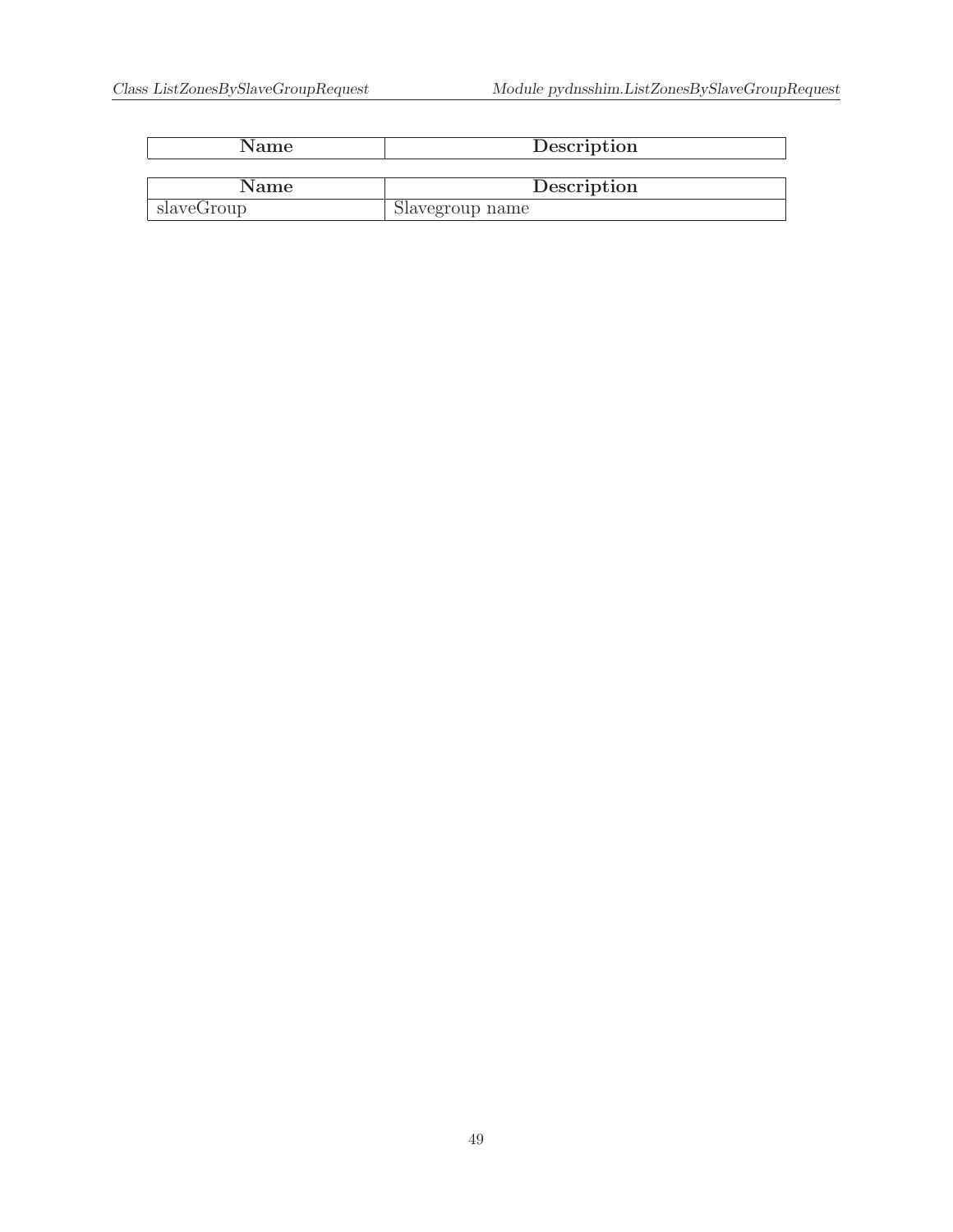# 29 Module pydnsshim.ListZonesBySlaveGroupResponse

## 29.1 Variables

|             | Description        |
|-------------|--------------------|
| __package__ | Value: 'pydnsshim' |

## 29.2 Class ListZonesBySlaveGroupResponse

pydnsshim.Response.Response

## pydnsshim.ListZonesBySlaveGroupResponse.ListZonesBySlave

Response object for the listZonesBySlaveGroup operation (list the zones associated to a slavegroup).

### 29.2.1 Methods

 $\_{\rm init}$  (self)

Default constructor

Overrides: pydnsshim.Response.Response.\_init\_

 $-str_{-}(self)$ 

String representation of the object

Overrides: pydnsshim.Response.Response.\_str\_

parseXml(self, xml)

Parses a response XML document and fills the fields of the current object

#### Parameters

xml: Response XML document

Overrides: pydnsshim.Response.Response.parseXml

| Name                                                           | Description |
|----------------------------------------------------------------|-------------|
| Inherited from pydnsshim. Response. Response (Section $54.2$ ) |             |
| message, status                                                |             |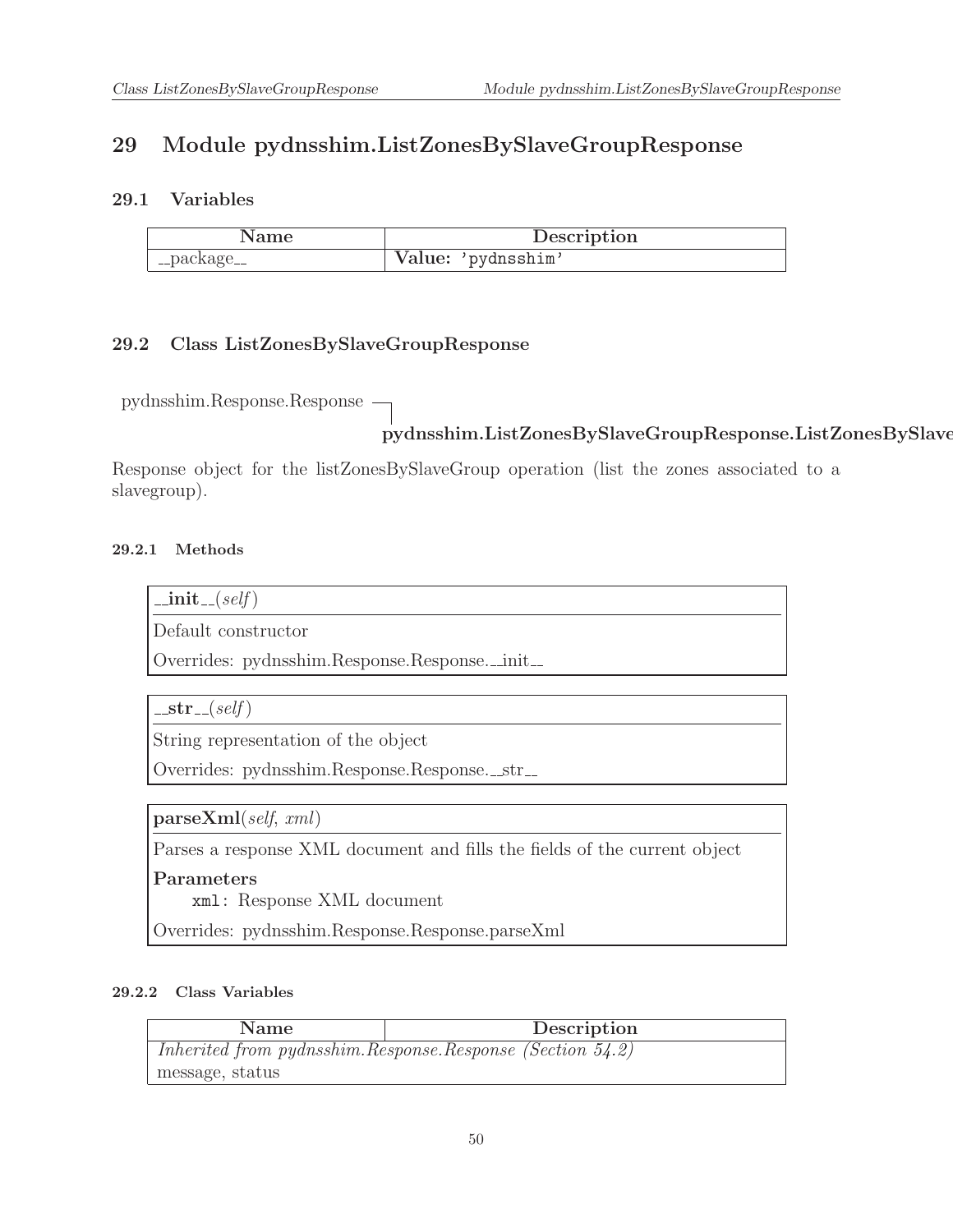| Name       | Description     |
|------------|-----------------|
| slaveGroup | Slavegroup name |
| zones      | List of zones   |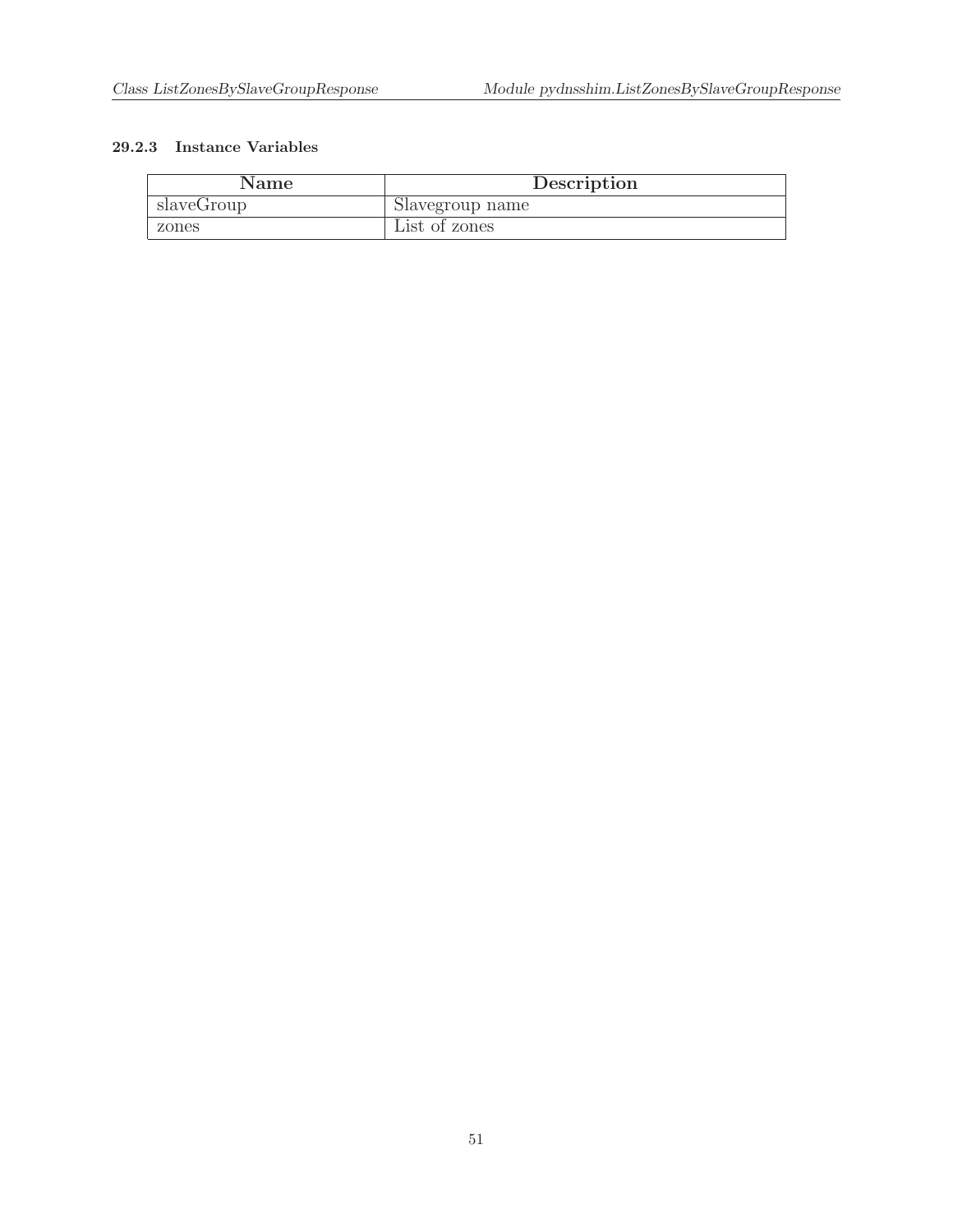# 30 Module pydnsshim.ListZonesRequest

## 30.1 Variables

| Name        | Description        |
|-------------|--------------------|
| __package__ | Value: 'pydnsshim' |

## 30.2 Class ListZonesRequest

pydnsshim.RestrictOperation.RestrictOperation

# pydnsshim.ListZonesRequest.ListZonesRequest

Request object for the listZones operation (list all the zones managed by the current user).

### 30.2.1 Methods

| $\vert$ toXml( <i>self</i> ) |  |
|------------------------------|--|
| Generate the request XML     |  |
| Return Value                 |  |
| Request XML document         |  |

| <b>Name</b>     | Description                                                                 |
|-----------------|-----------------------------------------------------------------------------|
| <b>TEMPLATE</b> | XML template for the request                                                |
|                 | Value: $\sqrt{n}$ xml version="1.0"</th                                     |
|                 | $encoding="UTF-8"?>\n<\ndnsshim versi$                                      |
|                 | Inherited from pydnsshim.RestrictOperation.RestrictOperation (Section 56.2) |
| sessionId       |                                                                             |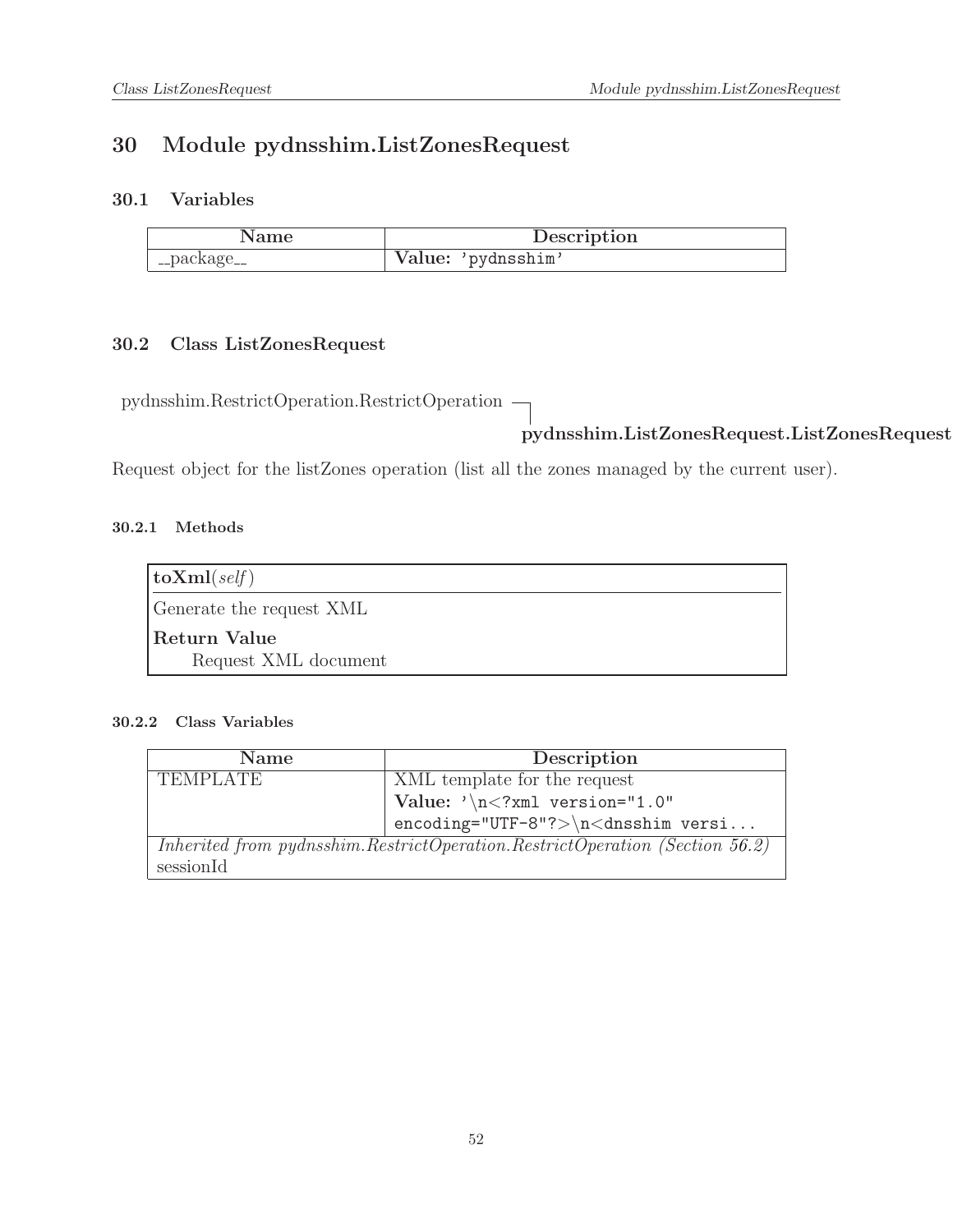# 31 Module pydnsshim.ListZonesResponse

## 31.1 Variables

|             | Description        |
|-------------|--------------------|
| __package__ | Value: 'pydnsshim' |

#### 31.2 Class ListZonesResponse

pydnsshim.Response.Response

## pydnsshim.ListZonesResponse.ListZonesResponse

Response object for the listZones operation (list all the zones managed by the current user).

#### 31.2.1 Methods

| 71 L | sett |
|------|------|
|      |      |

Default constructor

Overrides: pydnsshim.Response.Response.\_init\_

 $-str_{-}(self)$ 

String representation of the object

Overrides: pydnsshim.Response.Response.\_str\_

parseXml(self, xml)

Parses a response XML document and fills the fields of the current object

Parameters

xml: Response XML document

Overrides: pydnsshim.Response.Response.parseXml

| <b>Name</b>                                                    | Description |  |
|----------------------------------------------------------------|-------------|--|
| Inherited from pydnsshim. Response. Response (Section $54.2$ ) |             |  |
| message, status                                                |             |  |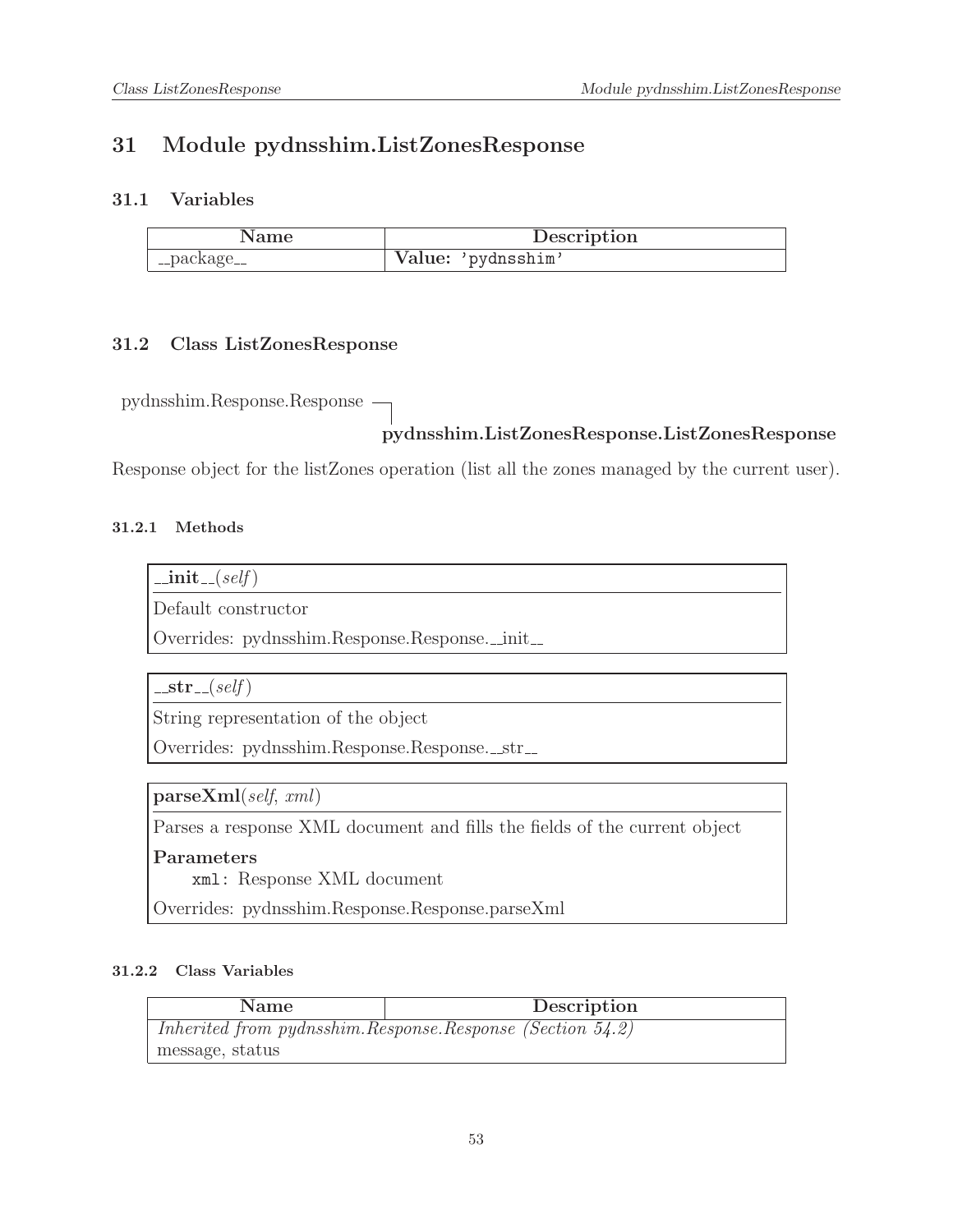| Name  | Description                        |
|-------|------------------------------------|
| zones | of zones<br>$\rm \omega \rm lSt$ ( |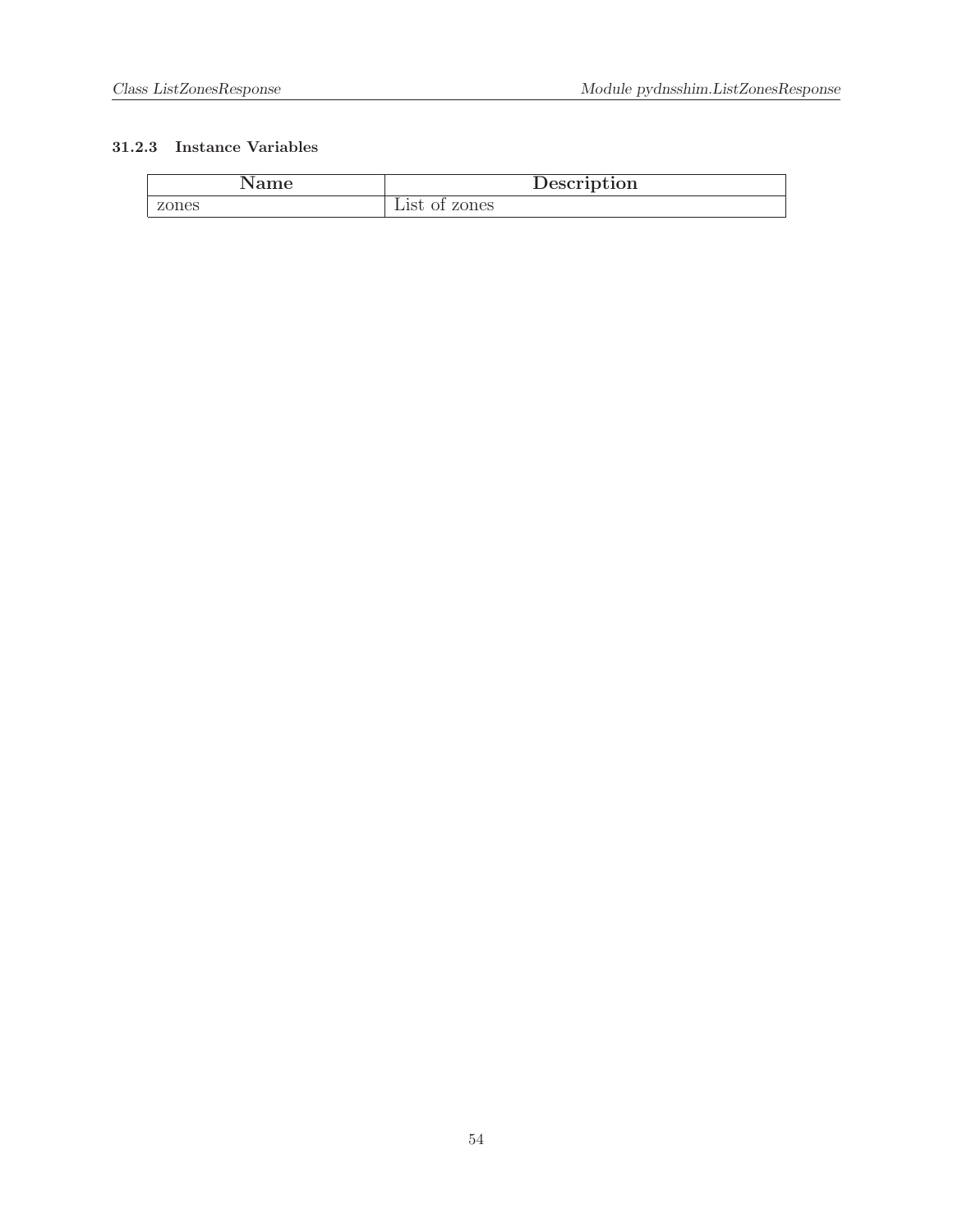# 32 Module pydnsshim.LoginRequest

## 32.1 Variables

| Name          | Description        |
|---------------|--------------------|
| ' __package__ | Value: 'pydnsshim' |

## 32.2 Class LoginRequest

pydnsshim.RestrictOperation.RestrictOperation

# pydnsshim.LoginRequest.LoginRequest

Request object for the login operation (log into the DNSSHIM server using username and password).

## 32.2.1 Methods

| $\text{unit}$ <sub>--</sub> $(self)$ |
|--------------------------------------|
| Default constructor                  |
|                                      |
| $\vert$ toXml(self)                  |
| Generate the request XML             |
| Return Value                         |
| Request XML document                 |

## 32.2.2 Class Variables

| <b>Name</b>     | Description                                                                 |
|-----------------|-----------------------------------------------------------------------------|
| <b>TEMPLATE</b> | XML template for the request                                                |
|                 | Value: $\sqrt{n}$ xml version="1.0"</th                                     |
|                 | $encoding="UTF-8"?>\n<\ndnsshim versi$                                      |
|                 | Inherited from pydnsshim.RestrictOperation.RestrictOperation (Section 56.2) |
| sessionId       |                                                                             |

## 32.2.3 Instance Variables

continued on next page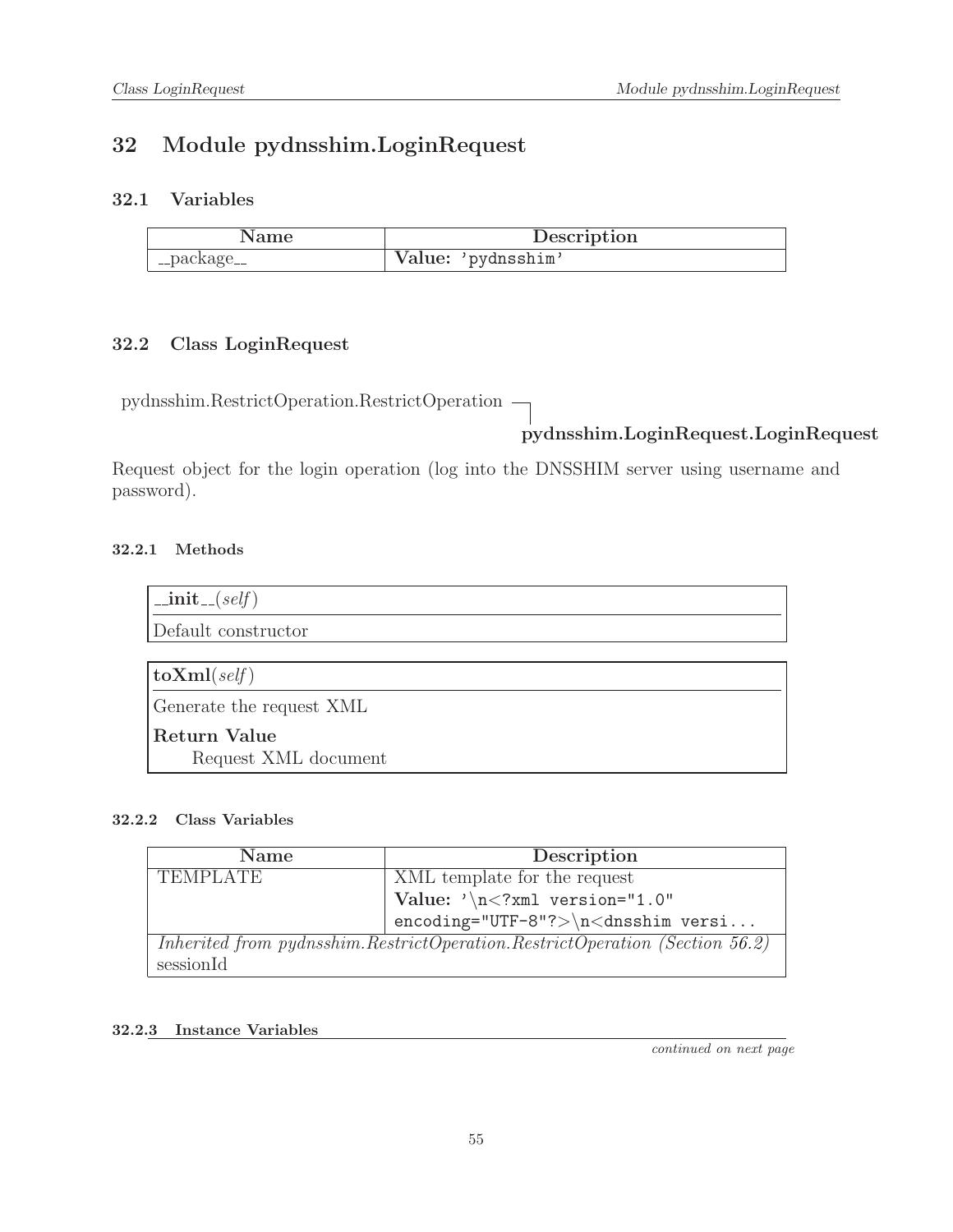| <b>Name</b> | Description                   |  |
|-------------|-------------------------------|--|
|             |                               |  |
| Name        | Description                   |  |
| username    | Username trying to login      |  |
| password    | User's password in plain text |  |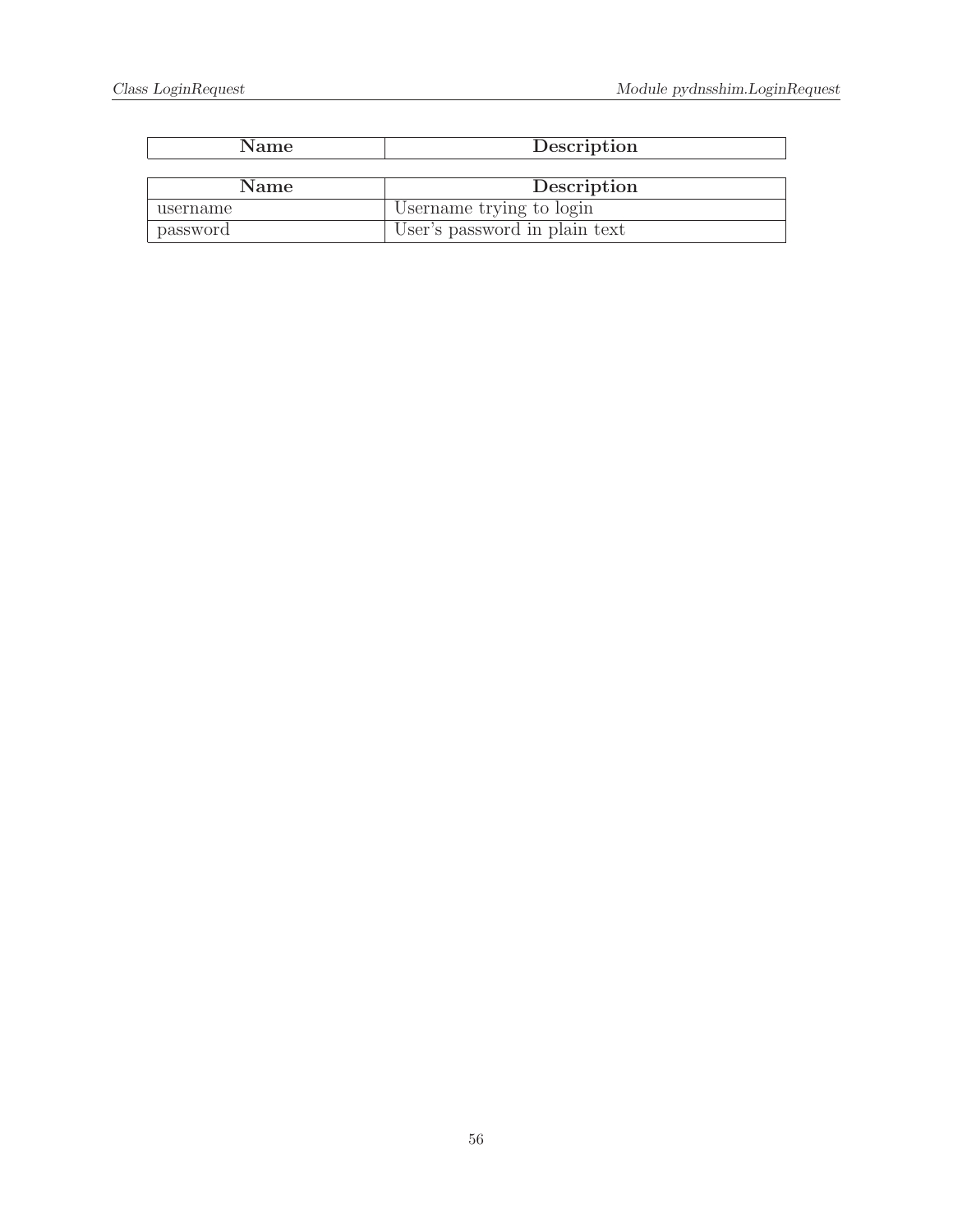# 33 Module pydnsshim.LoginResponse

## 33.1 Variables

| Name        | Description        |
|-------------|--------------------|
| __package__ | Value: 'pydnsshim' |

## 33.2 Class LoginResponse

pydnsshim.Response.Response

## pydnsshim.LoginResponse.LoginResponse

Response object for the login operation (log into the DNSSHIM server using username and password).

### 33.2.1 Methods

 $\_{\rm init}$  (self)

Default constructor

Overrides: pydnsshim.Response.Response.\_init\_

 $-str_{-}(self)$ 

String representation of the object

Overrides: pydnsshim.Response.Response.\_str\_

parseXml(self, xml)

Parses a response XML document and fills the fields of the current object

#### Parameters

xml: Response XML document

Overrides: pydnsshim.Response.Response.parseXml

| Name                                                           | Description |
|----------------------------------------------------------------|-------------|
| Inherited from pydnsshim. Response. Response (Section $54.2$ ) |             |
| message, status                                                |             |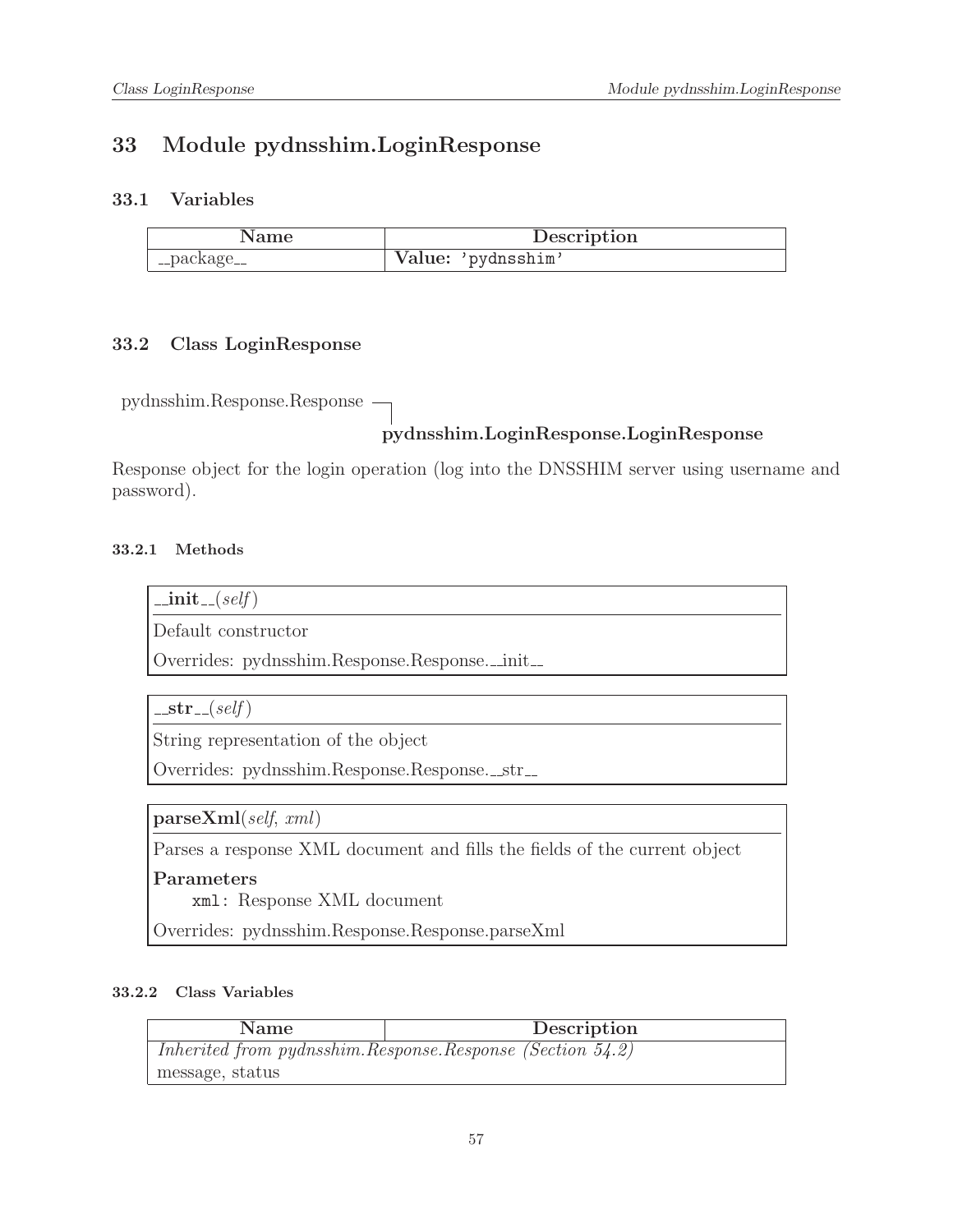| Name      | Description                                  |
|-----------|----------------------------------------------|
| sessionId | The session ID for the newly created session |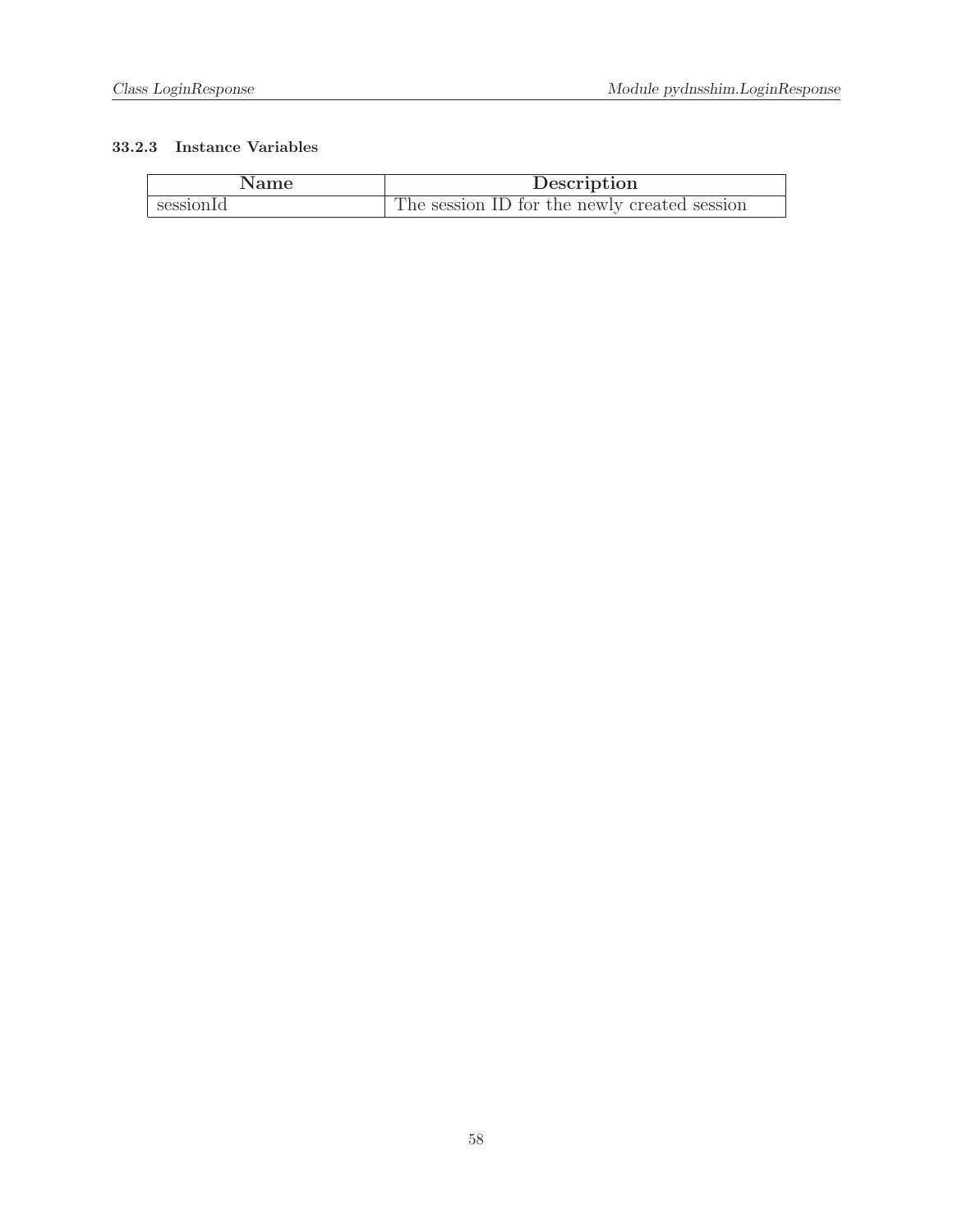# 34 Module pydnsshim.LogoutRequest

## 34.1 Variables

| Name        | Description        |
|-------------|--------------------|
| __package__ | Value: 'pydnsshim' |

## 34.2 Class LogoutRequest

pydnsshim.RestrictOperation.RestrictOperation

# pydnsshim.LogoutRequest.LogoutRequest

Request object for the logout operation (terminate the current session with DNSSHIM).

### 34.2.1 Methods

| $\vert$ toXml( <i>self</i> ) |
|------------------------------|
| Generate the request XML     |
| Return Value                 |
| Request XML document         |

| <b>Name</b>                                                                   | Description                               |
|-------------------------------------------------------------------------------|-------------------------------------------|
| <b>TEMPLATE</b>                                                               | XML template for the request              |
|                                                                               | Value: $\sqrt{n}$ /xml version="1.0"      |
|                                                                               | $encoding="UTF-8"?>\n<\n<\ndnsshim$ versi |
| Inherited from pydnsshim. RestrictOperation. RestrictOperation (Section 56.2) |                                           |
| sessionId                                                                     |                                           |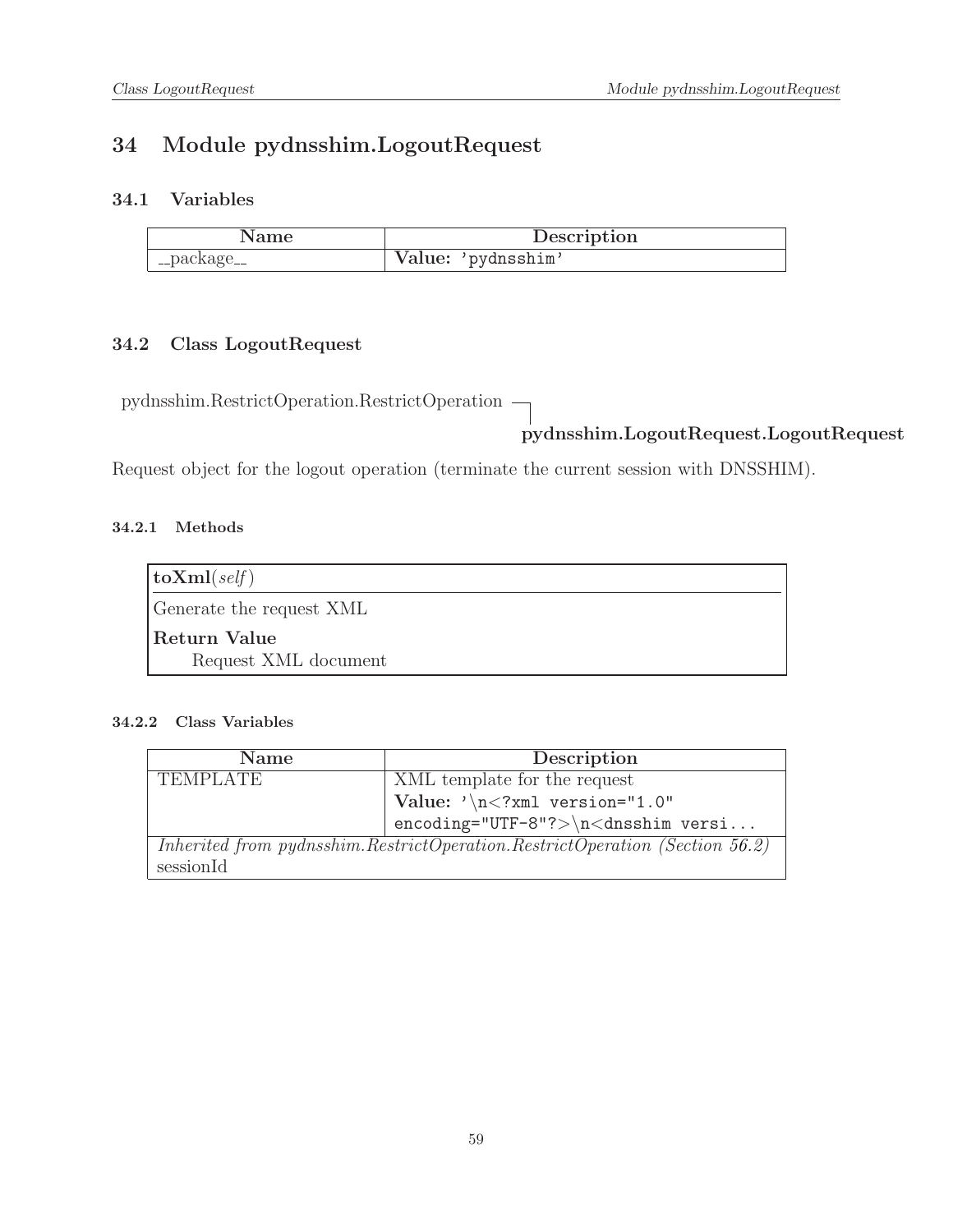# 35 Module pydnsshim.NewKeyRequest

## 35.1 Variables

| Name            | Description        |
|-----------------|--------------------|
| $\lq$ _package_ | Value: 'pydnsshim' |

## 35.2 Class NewKeyRequest

pydnsshim.RestrictOperation.RestrictOperation

# pydnsshim.NewKeyRequest.NewKeyRequest

Request object for the newKey operation (Generate a new DNSKEY for a zone).

## 35.2.1 Methods

| $\text{unit}$ <sub>-(self)</sub> |
|----------------------------------|
| Default constructor              |
|                                  |
| $\vert$ toXml(self)              |
| Generate the request XML         |
| Return Value                     |
| Request XML document             |

### 35.2.2 Class Variables

| <b>Name</b>                                                                 | Description                             |
|-----------------------------------------------------------------------------|-----------------------------------------|
| <b>TEMPLATE</b>                                                             | XML template for the request            |
|                                                                             | Value: $\sqrt{n}$ xml version="1.0"</th |
|                                                                             | $encoding="UTF-8"?>\n<\ndnsshim versi$  |
| Inherited from pydnsshim.RestrictOperation.RestrictOperation (Section 56.2) |                                         |
| sessionId                                                                   |                                         |

#### 35.2.3 Instance Variables

| ame  | Description |
|------|-------------|
| zone | 3me         |

continued on next page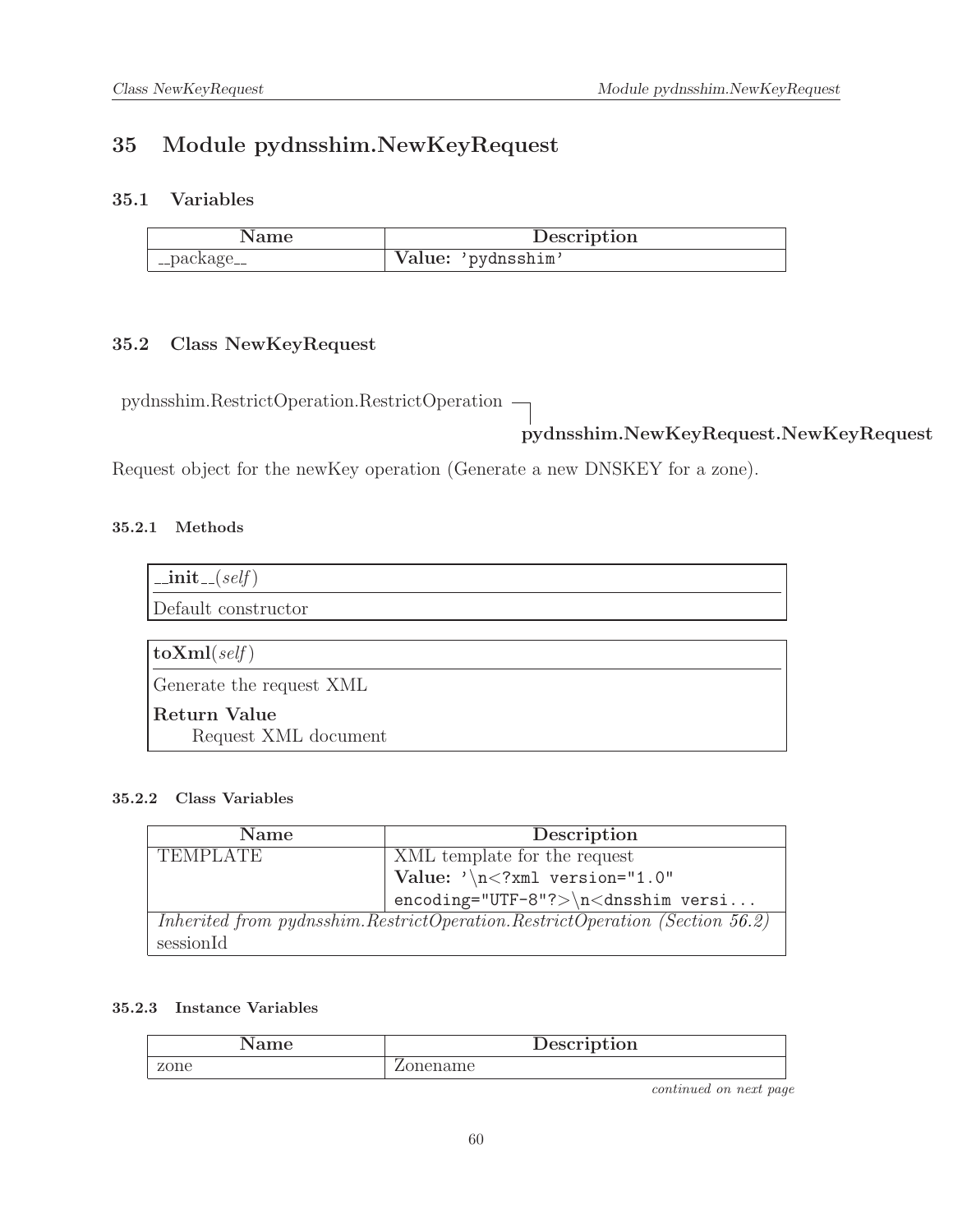| <b>Name</b> | Description                                   |
|-------------|-----------------------------------------------|
| keySize     | Size of the new key (default is $1024$ )      |
| algorithm   | Algorithm of the new key (default is RSASHA1) |
| flags       | Flags attribute of the new key (default is    |
|             | $SEP$ <sub>-ON</sub> or 257)                  |
| keyStatus   | Key status (PUBLISH, SIGN or NONE) (default   |
|             | is SIGN)                                      |
| protocol    | Key protocol                                  |
| keyType     | Keytype (ZSK or KSK) (default is ZSK)         |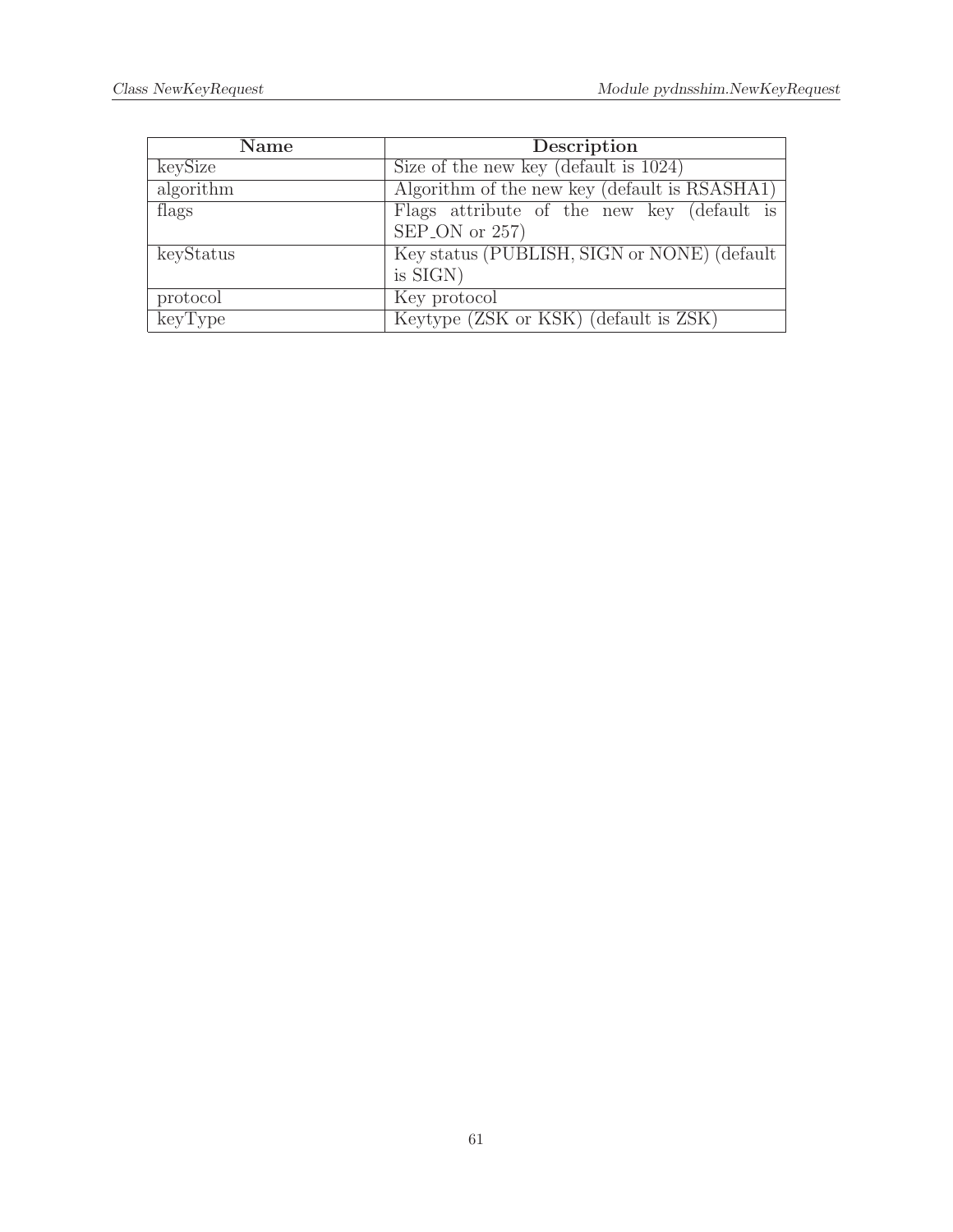# 36 Module pydnsshim.NewKeyResponse

## 36.1 Variables

|             | Description        |
|-------------|--------------------|
| __package__ | Value: 'pydnsshim' |

## 36.2 Class NewKeyResponse

pydnsshim.Response.Response

## pydnsshim.NewKeyResponse.NewKeyResponse

Response object for the newKey operation (Generate a new DNSKEY for a zone).

## 36.2.1 Methods

| 11.<br>т. | sett |
|-----------|------|
|           |      |
|           |      |

Default constructor

Overrides: pydnsshim.Response.Response.\_init\_

 $-str_{-}(self)$ 

String representation of the object

Overrides: pydnsshim.Response.Response.\_str\_

parseXml(self, xml)

Parses a response XML document and fills the fields of the current object

Parameters

xml: Response XML document

Overrides: pydnsshim.Response.Response.parseXml

| <b>Name</b>                                               | Description |
|-----------------------------------------------------------|-------------|
| Inherited from pydnsshim.Response.Response (Section 54.2) |             |
| message, status                                           |             |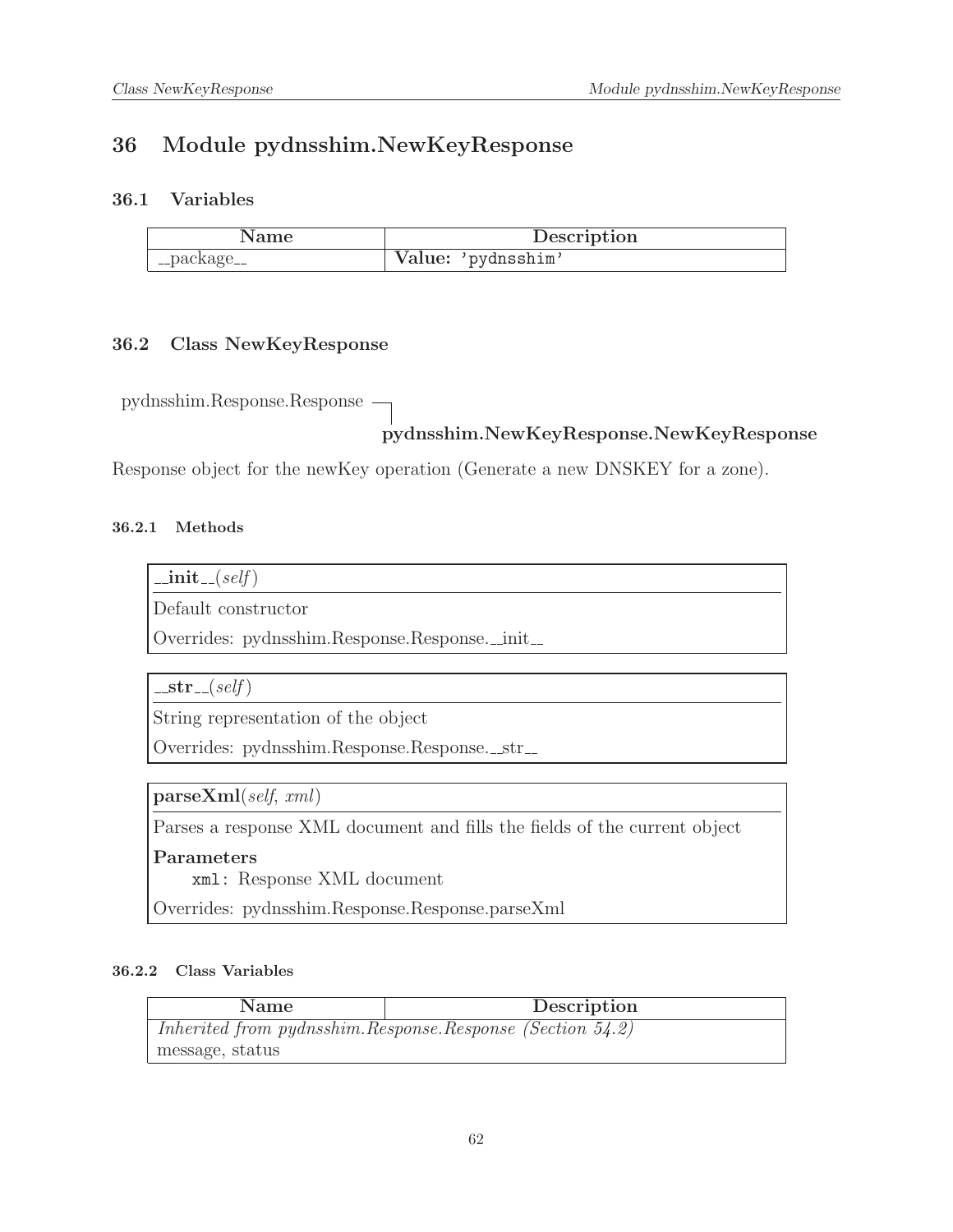| <b>Name</b> | Description                           |
|-------------|---------------------------------------|
| zone        | Zonename                              |
| keyName     | Name of the new key in the DNSSHIM    |
| keytag      | Keytag of the new key                 |
| digest      | DS digest                             |
| digestType  | DS digest algorithm (default is SHA1) |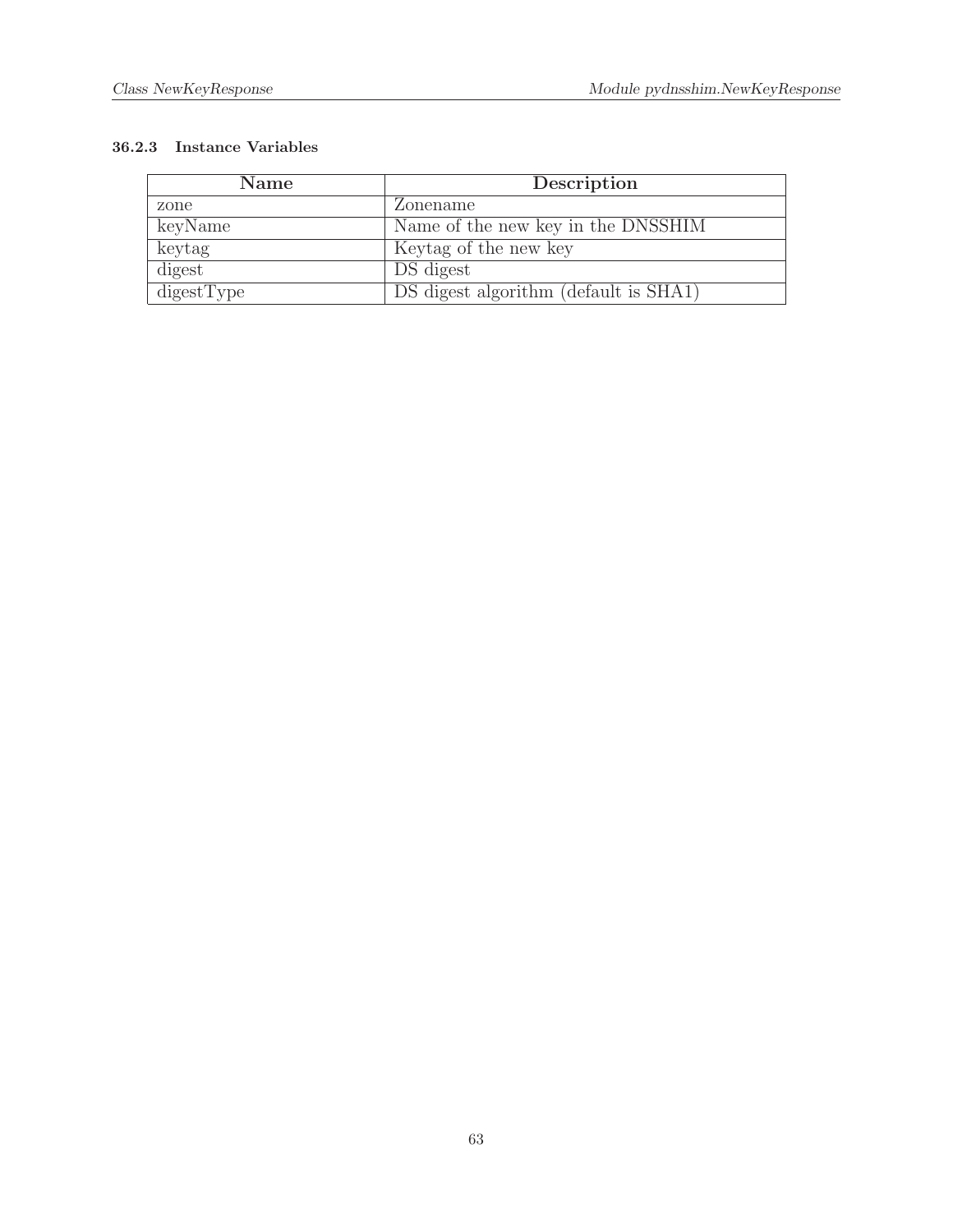# 37 Module pydnsshim.NewTsigKeyRequest

## 37.1 Variables

| Name        | Description        |
|-------------|--------------------|
| '_package__ | Value: 'pydnsshim' |

## 37.2 Class NewTsigKeyRequest

pydnsshim.RestrictOperation.RestrictOperation

# pydnsshim.NewTsigKeyRequest.NewTsigKeyRequest

Request object for the newTsigKey operation (generate a new TSIG key for a server).

## 37.2.1 Methods

| $\text{unit}(\text{self})$           |
|--------------------------------------|
| Default constructor                  |
|                                      |
| $ {\rm\bf toXml}({\it self}) $       |
| Generate the request XML             |
| Return Value<br>Request XML document |

## 37.2.2 Class Variables

| <b>Name</b>                                                                 | Description                             |
|-----------------------------------------------------------------------------|-----------------------------------------|
| <b>TEMPLATE</b>                                                             | XML template for the request            |
|                                                                             | Value: $\sqrt{n}$ xml version="1.0"</th |
|                                                                             | $encoding="UTF-8"?>\n<\ndnsshim versi$  |
| Inherited from pydnsshim.RestrictOperation.RestrictOperation (Section 56.2) |                                         |
| sessionId                                                                   |                                         |

#### 37.2.3 Instance Variables

| ame  | Description                  |
|------|------------------------------|
| nost | the server<br>address<br>OI. |

continued on next page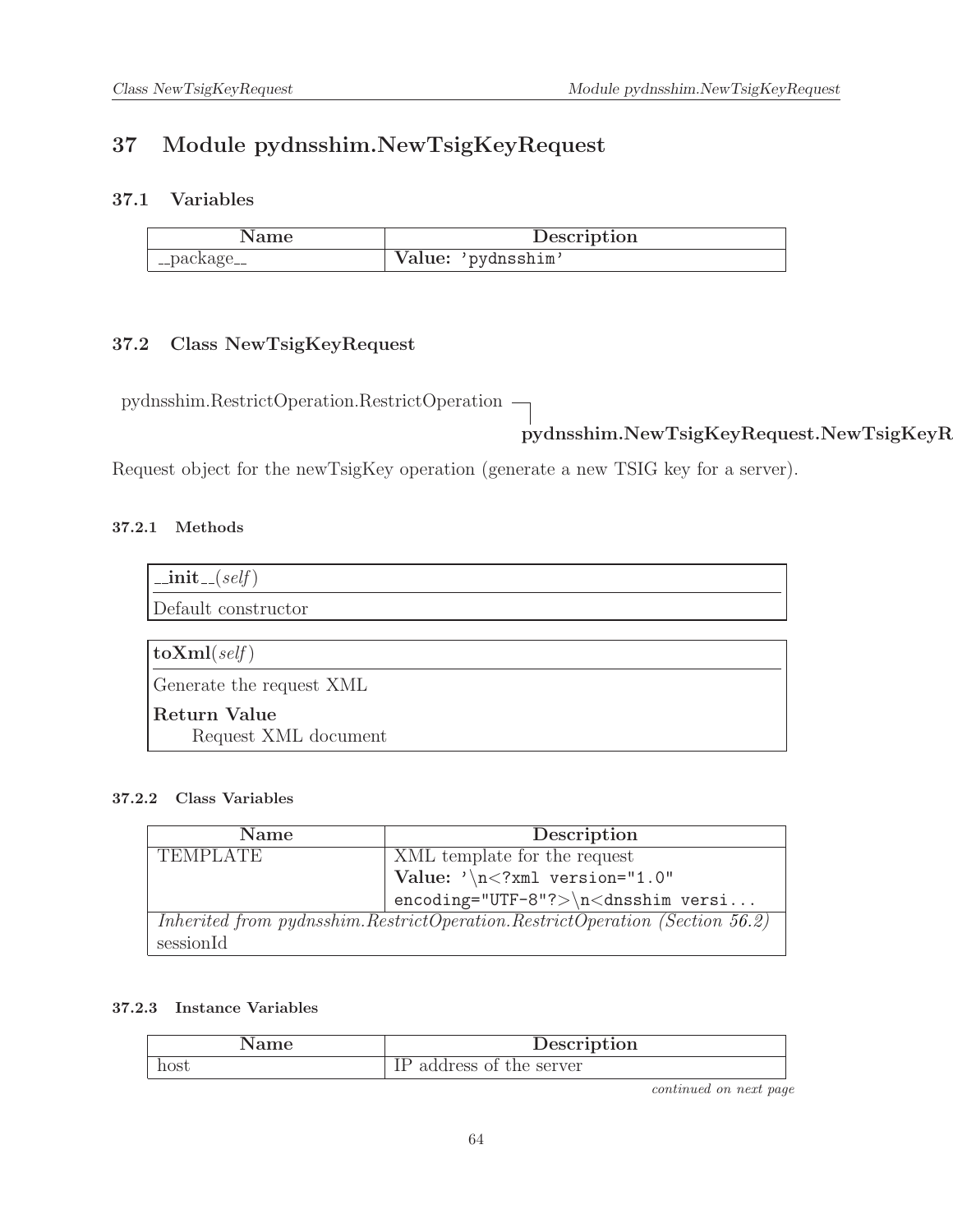| Name    | Description              |
|---------|--------------------------|
| keyName | Name of the new TSIG key |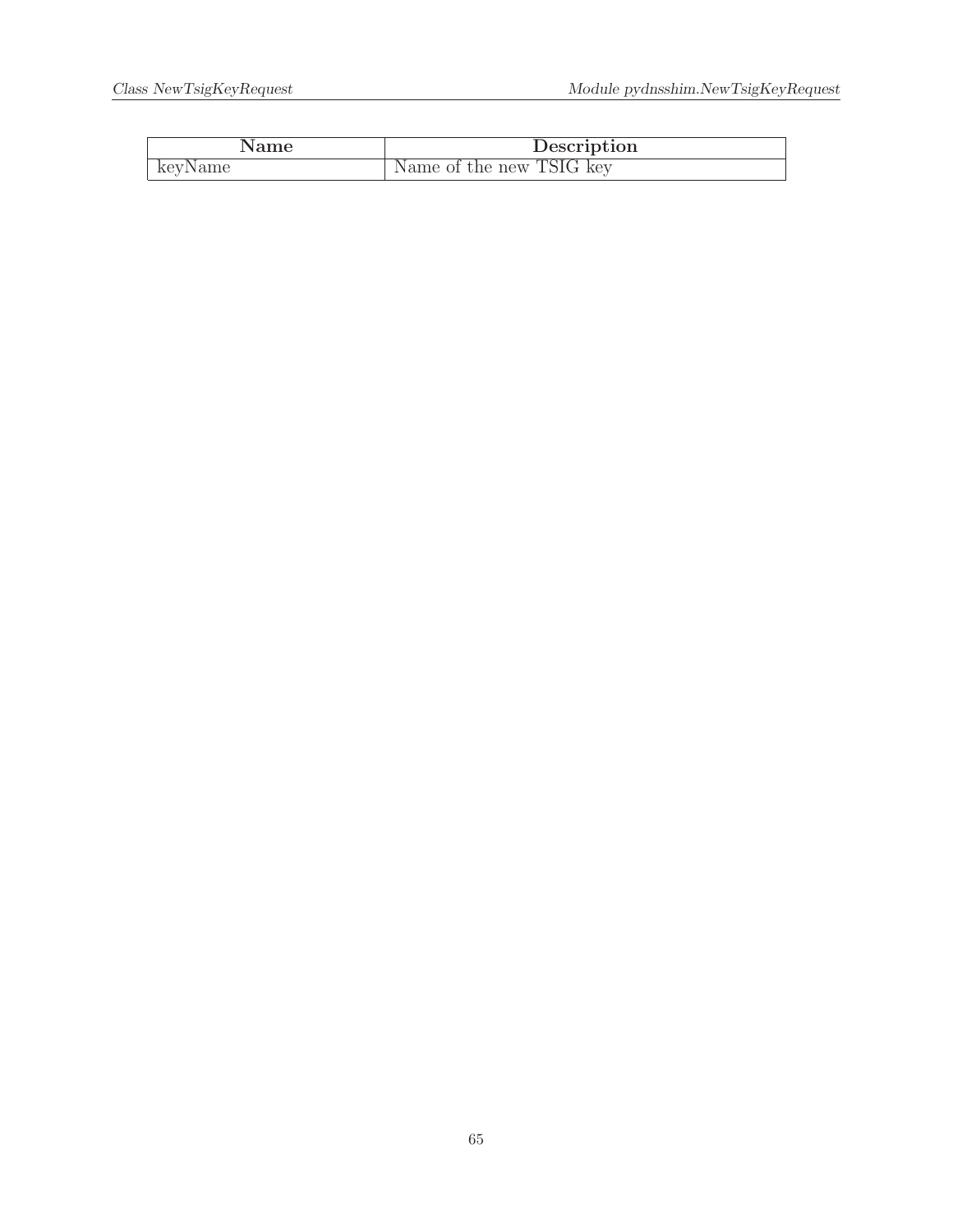# 38 Module pydnsshim.NewTsigKeyResponse

## 38.1 Variables

| vame        | Description        |
|-------------|--------------------|
| __package__ | Value: 'pydnsshim' |

## 38.2 Class NewTsigKeyResponse

pydnsshim.Response.Response

## pydnsshim.NewTsigKeyResponse.NewTsigKeyResponse

Response object for the newTsigKey operation (generate a new TSIG key for a server).

#### 38.2.1 Methods

| 11.<br>т. | sett |
|-----------|------|
|           |      |
|           |      |

Default constructor

Overrides: pydnsshim.Response.Response.\_init\_

 $-str_{-}(self)$ 

String representation of the object

Overrides: pydnsshim.Response.Response.\_str\_

parseXml(self, xml)

Parses a response XML document and fills the fields of the current object

Parameters

xml: Response XML document

Overrides: pydnsshim.Response.Response.parseXml

| <b>Name</b>                                                    | Description |
|----------------------------------------------------------------|-------------|
| Inherited from pydnsshim. Response. Response (Section $54.2$ ) |             |
| message, status                                                |             |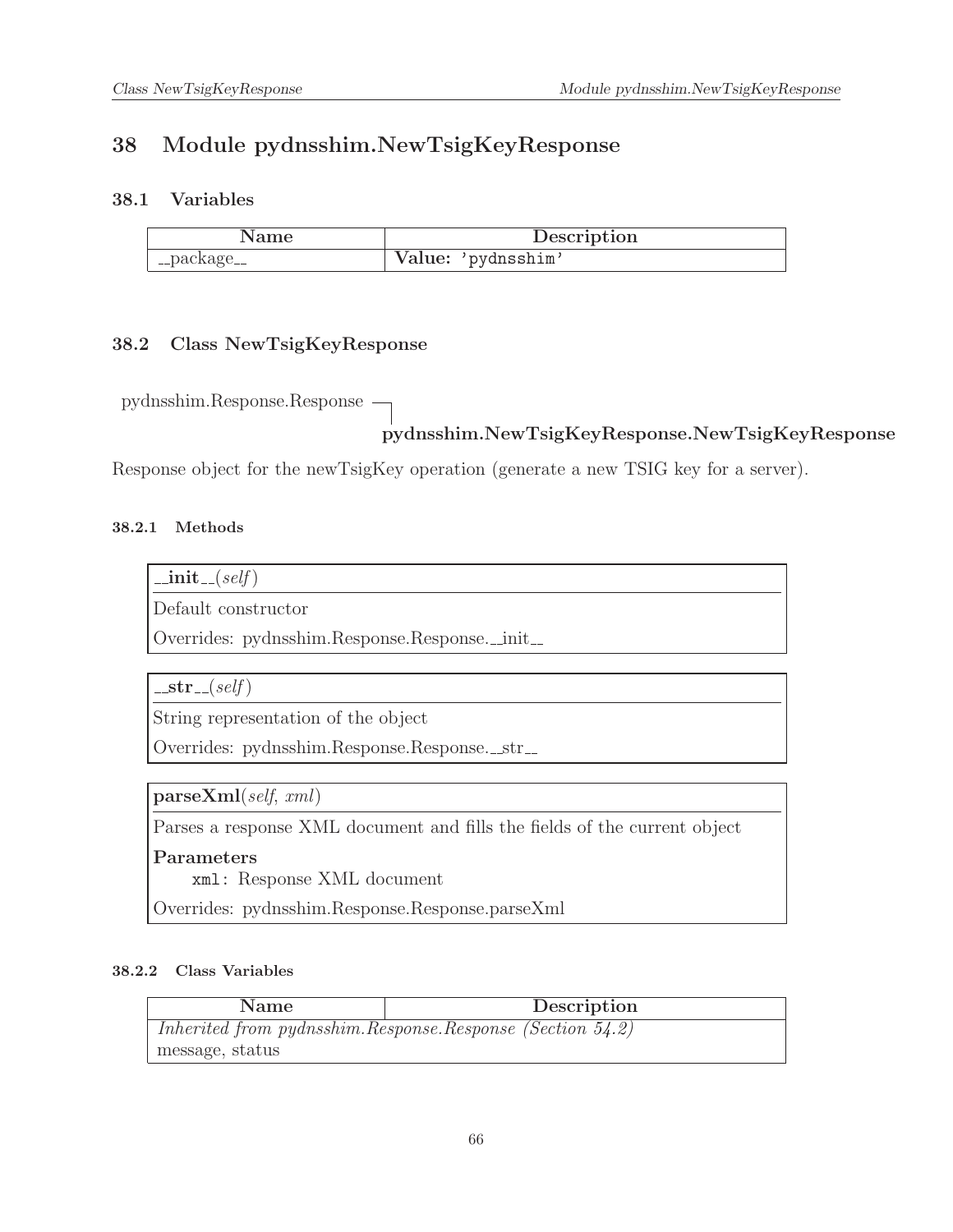| <b>Name</b> | Description                |
|-------------|----------------------------|
| host        | IP address of the server   |
| keyName     | Name of the new TSIG key   |
| secret      | Secret of the new TSIG key |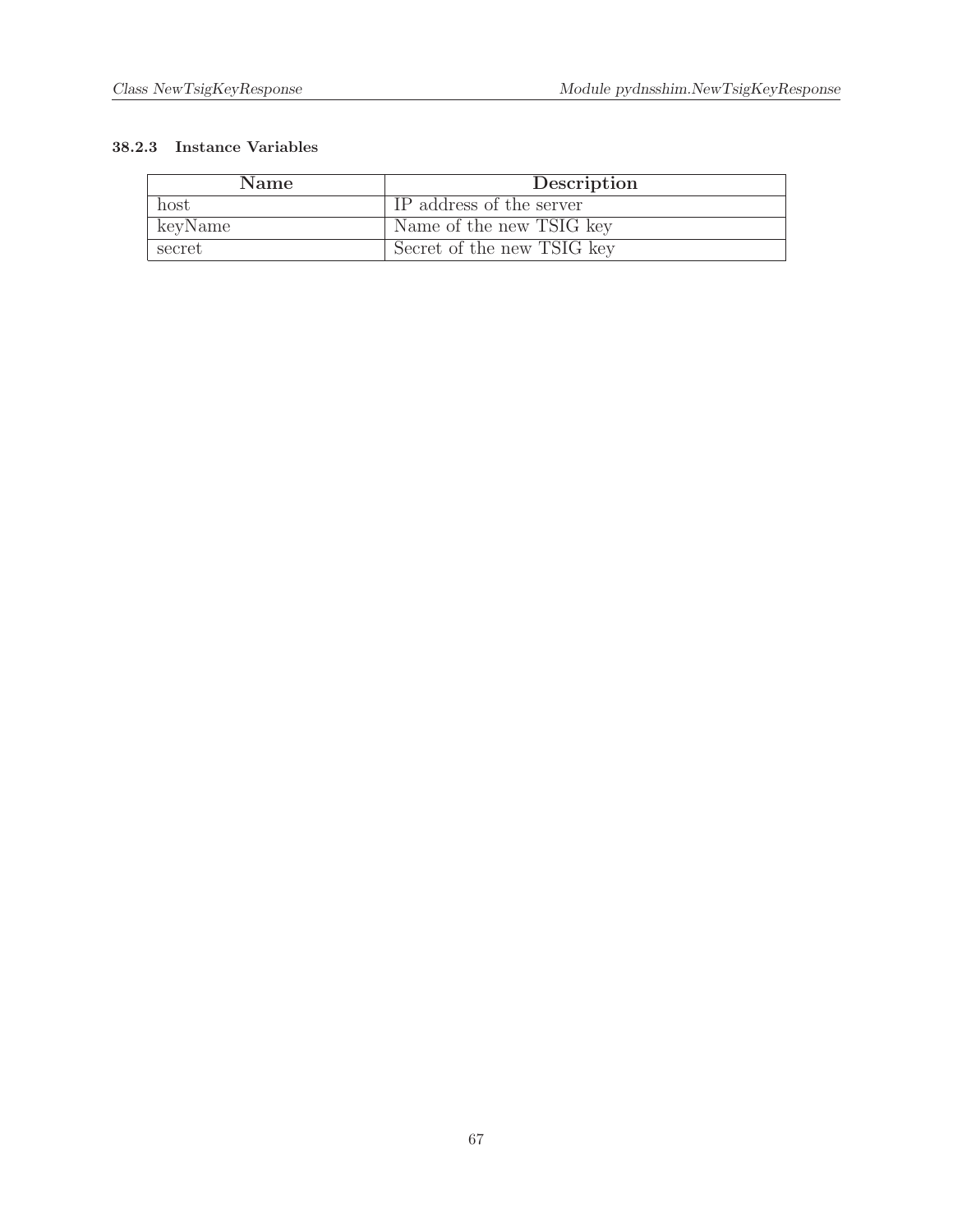# 39 Module pydnsshim.NewZoneRequest

## 39.1 Variables

|             | Description        |
|-------------|--------------------|
| __package__ | Value: 'pydnsshim' |

## 39.2 Class NewZoneRequest

pydnsshim.RestrictOperation.RestrictOperation

pydnsshim.NewZoneRequest.NewZoneRequest

Request object for the newZone operation (create a new zone).

### 39.2.1 Methods

| $\text{unit} \_\text{self}$ |
|-----------------------------|
| Default constructor         |
|                             |
| $\vert$ toXml(self)         |
| Generate the request XML    |
| Return Value                |
| Request XML document        |

 $isSigned(self)$ 

### 39.2.2 Class Variables

| <b>Name</b>                                                                 | Description                            |
|-----------------------------------------------------------------------------|----------------------------------------|
| <b>TEMPLATE</b>                                                             | XML template for the request           |
|                                                                             | Value: $\sqrt{n}$ /xml version="1.0"   |
|                                                                             | $encoding="UTF-8"?>\n<\ndnsshim versi$ |
| Inherited from pydnsshim.RestrictOperation.RestrictOperation (Section 56.2) |                                        |
| sessionId                                                                   |                                        |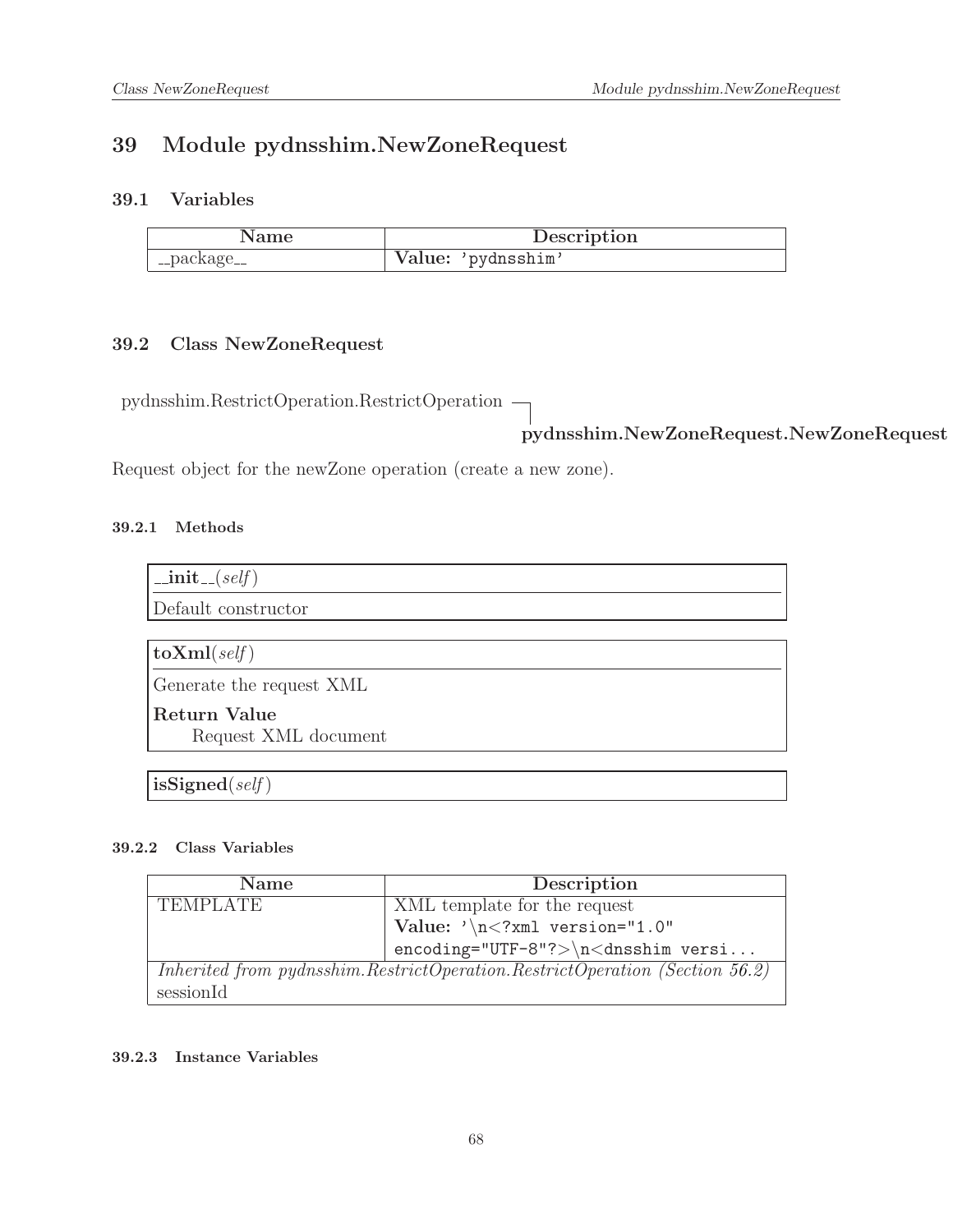| Name             | Description                                        |
|------------------|----------------------------------------------------|
| zone             | Zonename                                           |
| ttl              | SOA TTL (default is 86400)                         |
| mname            | <b>SOA MNAME</b>                                   |
| rname            | <b>SOA RNAME</b>                                   |
| serial           | SOA SERIAL number (default is 1)                   |
| refresh          | SOA REFRESH field (default is 86400)               |
| retry            | SOA RETRY field (default is 900)                   |
| expire           | SOA EXPIRE field (default is 604800)               |
| minimum          | SOA MINIMUM field (default is 900)                 |
| signed           | Whether the zone is signed or not (default is      |
|                  | TRUE)                                              |
| keySize          | Keysize of the zone's DNSKEY (default is 1024)     |
| algorithm        | Algorithm of the zone's DNSKEY (default is         |
|                  | RSASHA1)                                           |
| expirationPeriod | Validity period of the zone's signatures (default) |
|                  | is $2592000$ or 1 month)                           |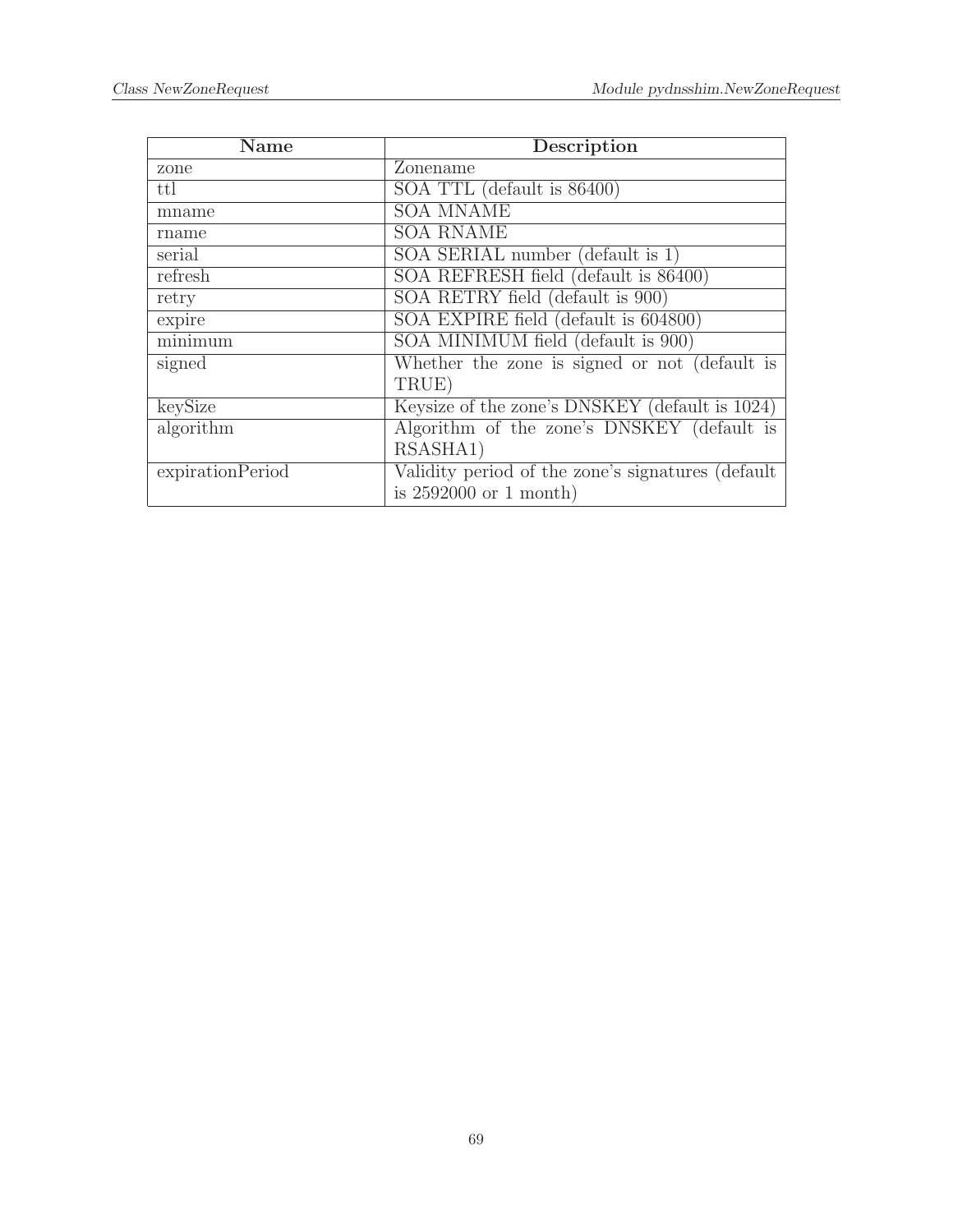# 40 Module pydnsshim.NewZoneResponse

## 40.1 Variables

|             | Description        |
|-------------|--------------------|
| __package__ | Value: 'pydnsshim' |

## 40.2 Class NewZoneResponse

pydnsshim.Response.Response

## pydnsshim.NewZoneResponse.NewZoneResponse

Response object for the newZone operation (create a new zone).

#### 40.2.1 Methods

| т.<br>11 L | 3e.I.T |
|------------|--------|
|            |        |
|            |        |

Default constructor

Overrides: pydnsshim.Response.Response.\_init\_

 $-str_{-}(self)$ 

String representation of the object

Overrides: pydnsshim.Response.Response.\_str\_

parseXml(self, xml)

Parses a response XML document and fills the fields of the current object

Parameters

xml: Response XML document

Overrides: pydnsshim.Response.Response.parseXml

| <b>Name</b>                                               | Description |
|-----------------------------------------------------------|-------------|
| Inherited from pydnsshim.Response.Response (Section 54.2) |             |
| message, status                                           |             |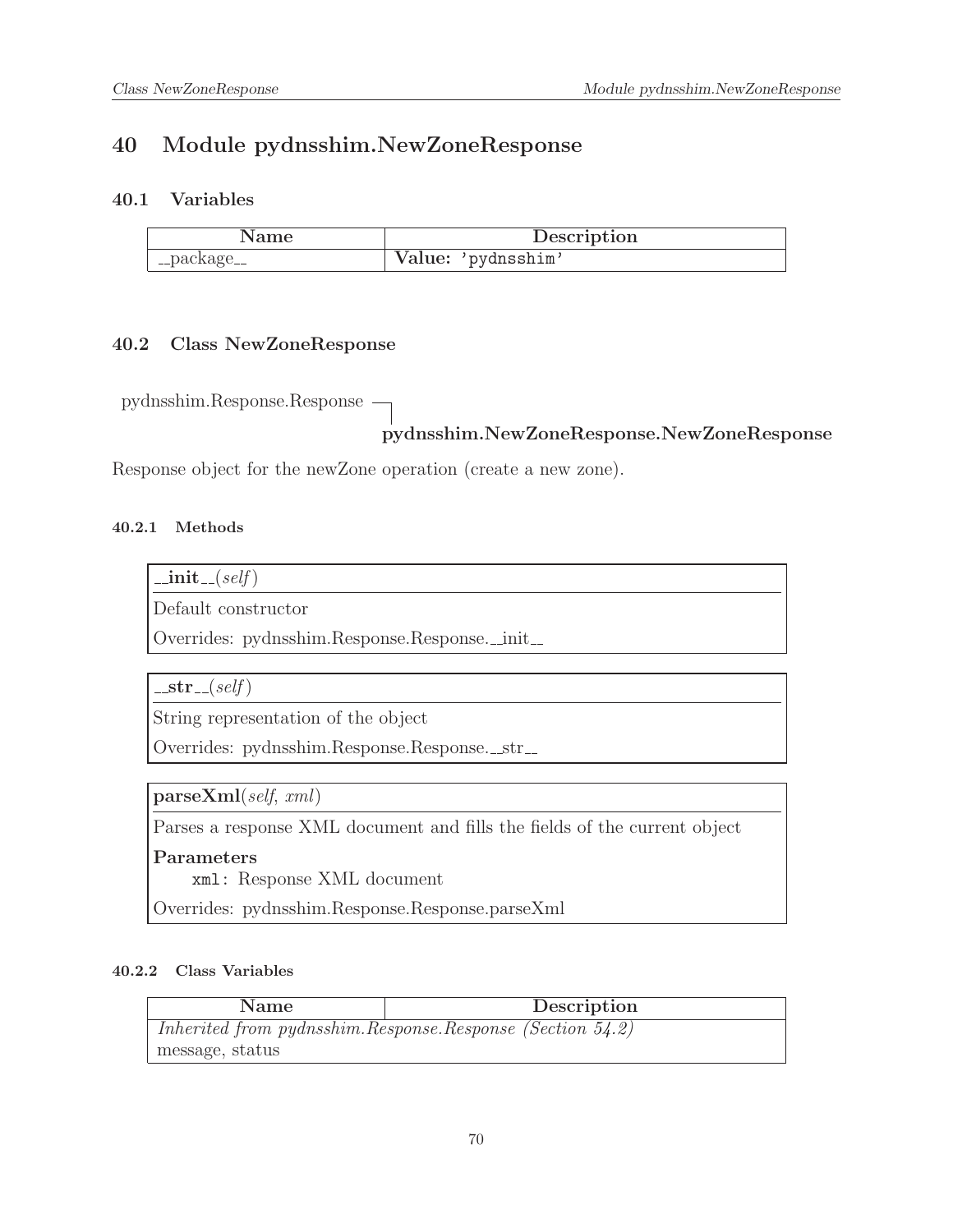| Name       | Description                                     |
|------------|-------------------------------------------------|
| zone       | Zonename                                        |
| signed     | Whether the new zone is signed or not           |
| keyName    | Name of the DNSKEY of the zone (in case it's    |
|            | signed)                                         |
| keytag     | Keytag of the DNSKEY of the zone (in case it's  |
|            | signed)                                         |
| digestType | Hash algorithm for the DS digest (in case the   |
|            | zone is signed)                                 |
| digest     | DS digest to be included in the parent zone (in |
|            | case the zone is signed)                        |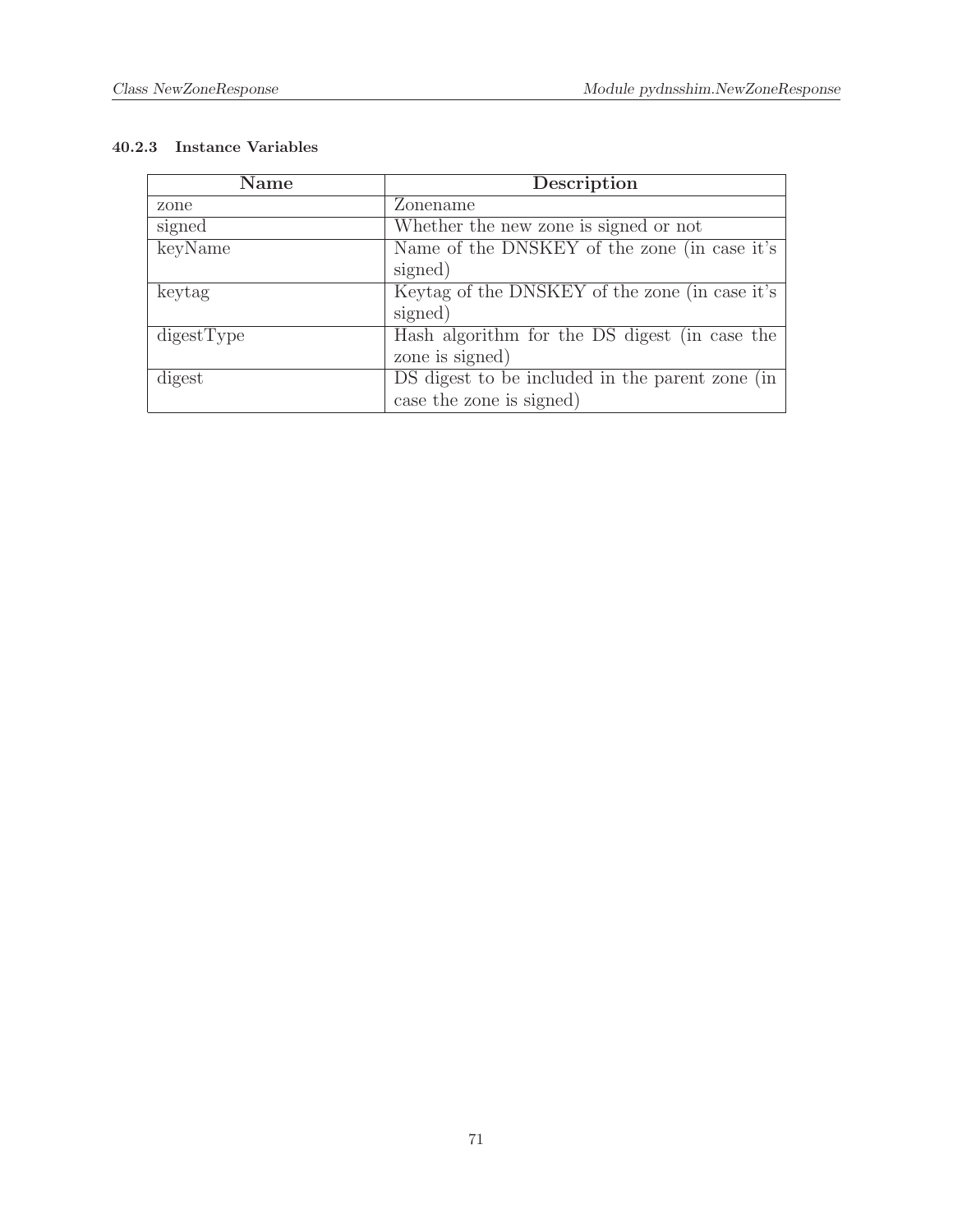# 41 Module pydnsshim.PrintSlaveGroupRequest

## 41.1 Variables

| Name        | Description        |
|-------------|--------------------|
| __package__ | Value: 'pydnsshim' |

## 41.2 Class PrintSlaveGroupRequest

pydnsshim.RestrictOperation.RestrictOperation

# pydnsshim.PrintSlaveGroupRequest.PrintSlave

Request object for the printSlaveGroup operation (print the slaves in a slavegroup).

### 41.2.1 Methods

| $\text{unit} \_\text{self}$                 |
|---------------------------------------------|
| Default constructor                         |
|                                             |
| $ $ to $\mathrm{Xml}(\text{self}) $         |
| Generate the request XML                    |
| <b>Return Value</b><br>Request XML document |

### 41.2.2 Class Variables

| <b>Name</b>     | Description                                                                 |
|-----------------|-----------------------------------------------------------------------------|
| <b>TEMPLATE</b> | XML template for the request                                                |
|                 | Value: $\sqrt{n}$ /xml version="1.0"                                        |
|                 | $encoding="UTF-8"?>\n<\ndnsshim versi$                                      |
|                 | Inherited from pydnsshim.RestrictOperation.RestrictOperation (Section 56.2) |
| sessionId       |                                                                             |

| Name       | Description     |
|------------|-----------------|
| slaveGroup | Slavegroup name |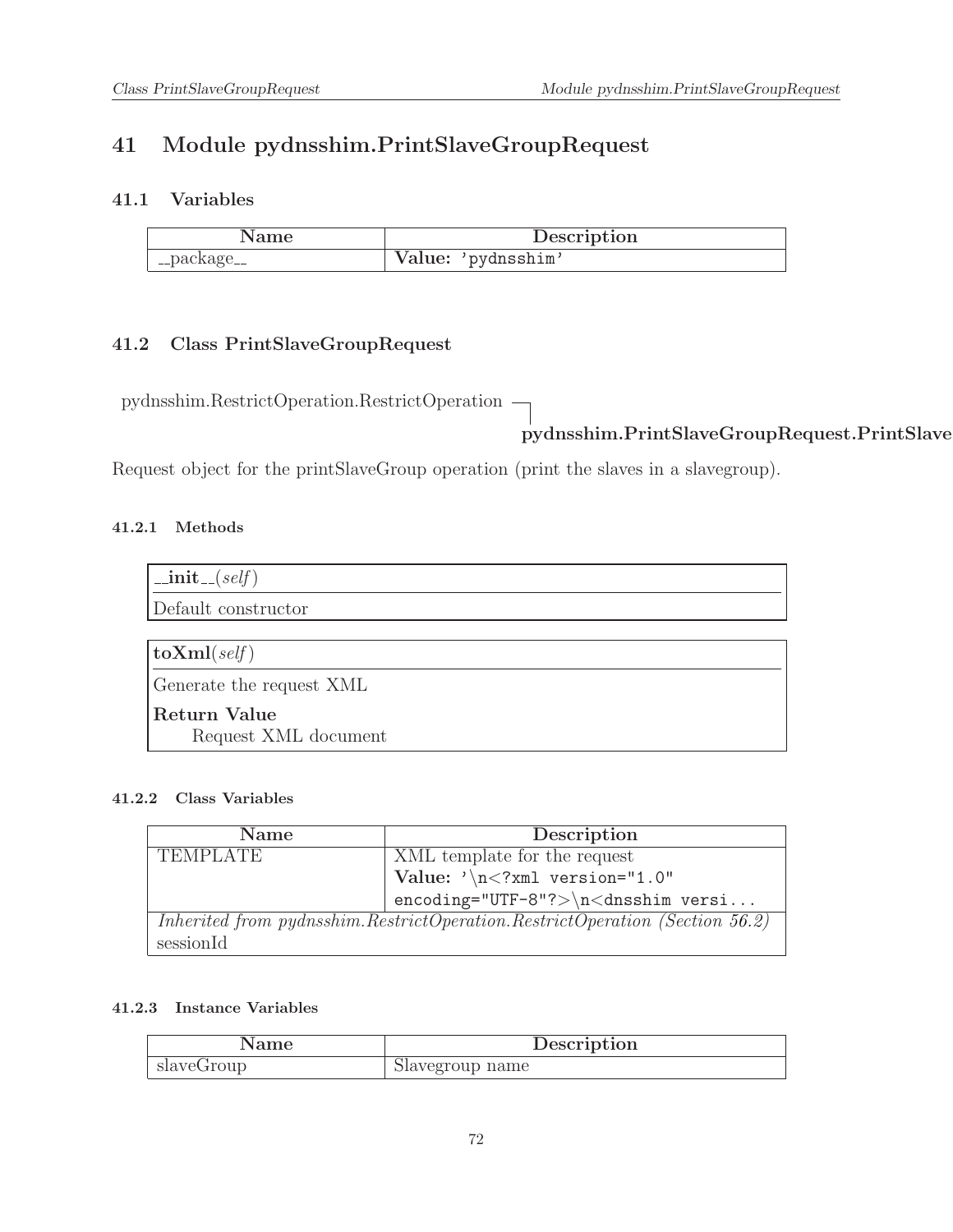# 42 Module pydnsshim.PrintSlaveGroupResponse

### 42.1 Variables

| Name        | Description        |
|-------------|--------------------|
| __package__ | Value: 'pydnsshim' |

### 42.2 Class PrintSlaveGroupResponse

pydnsshim.Response.Response

# pydnsshim.PrintSlaveGroupResponse.PrintSlaveGroupRespon

Response object for the printSlaveGroup operation (print the slaves in a slavegroup).

#### 42.2.1 Methods

| . | sett |
|---|------|
|   |      |
|   |      |

Default constructor

Overrides: pydnsshim.Response.Response.\_init\_

 $-str_{-}(self)$ 

String representation of the object

Overrides: pydnsshim.Response.Response.\_str\_

parseXml(self, xml)

Parses a response XML document and fills the fields of the current object

Parameters

xml: Response XML document

Overrides: pydnsshim.Response.Response.parseXml

| <b>Name</b>                                               | Description |
|-----------------------------------------------------------|-------------|
| Inherited from pydnsshim.Response.Response (Section 54.2) |             |
| message, status                                           |             |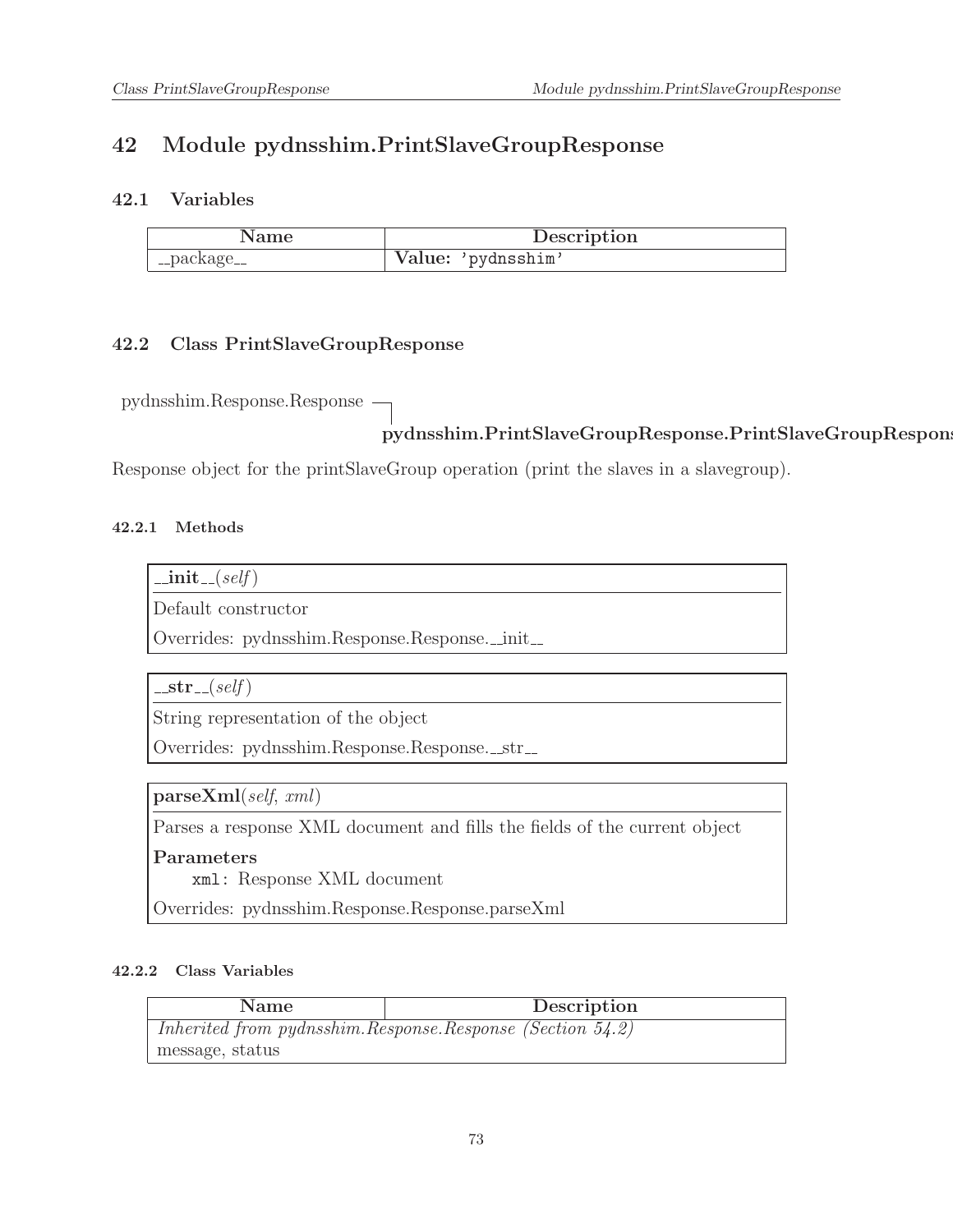| Name       | Description                              |
|------------|------------------------------------------|
| slaveGroup | Slavegroup name                          |
| slaves     | List of all the slaves in the slavegroup |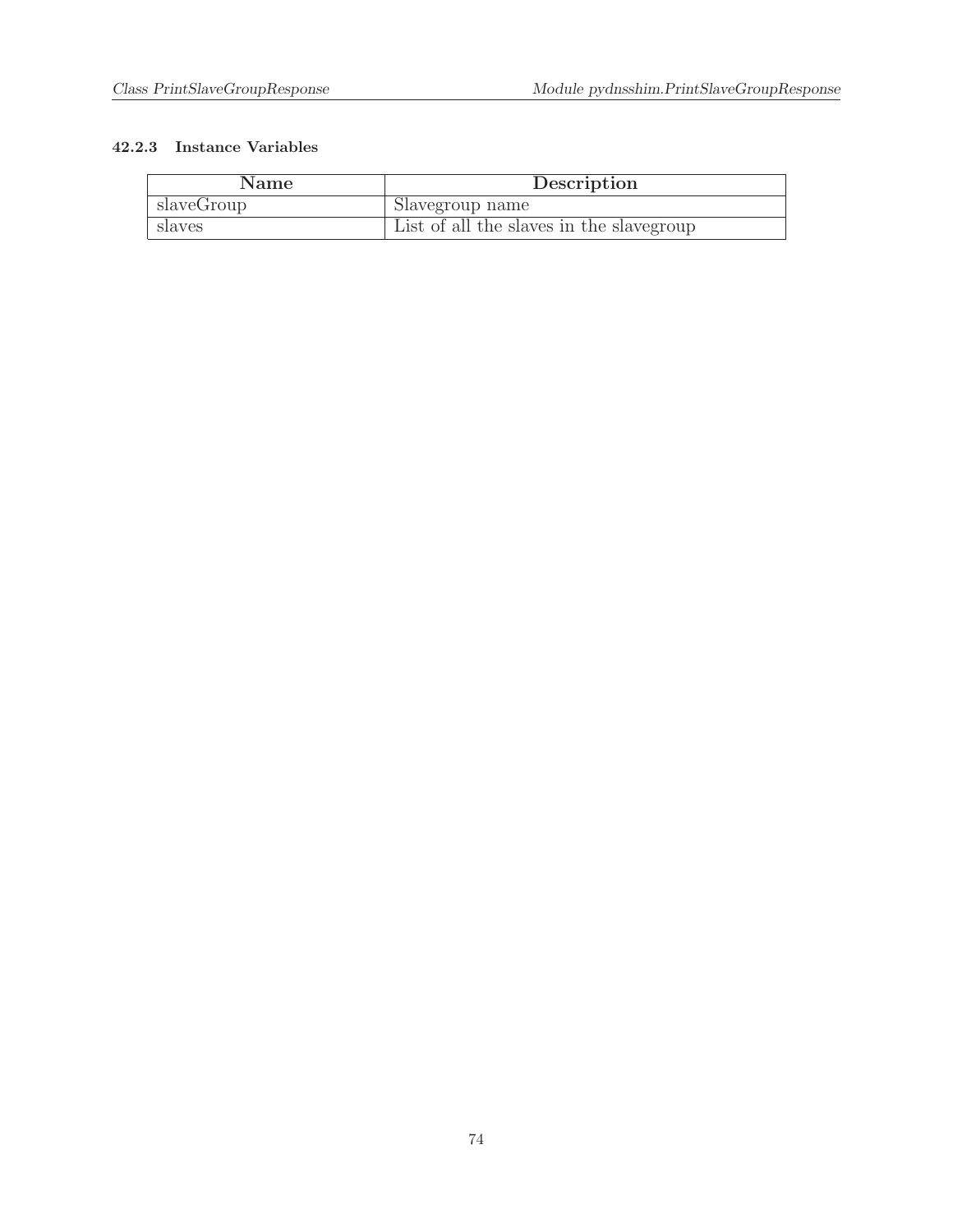# 43 Module pydnsshim.PrintZoneRequest

### 43.1 Variables

| Name        | Description        |
|-------------|--------------------|
| __package__ | Value: 'pydnsshim' |

# 43.2 Class PrintZoneRequest

pydnsshim.RestrictOperation.RestrictOperation

pydnsshim.PrintZoneRequest.PrintZoneRequest

Request object for the printZone operation (print a zone's Resource Records).

#### 43.2.1 Methods

| $\text{unit}$ <sub>-(self)</sub>     |
|--------------------------------------|
| Default constructor                  |
|                                      |
| $ {\rm\bf toXml}({\it self}) $       |
| Generate the request XML             |
| Return Value<br>Request XML document |

#### 43.2.2 Class Variables

| <b>Name</b>                                                                     | Description                            |
|---------------------------------------------------------------------------------|----------------------------------------|
| <b>TEMPLATE</b>                                                                 | XML template for the request           |
|                                                                                 | Value: $\sqrt{n}$ /xml version="1.0"   |
|                                                                                 | $encoding="UTF-8"?>\n<\ndnsshim versi$ |
| Inherited from pydnsshim. Restrict Operation. Restrict Operation (Section 56.2) |                                        |
| sessionId                                                                       |                                        |

| Name | Description       |
|------|-------------------|
| zone | onename<br>ا المد |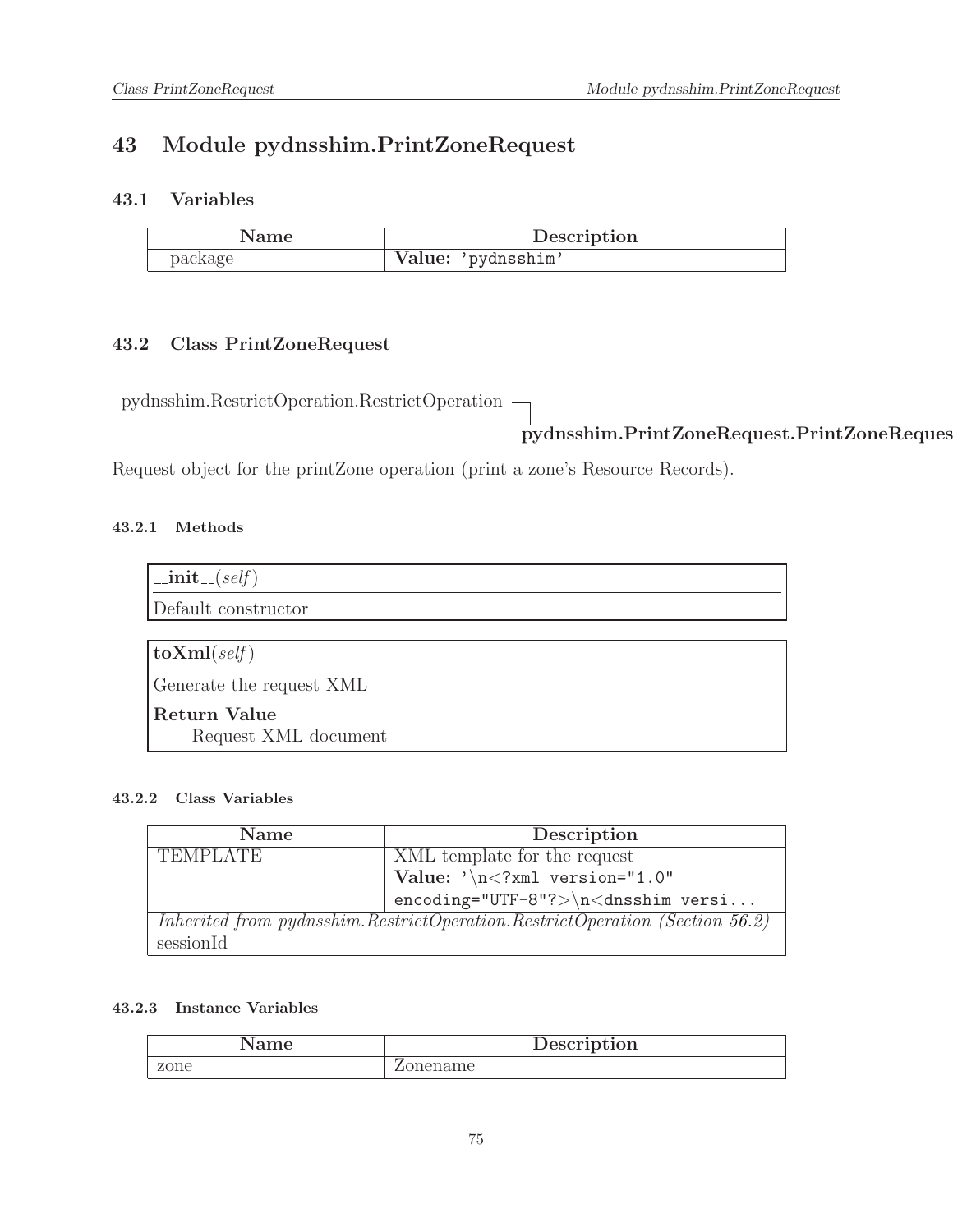# 44 Module pydnsshim.PrintZoneResponse

### 44.1 Variables

|             | Description        |
|-------------|--------------------|
| __package__ | Value: 'pydnsshim' |

#### 44.2 Class PrintZoneResponse

pydnsshim.Response.Response

# pydnsshim.PrintZoneResponse.PrintZoneResponse

Response object for the printZone operation (print a zone's Resource Records).

#### 44.2.1 Methods

| . | sett |
|---|------|
|   |      |
|   |      |

Default constructor

Overrides: pydnsshim.Response.Response.\_init\_

 $-str_{-}(self)$ 

String representation of the object

Overrides: pydnsshim.Response.Response.\_str\_

parseXml(self, xml)

Parses a response XML document and fills the fields of the current object

Parameters

xml: Response XML document

Overrides: pydnsshim.Response.Response.parseXml

| <b>Name</b>                                               | Description |
|-----------------------------------------------------------|-------------|
| Inherited from pydnsshim.Response.Response (Section 54.2) |             |
| message, status                                           |             |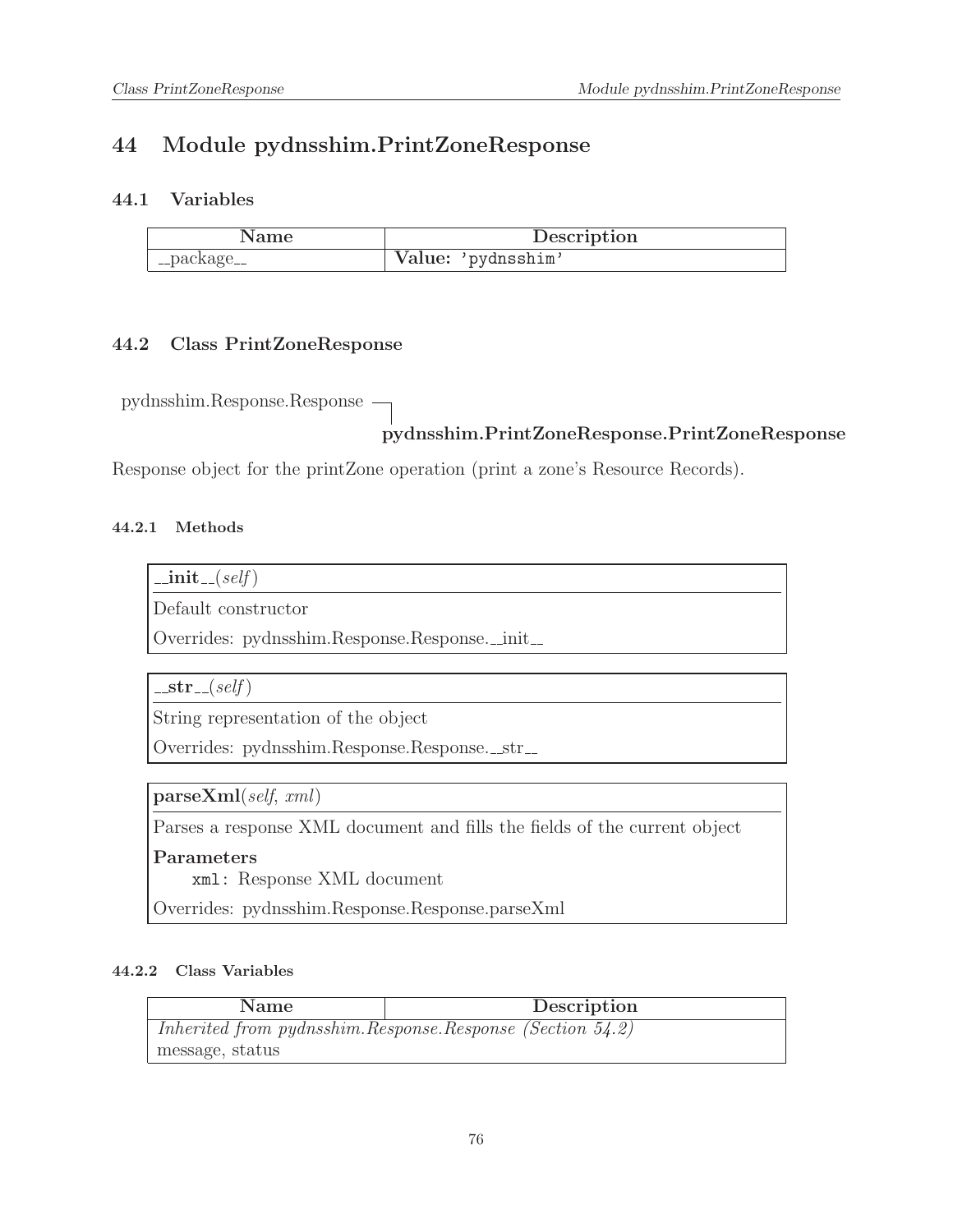| <b>Name</b> | Description                                   |
|-------------|-----------------------------------------------|
| zone        | Zonename                                      |
| records     | List of Resource Records in the zone          |
| dsInfo      | List of DS information for the DNSKEYs in the |
|             | zone                                          |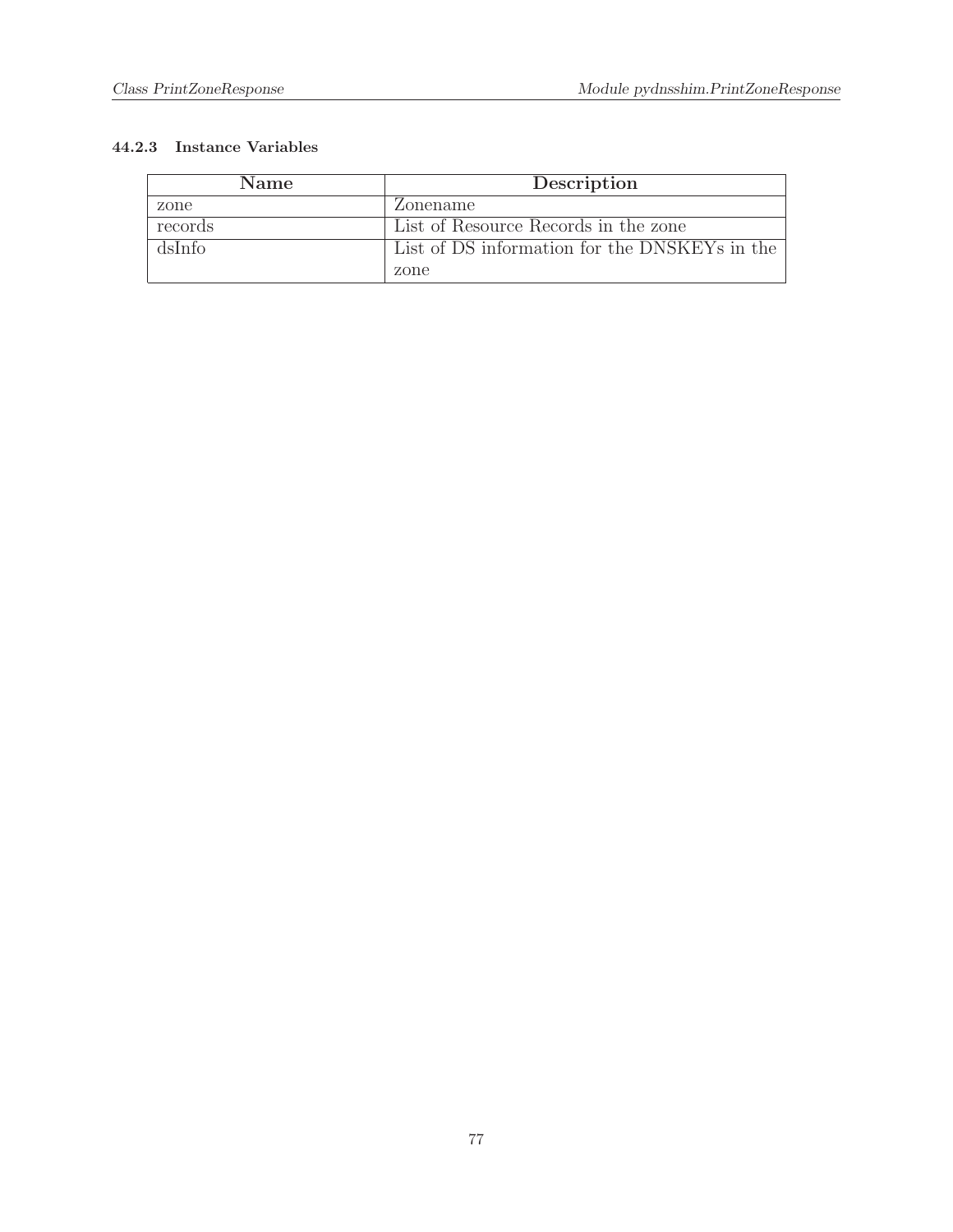# 45 Module pydnsshim.PubZoneRequest

### 45.1 Variables

| Name        | Description        |
|-------------|--------------------|
| __package__ | Value: 'pydnsshim' |

### 45.2 Class PubZoneRequest

pydnsshim.RestrictOperation.RestrictOperation

# pydnsshim.PubZoneRequest.PubZoneRequest

Request object for the pubZone operation (do a full or incremental zone publication).

#### 45.2.1 Methods

| $\text{unit}$ <sub>-(self)</sub> |
|----------------------------------|
| Default constructor              |
|                                  |
| $\textbf{toXml}(\text{self})$    |
| Generate the request XML         |
| <b>Return Value</b>              |
| Request XML document             |

#### 45.2.2 Class Variables

| <b>Name</b>                                                                 | Description                              |
|-----------------------------------------------------------------------------|------------------------------------------|
| <b>TEMPLATE</b>                                                             | XML template for the request             |
|                                                                             | $\vert$ Value: '\n xml version="1.0"</th |
|                                                                             | $encoding="UTF-8"?>\n<\ndnsshim versi$   |
| Inherited from pydnsshim.RestrictOperation.RestrictOperation (Section 56.2) |                                          |
| sessionId                                                                   |                                          |

#### 45.2.3 Instance Variables

| ാനല  | Description |
|------|-------------|
| zone | ame         |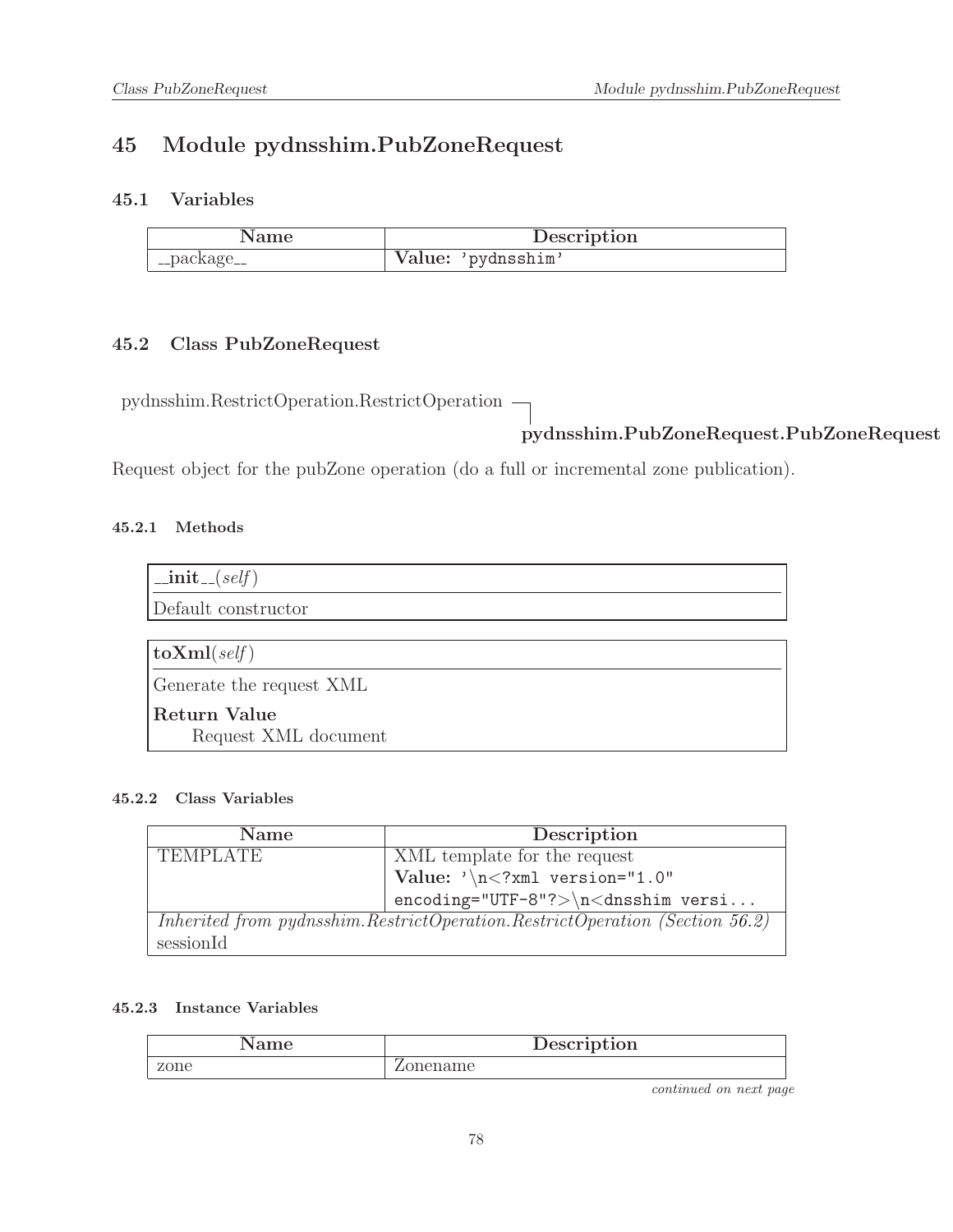| <b>Name</b> | Description                                    |
|-------------|------------------------------------------------|
| serial      | New serial number of the zone                  |
| full        | Whether the publication is full or incremental |
|             | (default is full)                              |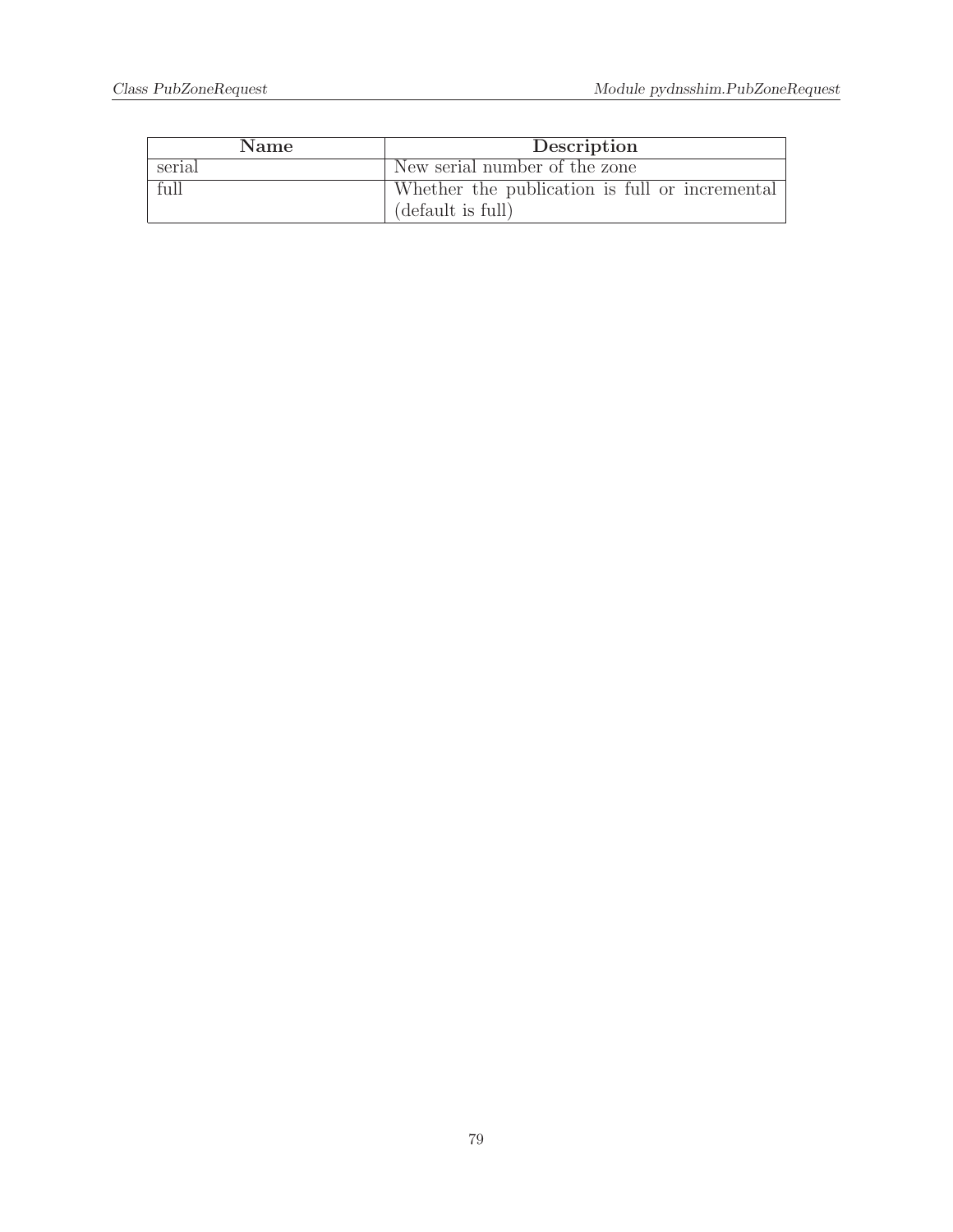# 46 Module pydnsshim.PubZoneResponse

### 46.1 Variables

|             | Description        |
|-------------|--------------------|
| __package__ | Value: 'pydnsshim' |

#### 46.2 Class PubZoneResponse

pydnsshim.Response.Response

### pydnsshim.PubZoneResponse.PubZoneResponse

Response object for the pubZone operation (do a full or incremental zone publication).

#### 46.2.1 Methods

| 11 L<br>ι, | sett |
|------------|------|
|            |      |
|            |      |

Default constructor

Overrides: pydnsshim.Response.Response.\_init\_

 $-str_{-}(self)$ 

String representation of the object

Overrides: pydnsshim.Response.Response.\_str\_

parseXml(self, xml)

Parses a response XML document and fills the fields of the current object

Parameters

xml: Response XML document

Overrides: pydnsshim.Response.Response.parseXml

| Name                                                           | Description |
|----------------------------------------------------------------|-------------|
| Inherited from pydnsshim. Response. Response (Section $54.2$ ) |             |
| message, status                                                |             |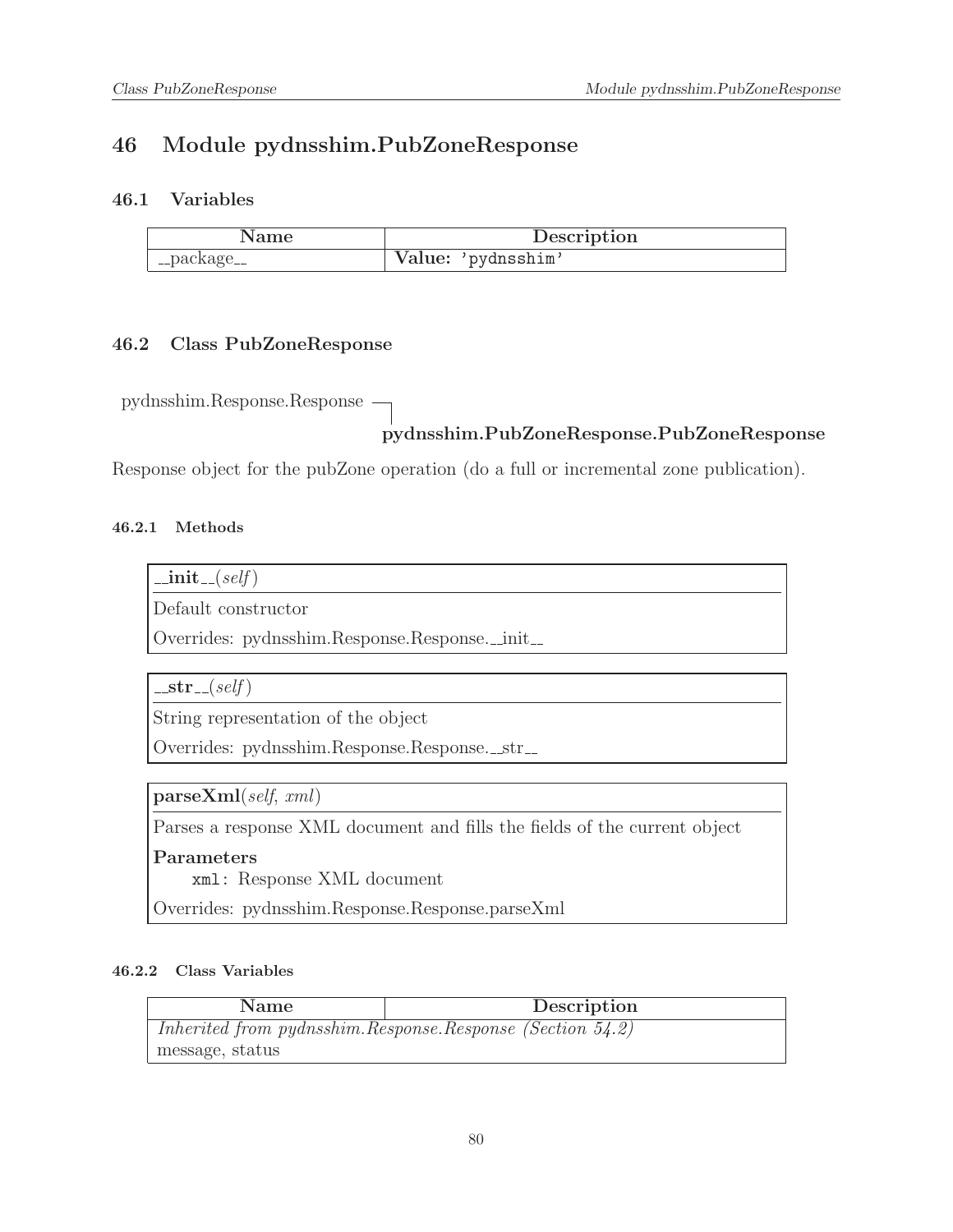| Name   | Description                   |
|--------|-------------------------------|
| zone   | Zonename                      |
| serial | New serial number of the zone |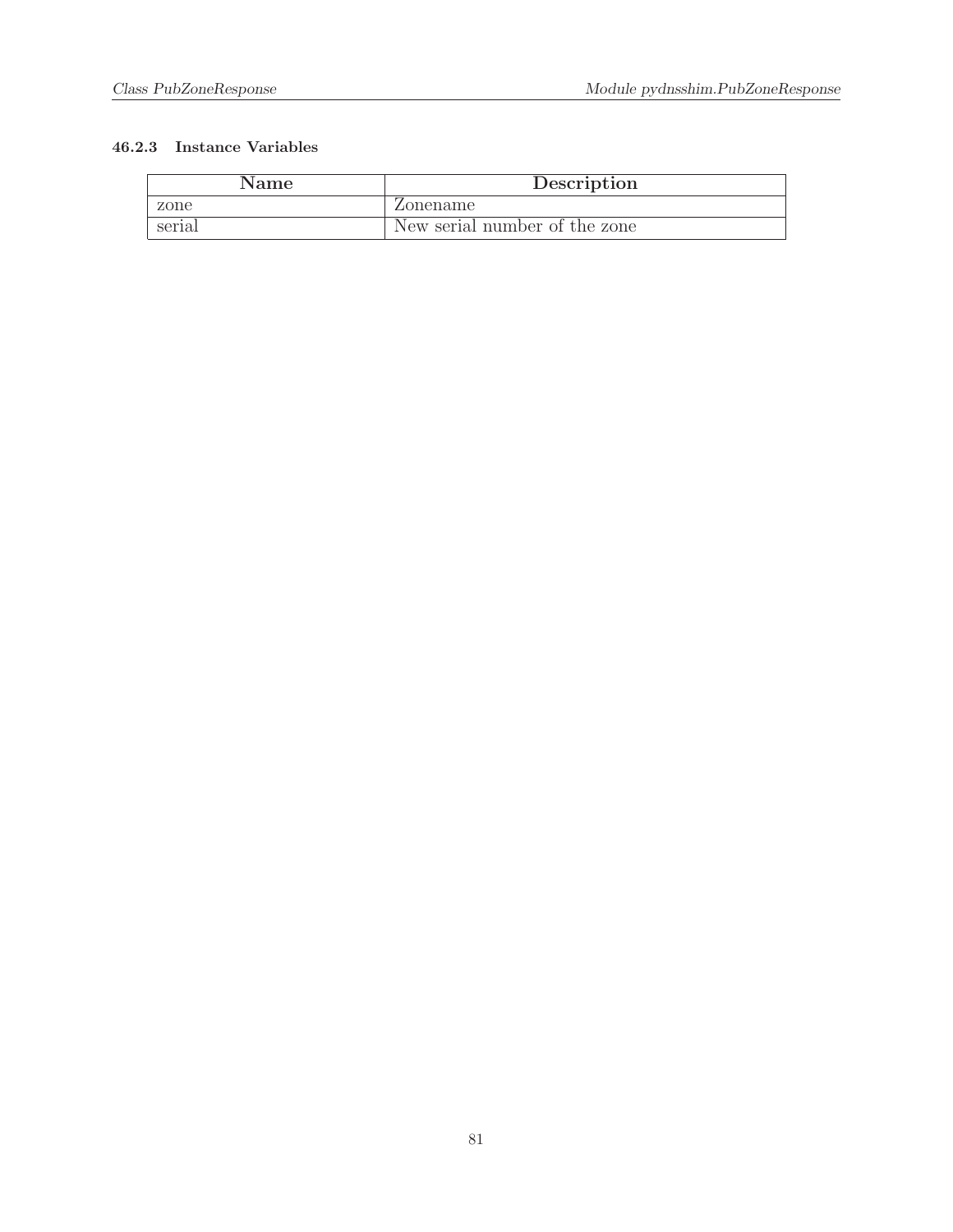# 47 Module pydnsshim.RemoveKeyRequest

### 47.1 Variables

| Name        | Description        |
|-------------|--------------------|
| __package__ | Value: 'pydnsshim' |

# 47.2 Class RemoveKeyRequest

pydnsshim.RestrictOperation.RestrictOperation

# pydnsshim.RemoveKeyRequest.RemoveKeyRequest

Request object for the removeKey operation (remove a DNSKEY from a zone).

#### 47.2.1 Methods

| $\text{unit}$ <sub>-(self)</sub>      |
|---------------------------------------|
| Default constructor                   |
|                                       |
| $\vert$ toXml(self)                   |
| Generate the request XML              |
| Return Value <br>Request XML document |

#### 47.2.2 Class Variables

| <b>Name</b>                                                                 | Description                             |
|-----------------------------------------------------------------------------|-----------------------------------------|
| <b>TEMPLATE</b>                                                             | XML template for the request            |
|                                                                             | Value: $\sqrt{n}$ xml version="1.0"</th |
|                                                                             | $encoding="UTF-8"?>\n<\ndnsshim versi$  |
| Inherited from pydnsshim.RestrictOperation.RestrictOperation (Section 56.2) |                                         |
| sessionId                                                                   |                                         |

#### 47.2.3 Instance Variables

| me   | Description |
|------|-------------|
| zone |             |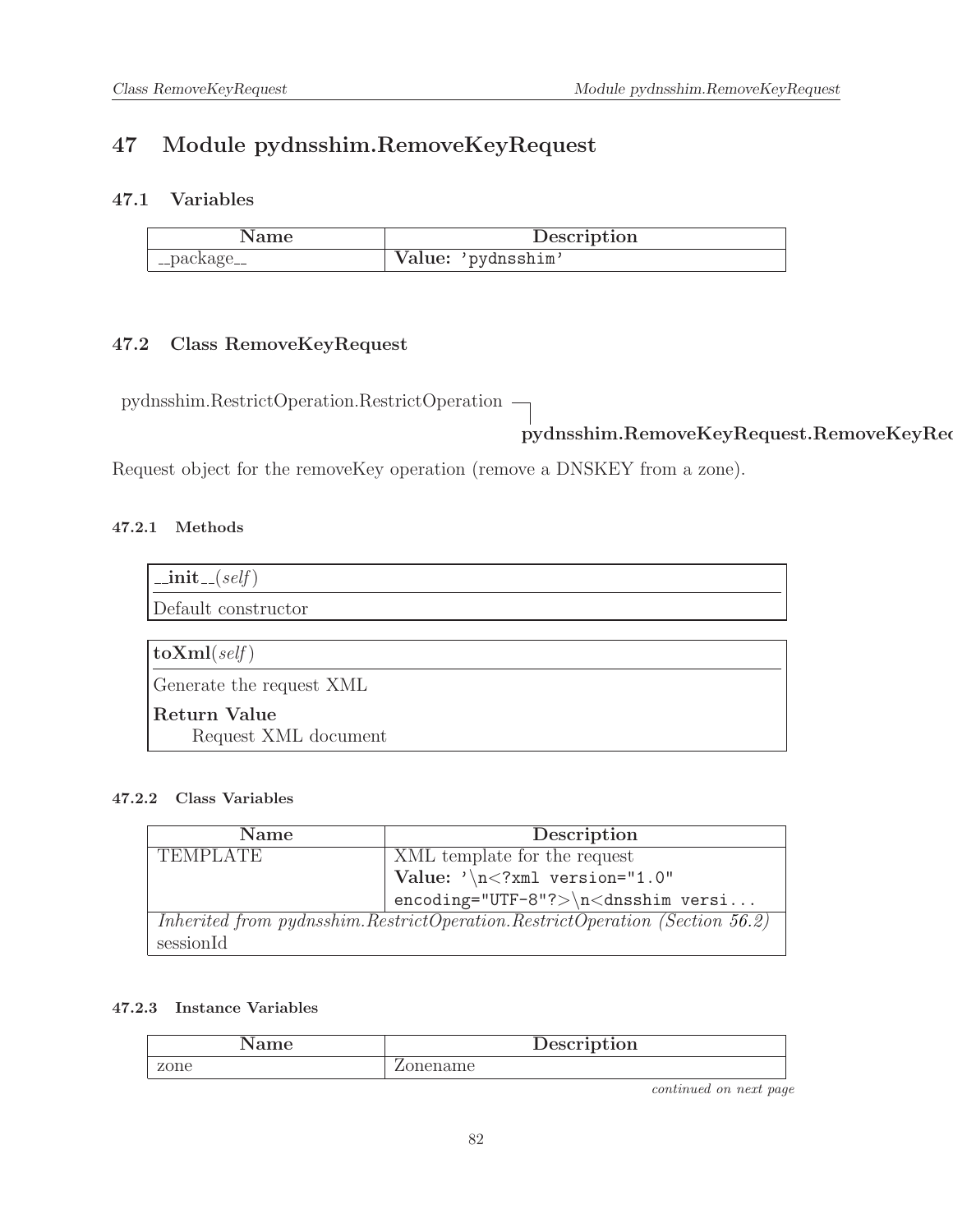| Name | Description                   |
|------|-------------------------------|
| key  | Name of the key to be removed |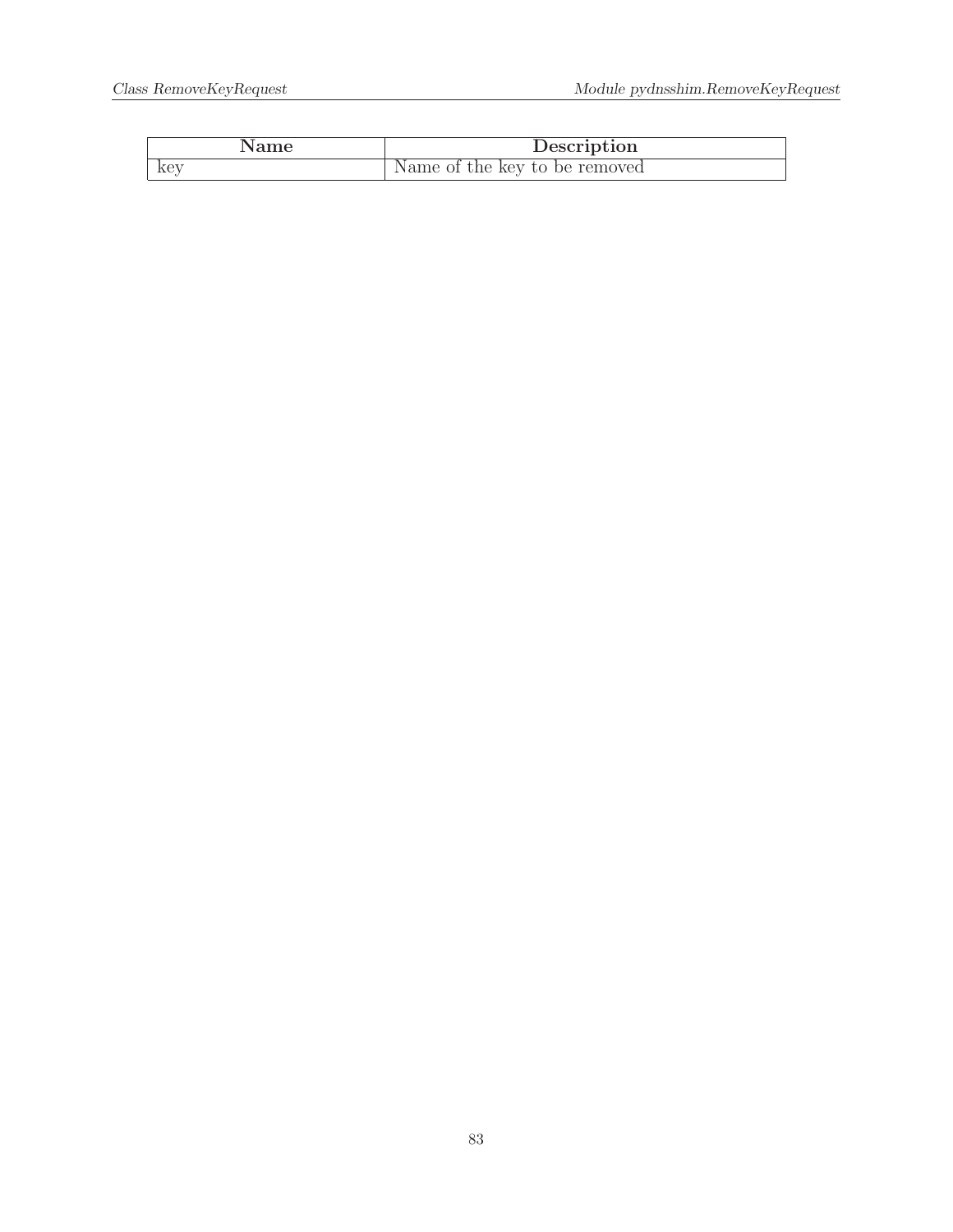# 48 Module pydnsshim.RemoveKeyResponse

### 48.1 Variables

|                                    | Description        |
|------------------------------------|--------------------|
| $\mathcal{L}_{\text{p}}$ _package_ | Value: 'pydnsshim' |

#### 48.2 Class RemoveKeyResponse

pydnsshim.Response.Response

### pydnsshim.RemoveKeyResponse.RemoveKeyResponse

Response object for the removeKey operation (remove a DNSKEY from a zone).

#### 48.2.1 Methods

| 11 L<br>ι, | sett |
|------------|------|
|            |      |
|            |      |

Default constructor

Overrides: pydnsshim.Response.Response.\_init\_

 $-str_{-}(self)$ 

String representation of the object

Overrides: pydnsshim.Response.Response.\_str\_

parseXml(self, xml)

Parses a response XML document and fills the fields of the current object

Parameters

xml: Response XML document

Overrides: pydnsshim.Response.Response.parseXml

| <b>Name</b>                                                    | Description |
|----------------------------------------------------------------|-------------|
| Inherited from pydnsshim. Response. Response (Section $54.2$ ) |             |
| message, status                                                |             |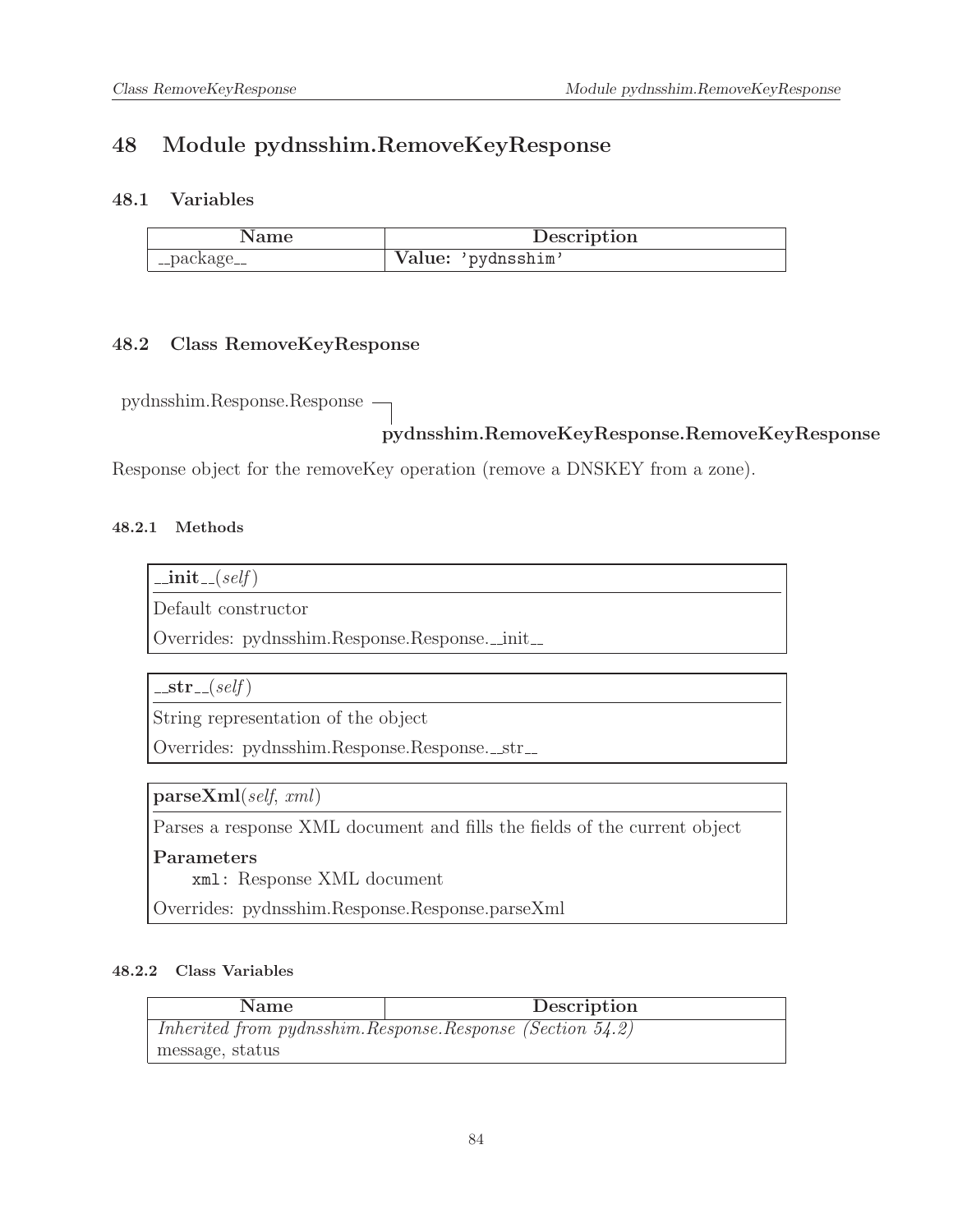# 49 Module pydnsshim.RemoveTsigKeyRequest

## 49.1 Variables

| Name            | Description        |
|-----------------|--------------------|
| $\lq$ _package_ | Value: 'pydnsshim' |

## 49.2 Class RemoveTsigKeyRequest

pydnsshim.RestrictOperation.RestrictOperation

pydnsshim.RemoveTsigKeyRequest.RemoveTsigKeyRequest

Request object for the removeTsigKey operation (remove a TSIG key).

### 49.2.1 Methods

| $\text{unit}$ <sub>-(self)</sub>            |
|---------------------------------------------|
| Default constructor                         |
|                                             |
| $ {\rm\bf toXml}({\it self}) $              |
| Generate the request XML                    |
| <b>Return Value</b><br>Request XML document |

#### 49.2.2 Class Variables

| <b>Name</b>                                                                 | Description                            |
|-----------------------------------------------------------------------------|----------------------------------------|
| <b>TEMPLATE</b>                                                             | XML template for the request           |
|                                                                             | Value: $\sqrt{n}$ /xml version="1.0"   |
|                                                                             | $encoding="UTF-8"?>\n<\ndnsshim versi$ |
| Inherited from pydnsshim.RestrictOperation.RestrictOperation (Section 56.2) |                                        |
| sessionId                                                                   |                                        |

#### 49.2.3 Instance Variables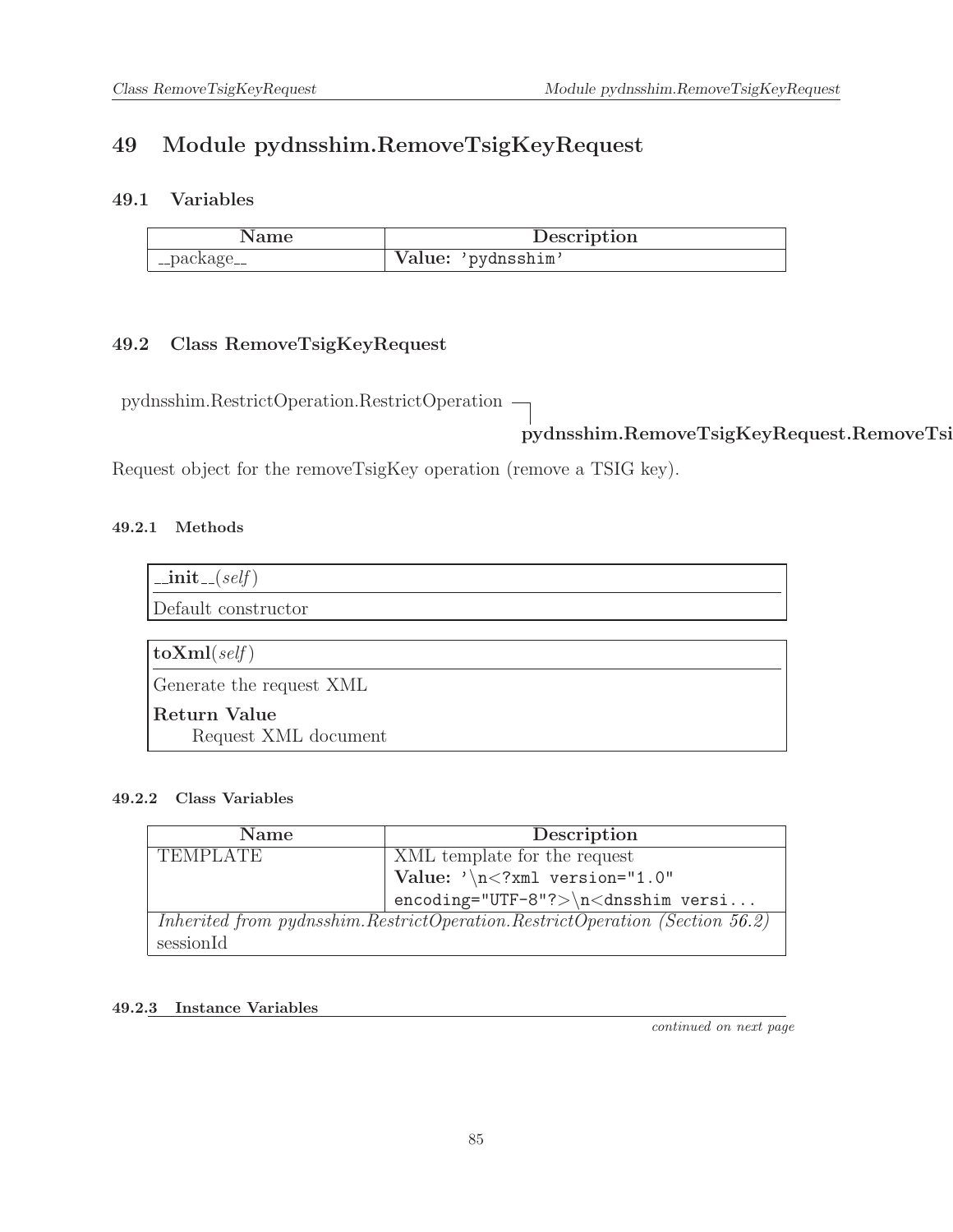| <b>Name</b> | Description                                      |
|-------------|--------------------------------------------------|
|             |                                                  |
| <b>Name</b> | Description                                      |
| host        | IP address of the server the TSIG key is associ- |
|             | ated with                                        |
| keyName     | Name of the TSIG key to be removed               |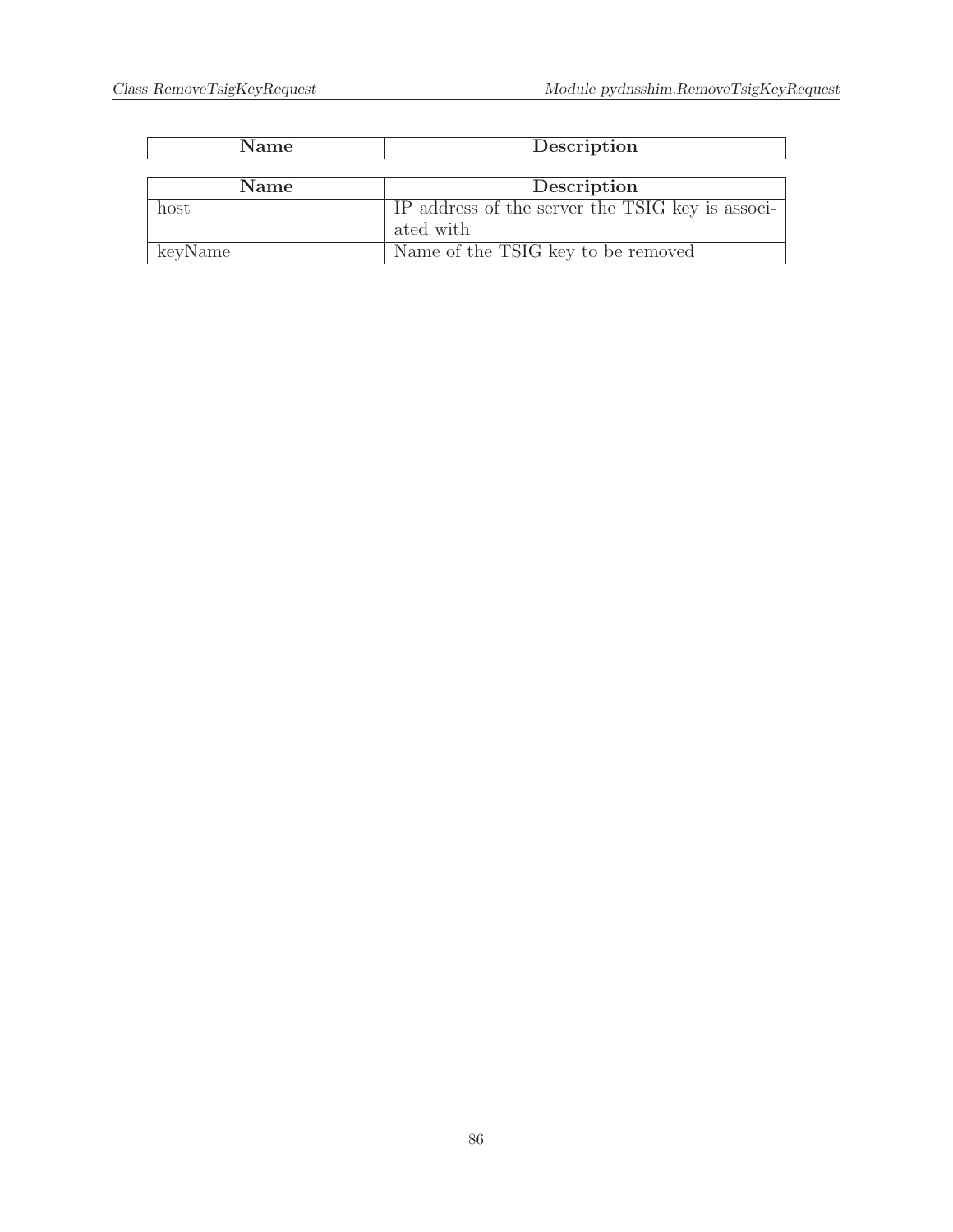# 50 Module pydnsshim.RemoveZoneRequest

### 50.1 Variables

| Name        | Description        |
|-------------|--------------------|
| __package__ | Value: 'pydnsshim' |

# 50.2 Class RemoveZoneRequest

pydnsshim.RestrictOperation.RestrictOperation

pydnsshim.RemoveZoneRequest.RemoveZoneRequest

Request object for the removeZone operation (remove a zone from DNSSHIM).

#### 50.2.1 Methods

| $\text{unit}$ <sub>-(self)</sub> |
|----------------------------------|
| Default constructor              |
|                                  |
| $\vert$ toXml(self)              |
| Generate the request XML         |
| Return Value                     |
| Request XML document             |

#### 50.2.2 Class Variables

| <b>Name</b>                                                                     | Description                            |
|---------------------------------------------------------------------------------|----------------------------------------|
| <b>TEMPLATE</b>                                                                 | XML template for the request           |
|                                                                                 | Value: $\sqrt{n}$ /xml version="1.0"   |
|                                                                                 | $encoding="UTF-8"?>\n<\ndnsshim versi$ |
| Inherited from pydnsshim. Restrict Operation. Restrict Operation (Section 56.2) |                                        |
| sessionId                                                                       |                                        |

| ame  | Description |
|------|-------------|
| zone | onename     |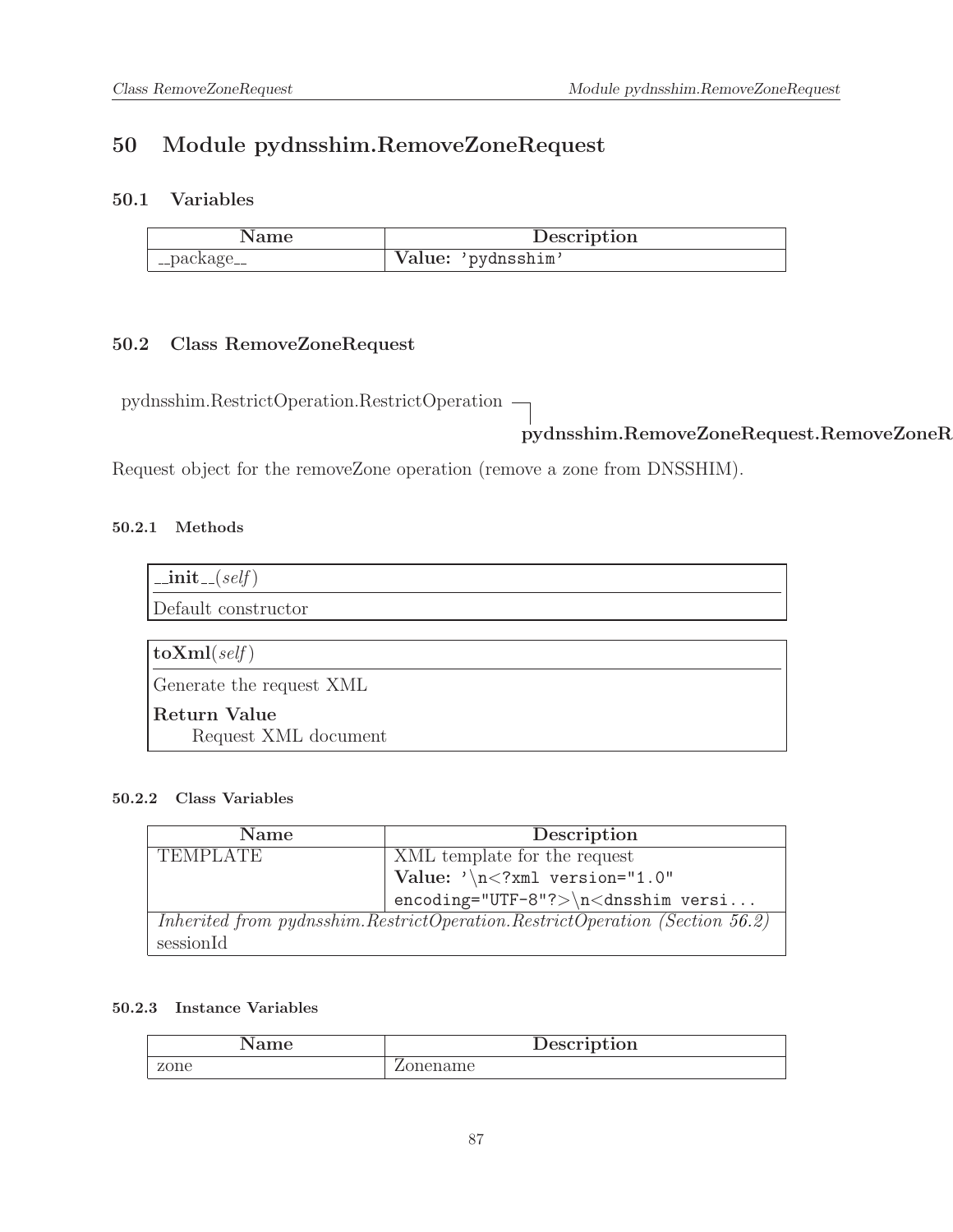# 51 Module pydnsshim.RemoveZoneResponse

### 51.1 Variables

| Name        | Description        |
|-------------|--------------------|
| __package__ | Value: 'pydnsshim' |

#### 51.2 Class RemoveZoneResponse

pydnsshim.Response.Response

# pydnsshim.RemoveZoneResponse.RemoveZoneResponse

Response object for the removeZone operation (remove a zone from DNSSHIM).

#### 51.2.1 Methods

| . | sett |
|---|------|
|   |      |
|   |      |

Default constructor

Overrides: pydnsshim.Response.Response.\_init\_

 $-str_{-}(self)$ 

String representation of the object

Overrides: pydnsshim.Response.Response.\_str\_

parseXml(self, xml)

Parses a response XML document and fills the fields of the current object

Parameters

xml: Response XML document

Overrides: pydnsshim.Response.Response.parseXml

| <b>Name</b>     | Description                                               |
|-----------------|-----------------------------------------------------------|
|                 | Inherited from pydnsshim.Response.Response (Section 54.2) |
| message, status |                                                           |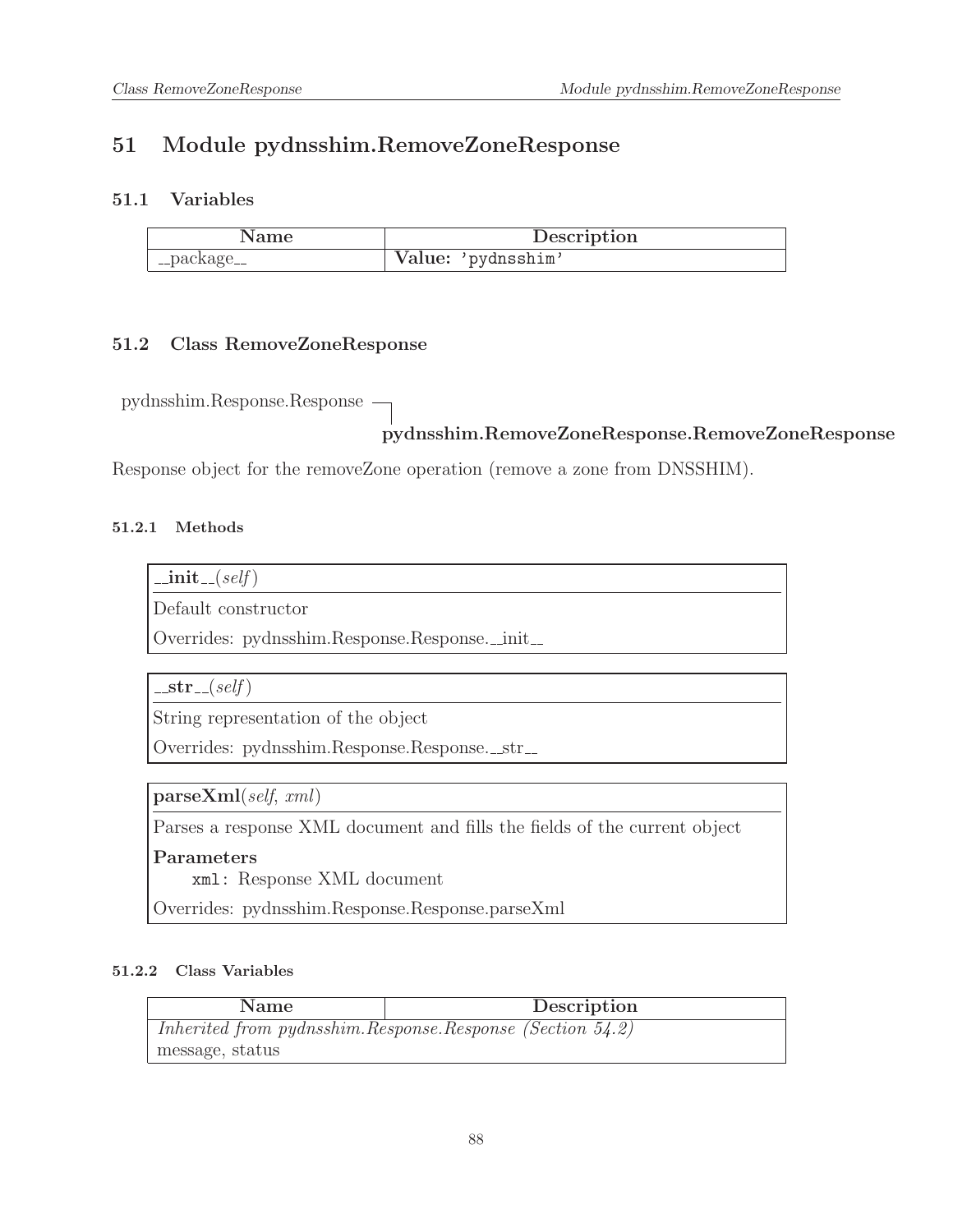| Name | Description |
|------|-------------|
| zone | Zonename    |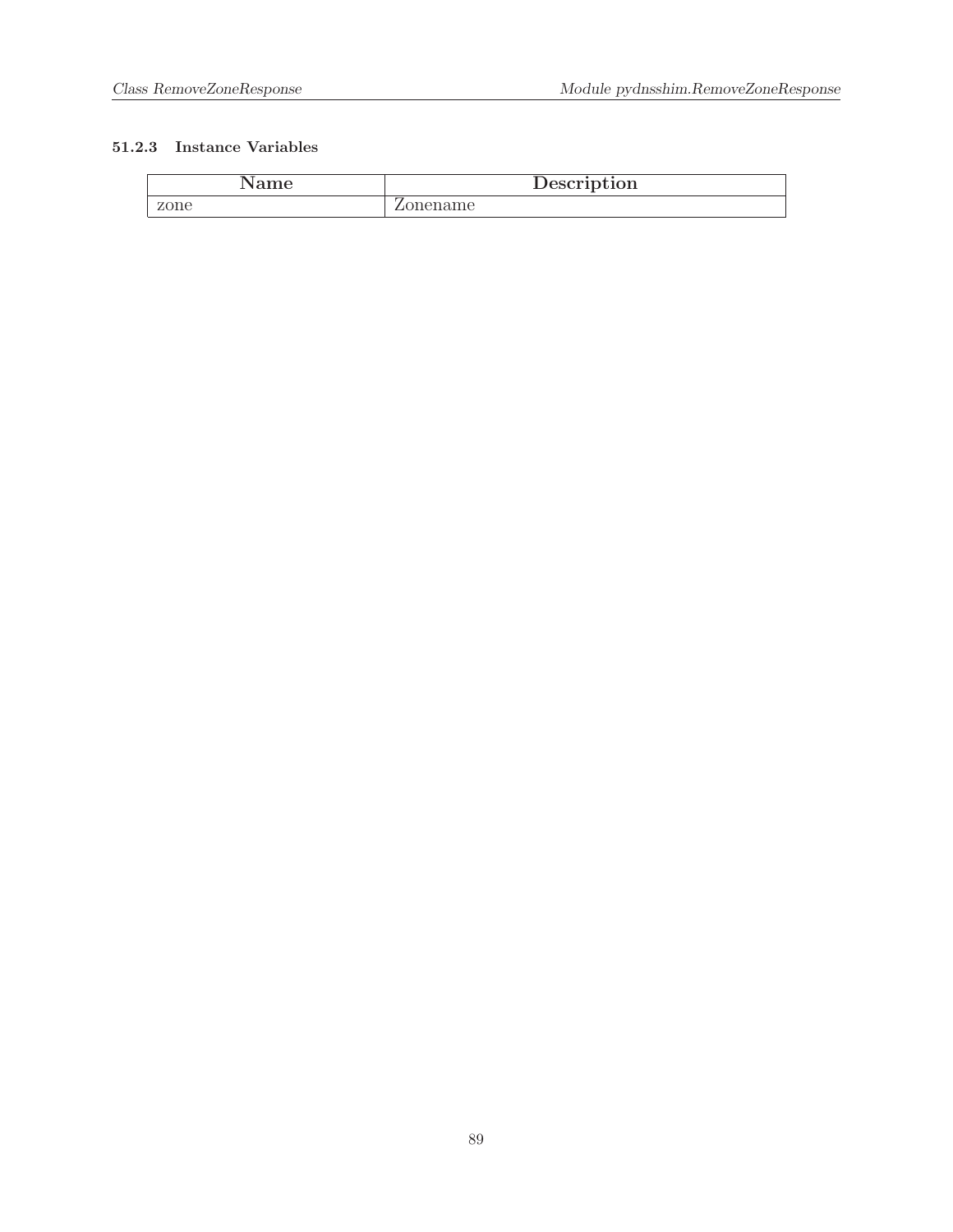# 52 Module pydnsshim.RemoveZoneUserRequest

### 52.1 Variables

| .vame       | Description        |
|-------------|--------------------|
| __package__ | Value: 'pydnsshim' |

## 52.2 Class RemoveZoneUserRequest

pydnsshim.RestrictOperation.RestrictOperation

# pydnsshim.RemoveZoneUserRequest.RemoveZoneUserRequest

Request object for the removeZoneUser operation (remove permission of a user over a zone).

#### 52.2.1 Methods

| $\text{unit}$ <sub>-(self)</sub>     |
|--------------------------------------|
| Default constructor                  |
|                                      |
| $ {\rm\bf toXml}({\it self}) $       |
| Generate the request XML             |
| Return Value<br>Request XML document |

#### 52.2.2 Class Variables

| <b>Name</b>     | Description                                                                     |
|-----------------|---------------------------------------------------------------------------------|
| <b>TEMPLATE</b> | XML template for the request                                                    |
|                 | Value: $\sqrt{n}$ xml version="1.0"</th                                         |
|                 |                                                                                 |
|                 | Inherited from pydnsshim. Restrict Operation. Restrict Operation (Section 56.2) |
| sessionId       |                                                                                 |

#### 52.2.3 Instance Variables

| Name     | Description                             |
|----------|-----------------------------------------|
| username | User losing permission to manage a zone |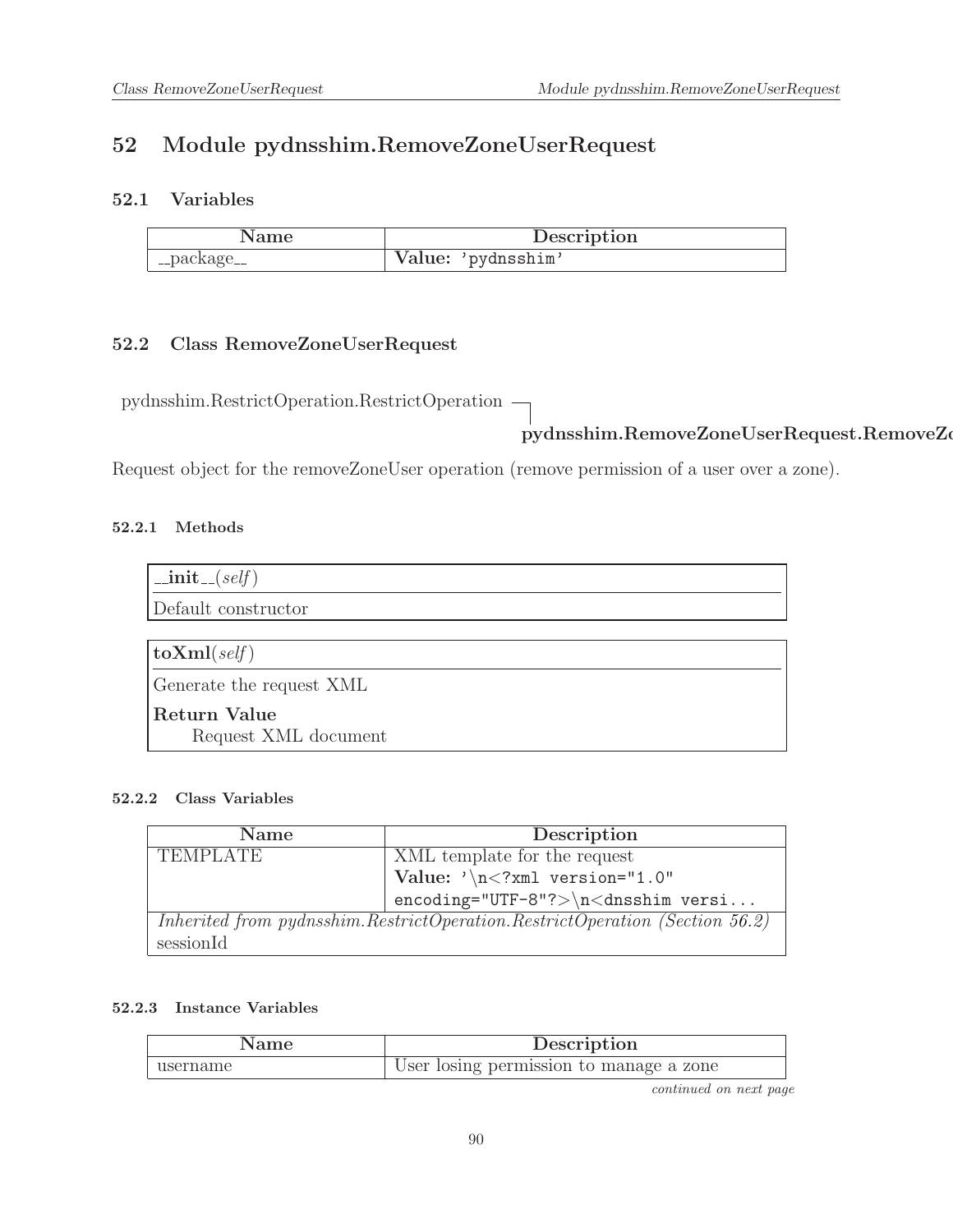|      | Description |
|------|-------------|
| zone | name        |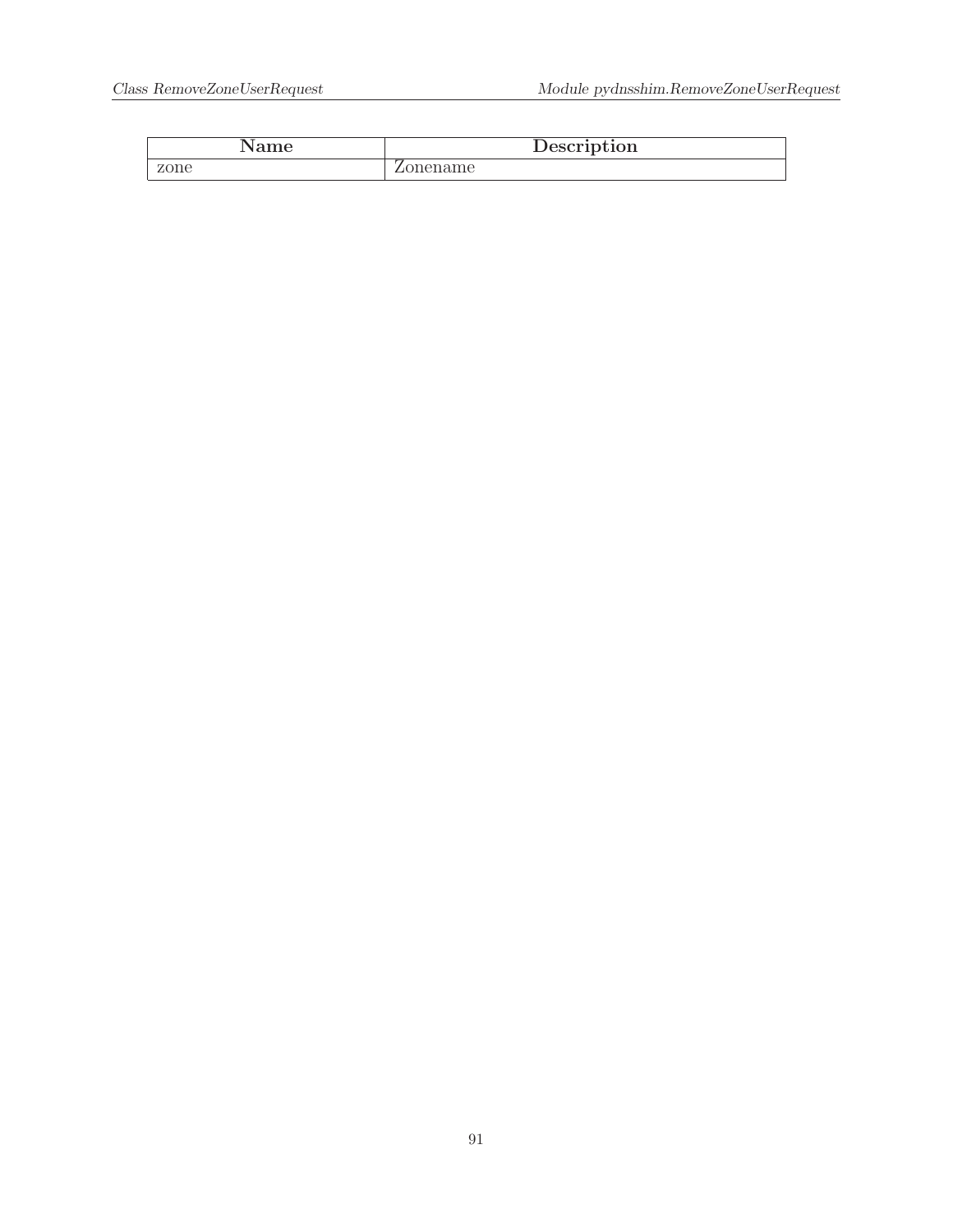# 53 Module pydnsshim.ResourceRecord

# 53.1 Variables

|             | Description        |
|-------------|--------------------|
| __package__ | Value: 'pydnsshim' |

## 53.2 Class ResourceRecord

#### 53.2.1 Methods

| $\vert$ _init_(self) |  |
|----------------------|--|
|                      |  |
| $l\_str_{-}(self)$   |  |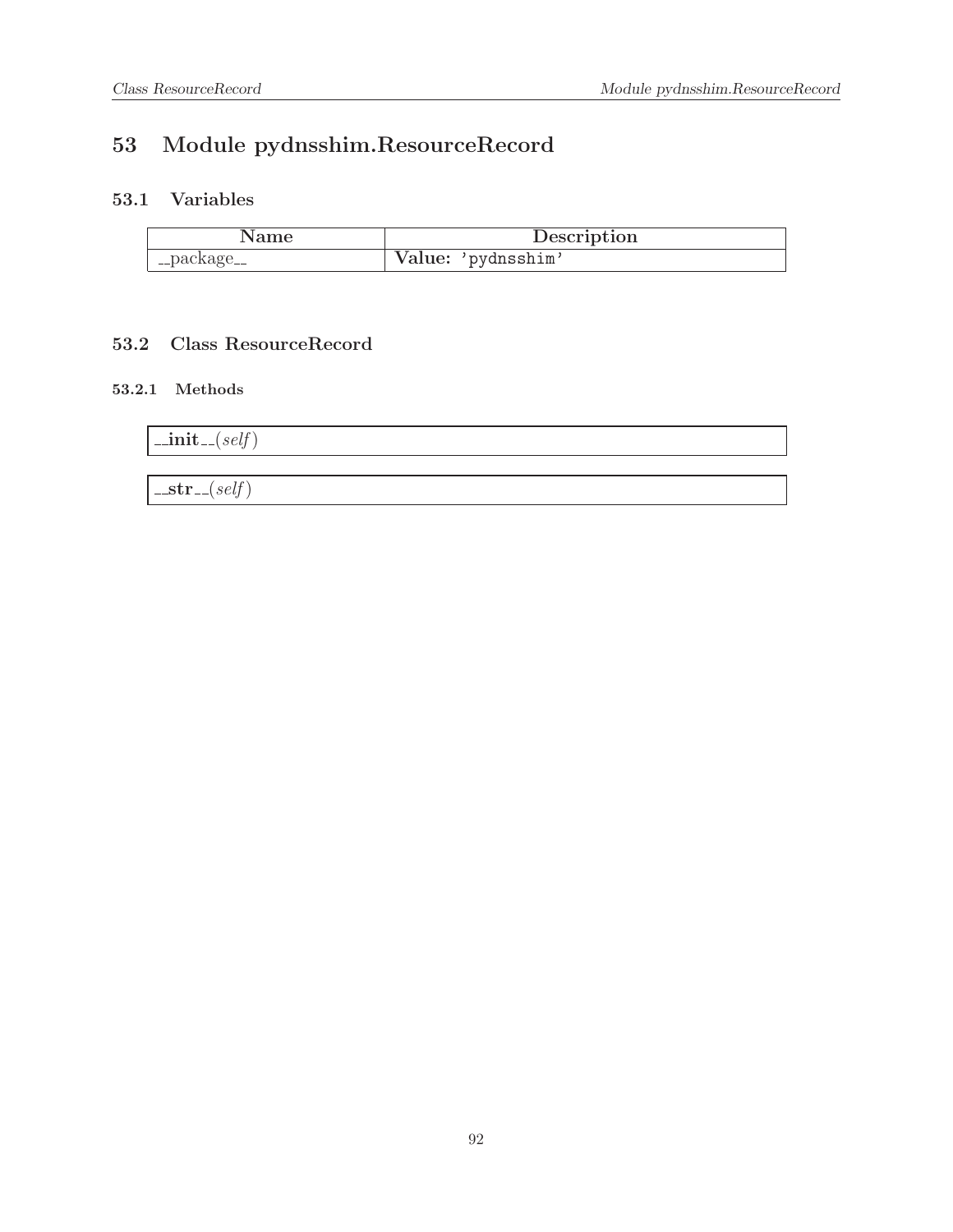# 54 Module pydnsshim.Response

#### 54.1 Variables

| Name        | Description        |
|-------------|--------------------|
| __package__ | Value: 'pydnsshim' |

#### <span id="page-92-0"></span>54.2 Class Response

Known Subclasses: pydnsshim.NewZoneResponse.NewZoneResponse, pydnsshim.ImportKeyResponse.I pydnsshim.PrintZoneResponse.PrintZoneResponse, pydnsshim.ListSlaveGroupResponse.ListSlaveGroupResp pydnsshim.RemoveKeyResponse.RemoveKeyResponse, pydnsshim.NewTsigKeyResponse.NewTsigKeyResp pydnsshim.ListZonesBySlaveGroupResponse.ListZonesBySlaveGroupResponse, pydnsshim.NewKeyRespon pydnsshim.ListZonesResponse.ListZonesResponse, pydnsshim.RemoveZoneResponse.RemoveZoneResponse, pydnsshim.PrintSlaveGroupResponse.PrintSlaveGroupResponse, pydnsshim.ZoneVersionResponse.ZoneVersionResp pydnsshim.ListSlavesResponse.ListSlavesResponse, pydnsshim.ListTsigKeysResponse.ListTsigKeysResponse, pydnsshim.PubZoneResponse.PubZoneResponse, pydnsshim.LoginResponse.LoginResponse, pydnsshim.ChangeKeyStatusResponse.ChangeKeyStatusResponse, pydnsshim.SetExpirationPeriodRespon pydnsshim.ImportZoneResponse.ImportZoneResponse, pydnsshim.ListKeysResponse.ListKeysResponse

Generic response class

#### 54.2.1 Methods

| $\text{unit}(\text{self})$          |
|-------------------------------------|
| Default constructor                 |
|                                     |
| $\vert$ _str_(self)                 |
| String representation of the object |

parseXml(self, xml)

Parses a response XML document and fills the fields of the current object

Parameters

xml: Response XML document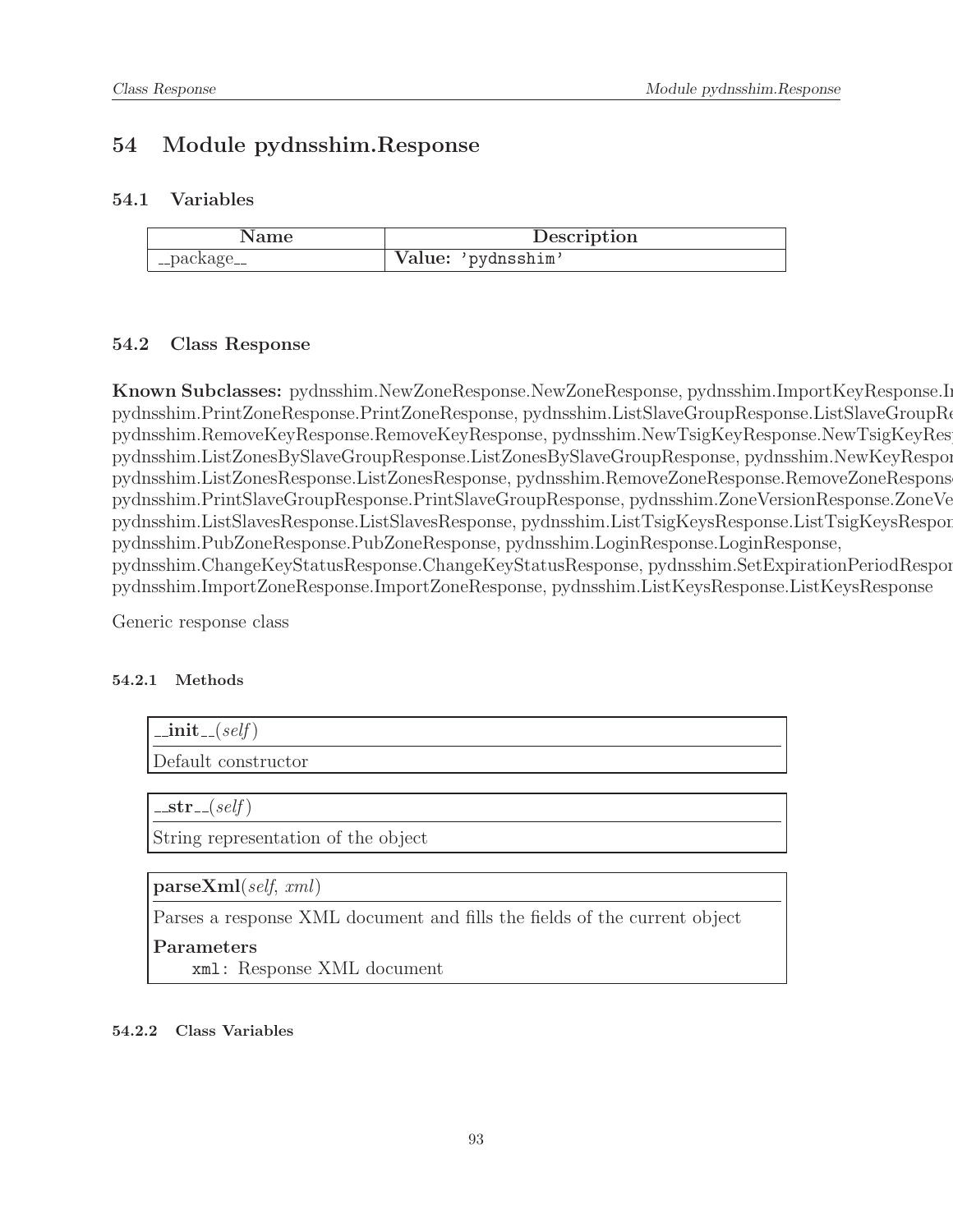| <b>Name</b> | Description            |
|-------------|------------------------|
| status      | Status of the response |
|             | Value: 1               |
| message     | Response message       |
|             | Value: ''              |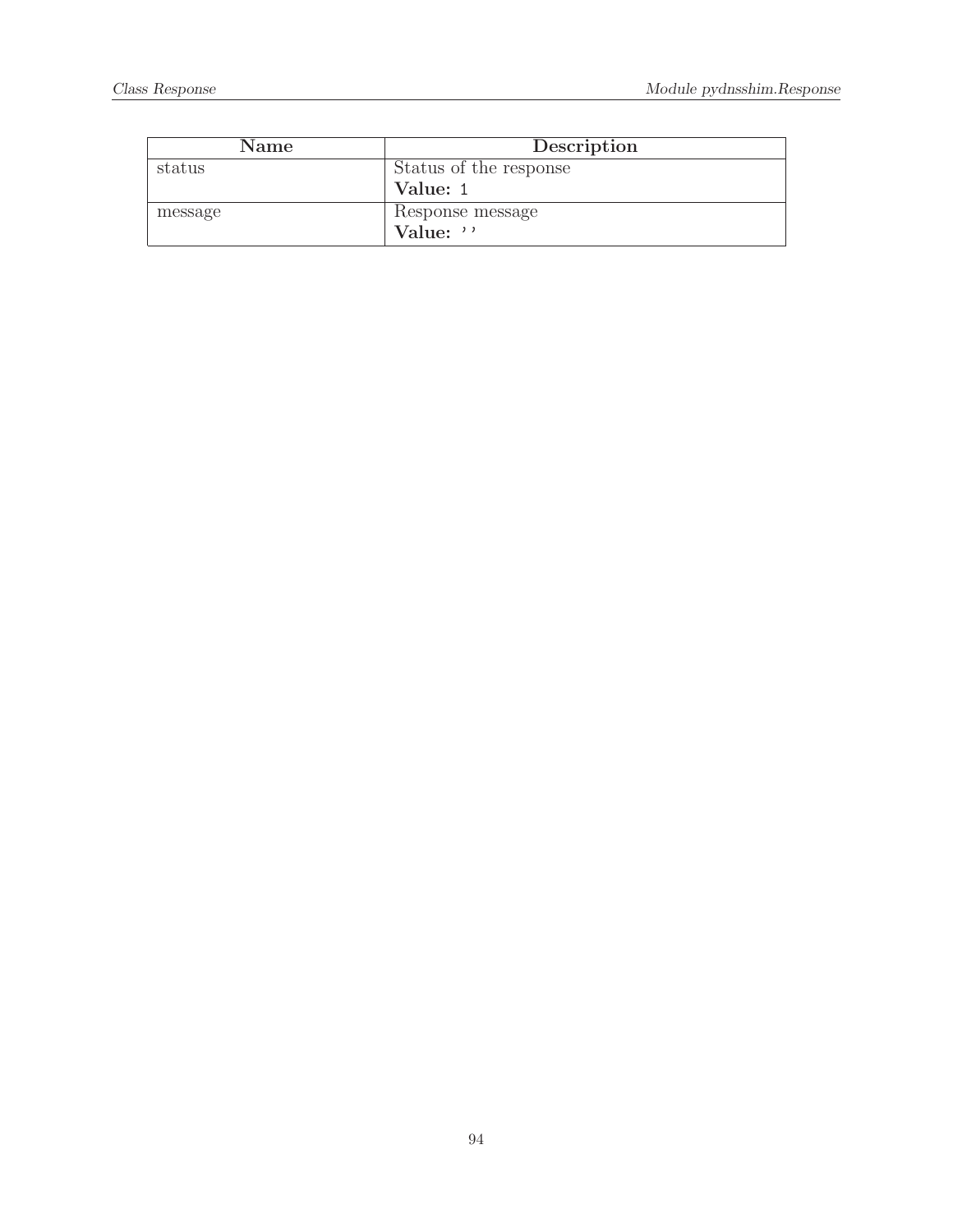# 55 Module pydnsshim.ResponseStatus

# 55.1 Variables

| Name        | Description |  |
|-------------|-------------|--|
| __package__ | Value: None |  |

# 55.2 Class ResponseStatus

Response status codes

#### 55.2.1 Class Variables

| Name                       | Description                    |
|----------------------------|--------------------------------|
| $\overline{\text{OK}}$     | $\overline{\text{Value: } 1}$  |
| BAD_UICLIENT_REQUE-        | Value: 2                       |
| <b>ST</b>                  |                                |
| <b>INVALID_SIGNER_OPE-</b> | $\overline{\text{Value: }3}$   |
| <b>RATION</b>              |                                |
| <b>EMPTY_RRSET</b>         | Value: 4                       |
| <b>INVALID_AGORITHM</b>    | Value: 5                       |
| <b>INVALID KEY</b>         | Value: 6                       |
| <b>SIGNATURE ERROR</b>     | Value: 7                       |
| $NO$ <sub>-SOA</sub>       | Value: 8                       |
| TRANSFER_NOT_ALLO-         | Value: 9                       |
| <b>WED</b>                 |                                |
| NOT AUTHORITATIVE          | $\overline{\text{Value: } 10}$ |
| DNS_MESSAGE_FORME-         | Value: 11                      |
| RR                         |                                |
| <b>BAD_TSIG</b>            | $\overline{\text{Value: } 12}$ |
| <b>INVALID_DNS_MESSAG-</b> | Value: 13                      |
| E                          |                                |
| REFUSED_OPERATION          | $\overline{\text{Value: } 14}$ |
| <b>DNS_SERVER_FAILURE</b>  | Value: 15                      |
| ZONE_NOT_FOUND             | Value: 16                      |
| PUBLICATION_ERROR          | Value: 17                      |
| <b>INVALID_SOA_VERSIO-</b> | Value: 18                      |
| N                          |                                |
| SIGNER_SERVER_FAIL-        | Value: 19                      |
| <b>URE</b>                 |                                |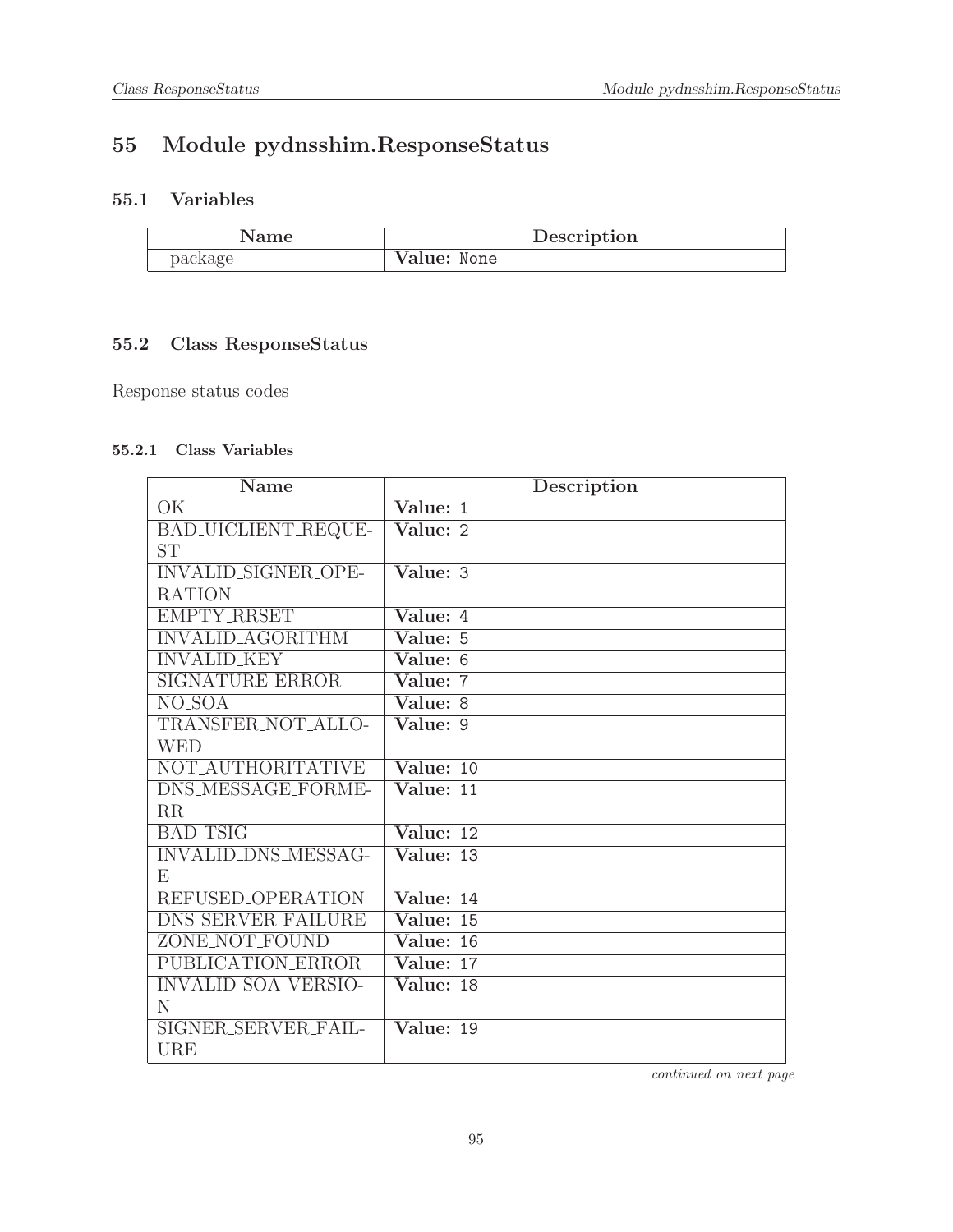| Name                       | Description                    |
|----------------------------|--------------------------------|
| ZONE_ALREADY_EXIS-         | Value: 20                      |
| TS                         |                                |
| RESOURCE_RECORD_N-         | Value: 21                      |
| <b>OT_FOUND</b>            |                                |
| SLAVE_ALREADY_EXIS-        | Value: 22                      |
| <b>TS</b>                  |                                |
| <b>SLAVE_NOT_FOUND</b>     | Value: 23                      |
| <b>INVALID_KEY_STATUS</b>  | Value: 24                      |
| CONNECTION_REFUSE-         | Value: 25                      |
| D                          |                                |
| CANNOT_LOGIN               | Value: 26                      |
| <b>ULSERVER_ERROR</b>      | Value: 27                      |
| <b>INVALID_RESOURCE_R-</b> | Value: 28                      |
| <b>ECORD</b>               |                                |
| RESOURCE RECORD A-         | Value: 29                      |
| LREADY_EXISTS              |                                |
| SLAVE_GROUP_NOT_F-         | Value: 30                      |
| <b>OUND</b>                |                                |
| SLAVE_GROUP_ALREA-         | Value: 31                      |
| <b>DY_EXISTS</b>           |                                |
| <b>FORBIDDEN</b>           | Value: 32                      |
| USER_NOT_FOUND             | $\overline{\text{Value}}$ : 33 |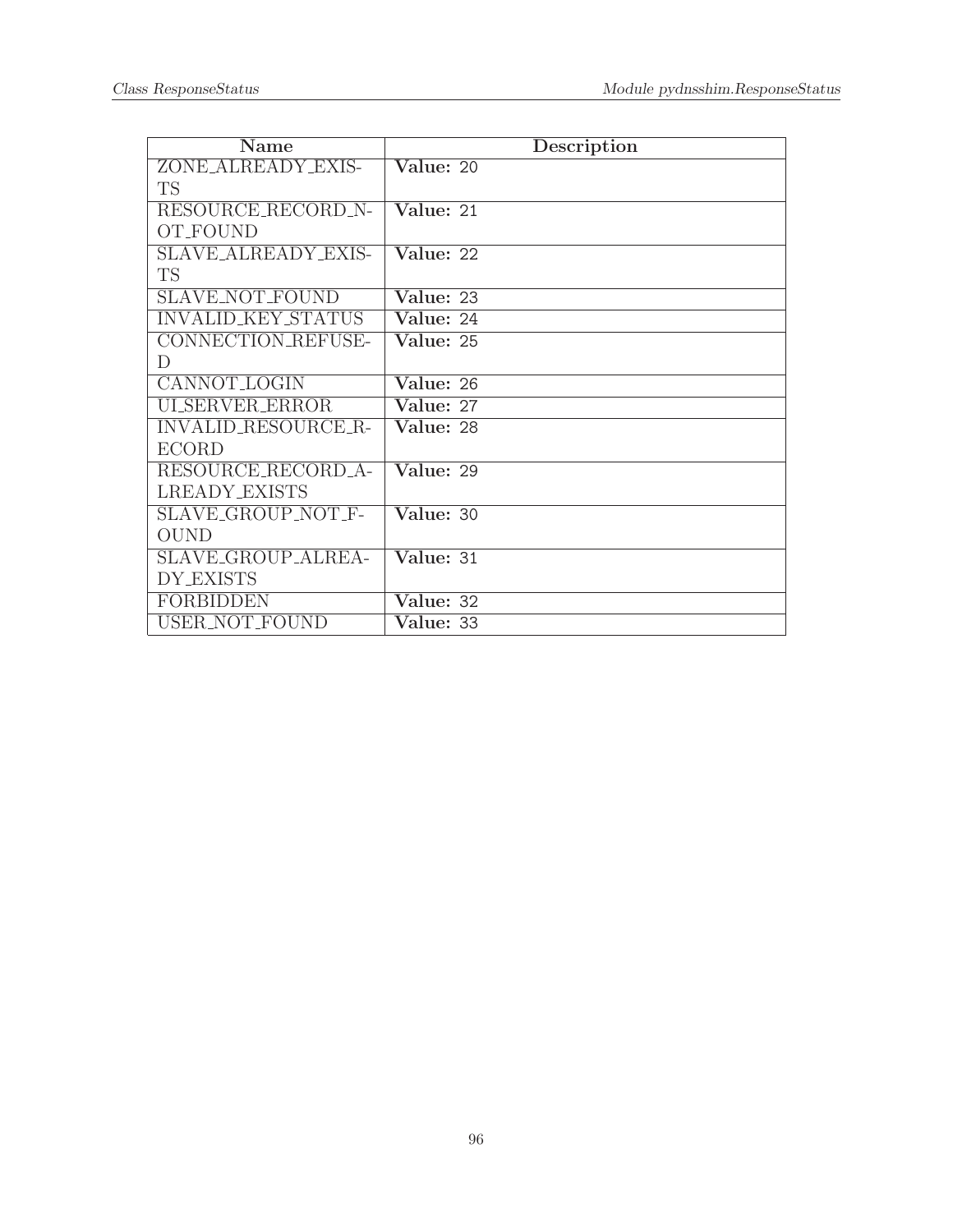# 56 Module pydnsshim.RestrictOperation

#### 56.1 Variables

|             | Description |  |
|-------------|-------------|--|
| __package__ | Value: None |  |

### <span id="page-96-0"></span>56.2 Class RestrictOperation

Known Subclasses: pydnsshim.ListTsigKeysRequest.ListTsigKeysRequest, pydnsshim.ListSlavesReques pydnsshim.ChangeKeyStatusRequest.ChangeKeyStatusRequest, pydnsshim.ListZonesBySlaveGroupRequest.ListZonesBySla pydnsshim.ListZonesRequest.ListZonesRequest, pydnsshim.ListKeysRequest.ListKeysRequest, pydnsshim.NewKeyRequest.NewKeyRequest, pydnsshim.SlaveGroupRequest.SlaveGroupRequest, pydnsshim.RemoveKeyRequest.RemoveKeyRequest, pydnsshim.HelloRequest.HelloRequest, pydnsshim.PrintZoneRequest.PrintZoneRequest, pydnsshim.SlaveRequest.SlaveRequest, pydnsshim.Import pydnsshim.NewZoneRequest.NewZoneRequest, pydnsshim.PubZoneRequest.PubZoneRequest, pydnsshim.RemoveZoneRequest.RemoveZoneRequest, pydnsshim.RemoveZoneUserRequest.RemoveZoneUserRequest, pydnsshim.RemoveTsigKeyRequest.RemoveTsigKeyRequest, pydnsshim.AddZoneUserRequest.AddZoneUserRequest, pydnsshim.ListSlaveGroupRequest.ListSlaveGroupRequest, pydnsshim.SetExpirationPeriodRequest.SetExpirationP pydnsshim.PrintSlaveGroupRequest.PrintSlaveGroupRequest, pydnsshim.LogoutRequest.LogoutRequest, pydnsshim.NewTsigKeyRequest.NewTsigKeyRequest, pydnsshim.ChangePasswordRequest.ChangePasswordRequest, pydnsshim.ZoneVersionRequest.ZoneVersionRequest, pydnsshim.AddUserRequest.AddUserRequest, pydnsshim.RrRequest.RrRequest, pydnsshim.ImportKeyRequest.ImportKeyRequest, pydnsshim.LoginRequest.

Base class for all requests that require an open session

| Name      | Description |
|-----------|-------------|
| sessionId | Session ID  |
|           | Value: 0    |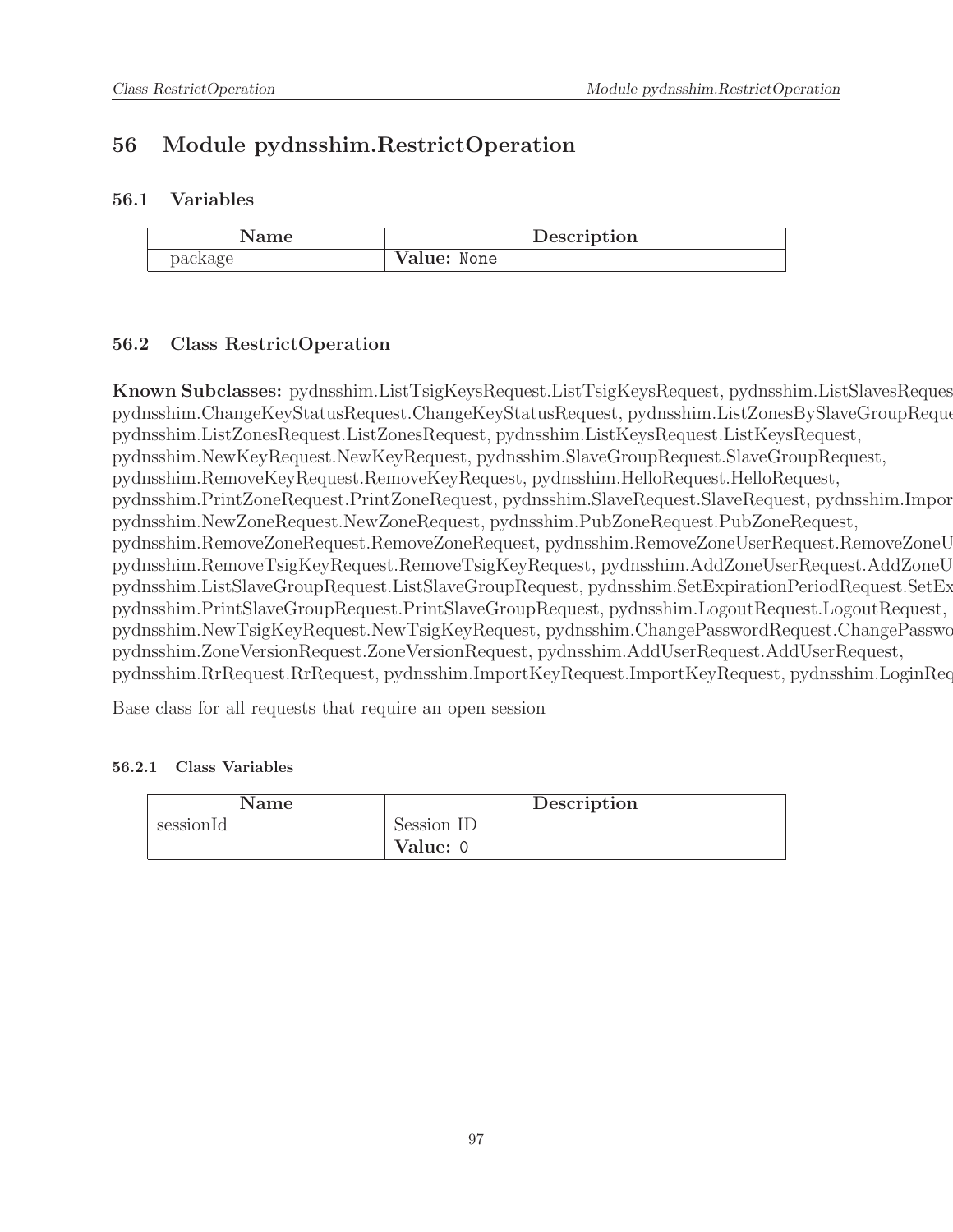# 57 Module pydnsshim.RrOperation

# 57.1 Variables

| Name       | Description |  |
|------------|-------------|--|
| '_package_ | Value: None |  |

# 57.2 Class RrOperation

RR operation codes

| Name          | Description |  |
|---------------|-------------|--|
| ADD           | Value: 0    |  |
| <b>REMOVE</b> | Value: 1    |  |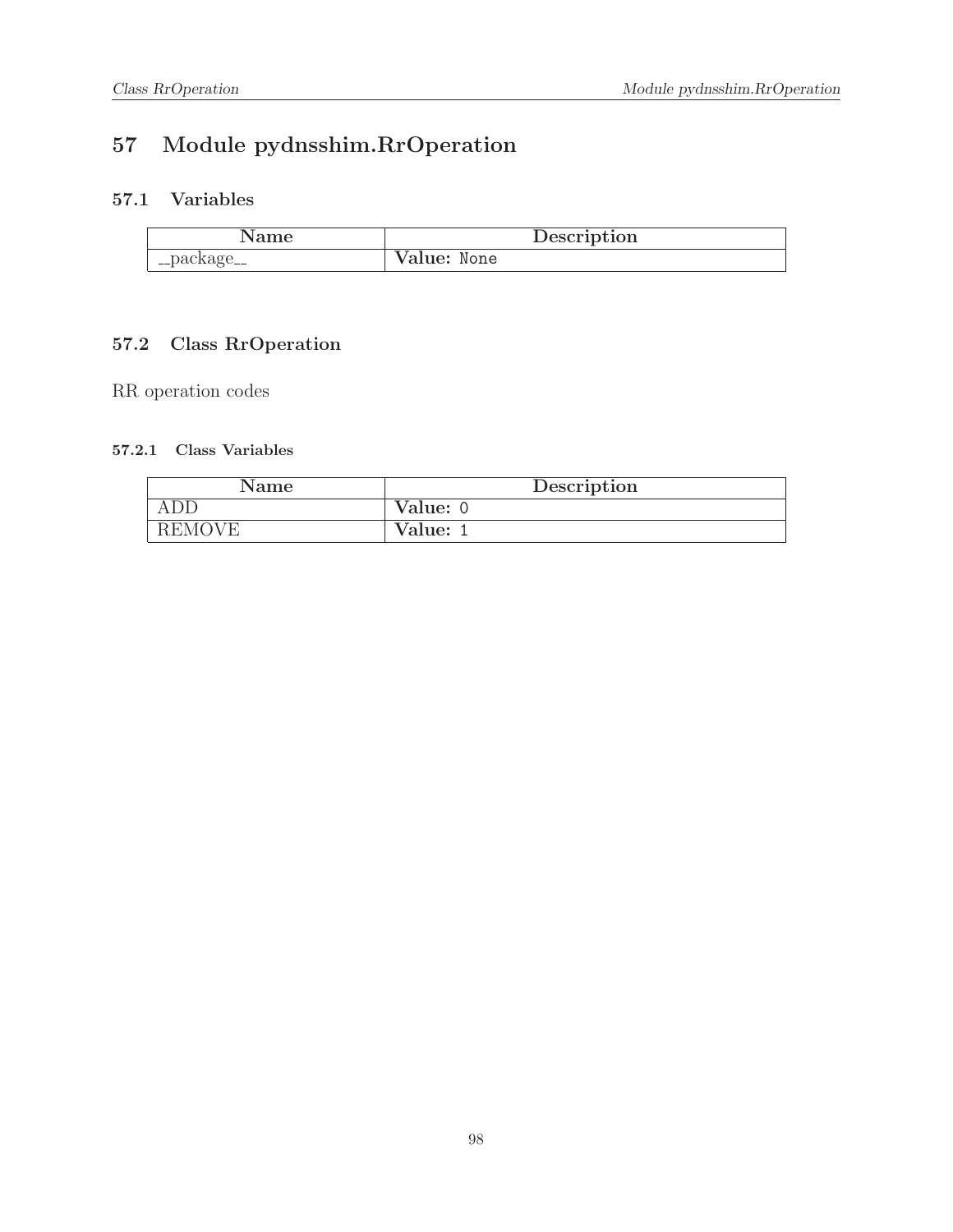# 58 Module pydnsshim.RrRequest

### 58.1 Variables

| Name          | Description        |
|---------------|--------------------|
| ' __package__ | Value: 'pydnsshim' |

# 58.2 Class RrRequest

pydnsshim.RestrictOperation.RestrictOperation

# pydnsshim.RrRequest.RrRequest

Request object for the the addRr and removeRr operations (add or remove a RR from a zone).

#### 58.2.1 Methods

| $\text{unit}$ <sub>--</sub> $(self)$ |
|--------------------------------------|
| Default constructor                  |
|                                      |
| $\textbf{toXml}(\text{self})$        |
| Generate the request XML             |
| <b>Return Value</b>                  |
| Request XML document                 |

| <b>Name</b>                                                                 | Description                                             |
|-----------------------------------------------------------------------------|---------------------------------------------------------|
| ADD_RR_TEMPLATE                                                             | XML template for the addRR request                      |
|                                                                             | Value: $\sqrt{n}$ xml version="1.0"</th                 |
|                                                                             | $encoding="UTF-8"?\rangle \n\land \n<\ndnsshim \ versi$ |
| REMOVE_RR_TEMPLA-                                                           | XML template for the removeRR request                   |
| TE                                                                          | Value: $\sqrt{n}$ /xml version="1.0"                    |
|                                                                             | $encoding="UTF-8"?>\n<\ndnsshim versi$                  |
| Inherited from pydnsshim.RestrictOperation.RestrictOperation (Section 56.2) |                                                         |
| sessionId                                                                   |                                                         |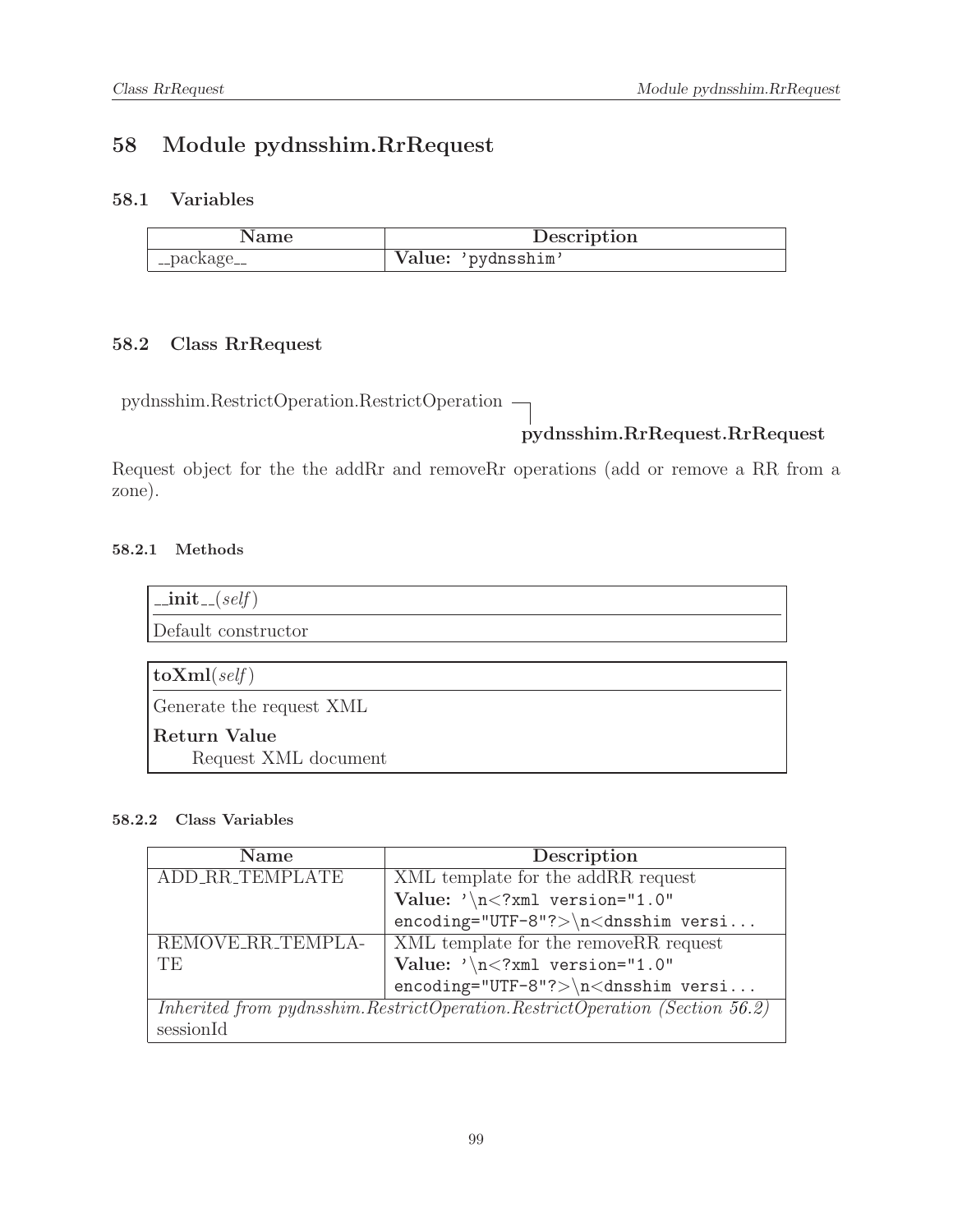| Name                         | Description                      |
|------------------------------|----------------------------------|
| zone                         | Zonename                         |
| ownername                    | Ownername of the RR              |
| ttl                          | TTL of the RR (default is 86400) |
| type                         | Type of the RR                   |
| $\overline{\text{dnsClass}}$ | Class of the RR                  |
| rdata                        | Related in presentation format   |
| op                           | Operation: either ADD or REMOVE  |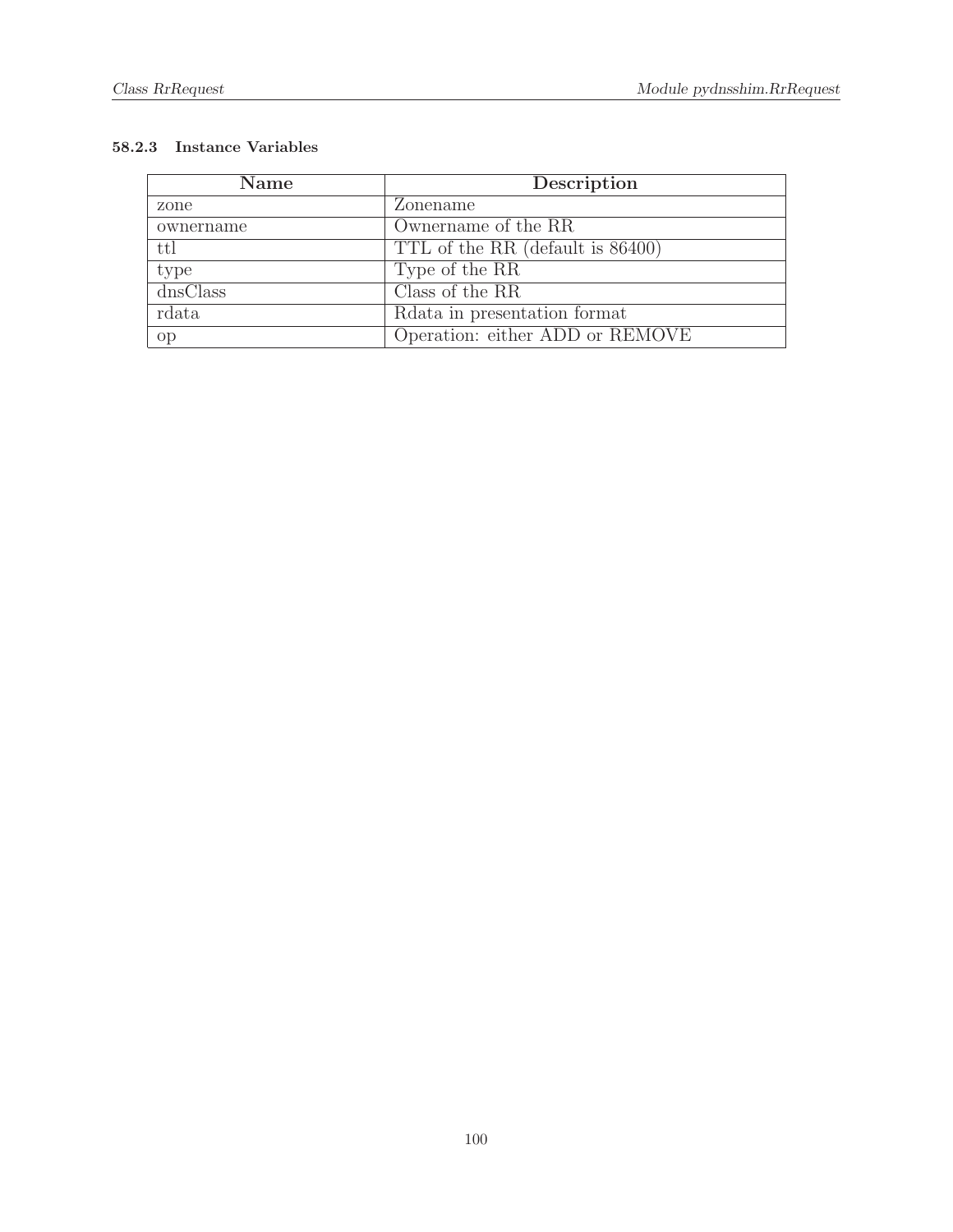# 59 Module pydnsshim.RrType

# 59.1 Variables

| Name        | Description |
|-------------|-------------|
| __package__ | Value: None |

# 59.2 Class RrType

RR types codes

#### 59.2.1 Methods

| $\vert$ _init_(self, name='A') |  |
|--------------------------------|--|
| Default constructor            |  |

 $getName(self)$ Get the string representation of the RR type

 $-str_{-}(self)$ 

Object's string representation

#### 59.2.2 Class Variables

| <b>Name</b>            | Description                   |
|------------------------|-------------------------------|
| A                      | Value: 1                      |
| $\overline{\text{NS}}$ | $\overline{\text{Value: }} 2$ |
| <b>CNAME</b>           | Value: 5                      |
| <b>SOA</b>             | Value: 6                      |
| <b>PTR</b>             | Value: 12                     |
| <b>HINFO</b>           | $\overline{\text{Value:}}$ 13 |
| <b>MINFO</b>           | $\overline{\text{Value:}}$ 14 |
| <b>MX</b>              | Value: 15                     |
| <b>TXT</b>             | Value: 16                     |
| AAAA                   | Value: 28                     |
| $\overline{LOC}$       | Value: 29                     |
| <b>SRV</b>             | $\overline{\text{Value:}}$ 33 |
| <b>NAPTR</b>           | Value: 35                     |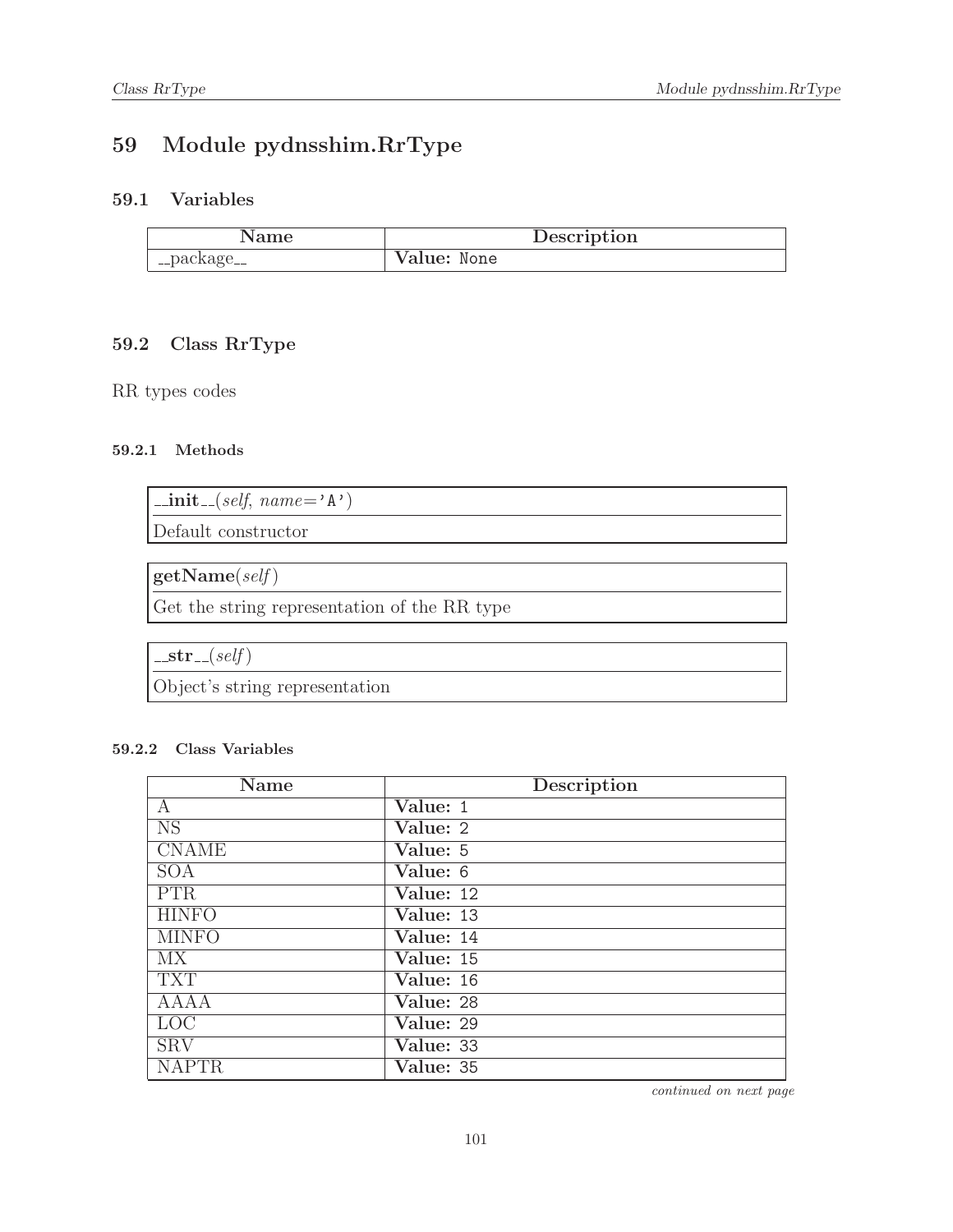| Name                   | Description       |
|------------------------|-------------------|
| <b>CERT</b>            | Value: 37         |
| <b>DNAME</b>           | Value: 39         |
| OPT                    | Value: 41         |
| $\overline{\text{DS}}$ | Value: 43         |
| <b>SSHFP</b>           | Value: 44         |
| <b>IPSECKEY</b>        | Value: 45         |
| <b>RRSIG</b>           | Value: 46         |
| <b>NSEC</b>            | Value: 47         |
| <b>DNSKEY</b>          | Value: 48         |
| NSEC <sub>3</sub>      | Value: 50         |
| <b>NSEC3PARAM</b>      | Value: 51         |
| <b>TSIG</b>            | <b>Value: 250</b> |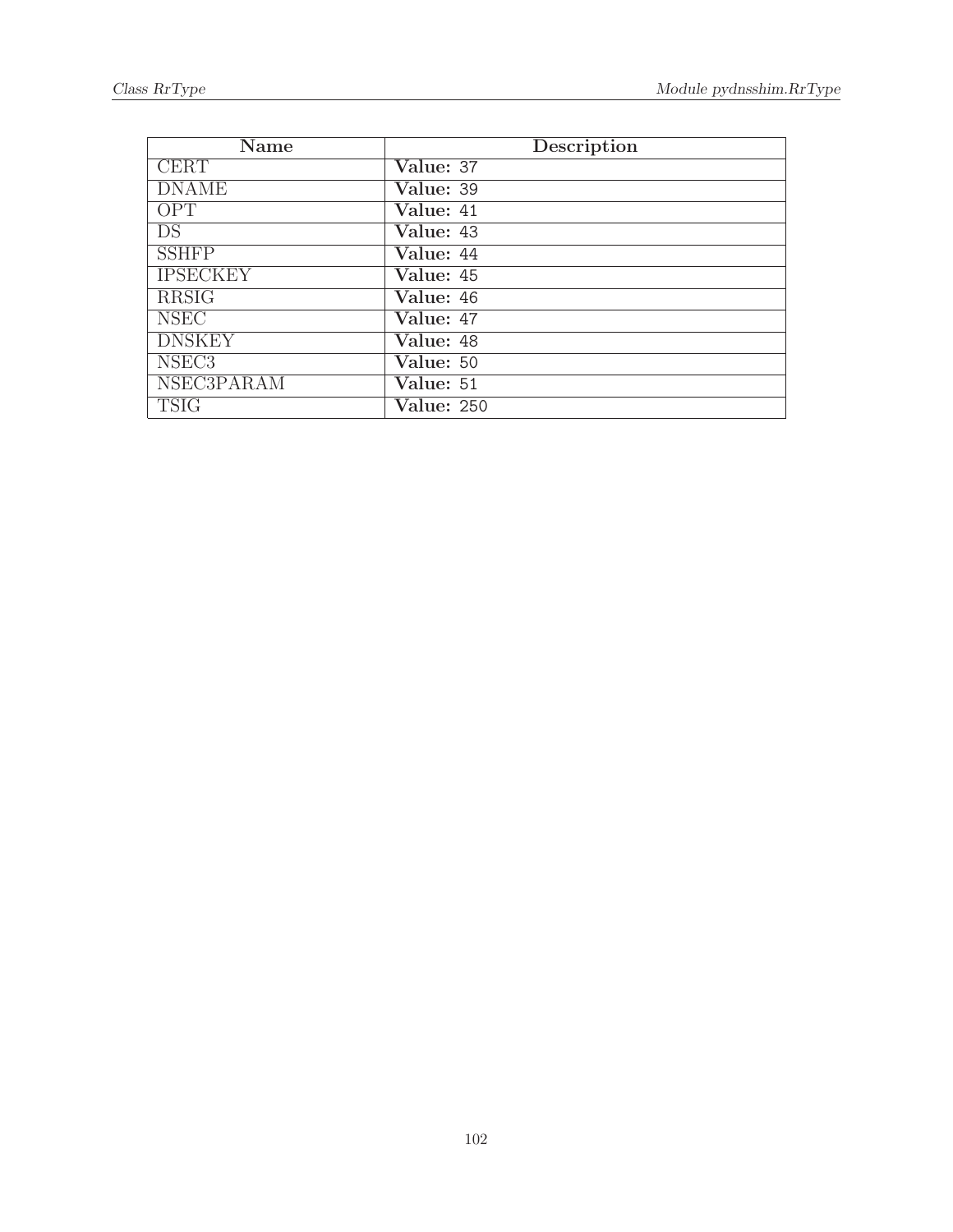# 60 Module pydnsshim.SetExpirationPeriodRequest

### 60.1 Variables

|             | Description        |
|-------------|--------------------|
| __package__ | Value: 'pydnsshim' |

### 60.2 Class SetExpirationPeriodRequest

pydnsshim.RestrictOperation.RestrictOperation

# pydnsshim.SetExpirationPeriodRequest.SetExpirationP

Request object for the setExpirationPeriod operation (set the signatures' validity period of zone).

#### 60.2.1 Methods

| $\text{unit}$ <sub>--</sub> $(self)$ |
|--------------------------------------|
| Default constructor                  |
|                                      |
| $\textbf{toXml}(\text{self})$        |
| Generate the request XML             |
| Return Value                         |
| Request XML document                 |

#### 60.2.2 Class Variables

| <b>Name</b>     | Description                                                                 |
|-----------------|-----------------------------------------------------------------------------|
| <b>TEMPLATE</b> | XML template for the request                                                |
|                 | Value: $\sqrt{n}$ xml version="1.0"</th                                     |
|                 | $encoding="UTF-8"?>\n\n<dnsshim versi$                                      |
|                 | Inherited from pydnsshim.RestrictOperation.RestrictOperation (Section 56.2) |
| sessionId       |                                                                             |

#### 60.2.3 Instance Variables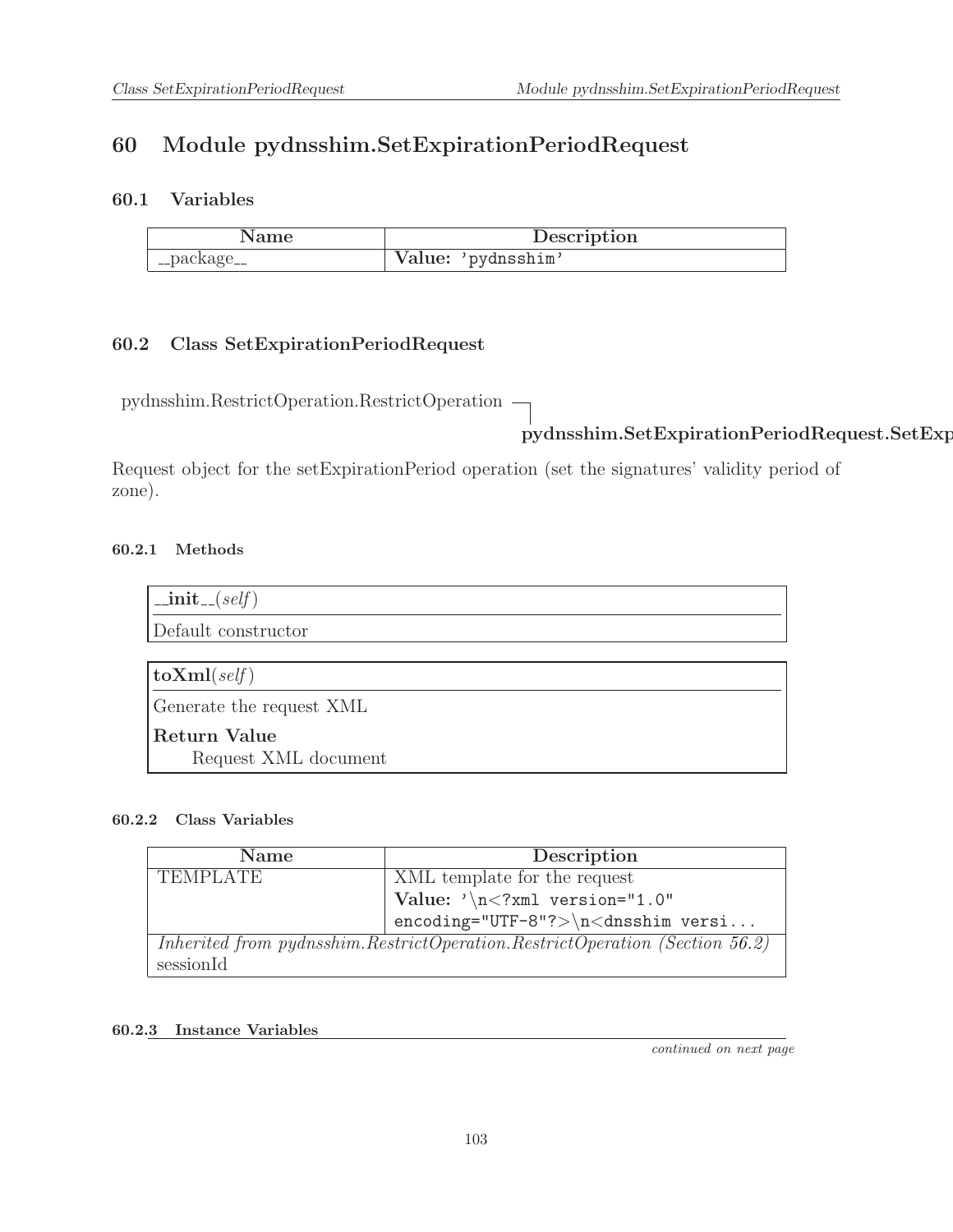| <b>Name</b> | Description                                       |
|-------------|---------------------------------------------------|
|             |                                                   |
| <b>Name</b> | Description                                       |
| zone        | Zonename                                          |
| expiration  | The zone's signatures validity period (default is |
|             | $2592000$ or 1 month)                             |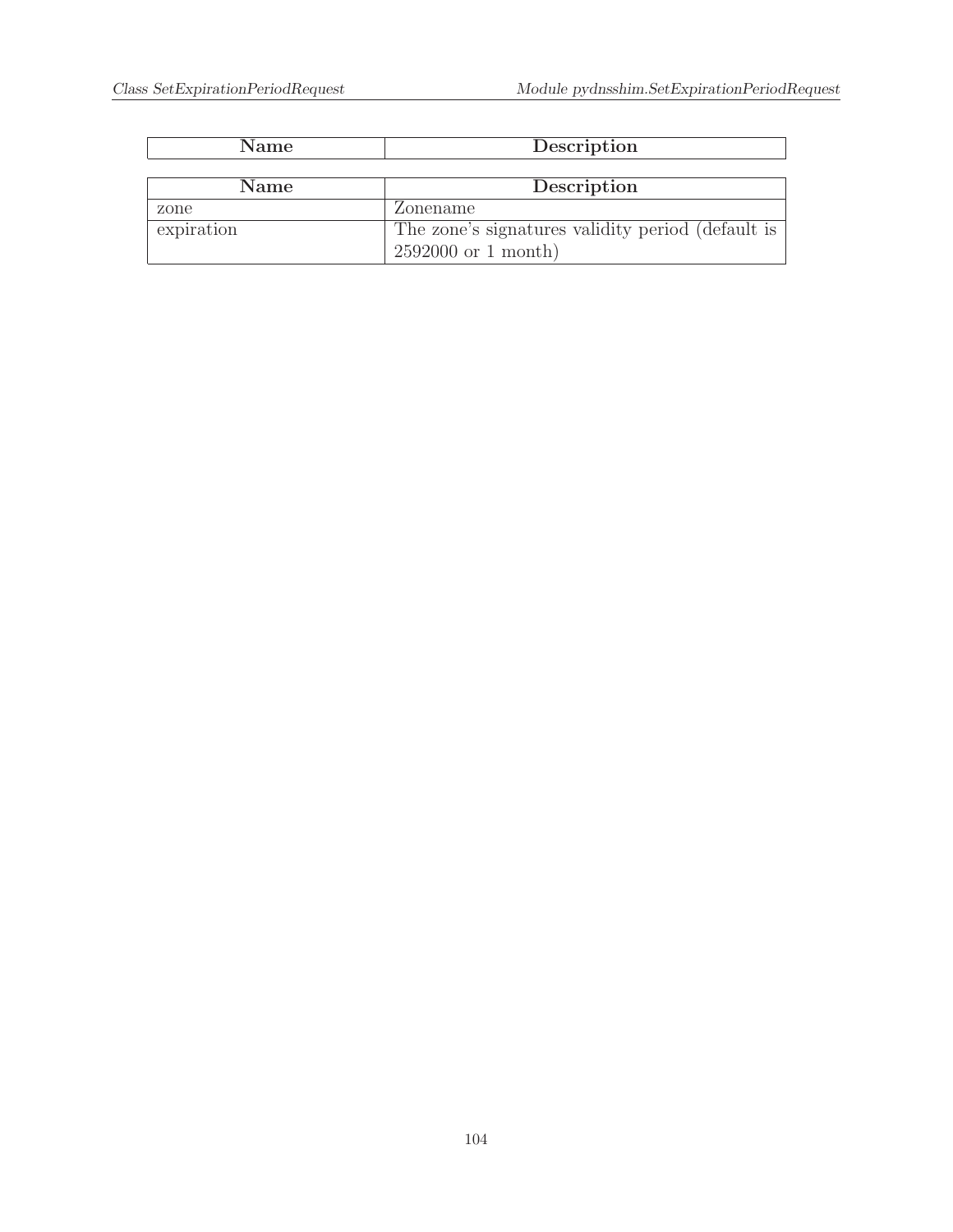# 61 Module pydnsshim.SetExpirationPeriodResponse

### 61.1 Variables

|             | Description        |
|-------------|--------------------|
| __package__ | Value: 'pydnsshim' |

# 61.2 Class SetExpirationPeriodResponse

pydnsshim.Response.Response

# pydnsshim.SetExpirationPeriodResponse.SetExpirationPeriod

Response object for the setExpirationPeriod operation (set the signatures' validity period of zone).

### 61.2.1 Methods

 $\_{\rm init}$  (self)

Default constructor

Overrides: pydnsshim.Response.Response.\_init\_

 $-str_{-}(self)$ 

String representation of the object

Overrides: pydnsshim.Response.Response.\_str\_

parseXml(self, xml)

Parses a response XML document and fills the fields of the current object

#### Parameters

xml: Response XML document

Overrides: pydnsshim.Response.Response.parseXml

| Name                                                           | Description |
|----------------------------------------------------------------|-------------|
| Inherited from pydnsshim. Response. Response (Section $54.2$ ) |             |
| message, status                                                |             |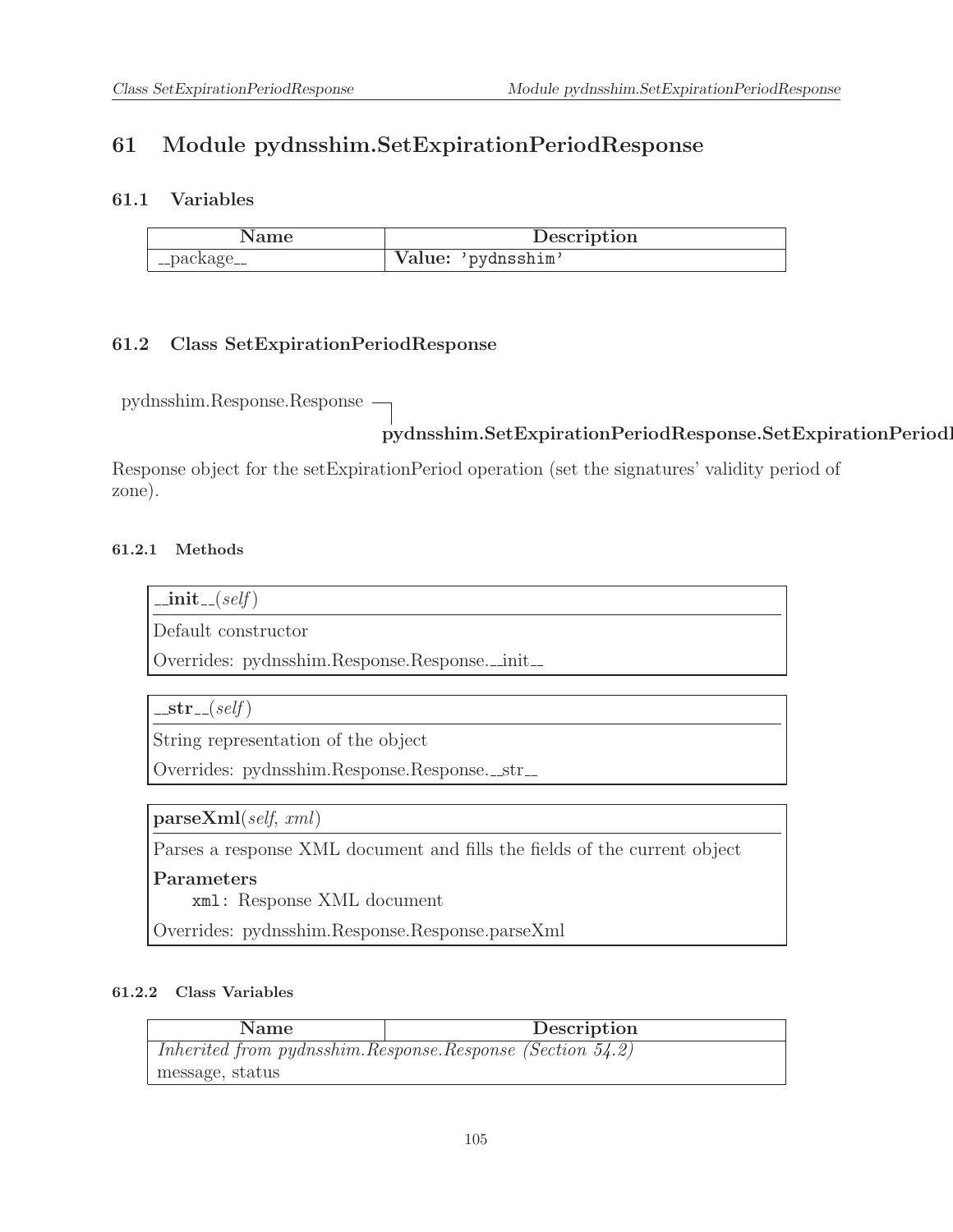| Name       | Description                           |
|------------|---------------------------------------|
| zone       | Zonename                              |
| expiration | The zone's signatures validity period |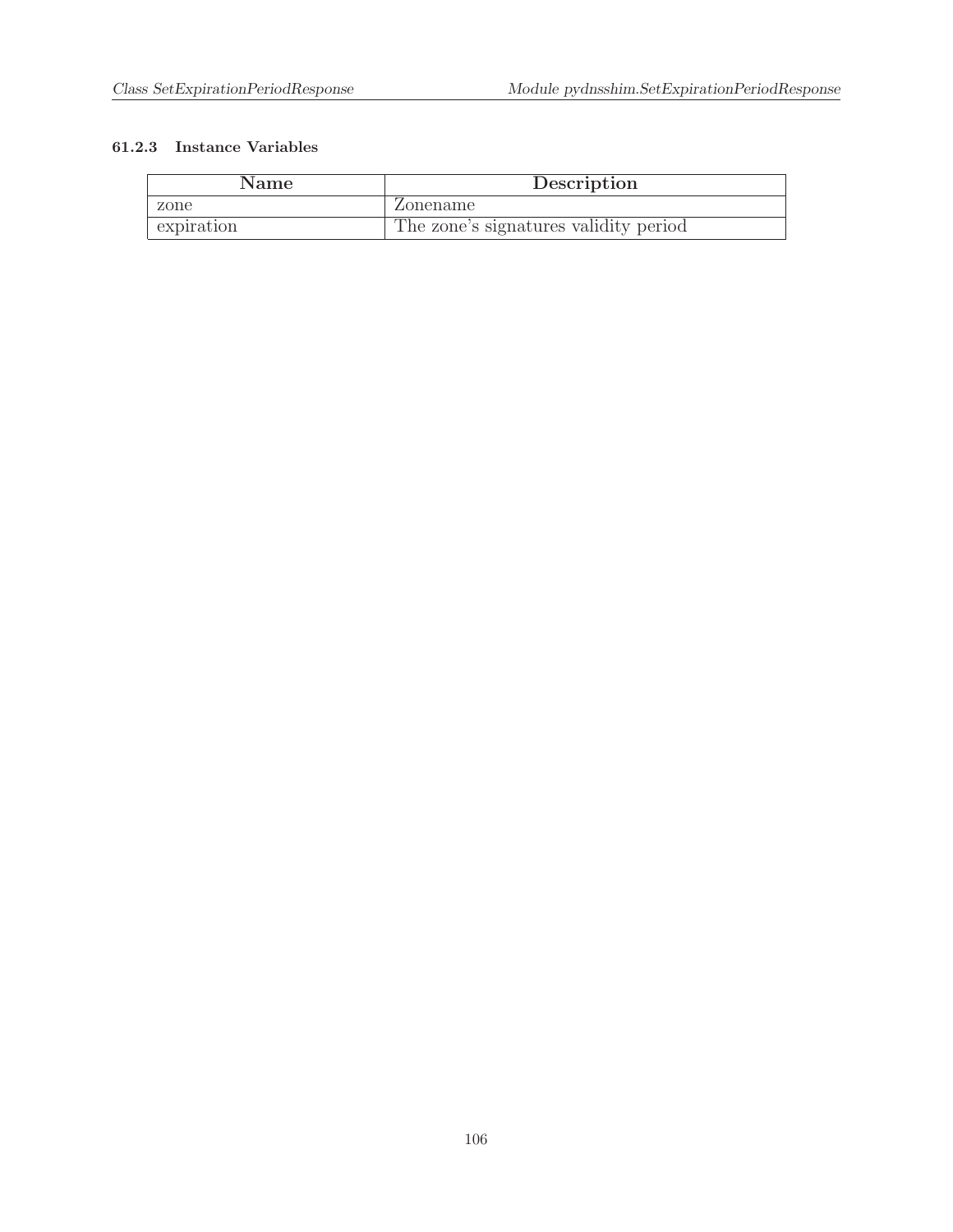# 62 Module pydnsshim.Slave

# 62.1 Variables

|             | Description |
|-------------|-------------|
| __package__ | Value: None |

# 62.2 Class Slave

Slave representation class

#### 62.2.1 Methods

| $\vert$ _init_(self, address, port=53) |  |
|----------------------------------------|--|
| Default constructor                    |  |
|                                        |  |

 $-str_{-}(self)$ Object's string representation

| Name.   | Description             |
|---------|-------------------------|
| address | IP address of the slave |
| port    | Port number             |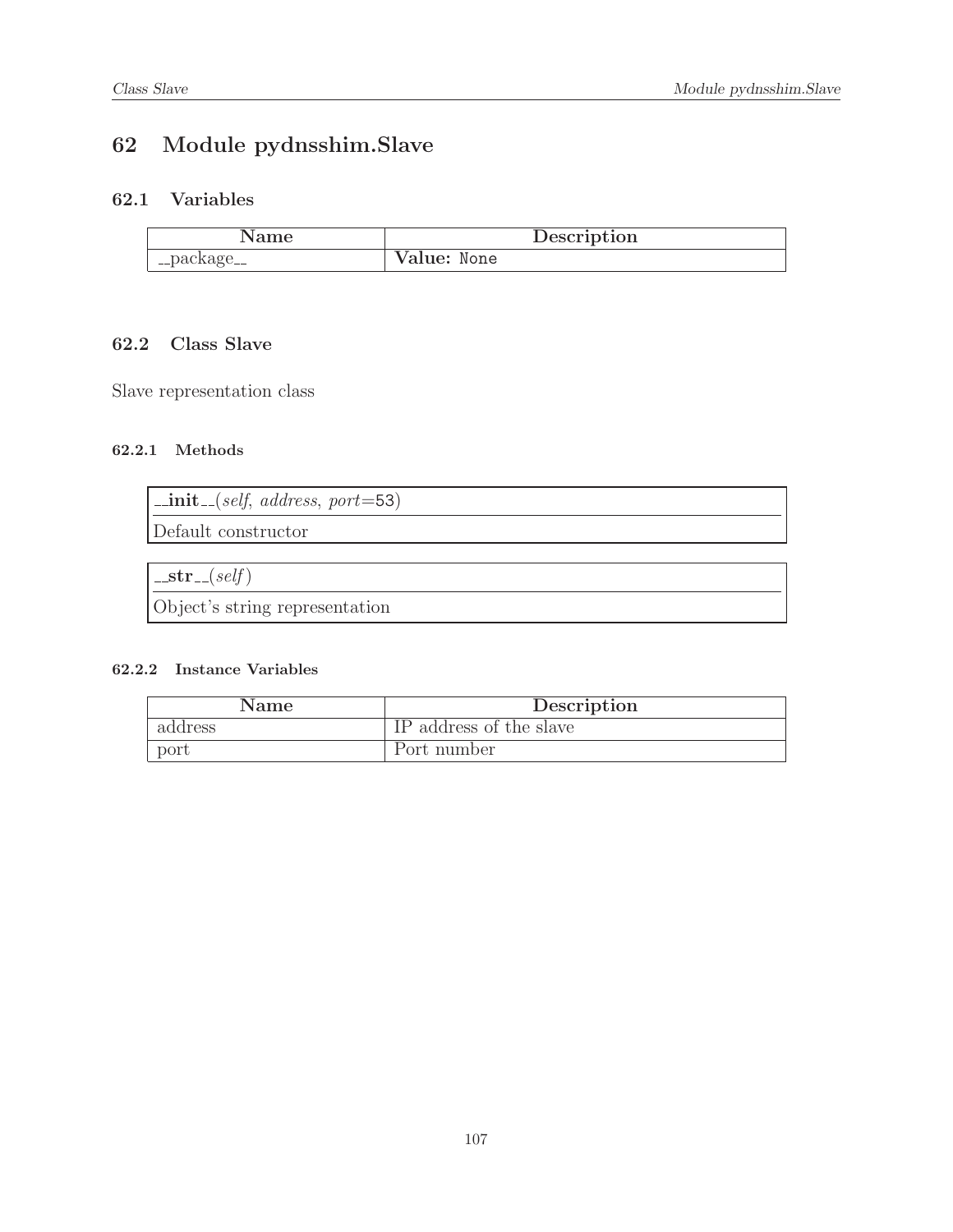# 63 Module pydnsshim.SlaveGroupRequest

### 63.1 Variables

| Name        | Description        |
|-------------|--------------------|
| __package__ | Value: 'pydnsshim' |

### 63.2 Class SlaveGroupRequest

pydnsshim.RestrictOperation.RestrictOperation

# pydnsshim.SlaveGroupRequest.SlaveGroupRequest

Request object for the newSlaveGroup, removeSlaveGroup, assignSlaveGroup and unassignSlaveGroup operations (create or remove a Slavegroup and assign or unassign it from a zone).

#### 63.2.1 Methods

| $\text{unit} \_\text{self}$   |
|-------------------------------|
| Default constructor           |
|                               |
| $\textbf{toXml}(\text{self})$ |
| Generate the request XML      |
| <b>Return Value</b>           |
| Request XML document          |

#### 63.2.2 Class Variables

| <b>Name</b>       | Description                                                |
|-------------------|------------------------------------------------------------|
| NEW_SLAVEGROUP_T- | XML template for the newSlaveGroup request                 |
| <b>EMPLATE</b>    | Value: $\sqrt{n}$ /xml version="1.0"                       |
|                   | $encoding="UTF-8"?>\n<\ndnsshim versi$                     |
| REMOVE_SLAVEGROU- | XML template for the removeSlaveGroup                      |
| <b>P_TEMPLATE</b> | request                                                    |
|                   | Value: $\sqrt{n}$ /xml version="1.0"                       |
|                   | $encoding="UTF-8"?\rangle \n\backslash n\lt dnsshim versi$ |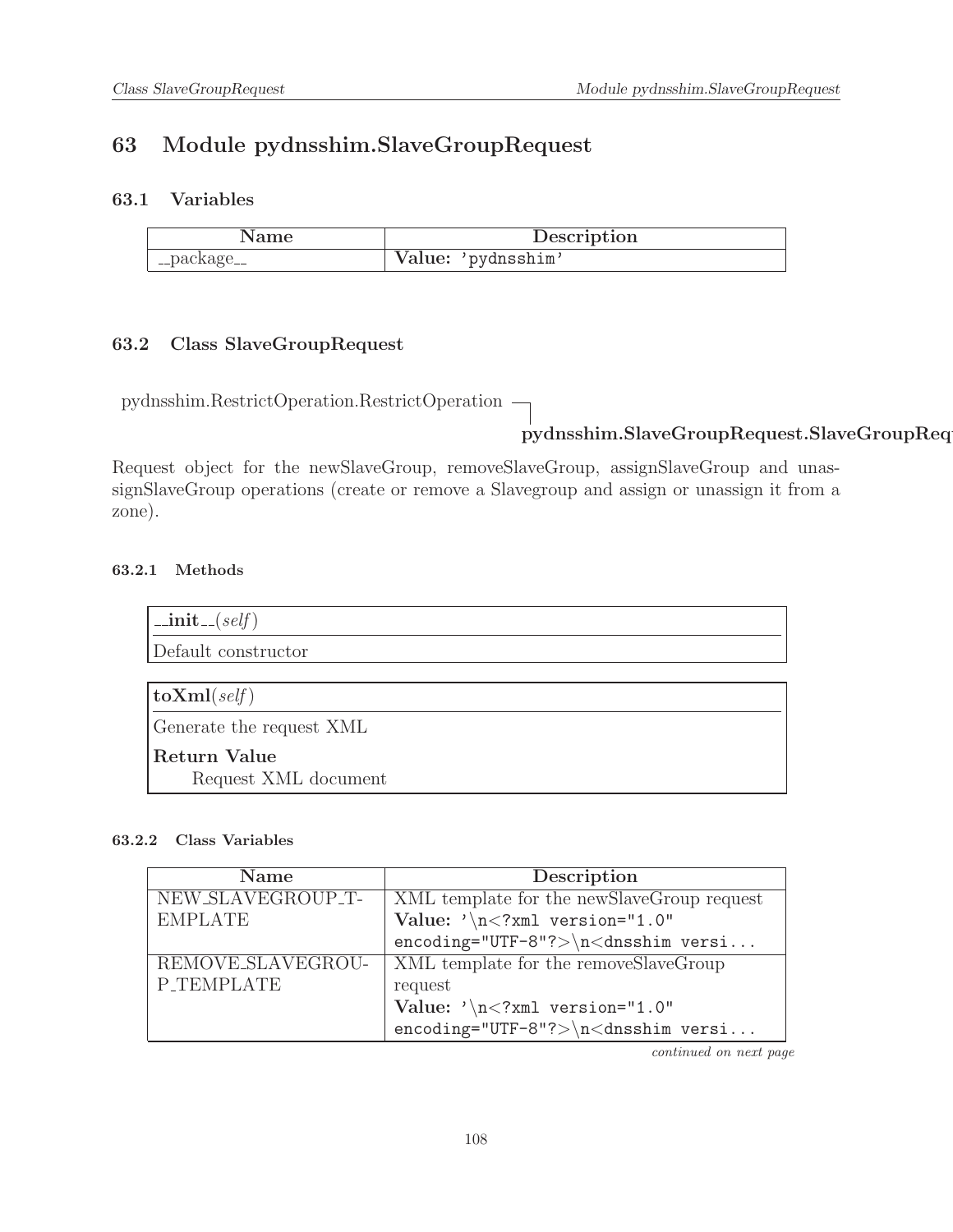<span id="page-108-0"></span>

| <b>Name</b>         | Description                                                                 |
|---------------------|-----------------------------------------------------------------------------|
| ASSIGN_SLAVEGROUP_- | XML template for the assignSlaveGroup request                               |
| <b>TEMPLATE</b>     | Value: $\sqrt{n}$ /xml version="1.0"                                        |
|                     | $encoding="UTF-8"?>\n<\n<\ndnsshim$ versi                                   |
| UNASSIGN_SLAVEGRO-  | XML template for the unassignSlaveGroup                                     |
| UP_TEMPLATE         | request                                                                     |
|                     | Value: $\sqrt{n}$ /xml version="1.0"                                        |
|                     | $encoding="UTF-8"?>\n<\n<\ndnsshim$ versi                                   |
|                     | Inherited from pydnsshim.RestrictOperation.RestrictOperation (Section 56.2) |
| sessionId           |                                                                             |

| <b>Name</b> | Description                                 |
|-------------|---------------------------------------------|
| zone        | Zonename (applicable only to the ASSIGN and |
|             | UNASSIGN operations)                        |
| slaveGroup  | Slavegroup name                             |
| operation   | Operation to be executed: ADD, REMOVE, AS-  |
|             | SIGN or UNASSIGN                            |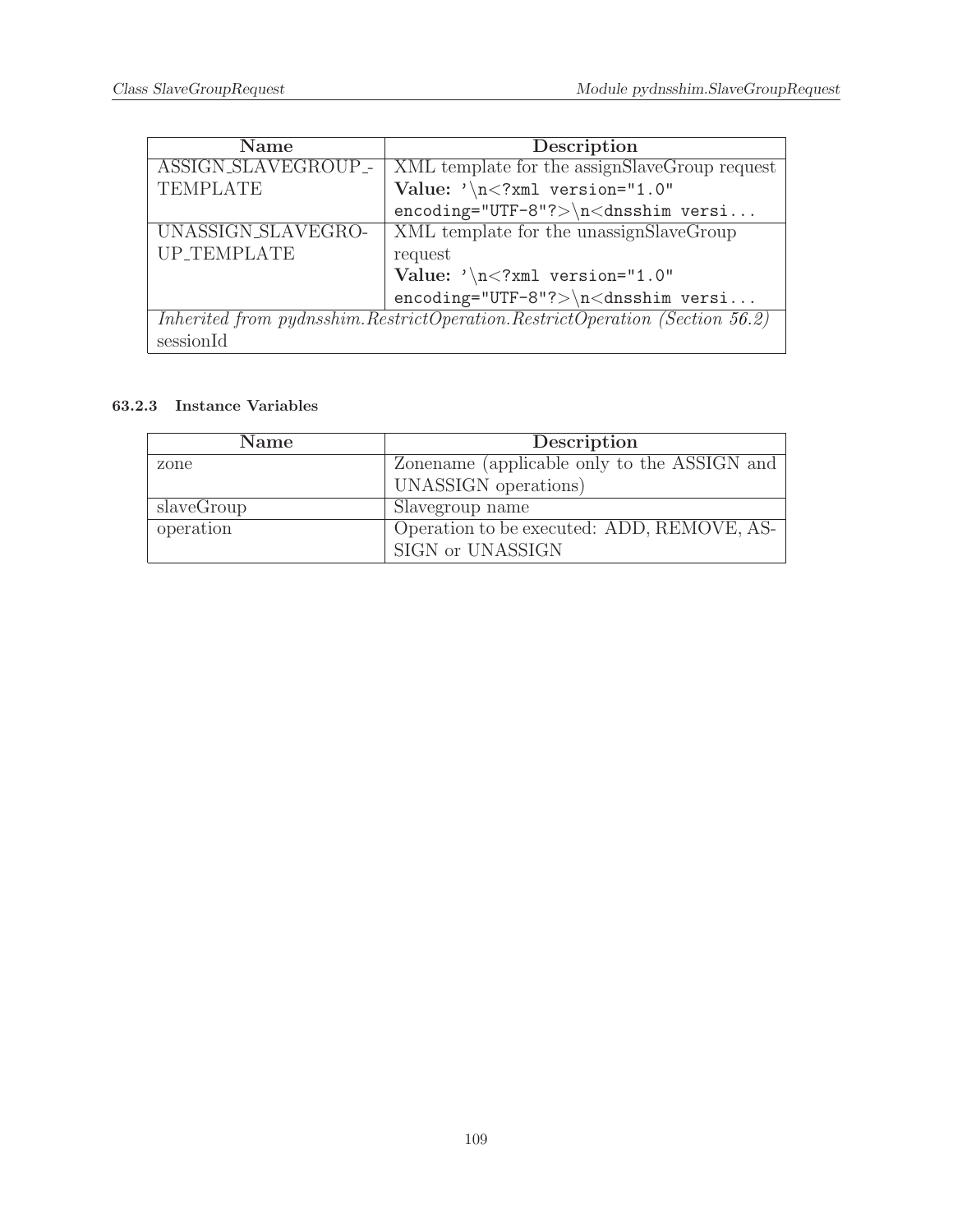# 64 Module pydnsshim.SlaveOperation

## 64.1 Variables

| Name        | Description |
|-------------|-------------|
| __package__ | Value: None |

## 64.2 Class SlaveOperation

Slave operation codes

#### 64.2.1 Class Variables

| Name            | Description |
|-----------------|-------------|
| ADD             | Value: 0    |
| REMOVE          | Value: 1    |
| <b>ASSIGN</b>   | Value: 2    |
| <b>UNASSIGN</b> | Value: 3    |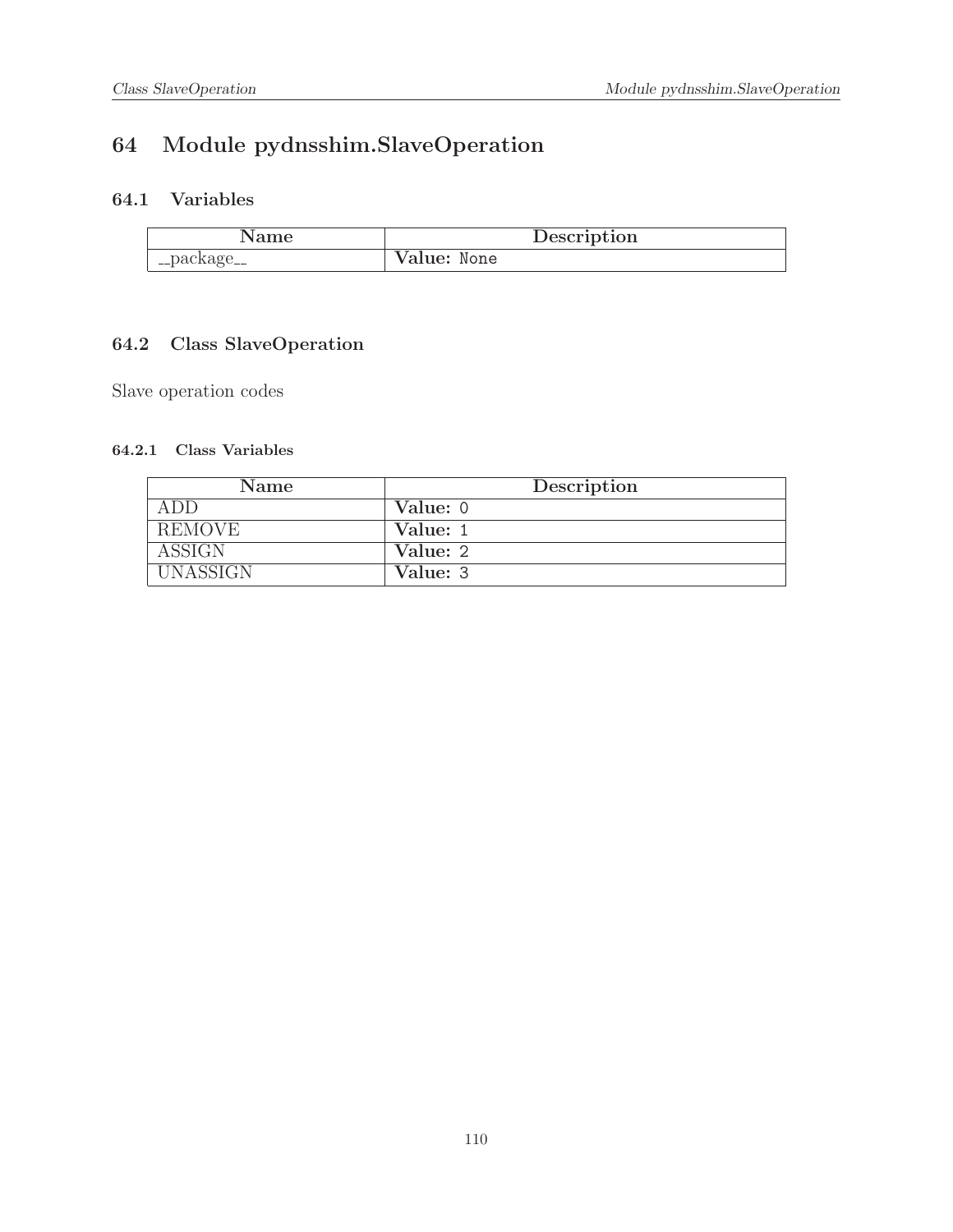## 65 Module pydnsshim.SlaveRequest

### 65.1 Variables

| Name        | Description        |
|-------------|--------------------|
| __package__ | Value: 'pydnsshim' |

## 65.2 Class SlaveRequest

pydnsshim.RestrictOperation.RestrictOperation

## pydnsshim.SlaveRequest.SlaveRequest

Request object for the addSlave and removeSlave operations (add and remove a slave to and from a slavegroup).

#### 65.2.1 Methods

| $\text{unit}$ <sub>--</sub> $(self)$ |
|--------------------------------------|
| Default constructor                  |
|                                      |
| $\textbf{toXml}(\text{self})$        |
| Generate the request XML             |
| Return Value                         |
| Request XML document                 |

#### 65.2.2 Class Variables

| <b>Name</b>        | Description                                                                    |
|--------------------|--------------------------------------------------------------------------------|
| ADD_SLAVE_TEMPLAT- | XML template for the addSlave request                                          |
| F,                 | Value: $\sqrt{n}$ xml version="1.0"</td                                        |
|                    | $encoding="UTF-8"?>\n<\ndnsshim versi$                                         |
| REMOVE SLAVE TEMP- | XML template for the removeSlave request                                       |
| <b>LATE</b>        | Value: $\sqrt{n}$ xml version="1.0"</td                                        |
|                    | $encoding="UTF-8"?>\n<\ndnsshim versi$                                         |
|                    | Inherited from $pyd$ nsshim.RestrictOperation.RestrictOperation (Section 56.2) |
| sessionId          |                                                                                |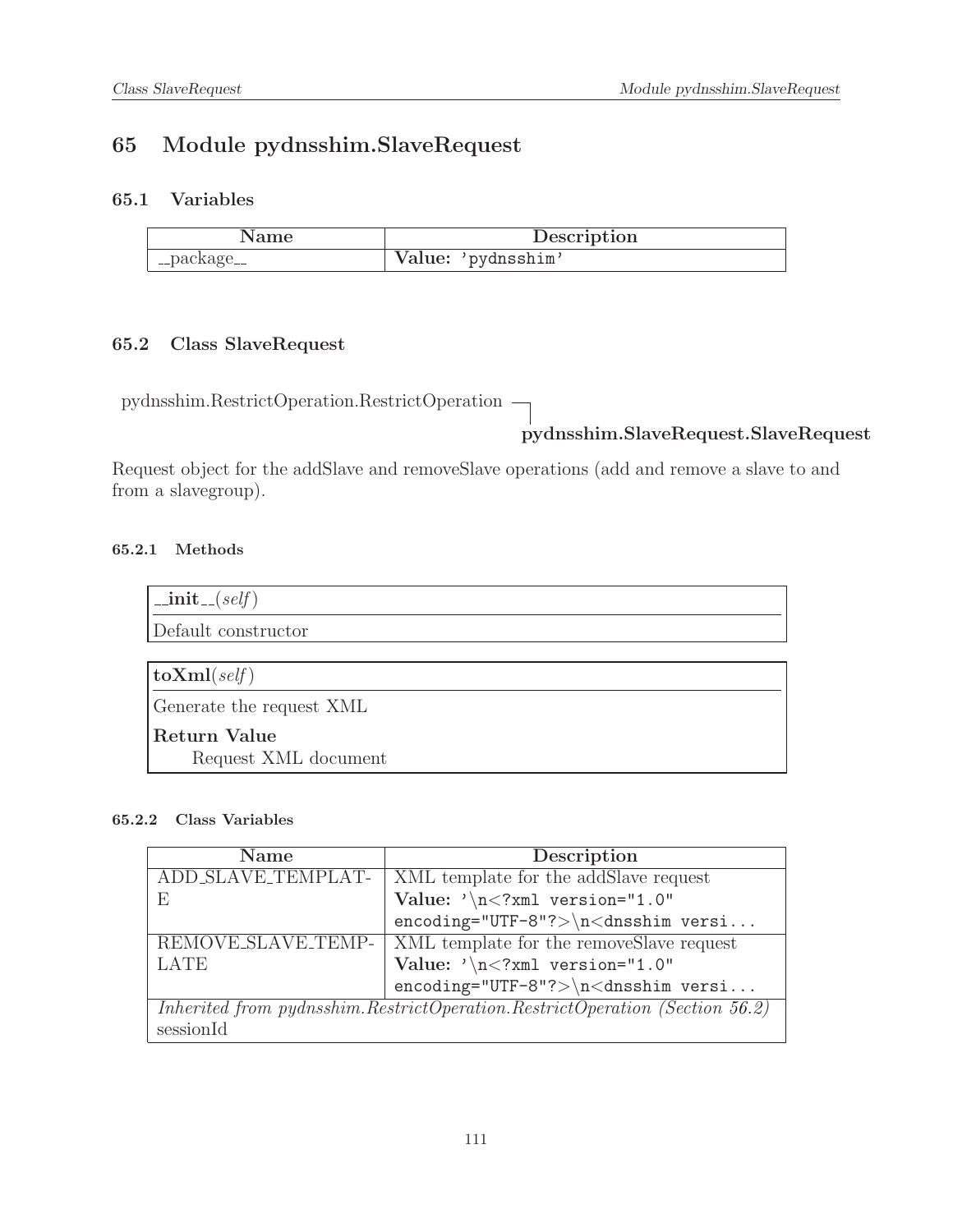| Name       | Description                                       |
|------------|---------------------------------------------------|
| operation  | Operation to be executed: ADD or REMOVE           |
| slaveGroup | Slavegroup name                                   |
| slave      | IP address of the slave server being added or re- |
|            | moved                                             |
| port       | Port number of the slave server (default is 53)   |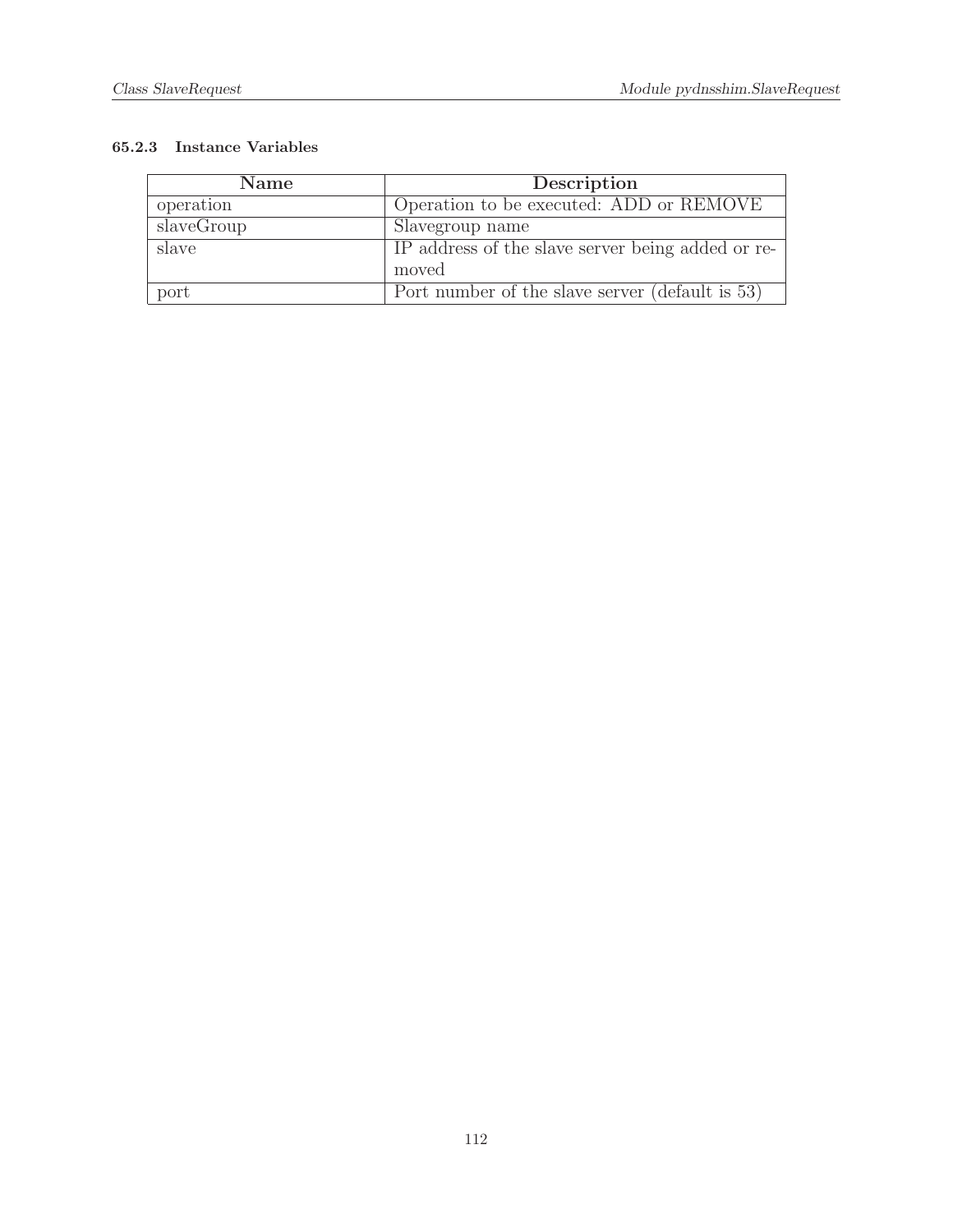## 66 Module pydnsshim.Transport

#### 66.1 Variables

|           | Description        |
|-----------|--------------------|
| -package_ | Value: 'pydnsshim' |

#### 66.2 Class TransportException

object exceptions.BaseException $\rightharpoondown$ exceptions.Exception pydnsshim.Transport.TransportException

Transport exception class

#### 66.2.1 Methods

 $\text{\_init}\text{\_}(\text{self},\text{msg}=\cdots)$ 

Default constructor

Overrides: object.\_init\_

 $-str_{-}(self)$ 

String representation (message)

Overrides: object.\_str\_

#### Inherited from exceptions.Exception

 $-new_{-}()$ 

#### Inherited from exceptions.BaseException

 $\text{Ldelattr.}(), \text{Lgetattribute.}(), \text{Lgetitem.}(), \text{Lgetslice.}(), \text{Lreduce.}(), \text{Lrepr.}(),$  $-{\rm setattr}$  $=$  (),  $-{\rm setstate}$  $=$  (),  $-{\rm unicode}$  $=$  ()

#### Inherited from object

 ${\sf Lformat}_-(), {\sf Lhash}_-(), {\sf Lreduce\_ex}_-(), {\sf Lsizeof}_-(), {\sf Lsubclasshook}_-()$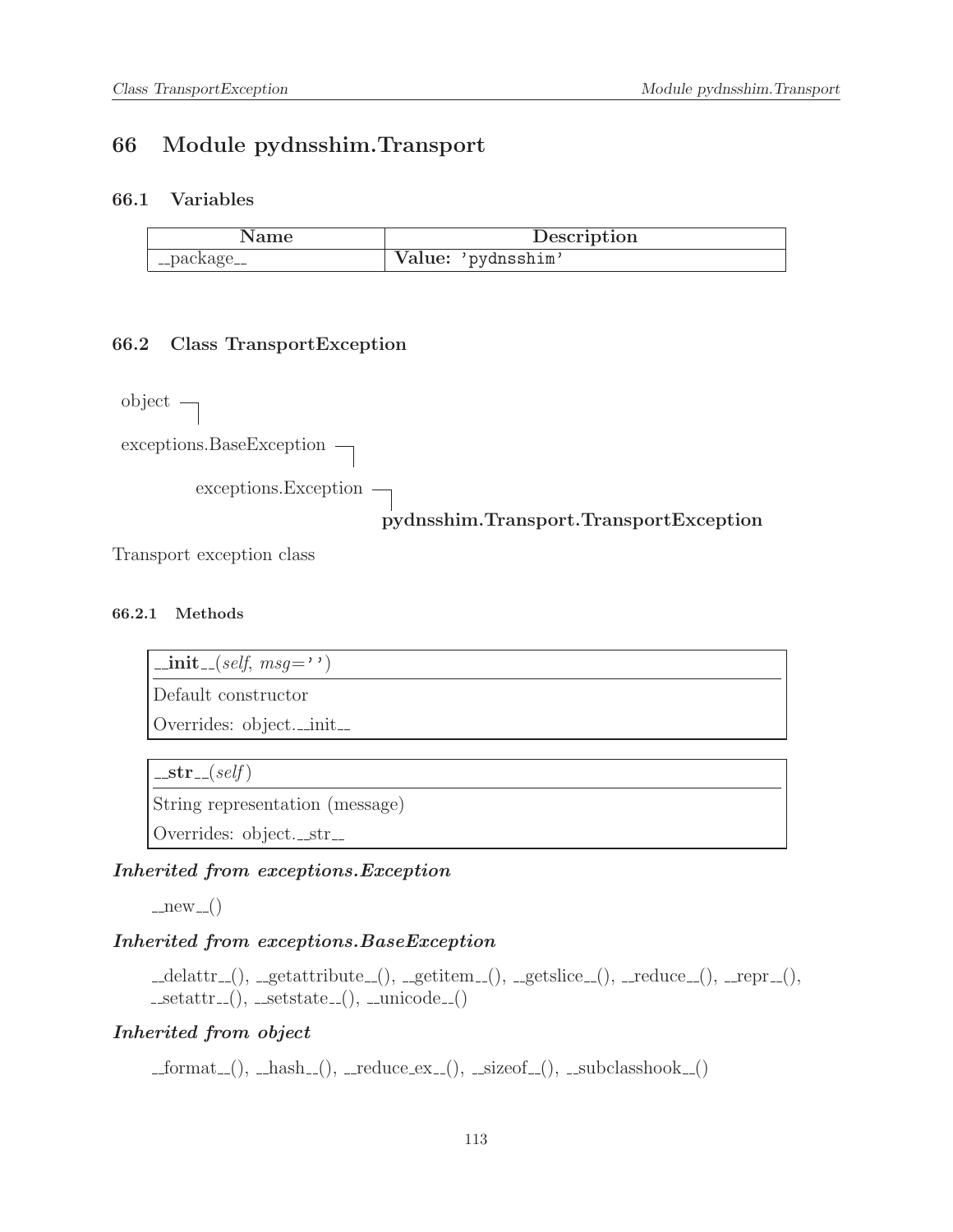#### 66.2.2 Properties

| <b>Name</b>                              | Description |
|------------------------------------------|-------------|
| Inherited from exceptions. BaseException |             |
| args, message                            |             |
| Inherited from object                    |             |
| _class_                                  |             |

### 66.3 Class Transport

Transport class

#### 66.3.1 Methods

 $\text{unit} \text{1}$  (self, server, port)

Default constructor

sendRequest(self, xml)

Send a request XML document to the DNSSHIM server and receive the response

Parameters

xml: request XML document

## Return Value

response XML document

| Name   | Description                       |
|--------|-----------------------------------|
| server | IP address of the DNSSHIM server  |
| port   | Port number of the DNSSHIM server |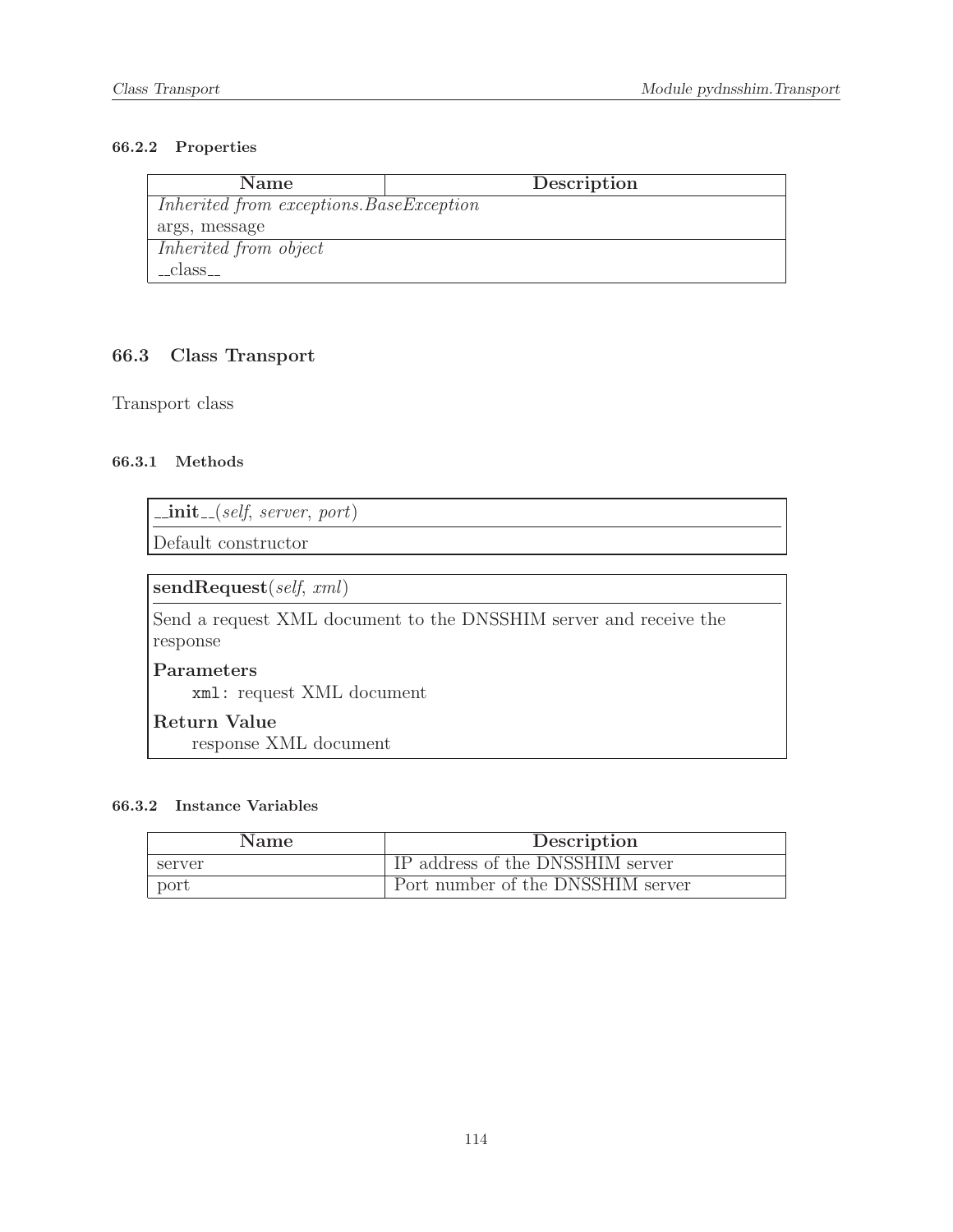## 67 Module pydnsshim.ZoneVersionRequest

### 67.1 Variables

| Name            | Description        |
|-----------------|--------------------|
| $\lq$ _package_ | Value: 'pydnsshim' |

## 67.2 Class ZoneVersionRequest

pydnsshim.RestrictOperation.RestrictOperation

# pydnsshim.ZoneVersionRequest.ZoneVersionRequest

Request object for the zoneVersion operation (get a zone's current serial version).

#### 67.2.1 Methods

| $\text{unit}$ <sub>-(self)</sub>            |
|---------------------------------------------|
| Default constructor                         |
|                                             |
| $ $ to $\mathrm{Xml}(self)$                 |
| Generate the request XML                    |
| <b>Return Value</b><br>Request XML document |

#### 67.2.2 Class Variables

| <b>Name</b>     | Description                                                                 |
|-----------------|-----------------------------------------------------------------------------|
| <b>TEMPLATE</b> | XML template for the request                                                |
|                 | Value: $\sqrt{n}$ xml version="1.0"</th                                     |
|                 | $encoding="UTF-8"?>\n<\ndnsshim versi$                                      |
|                 | Inherited from pydnsshim.RestrictOperation.RestrictOperation (Section 56.2) |
| sessionId       |                                                                             |

| ame  | Description |
|------|-------------|
| zone | mename      |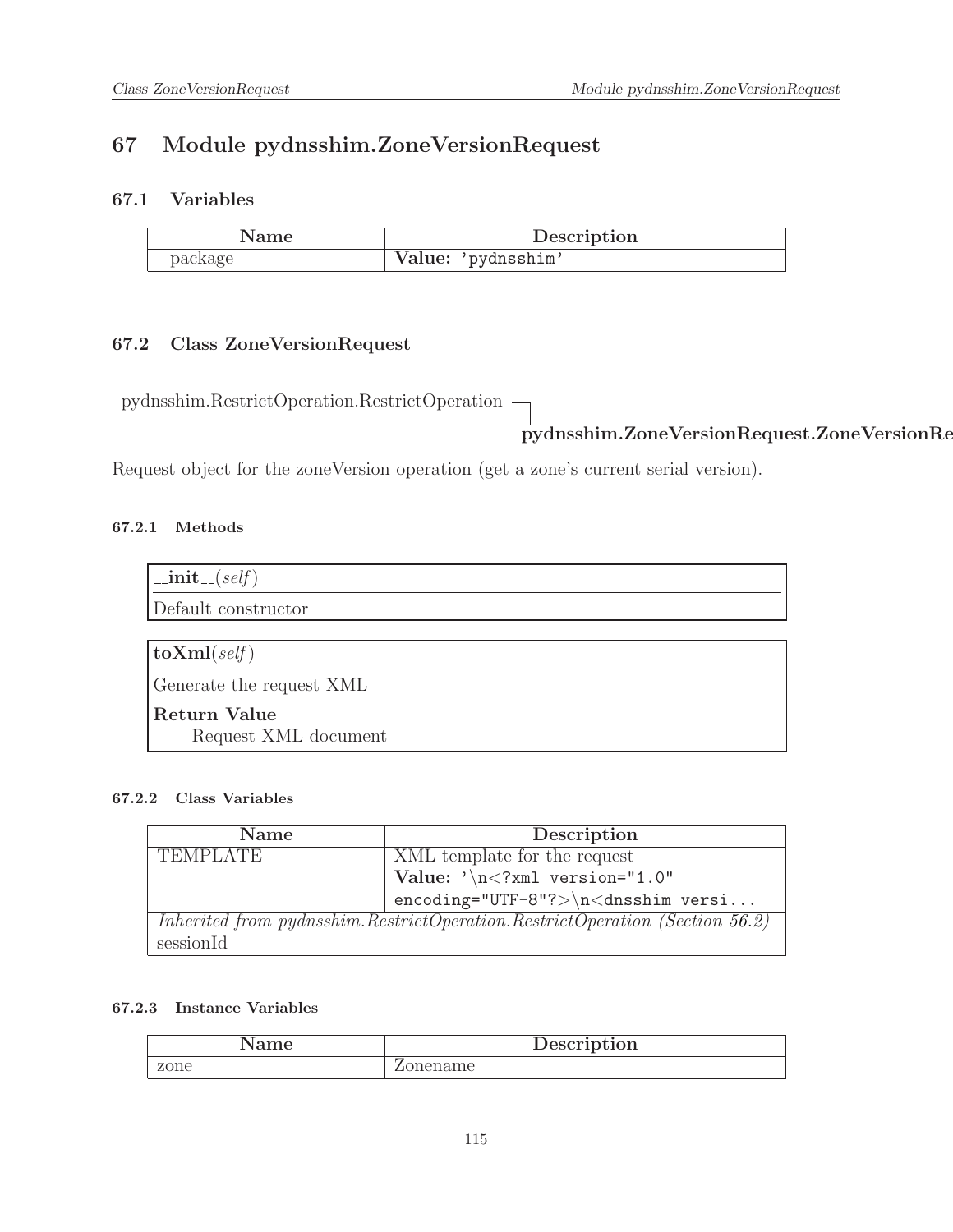## 68 Module pydnsshim.ZoneVersionResponse

### 68.1 Variables

|           | Description        |
|-----------|--------------------|
| -package_ | Value: 'pydnsshim' |

#### 68.2 Class ZoneVersionResponse

pydnsshim.Response.Response

## pydnsshim.ZoneVersionResponse.ZoneVersionResponse

Response object for the zoneVersion operation (get a zone's current serial version).

#### 68.2.1 Methods

| . | sett |
|---|------|
|   |      |
|   |      |

Default constructor

Overrides: pydnsshim.Response.Response.\_init\_

 $-str_{-}(self)$ 

String representation of the object

Overrides: pydnsshim.Response.Response.\_str\_

parseXml(self, xml)

Parses a response XML document and fills the fields of the current object

Parameters

xml: Response XML document

Overrides: pydnsshim.Response.Response.parseXml

#### 68.2.2 Class Variables

| <b>Name</b>                                               | Description |
|-----------------------------------------------------------|-------------|
| Inherited from pydnsshim.Response.Response (Section 54.2) |             |
| message, status                                           |             |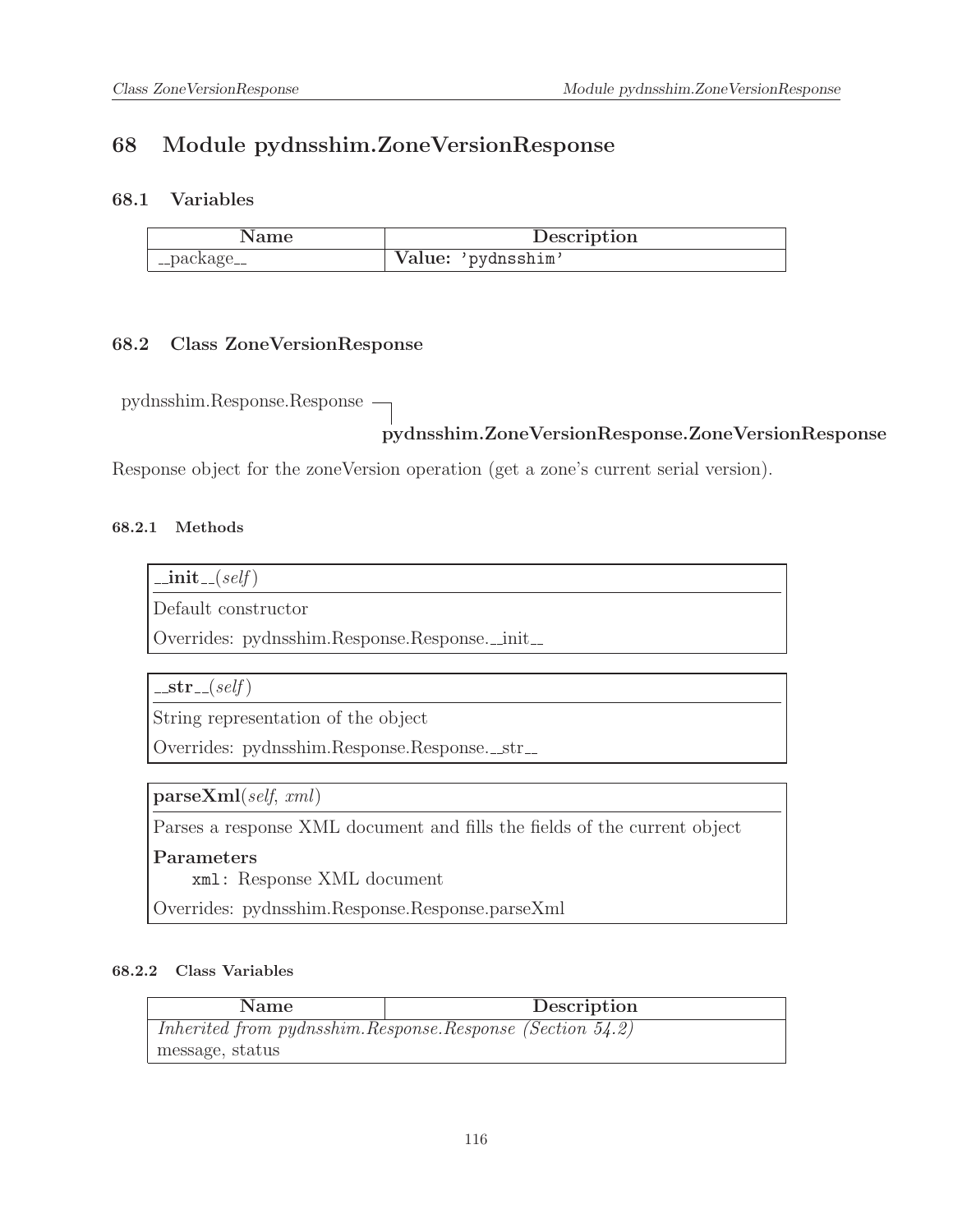| Name   | Description                       |
|--------|-----------------------------------|
| zone   | Zonename                          |
| serial | Current serial number of the zone |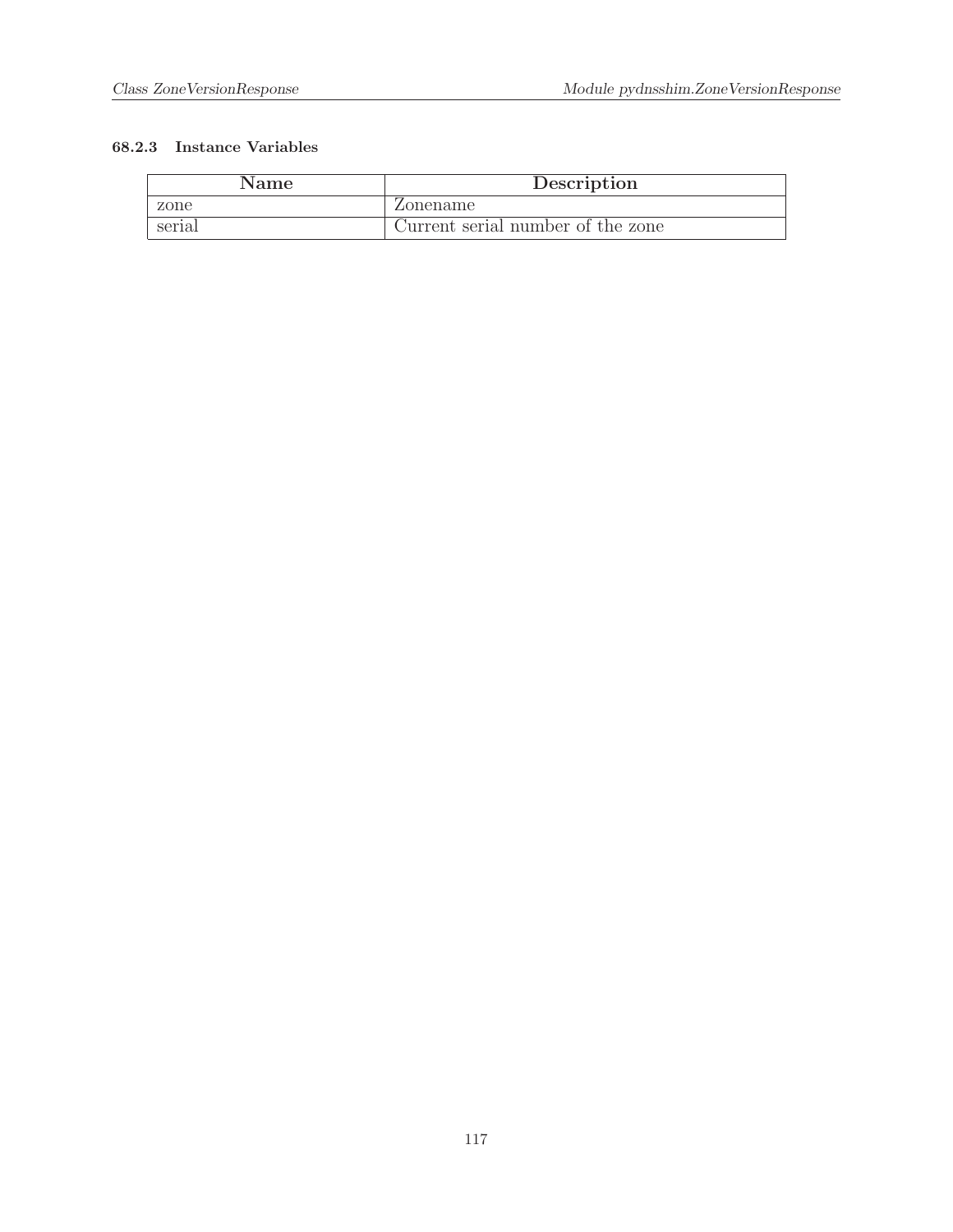# Index

pydnsshim (package), [2](#page-1-0)[–3](#page-2-0) pydnsshim.AddUserRequest (module), [4](#page-3-0) pydnsshim.AddUserRequest.AddUserRequest  $(class)$ , [4](#page-3-0) pydnsshim.AddZoneUserRequest (module), [5](#page-4-0) pydnsshim.AddZoneUserRequest.AddZoneUserReqlasst, [20](#page-19-0)[–21](#page-20-0)  $(class)$ , [5](#page-4-0) pydnsshim.ChangeKeyStatusRequest (mod $ule)$ , [6](#page-5-0) pydnsshim.ChangeKeyStatus[Req](#page-21-0)[ues](#page-22-0)t.ChangeKey<mark>Status\R22<sub>T</sub>u2</mark>3st  $(class)$ , [6](#page-5-0) pydnsshim.ChangeKeyStatusResponse (module), [7](#page-6-0)[–8](#page-7-0) pydnsshim.ChangeKeyStatu[sRe](#page-23-0)[spo](#page-24-0)nse.ChangeKey<del>Last), 24e215</del>onse  $(class)$ , [7](#page-6-0)[–8](#page-7-0) pydnsshim.ChangePasswordRequest (mod- $ule, 9-10$  $ule, 9-10$  $ule, 9-10$ pydnsshim.ChangePasswordRe[que](#page-25-0)st.ChangePass<del>woodR</del>equest  $(class)$ , [9](#page-8-0)[–10](#page-9-0) pydnsshim.DnsClass (module), [11](#page-10-0) pydnsshim.DnsClass.DnsClass (class), [11](#page-10-0) pydnsshim.DnskeyAlgorithm (module), [12](#page-11-0) pydnsshim.DnskeyAlgorithm.DnskeyAlgorithm [30](#page-29-0)  $(class)$ , [12](#page-11-0) pydnsshim.DnskeyFlags (module), [13](#page-12-0) pydnsshim.DnskeyFlags.DnskeyFlags (class), pydnsshim.ListSlaveGroupRequest (mod-[13](#page-12-0) pydnsshim.DnskeyProtocol (module), [14](#page-13-0) pydnsshim.DnskeyProtocol.DnskeyProtocol  $(class)$ , [14](#page-13-0) pydnsshim.DnskeyStatus (module), [15](#page-14-0) pydnsshim.DnskeyStatus.DnskeyStatus  $(class), 15$  $(class), 15$ pydnsshim.DnskeyType (module), [16](#page-15-0) pydnsshim.DnskeyType.DnskeyType (class), [16](#page-15-0) pydnsshim.DsDigestType (module), [17](#page-16-0) pydnsshim.DsDigestType.DsDigestType  $(class), 17$  $(class), 17$ pydnsshim.DsInfo (module), [18](#page-17-0) pydnsshim.DsInfo.DsInfo (class), [18](#page-17-0) pydnsshim.HelloRequest (module), [19](#page-18-0) pydnsshim.HelloRequest.HelloRequest (class), [19](#page-18-0) pydnsshim.ImportKeyRequest (module), [20–](#page-19-0)[21](#page-20-0) pydnsshim.ImportKeyRequest.ImportKeyRequest pydnsshim.ImportKeyResponse (module), [22–](#page-21-0)[23](#page-22-0) pydnsshim.ImportKeyResponse.ImportKeyResponse pydnsshim.ImportZoneRequest (module), [24–](#page-23-0)[25](#page-24-0) pydnsshim.ImportZoneRequest.ImportZoneRequest pydnsshim.ImportZoneResponse (module), [26–](#page-25-0)[27](#page-26-0) pydnsshim.ImportZoneResponse.ImportZoneResponse pydnsshim.ListKeysRequest (module), [28](#page-27-0) pydnsshim.ListKeysRequest.ListKeysRequest  $(class)$ , [28](#page-27-0) pydnsshim.ListKeysResponse (module), [29–](#page-28-0) pydnsshim.ListKeysResponse.ListKeysResponse (class), [29](#page-28-0)[–30](#page-29-0) ule), [31](#page-30-0) pydnsshim.ListSlaveGroupRequest.ListSlaveGroupRequest  $(class)$ , [31](#page-30-0) pydnsshim.ListSlaveGroupResponse (module), [32](#page-31-0)[–33](#page-32-0) pydnsshim.ListSlaveGroupResponse.ListSlaveGroupResp (class), [32](#page-31-0)[–33](#page-32-0) pydnsshim.ListSlavesRequest (module), [34](#page-33-0) pydnsshim.ListSlavesRequest.ListSlavesRequest  $(class)$ , [34](#page-33-0) pydnsshim.ListSlavesResponse (module), [35–](#page-34-0)[36](#page-35-0) pydnsshim.ListSlavesResponse.ListSlavesResponse (class), [35](#page-34-0)[–36](#page-35-0) pydnsshim.ListTsigKeysRequest (module),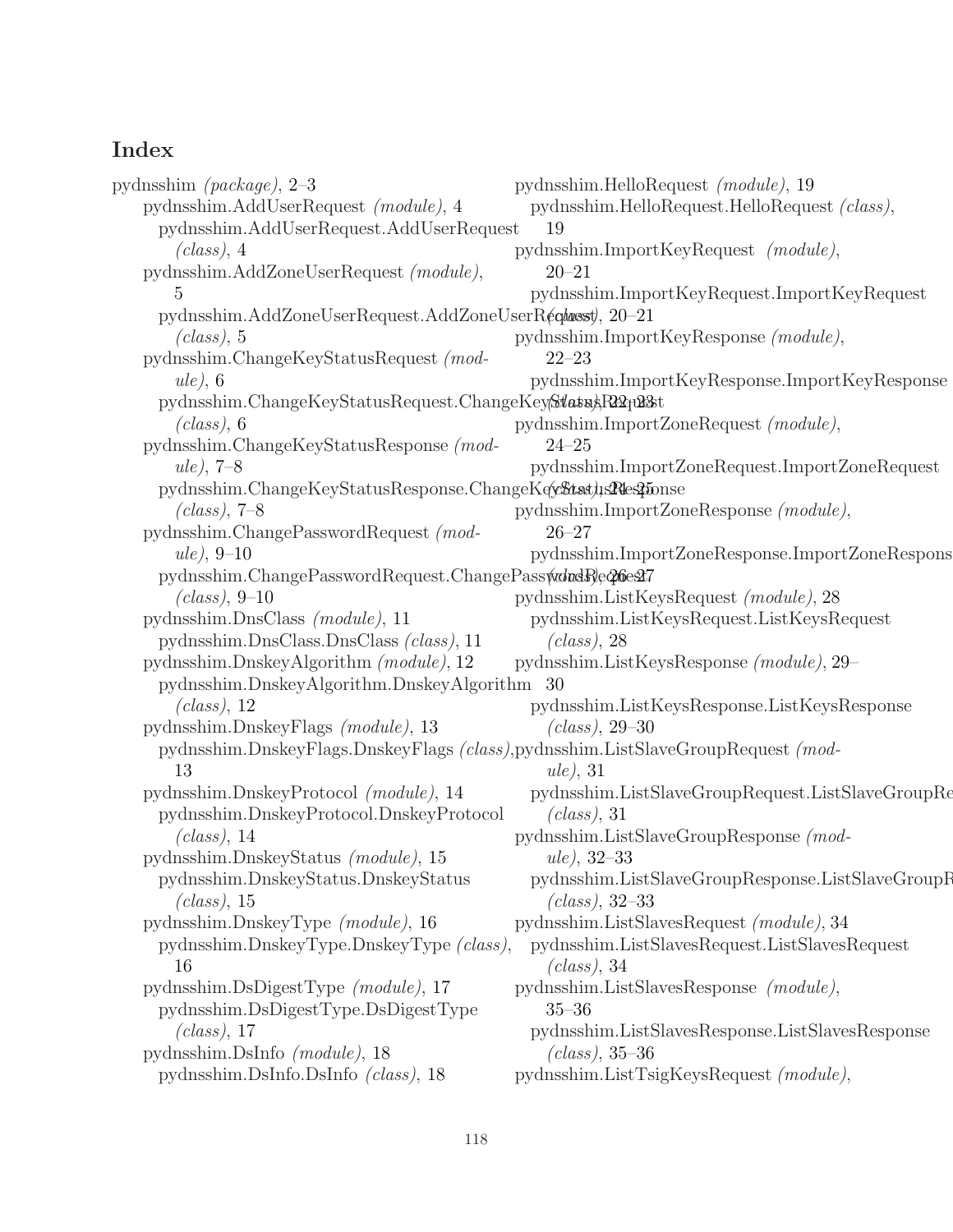| 37                                                                                | pydnsshim.NewTsigKeyResponse (module),                                            |
|-----------------------------------------------------------------------------------|-----------------------------------------------------------------------------------|
| pydnsshim.ListTsigKeysRequest.ListTsigKeysRe $\bar{q}$ &e50                       |                                                                                   |
| (class), 37                                                                       | pydnsshim.NewTsigKeyResponse.NewTsigKeyRespon                                     |
| pydnsshim.ListTsigKeysResponse (module),                                          | $(class)$ , 58–59                                                                 |
| $38 - 39$                                                                         | pydnsshim.NewZoneRequest (module), 60-                                            |
| pydnsshim.ListTsigKeysResponse.ListTsigKeysResponse                               |                                                                                   |
| $(class), 38-39$                                                                  | pydnsshim.NewZoneRequest.NewZoneRequest                                           |
| pydnsshim.ListZonesBySlaveGroupRequest                                            | $(class)$ , 60–61                                                                 |
| $(module), 40-41$                                                                 | pydnsshim.NewZoneResponse (module), 62-                                           |
| pydnsshim.ListZonesBySlaveGroupRequest.ListZonesBySlaveGroupRequest               |                                                                                   |
| $(class), 40-41$                                                                  | pydnsshim.NewZoneResponse.NewZoneResponse                                         |
| pydnsshim.ListZonesBySlaveGroupResponse                                           | $(class)$ , 62–63                                                                 |
| $(module), 42-43$                                                                 | pydnsshim.PrintSlaveGroupRequest (mod-                                            |
| pydnsshim.ListZonesBySlaveGroupResponse.ListZeneSBySlaveGroupResponse             |                                                                                   |
| ( <i>class</i> ), $42-43$                                                         | pydnsshim.PrintSlaveGroupRequest.PrintSlaveGroup                                  |
| pydnsshim.ListZonesRequest (module), 44                                           | $(class)$ , 64                                                                    |
|                                                                                   | pydnsshim.ListZonesRequest.ListZonesRequestydnsshim.PrintSlaveGroupResponse (mod- |
| (class), 44                                                                       | $ule, 65-66$                                                                      |
| pydnsshim.ListZonesResponse (module), 45-                                         | pydnsshim.PrintSlaveGroupResponse.PrintSlaveGrou                                  |
| 46                                                                                | $(class)$ , 65–66                                                                 |
| pydnsshim.ListZonesResponse.ListZonesRespondensshim.PrintZoneRequest (module), 67 |                                                                                   |
| $(class), 45-46$                                                                  | pydnsshim.PrintZoneRequest.PrintZoneRequest                                       |
| pydnsshim.LoginRequest (module), 47-48                                            | (class), 67                                                                       |
| pydnsshim.LoginRequest.LoginRequest                                               | pydnsshim.PrintZoneResponse (module),                                             |
| $(class), 47-48$                                                                  | $68 - 69$                                                                         |
| pydnsshim.LoginResponse (module), 49-                                             | pydnsshim.PrintZoneResponse.PrintZoneResponse                                     |
| 50                                                                                | $(class)$ , 68–69                                                                 |
| pydnsshim.LoginResponse.LoginResponse                                             | pydnsshim.PubZoneRequest (module), 70-                                            |
| $(class), 49-50$                                                                  | 71                                                                                |
| pydnsshim.LogoutRequest (module), 51                                              | pydnsshim.PubZoneRequest.PubZoneRequest                                           |
| pydnsshim.LogoutRequest.LogoutRequest                                             | $(class), 70-71$                                                                  |
| (class), 51                                                                       | pydnsshim.PubZoneResponse (module), 72-                                           |
| pydnsshim.NewKeyRequest (module), 52-                                             | 73                                                                                |
| 53                                                                                | pydnsshim.PubZoneResponse.PubZoneResponse                                         |
| pydnsshim.NewKeyRequest.NewKeyRequest                                             | (class), 72–73                                                                    |
| ( <i>class</i> ), $52-53$                                                         | pydnsshim.RemoveKeyRequest (module),                                              |
| pydnsshim.NewKeyResponse (module), 54-                                            | $74 - 75$                                                                         |
| 55                                                                                | pydnsshim.RemoveKeyRequest.RemoveKeyRequest                                       |
| pydnsshim.NewKeyResponse.NewKeyResponse                                           | (class), 74–75                                                                    |
| ( <i>class</i> ), $54-55$                                                         | pydnsshim.RemoveKeyResponse (module),                                             |
| pydnsshim.NewTsigKeyRequest (module),                                             | 76                                                                                |
| $56 - 57$                                                                         | pydnsshim.RemoveKeyResponse.RemoveKeyRespons                                      |
| pydnsshim.NewTsigKeyRequest.NewTsigKeyRequests), 76                               |                                                                                   |
| $(class)$ , 56–57                                                                 | pydnsshim.RemoveTsigKeyRequest (mod-                                              |
|                                                                                   |                                                                                   |